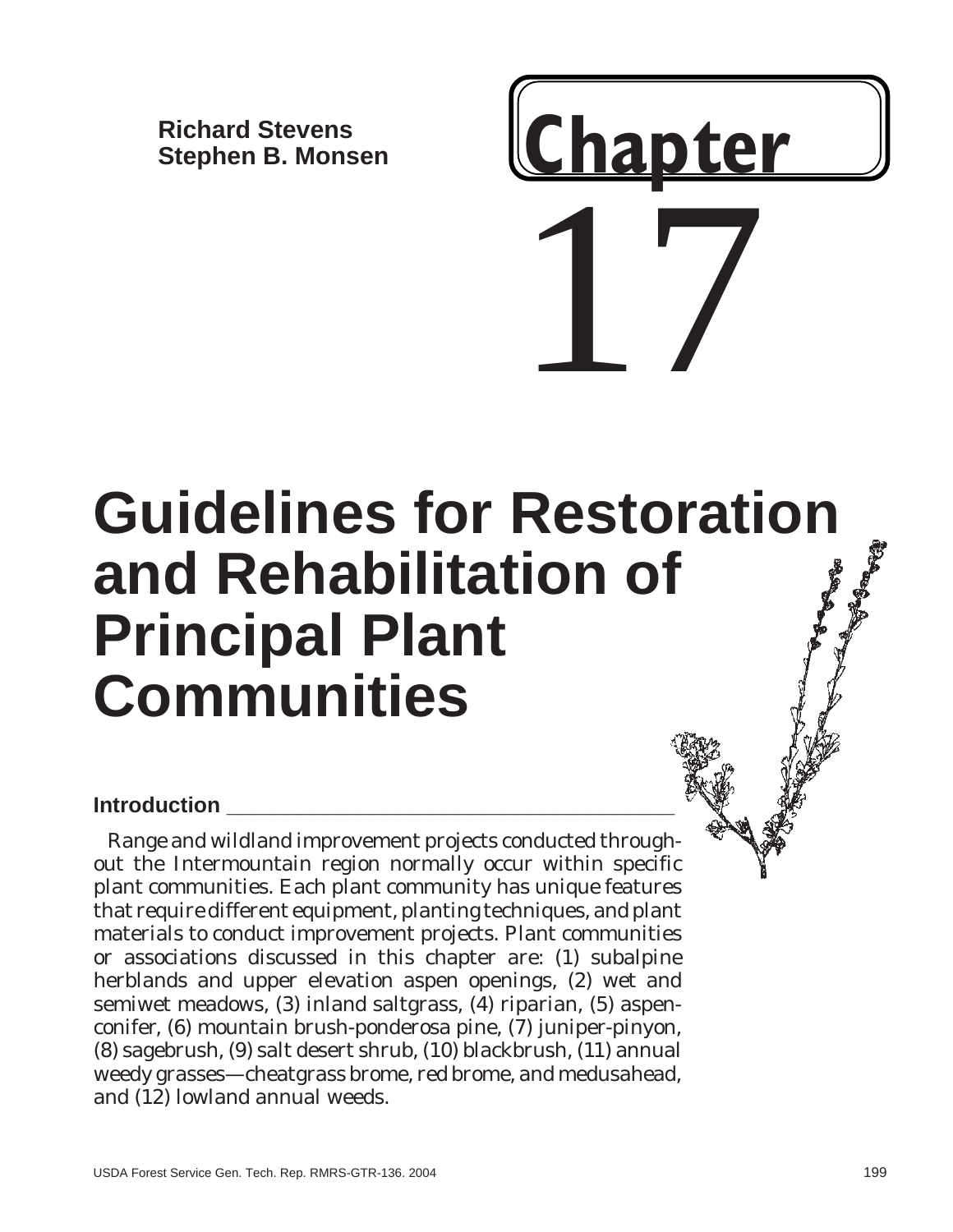Following is a description of each community, equipment and techniques recommended to control competition, a description of methods to prepare sites for planting, and a list of adapted species suggested for seeding. Additional information related to competition removal and site preparation is found in chapters 8, 9, 10, and 11; seeding procedures in chapter 12; and species descriptions, ecological relationships and distribution, plant culture, uses and management, and improved varieties and ecotypes in chapters 18 through 23.

Species selected for seeding depend on the objectives of the project. In general, planting projects fall into two categories: (1) If the principal objective is to restore plant communities, then treatments would be conducted to reestablish native species; this practice is referred to as "Restoration." (2) If the objective is to establish plants on a disturbance or change the species composition, then a combination of introduced and native species could be used and the practice would be considered "Rehabilitation" or "Revegetation." Few, if any, introduced species would be planted in restoration projects because the primary objective is to enhance the ultimate development of native communities. To date, restoration of some native communities may be somewhat limited by the availability of native seeds and planting stock. In addition, techniques and procedures to restore entire native communities are not fully understood. However, considerable information has been developed to restore certain communities and native species. In addition, studies have been directed to investigate ecotypic variability and ecology of selected native species. The studies have been designed to define the range of occurrence of specific ecotypes and the ecological and biotic factors regulating the presence of individual ecotypes. This information has been used to develop specific guidelines for restoration.

Successful restoration plantings are based on the selection of adapted ecotypes and seeding compatible species at appropriate rates with appropriate techniques. Establishment of species that may have existed in a natural community is often difficult to achieve, especially if all species are planted at one time. In most situations, planting should be designed to initiate or promote plant successional changes that would ultimately develop the desired community.

Restoration of depleted plant communities is becoming an increasingly important objective. Reestablishment of resource values is often achieved through recovery of native communities. In many instances, revegetation programs have failed to provide the desired objectives that would be achieved through restoration.

To date, many seeding or planting projects would be classified as revegetation programs. Sites that have been disturbed and support an undesirable array of plants, including some weeds, are frequently planted with a number of introduced and native species. Numerous introduced grasses and broadleaf herbs have proven adapted to western plant communities. Many advanced cultivars have been developed to revegetate disturbed and depleted areas, and these are widely seeded in revegetation projects. Various introduced species are commonly used as substitutes for native species. Many introduced species are widely used because they possess excellent establishment traits and furnish high quality forage. Although these are important characteristics, a few introduced species have, unfortunately, dominated many seeding programs. Too often, areas seeded to a few introduced species are assumed to restore or provide all of the original resources of a native community. Careful evaluation of such plantings does not confirm these assumptions.

Many introductions possess desirable features and can be seeded for specific purposes. As mentioned, various species provide productive, high quality herbage. Others are extremely valuable in the control of noxious weeds, and many have the ability to stabilize and colonize harsh disturbances. If planted for these specific purposes, the plants are quite valuable. Unfortunately, introduced species have often been sown in an attempt to restore disturbed sites and improve natural conditions. In many situations, the seeded plants have adversely affected subsequent development of entire communities. Misuse of a few widely adapted grasses including smooth brome, intermediate and pubesent wheatgrass, hard sheep fescue, Kentucky bluegrass, and crested and desert wheatgrass has occurred. In general, these species attain dominance and prevent recovery of native species and the ultimate recovery of desired communities. Smooth brome has commonly been seeded throughout mountain brush, aspen, and subalpine communities. This grass has suppressed and replaced many herbaceous species on these sites. Similarly, intermediate, pubesent, crested, and desert wheatgrass have gained dominance when seeded in the pinyon-juniper, big sagebrush, and mountain brush types. Desert wheatgrass has gained control in low elevation regions occupied by big sagebrush and, to a lesser extent, salt desert shrubs. These species prevent the establishment of understory herbs and the natural regeneration of important native shrubs. Consequently, the use of such widely adapted introductions to restore native communities should be avoided. The use of many introductions will likely continue until native plant materials become more widely available. In addition,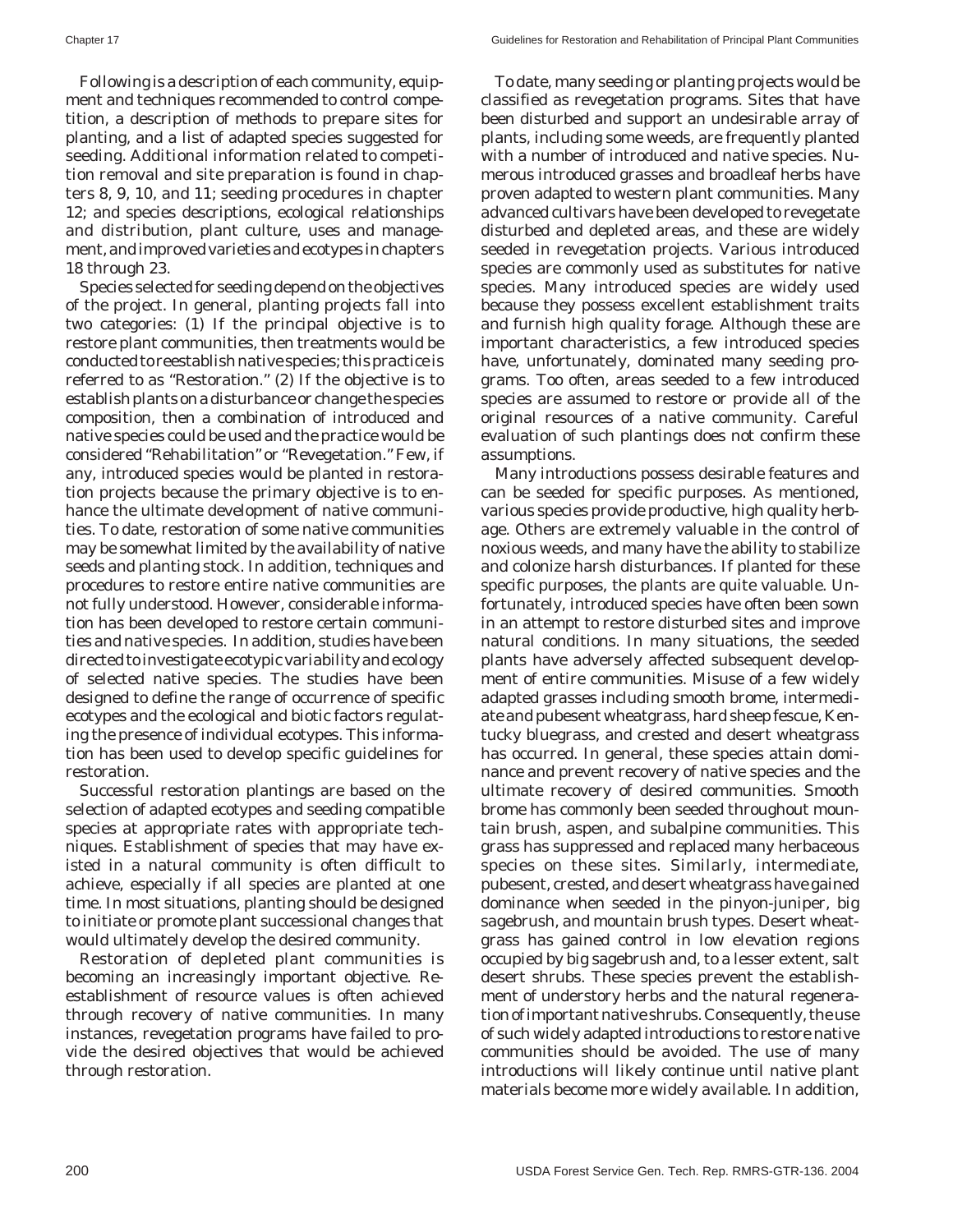introductions will continue to be used for specific purposes. Of particular importance is their usefulness to control the spread of some undesirable weeds and to stabilize severely disturbed watersheds.

Native species can also be misused, resulting in disruption of community development or weak stands. In various situations, certain natives have been used in an effort to replace less desirable species without adequate consideration of the adaptability of the planted species. For example, bluebunch wheatgrass has been planted with limited success as a replacement for Sandberg bluegrass. Fourwing saltbush, winterfat, and antelope bitterbrush have been unsuccessfully planted as replacements for big sagebrush. Palmer penstemon and Lewis flax have been widely seeded, often in areas where they are marginally adapted. These practices should be avoided.

Sites that have been altered and are no longer capable of supporting some native species are usually revegetated with the most adapted and available species that would provide needed ground cover or habitat. In these situations, combinations of native or introduced species are commonly used and should be encouraged.

Plantings are often designed to allow for changes in species compositions. For example, many shrublands within the Intermountain region have been converted to grass for livestock benefits. In addition, certain wildlands have been disrupted by municipal or agricultural development. Mitigation programs have been employed to convert the remaining wildlands to a more productive status. Interseeding of additional species accompanied by fertilization, irrigation, or other site improvement techniques are used to support changes in the vegetation. These specific practices would be considered revegetation measures.

In some situations, weed presence has altered many sites, preventing natural recovery. Introductions are often used to control and eliminate weeds, restore site productivity, and provide seedbed conditions that favor the establishment of more diverse species. Revegetation plantings are widely employed to stabilize watersheds, roadways, mining, and other serious disturbances. Some introduced species have proven well adapted to these harsh sites, and are capable of persisting on infertile soils. In addition, they may be able to provide excellent ground cover and soil protection.

Various species are listed in this section that are adapted to major vegetative communities and can be used for different planting purposes (tables 1 to 28; all tables are grouped at the end of the chapter). Appropriate seed mixtures should be used to restore native communities or revegetative sites for specific purposes. Misuse of species can adversely affect community development.

Seeding normally involves the use of more than one species. When combinations of plants with different germination and establishment traits are seeded together, competition among species can regulate seedling survival. Many grass species that are commonly sown have excellent seedling vigor and establishment traits. These plants have been selected for their ease of establishment, uniform stand development, and seedling survival. Many perennial native herbs also possess good establishment features, and generally develop acceptable stands when seeded under most conditions. Many species that normally invade disturbances are able to colonize harsh, open sites. When possible, these pioneering species are commonly used as part of a seed mixture to better assure plant establishment.

When species with different establishment characteristics are seeded together, considerable seedling mortality can be expected unless special provisions are made to separate seeds in the furrow or seedbed. Seeds with different establishment traits can be seeded in separate rows, and the amount of seed sown can be adjusted to reduce competition or compensate for some natural thinning. Broadcast seeding can lessen seedling competition as seeds of different species are more widely distributed and less concentrated compared with row seedings.

The ability of individual species to become established is, of course, dependent on: (1) whether a species is sown alone, (2) the establishment features of the companion species, (3) the amount of seed planted, (4) the composition and density of onsite species, (5) climatic conditions, and (6) seedbed conditions.

It is essential that the compatibility of individual species and seeding requirements are understood before complex seed mixtures are developed. The establishment features of species recommended for seeding specific sites are summarized in tables 1 through 28. The present abundance and composition of remnant plants that exist on a proposed planting site also strongly influence the success of a seeding. Normally, weed control measures are used to eliminate undesirable competition. However, many improvement projects are designed to retain existing native plants. These plants can and do compete with new seedlings. Seeding techniques can be used to interseed or selectively plant areas without significantly eliminating remnant plants.

# **Subalpine Herblands and Upper Elevation Aspen Openings \_\_\_\_\_\_\_\_**

Subalpine herblands and aspen openings are usually very productive and important sites. They provide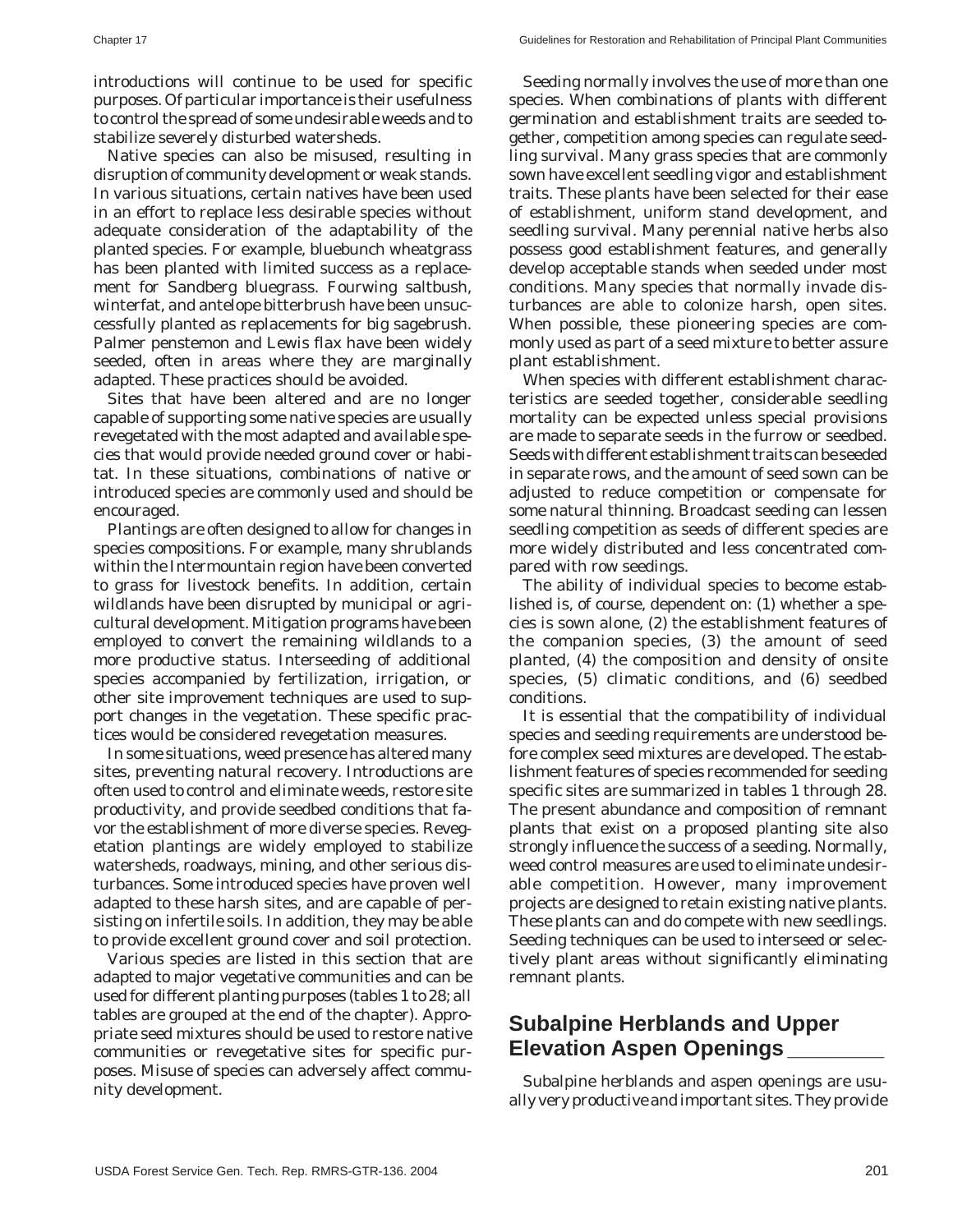

**Figure 1**—Subalpine herblands provide summer forage, furnish watershed protection, and provide recreational opportunities.

forage and cover, serve as important watersheds, and provide recreation opportunities (fig. 1). However, many subalpine herblands, with their parklike openings, have been so degraded (fig. 2) that they only support weeds or low-value plants. Natural openings scattered among aspen and conifer forests have been degraded by heavy grazing (Ellison and others 1951; Meeuwig 1960). These areas often support undesirable plants including starwort, goosefoot violet, cluster tarweed, flixweed tansymustard, and Douglas knotweed. Sites within some conifer forests often lack an acceptable understory, and when timber is harvested, the areas are extremely barren and frequently



**Figure 2**—A subalpine area that has been seriously depleted by grazing lacks essential cover and is a source of erosion.

invaded by undesirable weeds (Ellison 1954; Ellison and others 1951). Successful rehabilitation can markedly increase the value of these ranges for wildlife, livestock, and watershed protection (Brown and Johnston 1978b; Brown and others 1978; Heede 1981; Meeuwig 1960; Plummer 1976; Turner and Paulsen 1976).

Some subalpine areas are relatively small, but they can be very productive (fig. 1). These areas are important summer ranges for sheep and cattle, mule deer, elk, moose, bear, and several species of grouse (fig. 3a, b). Elevation of subalpine herblands varies between 7,000 and 12,000 ft (2,150 and 3,600 m). Most sites occur above 7,800 ft (2,400 m). Because these high elevation areas receive 20 to 60 inches (500 to 1,500 mm) of precipitation annually, they are important watersheds. Sites requiring restoration often occur on steep, inaccessible terrain. Within the subalpine communities of the Intermountain West, common grasses include Letterman needlegrass, slender wheatgrass, mountain brome, and spike trisetum. Some important forbs are Louisiana sage, western yarrow, penstemons, geraniums, ligusticum, asters, lupine, and bluebell. Principal shrubs include currants, snowberry, low rabbitbrush, and subalpine big sagebrush. Widespread tree species are Engelmann spruce, subalpine fir, and aspen. Soils can be shallow and rocky; however, deep fertile soils are most common.

#### **Removal of Competition**

On level to moderate slopes supporting low-value perennials, plowing or disking is an effective procedure for reducing competition. Plowing eliminates most existing plants, including some highly desirable and sparse species. This procedure should not be used if desirable natives exist; such aggressive treatment should be confined to sites supporting a dominance of weeds. Destruction of the soil structure can also result from plowing. Soil compaction and loss of protective litter may also occur. Plowing should be restricted to only the most disrupted sites. Plowing can be done from late spring through summer, but should not be completed when soils are wet, as this may produce compacted soil and surface crusts. The use of brushland plows, offset disks, moldboard plows, or disk-chains that dig to depths of 4 to 6 inches (10 to 15 cm) are recommended. Plow furrows made at right angles to the slope can help control erosion and retain water. Plowing compacted soils can improve seedbed conditions.

Interseeding can be used where it is desirable to reestablish additional species within the existing community. Scalping and seeding can be accomplished with the browse seeder-scalper or related implements. This type of machine can be equipped with 12- to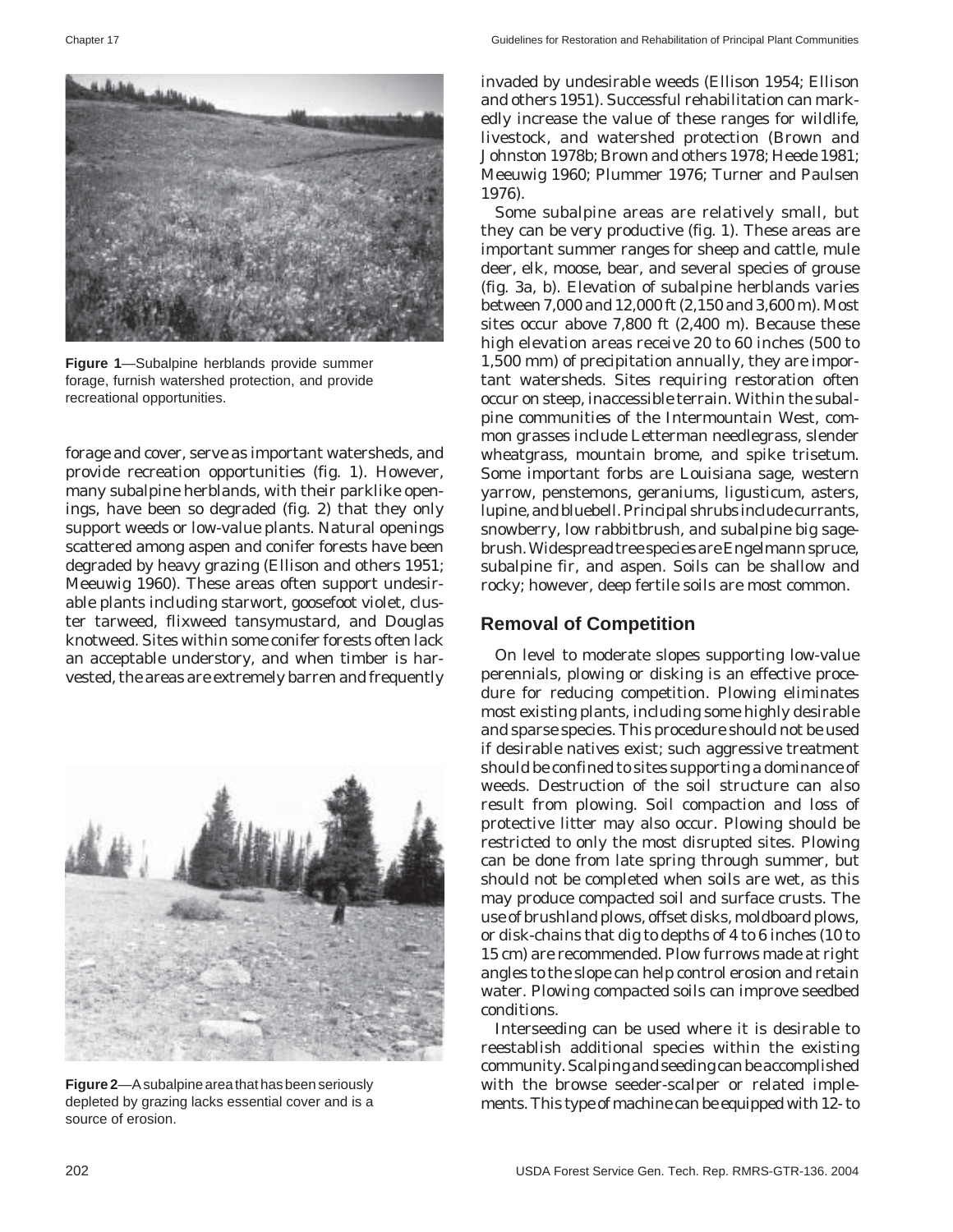

**Figure 3**—Subalpine herblands, including aspen and conifer openings, are important summer ranges for livestock and wildlife.

16-inches (30- to 40-cm) wide scalpers that remove existing competition and plant seed simultaneously. The browse seeder treatment has been especially useful on slopes of up to 30 percent. Scalps should always be aligned at right angles to the slope and may be constructed to control erosion from seriously gullied slopes. Scalping or removing soil to create small terraces can be destructive and leave scars for many years. Clearings to accommodate interseeding should be carefully designed. Interseeding can also be accomplished by using herbicides to remove or reduce competition. Spraying strips with herbicides, and transplanting or seeding following the treatment, is a practical approach. This system is most useful on steep slopes where soil protection is critical and soil disturbance should be avoided.

Surface cultivators can be used to reduce annuals such as cluster tarweed, Douglas knotweed, or flixweed tansymustard. The soil should be cultivated to a depth of 2 to 4 inches (5 to 10 cm) in early spring and summer with duckfoot-weeders, spring-tooth harrows, or similar equipment. Cluster tarweed, the most competitive mountain annual, can be eliminated only if all plants are removed. Most seeds of this plant germinate each year so there is slight year-to-year carryover of seed in the soil. By taking advantage of this characteristic, tarweed can often be eliminated with one thorough treatment, although followup treatments are generally required. Annual species that retain considerable seed dormancy usually cannot be eliminated in one operation. Sufficient seed may accumulate as a seedbank, producing many competitive seedlings following spraying or mechanical tillage.

Cluster tarweed produces a toxic chemical that accumulates in the soil and reduces seed germination of other species or causes abnormal seedlings to develop (Carnahan and Hull 1962). Leachate from cluster

tarweed field sites has reduced germination and establishment of introduced grasses and some native herbs. The chemical diminishes within a few months, particularly if sites are disked or plowed. Sites treated by tillage or with a herbicide in late spring or early summer can be fall seeded without adverse effects to new seedlings.

Cluster tarweed should be treated after all plants have emerged, but before flowers appear. To prevent seeds from developing, it is essential that treatments not be delayed. Once flowers appear, seeds ripen quickly and a host of new seedlings is inevitable. If larger areas are treated, it is essential that equipment be available to conduct the work on schedule. Fallowing for two growing seasons may be required to treat some areas to assure complete control. Normally, sites supporting large patches of cluster tarweed have very compact and crusted soils. Disking or tillage may be required before sites can be seeded with most conventional drills. Disking can effectively loosen the seedbed. Drill seeding should be done when surfaces are moist but not wet. Surface-type drills or broadcast seeding lessens the chance of soil compaction that can prevent seedling emergence. Competitive stands of cluster tarweed, goosefoot violet, and various annuals can be eliminated with an application of low-volatile 2,4-D at 1.1 to 1.6 lb per acre (1.25 to 1.85 k per ha) (0.5 to 0.75 lb active ingredient per acre; 0.56 to 0.85 kg per ha). The herbicide glyphosphate (Roundup) is also effective in controlling annual and perennial weeds on high elevation rangelands. Ground spray equipment is best for applying herbicides on most high mountain areas because the herbicide can be more directly applied to a precise area. Spraying should be done early in the spring. Annuals are generally most sensitive to herbicides in the two-leaf stage, and certainly should be sprayed before the four-leaf stage.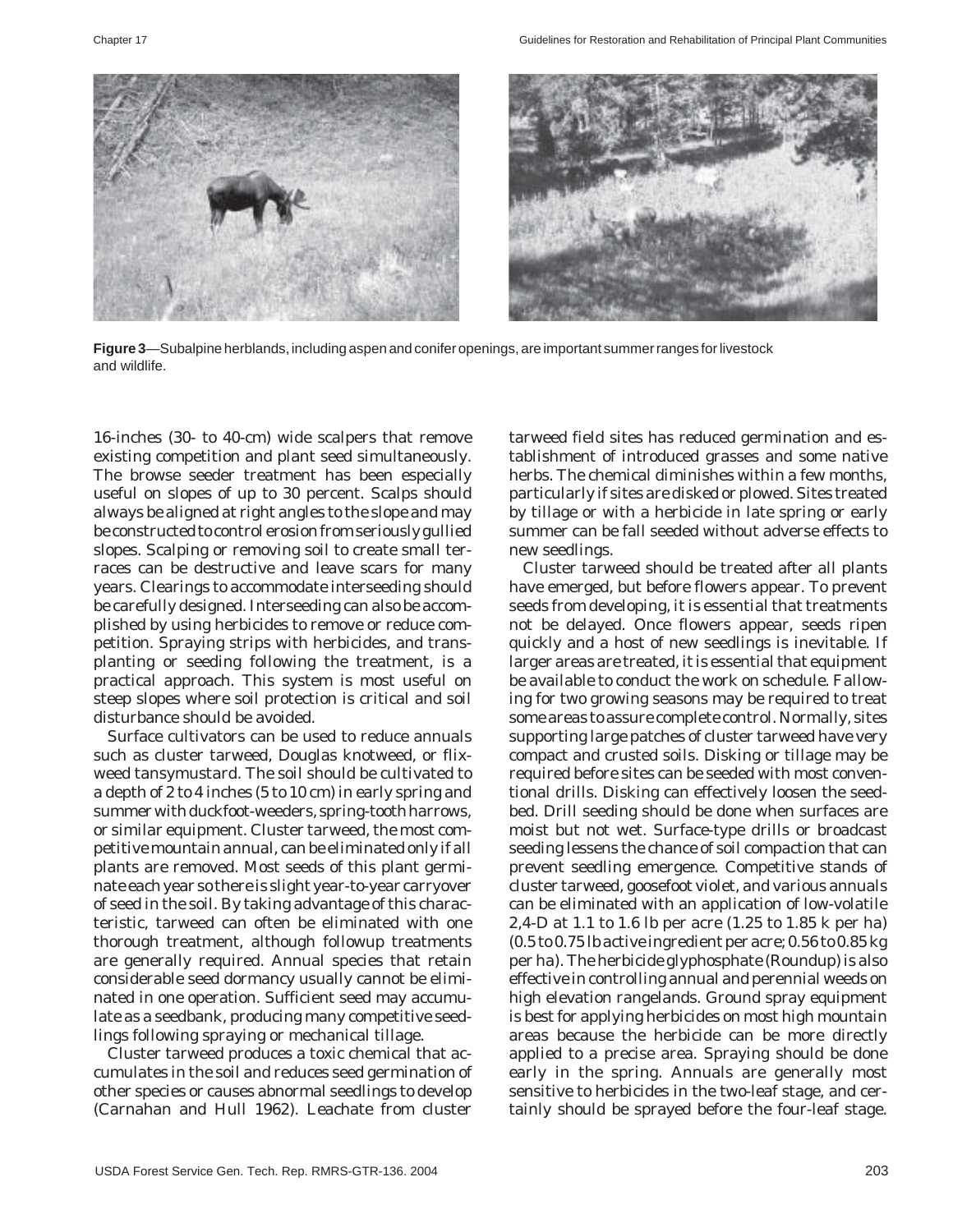Herbicides also eliminate the necessity for soil tillage that tends to dry the seedbed. Surface soils that are disked or tilled in spring dry quickly. Sufficient rainfall must be received following tillage to initiate seed germination and sustain small seedlings.

Clumps or patches of skunk cabbage can occur in open parks intermixed with subalpine herblands and aspen openings. Grazing has eliminated many of the understory broadleaf herbs and grasses, allowing skunk cabbage plants to dominate their area of occupation. Recovery of desirable native understory species occurs slowly once sites are protected from grazing. Some reduction of this weed is required to ensure establishment of seeded species. Effective measures have not been adequately developed to control this plant, but recent studies conducted on the Manti-LaSal National Forest reveal that density of skunk cabbage can be reduced with application of various herbicides, tillage, or mowing. Applying Roundup just prior to flowering killed most plants and prevented any regrowth for 3 years after treatment. Mowing or tilling in early July when plants were less than 15 inches (38 cm) tall removed all current vegetative growth and prevented any resprouting during the remaining growing season. Plants regained about two-thirds of their pretreatment density and growth stature the following summer. Treated patches were able to completely recover in 3 to 5 years. Seeding into mowed, tilled or sprayed plots was equally successful. One-year control, attained by any of these treatments, allowed seeded grasses and broadleaf herbs to become fully established.

Skunk cabbage plants develop robust, erect stems with large, fleshy leaves that form a dense canopy. Plants are usually much taller than other associated herbs. Consequently, Roundup herbicide can be applied with ground spray equipment or roller type applicators with little damage to understory herbs. Rollers are used to simply rub or swab the herbicide on the foliage. The roller bar is suspended on a wheel tractor and the height of the applicator is regulated as the unit is passed over the plant. Commercial applicators used in farming operations work effectively on range sites, and are available through most equipment companies. This practice can be used in most situations, even where retention of understory herbs is a primary objective.

Tall larkspur is a troublesome, poisonous plant throughout this vegetative zone. Although certain herbicides are somewhat effective, Vallentine (1989) stated that repeated treatments are required. This is often costly and difficult to accomplish. Sites infested with this weed are often not suitable for cattle grazing, and are best managed for other uses. Many sites in subalpine and aspen park communities were seriously impacted by heavy grazing that occurred near the turn of the last century. Native species were eliminated and serious erosion resulted. Many sites have not fully recovered, even when protected from grazing for many years. Less desirable species, including Letterman needlegrass, western yarrow, Louisiana sagebrush, dandelion, and Rydberg penstemon have persisted and spread to dominate some areas. These sites are often considered for seeding. Direct seeding may be required to reintroduce desirable plants that can eventually produce seed and increase in importance. However, to accomplish seeding, the existing species must be significantly reduced to lessen competition to new seedlings. Unless the plants are controlled, seeding cannot be recommended. However, disturbance to the site is not always advisable. Natural improvement may occur if a sufficient seed source is available. Although the process may be slow, protection and careful management may be the best alternative to improve inaccessible, steep, or harsh sites. Interseeding of desirable species can be successful, and is an effective technique to stimulate and speed up successional changes. This can be accomplished by seeding strips, spots, or selected patches where natural spread is expected to occur. Many areas that were earlier disturbed have now recovered, and soil loss has diminished. Treatment of these sites should be carefully considered to assure that the best procedures are used—seeding or management. Introducing foreign species to a site that is improving naturally is not advisable.

# **Planting Season**

The planting season for mountainous sites extends from early spring until mid-July. Late fall planting is also acceptable, and can be done from September until snow and frost make planting impossible. In subalpine regions the fall planting season may close in early October or even late September. Planting in areas that have been disturbed by logging or road construction should also be confined to these dates. Seeding is often done throughout the summer as logging progresses. This is not advisable because seedlings are vulnerable and can succumb to climatic extremes. Seeds planted in early summer often germinate precociously, and many of the seedlings die as the soil dries. Seedlings that emerge from mid or late summer plantings are often too small and poorly rooted to overwinter. Unless planting can be conducted in the early spring, work should be delayed until late fall to ensure germination the following spring. Because of lingering snow fields and wet areas in the spring, late fall planting is the most practical.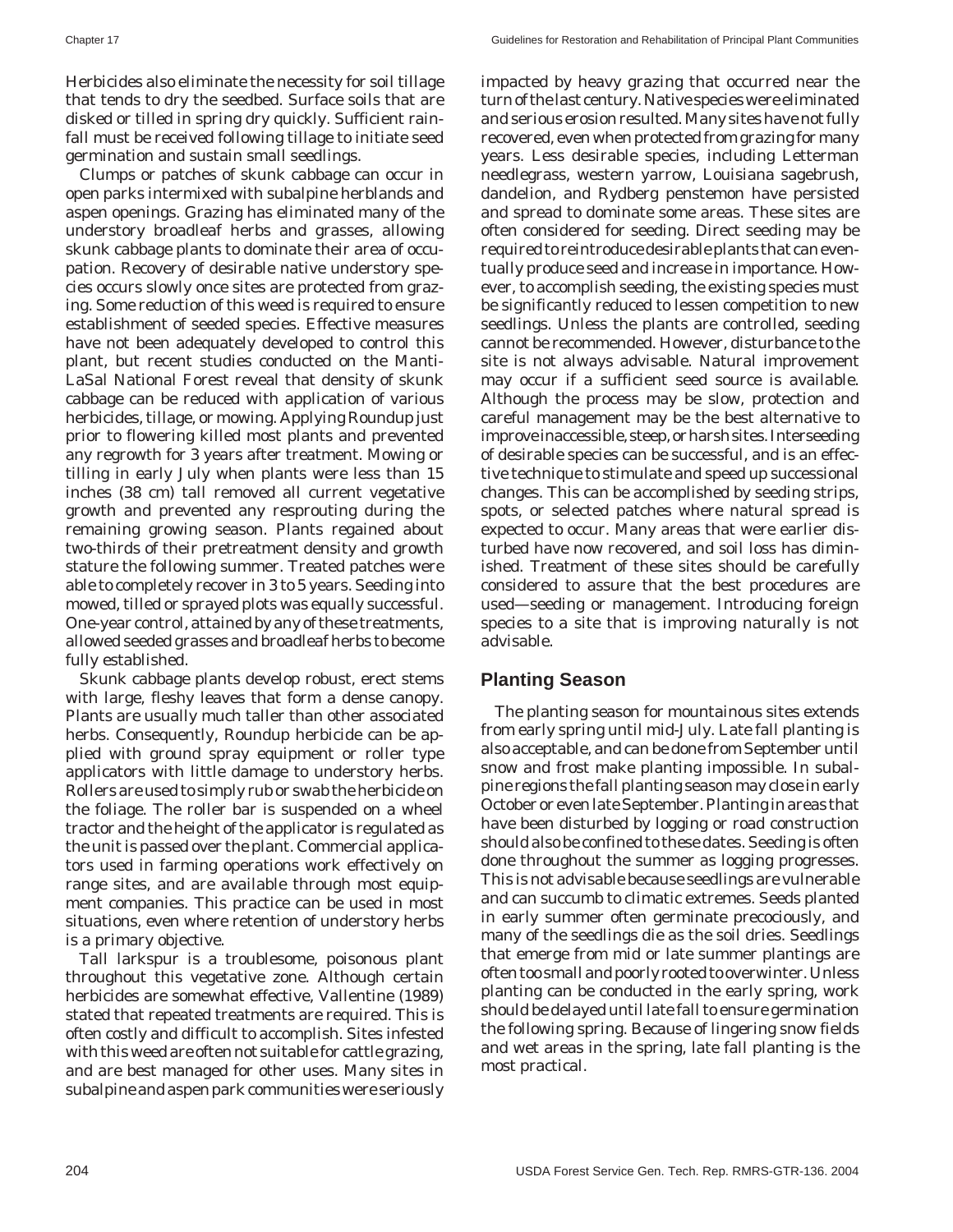#### **Planting Procedures**

Aerial and ground broadcast seeding in the fall are satisfactory methods of planting large tracts of prepared ground. Soil sloughing resulting from freezing and thawing usually covers the seed adequately on plowed or disked land. Pulling a light anchor chain, chain link fence, or harrow across the treated area assures good coverage. If light chaining is used, scarce and expensive seeds can be dropped into tractor cleat marks from seed dribblers that are mounted on the crawler tractors used to pull the chain.

Drilling is recommended for spring planting and may also be used in the fall. Some risk is involved with drilling in the fall if the seeding is done too early. Most drilled seeds are placed directly in the soil and can germinate if soil temperatures warm up even for short intervals, an undesirable situation. Since this hazard is often present on high mountain ranges, it is important to delay drilling until late fall. Broadcast planting can also be used to seed small isolated tracts. Planting in the late spring and summer should be avoided, as soil moisture may not be available for a long enough period to assure seedling establishment.

Seeds of certain species require a cold stratification period to germinate, and if planted in the late spring and summer, will not be adequately stratified to germinate. Although some seeds will likely remain in the soil to germinate at a later date, many seeds will be lost, and emergence will not occur uniformly with all species planted. Weeds and less desirable plants may likely appear if the seeded species do not develop as planned.

Mixed seedings, including many costly, native, broadleaf herbs, are used to improve these rangelands and watersheds. Seeds vary in size and shape. Mixing all seeds together and planting at a similar depth frequently results in poor or erratic success. A number of commercial drills are now available that facilitate planting seeds of different sizes in separate rows or furrows. Also, seeds of different sizes can be planted at different depths. Improper seeding should be avoided on these important rangelands.

Rodents can quickly and effectively gather certain seeds that are either drilled or broadcast planted. If seeding is delayed until late in the season, small rodents are less active and seed losses can be significantly reduced.

The browse seeder-scalper equipped with 12- to 16 inch (30- to 40-cm) scalpers is an excellent unit for planting weedy sites. Browse seeders and some drills can be used to plant seed of shrubs in alternate rows with herbs. Seeding individual species separately in alternate rows is a practical procedure to reduce competition among seeded species.

Shrubs and herbs can be spring transplanted into mountainous sites. Several adapted herbs, especially rhizomatous species, have been transplanted with good success. Treated areas usually receive sufficient moisture to sustain young transplant stock. Sites should be planted before existing native species initiate growth.

#### **Adapted Species and Mixtures**

The features of grasses and broadleaf herbs that are seeded on these sites should be considered before disturbances are planted (chapters 18 and 19). Within this broad community type are various plant associations. Selecting and seeding the most adapted species requires careful inspection of the particular sites under consideration. A combination of species is normally required to restore diverse plant associations. A number of introduced grasses have been selected and widely used to stabilize watershed disturbances and provide forage for livestock and wildlife (Forsling and Dayton 1931; Frischknecht 1983; Hull 1974; Keck 1972; Laycock 1982; Plummer 1976; Plummer and others 1955, 1968). The primary species previously planted through most high-elevation revegetation projects include smooth brome, both southern and northern strains; meadow foxtail; orchardgrass, tall oatgrass, Kentucky bluegrass, hard sheep fescue, timothy, and intermediate wheatgrass. Creeping foxtail was commonly seeded at one time, but currently is only planted in restricted situations. Regar brome is a recent development that is gaining increased use. These plants have been used to protect soils and stabilize disturbances including deteriorated rangelands. However, smooth brome, intermediate wheatgrass, Kentucky bluegrass, and hard sheep fescue are serious competitors with native herbs, and prevent the recovery and persistence of many native species (Monsen and Anderson 1993). Although these introduced species are adapted to subalpine and aspen communities, they should not be used where restoration of native communities is a primary objective.

Smooth brome is well adapted to the subalpine and aspen openings. Planting about equal amounts of northern and southern strains, along with other species, has been recommended and widely used. Although smooth brome has demonstrated adaptation to high-elevation sites, its presence has created serious problems. Plants are moderately slow to establish, but increase in density and ground cover by root proliferation and seed production. This species slowly suppresses the presence of most other species. Mixed seedings established throughout the Intermountain region have developed to nearly pure stands of smooth brome, although the time required to attain complete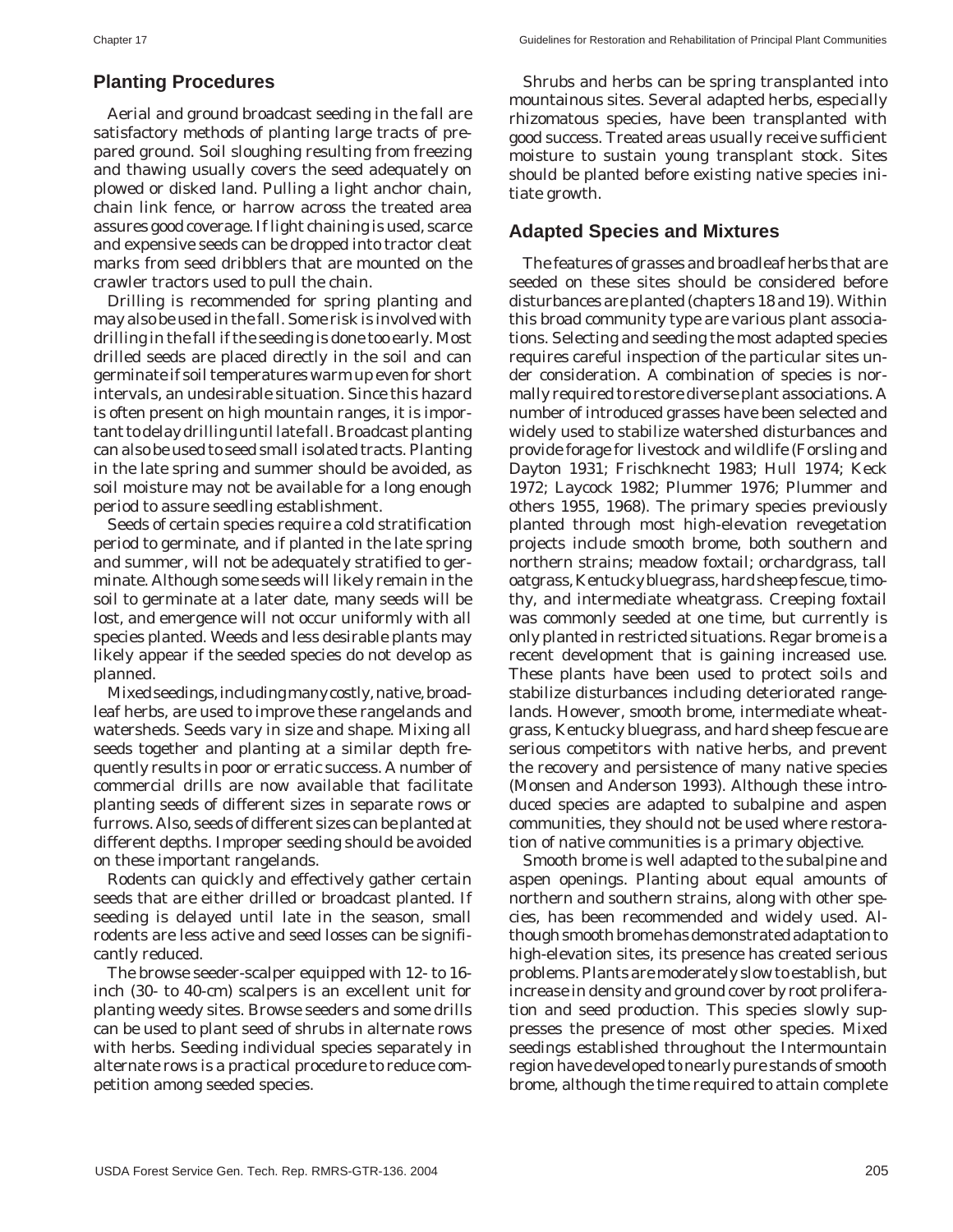dominance has varied between 10 and 30 years. The loss of forbs and shrubs due to competition from smooth brome is a serious consideration. Few, if any, native grasses, broadleaf herbs, or shrubs have demonstrated the competitive ability to control the spread or persistence of this grass. In addition, few practical methods are available to remove smooth brome and reestablish other species. Consequently, smooth brome is not recommended for planting many mountainous sites. Unfortunately, this has been a primary grass recommended for seeding high-elevation ranges, as highly erodible sites and harsh disturbances can be quickly and effectively stabilized with this grass. Further use should be carefully regulated.

Meadow foxtail is an excellent companion species to most seedings. Creeping foxtail is also well adapted to mixed seedings, and both plants furnish excellent ground cover. Big bluegrass is moderately productive, particularly on moist areas. Orchardgrass is equally productive, but better adapted to well-drained soils. Slender wheatgrass, mountain brome, timothy, and tall oatgrass are also well adapted to these areas. These latter four species develop rapidly, but diminish within 15 to 25 years. Subalpine and Regar brome are also well adapted to mountainous conditions. Sulcata sheep fescue, intermediate wheatgrass, and bearded wheatgrass are adapted to more arid situations. These three species can gain dominance and exclude native herbs in some situations. Their use should be restricted to sites where the recovery of less competitive natives is not desirable. Tufted hairgrass and Canada bluegrass are well suited to the less fertile sites and exposed outcrops.

Not all introduced species have become serious competitors with native species. Tall oatgrass and timothy are relatively short-lived species, persisting for less than 20 years. Orchardgrass and alfalfa persist much longer, but generally are not highly competitive. Both mountain brome and slender wheatgrass are native perennials that can be used with excellent results. Although seed of both species is less available, supplies are generally adequate to meet most demands.

It is important that site-adapted native species are planted. Considerable variability exists among populations or ecotypes of many natives including mountain brome and slender wheatgrass. Planting nontested sources should be avoided.

Many useful broadleaf forbs occur throughout these sites, and are recommended for seeding (table 1). However, not all species common to undisturbed communities have been able to reestablish from direct seeding on seriously altered sites. Ellison (1951) reported that certain species were capable of invading exposed disturbances as pioneer plants, but others appeared in much later stages. Selecting species based on their ecological status is important in restoring these communities. Many broadleaf herbs establish quite well and are able to compete with other species if seeded at appropriate rates. Most important are showy goldeneye, Porter ligusticum, silky lupine, Rydberg penstemon, low goldenrod, and edible valerian. Seeds of other native broadleaf herbs are becoming available and should be included in seedings. As seeds become more available and less costly, seeding rates can be further adjusted. Usually it is desirable to reestablish a complex of native herbs in most disturbances in high mountain ranges. Successful seedings can be better attained in this climatic zone than in most other areas of the Intermountain region.

Mountain snowberry, mountain big sagebrush, subalpine big sagebrush, low rabbitbrush, and adapted forms of rubber rabbitbrush are useful for direct seeding. Transplanting of any or all of these shrubs is recommended where it is desirable to create immediate browse or cover. Certain rhizomatous and fleshy rooted species are selectively grazed by pocket gophers, and new seedings can be seriously impacted by gophers (Ellison and Aldous 1952). Native fescues and meadow foxtail have been shown to discourage these animals and could be seeded where rodents are numerous.

Adapted species are presented in table 1. Seeding rates are somewhat determined by the number and type of species planted.

# **Wet and Semiwet Meadow Communities \_\_\_\_\_\_\_\_\_\_\_\_\_\_\_\_\_\_\_**

Wet (fig. 4) and semiwet (fig. 5) freshwater meadows can be found in lowland valleys, but are more frequently



**Figure 4**—Wet meadows interspaced with willows align a stream in southern Idaho.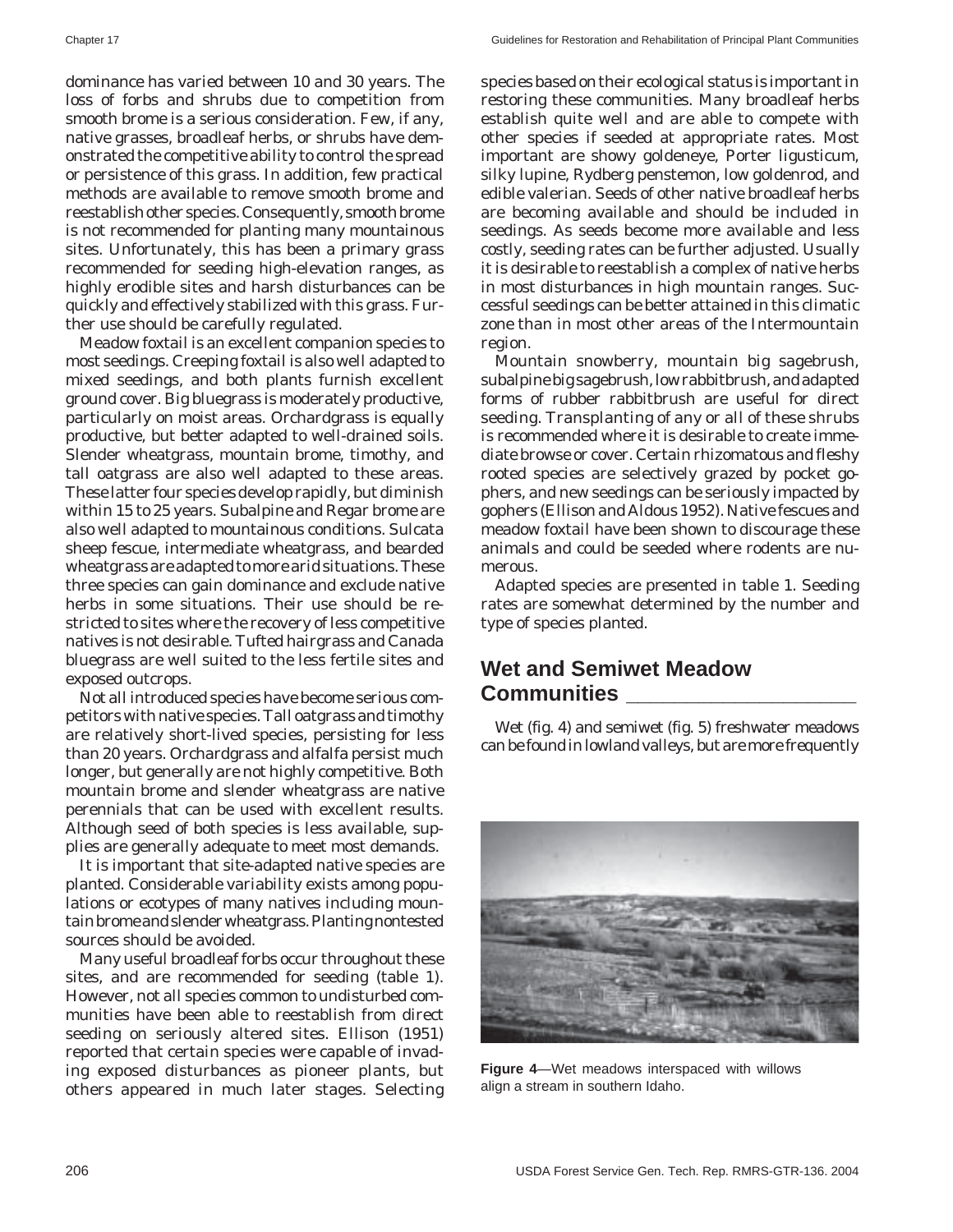

**Figure 5**—Big sagebrush communities often surround small but important meadows.

encountered on mountain rangelands where water concentrates and spreads. While the total area occupied by wet and semiwet meadows is relatively small, these meadows are important to grazing animals and upland game birds (Eckert 1983; Oakleaf 1971; Patton and Judd 1970; Ratliff 1985). They produce succulent herbage throughout the growing season for all classes of game and livestock. Many meadows have been seriously depleted of valuable sedges, rushes, grasses, forbs, and shrubs that once were abundant (Eckert 1983). However, disturbed meadows can be made more productive (Eckert 1975; Eckert and others 1973a). Planting native sedges, broadleaf herbs, and shrubs may be desirable, yet is not always practical because of the lack of sufficient seed or planting stock. Exotic grasses have been used to restore cover and herbage production. In some cases, introduced plants have exceeded the herbage production of some native grasses. Commercial seed production of native herbs is necessary to facilitate planting of desirable species. Consequently, species diversity and structure of seedings are sometimes limited.

Availability of moisture in meadows ameliorates the extremes of climate and tends to create a comparatively uniform environment through all vegetal zones. Some species can often be planted throughout both lowland and mountain ranges. The important factors that favor high production on meadow lands are the moisture availability and high soil fertility.

#### **Removal of Competition**

Essential to successful seeding is the control of weedy species (Eckert 1975, 1983). Summer fallow treatments have been used to control weeds in wet and semiwet meadows (Cornelius and Talbot 1955; Eckert

1983; Eckert and others 1973b; Plummer and others 1955). Usually, moldboard plowing is required to eliminate tough, sod-forming, weedy species that may invade disturbed wetlands. Heavy offset disks or brushland plows can be used to control competition and aid in seedbed preparation. Plowing can eliminate most species, including desirable plants. However, existing species must be reduced in order to establish desirable plants. Some species such as Baltic rush provide excellent cover and stability, yet are highly competitive and must be controlled if sites are to be successfully seeded. Where the soil may be too wet for plowing or disking, shallow ripping using a crawler tractor can be employed to break up the existing sod.

Herbicides can be used to control broadleaf weeds and grasses, although streams and waterways must be protected. Noxious weeds, including Canada thistle, have invaded many semiwet areas and must be controlled to assure establishment of seeded species. Repeated treatments are required to reduce competition from this plant. In some situations, Canada thistle may be reduced by spraying, but not completely eliminated.

Removal of competitive perennial grasses, including Kentucky bluegrass, is also necessary to establish more desirable species. Extensive treatments, including mechanical tillage or application of herbicides, are required. These treatments usually eliminate other species, restricting their use to the most critical disturbances.

#### **Planting Season**

Early spring to early summer is the most effective planting period. If water does not accumulate and remain on the soil surface, fall or late winter plantings can be successful. However, spring flooding can destroy seedbeds prepared in the fall. Seeds planted in the fall will rot if inundated by water for extended periods. Consequently, areas that are subjected to flooding cannot be planted until the water level recedes. This may delay planting until late spring or summer. Shrubs should be transplanted early in the spring after water recedes but before the soil dries out. Young transplants can usually withstand wet soil conditions for a limited period, yet planting into flooded sites is not practical or desirable.

#### **Planting Procedures**

Broadcast seeding on prepared seedbeds is usually recommended on wet sites, especially for fall or early winter seeding. Plowed or disked sites usually leave a rough surface that can be broadcast planted. Drills can be used for spring and fall planting, yet particular care must be taken to avoid planting seeds too deep. Seeding can also be accomplished using the Brillion seeder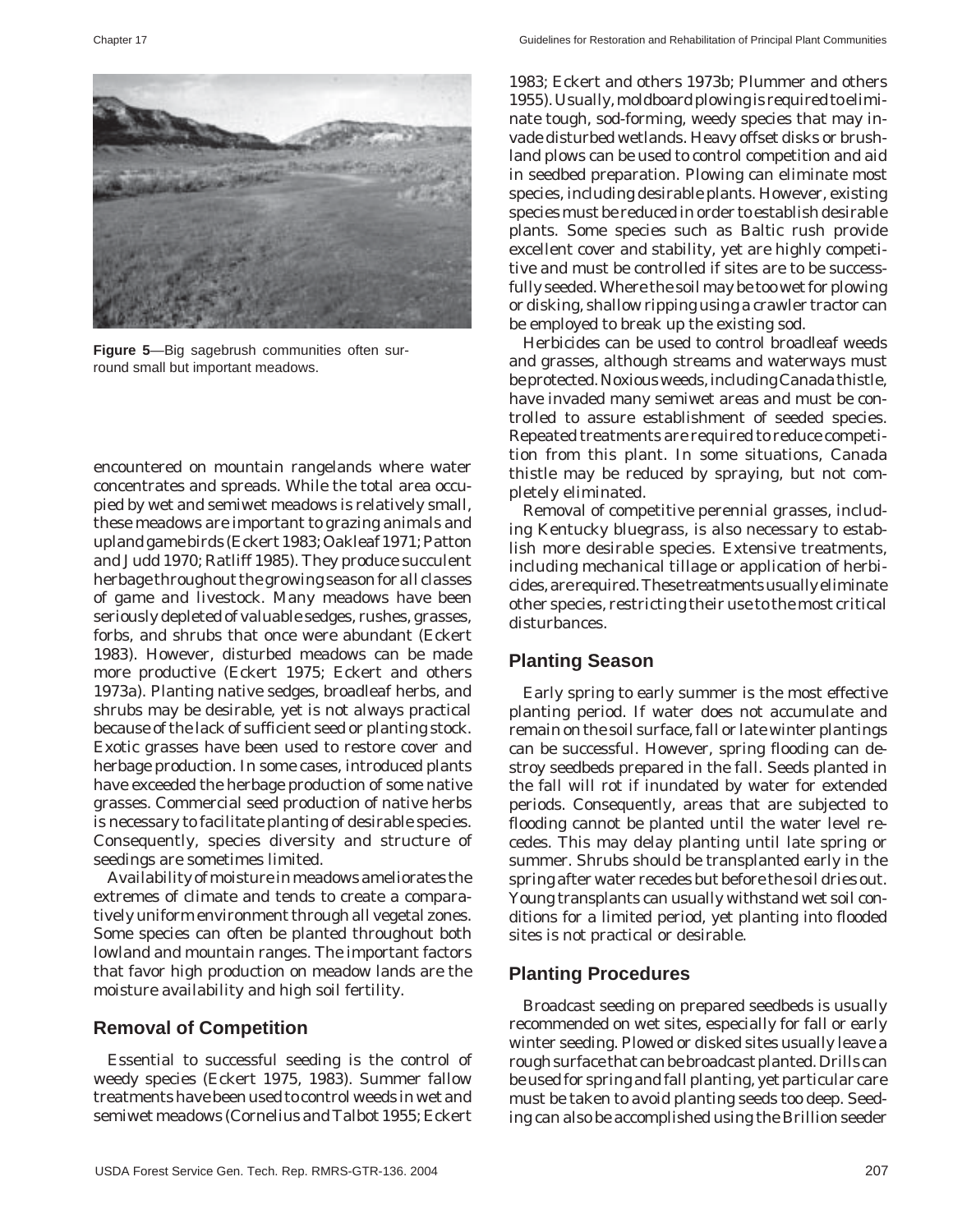or surface-type seeders. These units distribute the seed on the soil surface. Seeds are then punched into small depressions within the soil. The depressions are created by these machines, and the planting depth is determined by the rollers or imprinters. Surface seeders do not plant seeds too deep even when seeding on a loose seedbed.

# **Adapted Species and Mixtures**

The most often used introductions for seeding wet and semiwet meadows to increase herbage production have been Reed canarygrass and meadow foxtail. Both grow well in wet and semiwet conditions, although "Garrison" creeping foxtail is better adapted to wet areas. These plants persist even on sites where water may stand for short periods. Alsike clover and strawberry clover are good supporting legumes, although they can survive only short periods of submergence. Black medick grows well except at high elevations. Redtop, smooth brome, timothy, and alpine timothy are also well adapted to semiwet soils and are useful forage plants, although redtop is less palatable than the latter three species. Reed canarygrass and smooth brome are extremely competitive and suppress other plants. These grasses are not recommended if natives or other species are desired on the site.

Species recommended for wet and semiwet conditions differ (table 2). Many native sedges are extremely desirable species, but seed supplies are currently very limited. Attempts to restore these sites will require development of the native seed industry. Sufficient seed cannot be harvested from wildland stands, and field rearing will be required.

A list of shrubs useful for transplanting is presented in table 3. Willows are well suited to a variety of conditions found in meadows. Willows can be established from fresh cuttings placed in the ground in early spring; however, rooted cuttings are preferred. Survival of rooted cuttings is much better, particularly on sites that may dry early in the season.

Planted meadows tend to attract grazing animals. Sites that are seeded to productive and palatable grasses and herbs should be managed to prevent excessive use. Animals will concentrate in treated areas throughout the entire growing season; consequently, sites must be protected or grazed properly to maintain site productivity.

# **Inland Saltgrass Communities \_\_\_\_\_\_\_\_\_\_\_\_\_\_\_\_\_\_\_**

Inland saltgrass has gained control on many dry to semiwet meadows in upland and lowland areas (fig. 6) where alkalinity is appreciable and where the earlygrowing grasses, sedges, forbs, and shrubs have been

depleted by grazing. Soils are generally heavy with high water tables at least during some period of the year. Some areas may have standing or running water for short periods. While these meadows are relatively small, they usually have a much higher potential for livestock forage production and as wildlife habitat than when dominated by saltgrass (Lesperance and others 1978; Roundy and others 1983). This is particularly evident on sites that remain fairly moist throughout the growing season. Saltgrass produces a dense sod, so vigorous methods must be used to eliminate competition and allow establishment of other species. Not all saltgrass sites should be converted to other species. Some sites have been converted to more desirable and productive forage plants for livestock grazing, but this can be a costly effort. Improvements may benefit wildlife and allow for grazing at different and longer seasons, but revegetation projects should be carefully evaluated before treatments begin.

# **Removal of Competition**

Saltgrass can be difficult to eradicate by plowing or mechanical tillage. McGinnies (1974) reported that saltgrass can be successfully removed by spraying with Roundup. Sites that are treated with this herbicide can be plowed or tilled to aid in seedbed preparation. Saltgrass meadows are commonly located on soils with a high concentration of salt in the C horizon and possess an impermeable B horizon. These soils may be susceptible to soil crusting and exhibit low fertility, but benefit from plowing (Ludwick 1976). Plowing may improve water infiltration and increase the availability of nutrients (McGinnies and Ludwig 1977). However, care should be taken to avoid plowing



**Figure 6**—Inland saltgrass communities usually remain green and productive throughout the summer.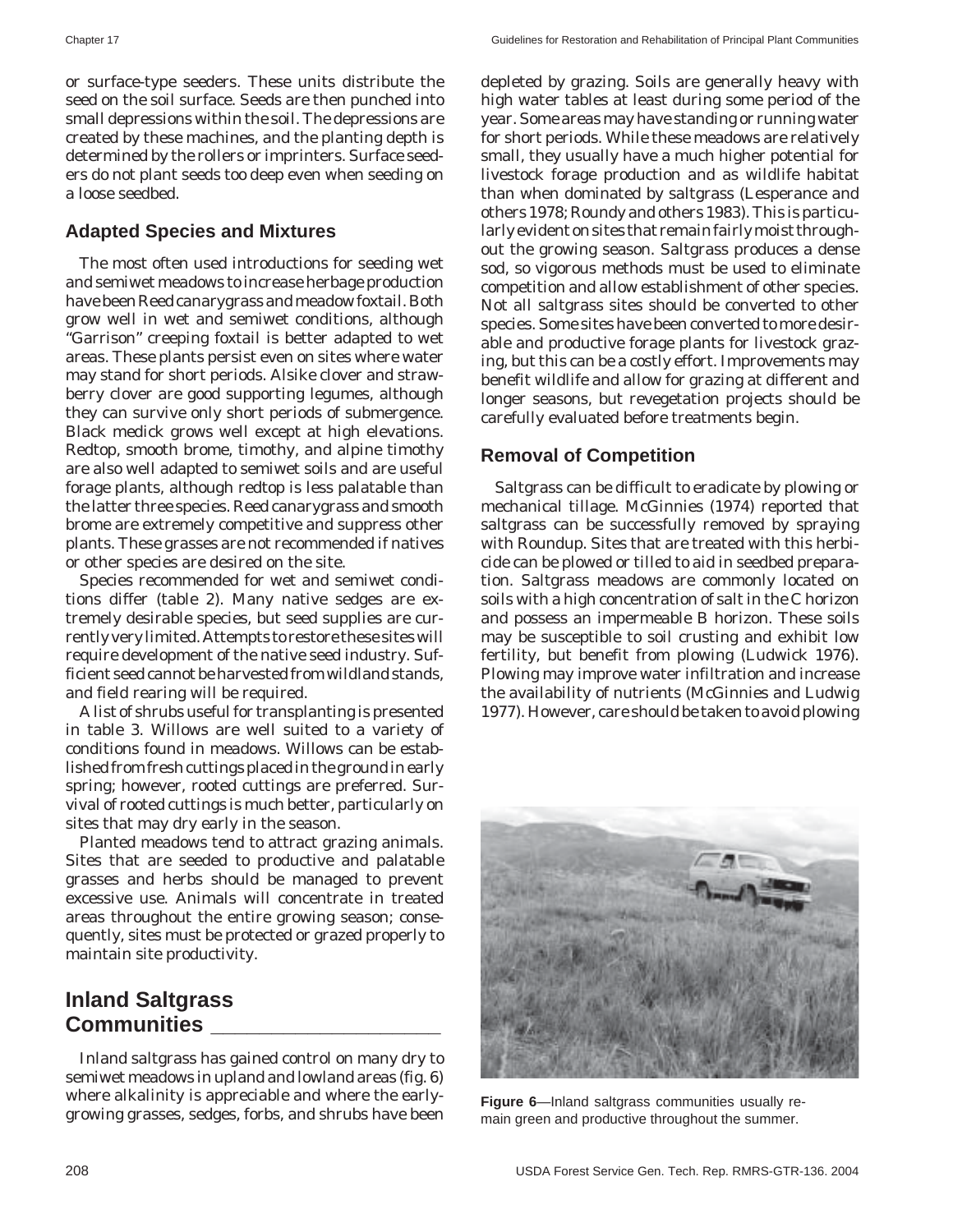the C horizon to prevent mixing of the surface horizons with the zone of high salt concentration.

Sodic soils are often impermeable to water and may develop a surface crust when dry. Tillage or deep ripping when soils are dry can improve permeability. If soils are wet at the time of treatment, crusting and surface packing can occur. Disking litter and vegetation into the surface soil can reduce soil crusting. Drilling with heavy equipment can compact the soil and prevent the emergence of small seedlings. Broadcast planting and drilling with light equipment can reduce surface compaction.

Treatment of saltgrass sites usually requires a fallow period. Sites can be plowed in late summer, winter fallowed, and seeded in the spring. Plowed areas usually require disking to kill the roots or sod and prepare the seedbed. Some sites may require two to three diskings to reduce the sod. Sites may also be sprayed with Roundup in the summer, fall plowed, and spring planted. Where complete control is desired, planting an interim annual crop such as yellow sweetclover is suggested. After the annual crop is harvested, the site can again be plowed and disked to control any regrowth of the saltgrass. The area can then be planted to perennials. If satisfactory control of saltgrass is evident, final plowing and seeding of perennials is recommended 1 to 3 years after the initial treatment. By this time most of the saltgrass should have been eliminated.

#### **Planting Season**

Best results are obtained with late fall, winter, and early spring plantings. Where land frequently remains wet, spring planting is advised because fall planted seeds can be adversely affected by prolonged flooding.

#### **Planting Procedures**

Deep-furrow drills with drops spaced 12 inches (30 cm) apart have performed satisfactorily on tilled soils. No-till drills have been used to drill "Garrison" creeping foxtail directly into saltgrass. The browse seeder, equipped with 16-inch (40-cm) wide scalpers, can be used to interseed species into thin stands of saltgrass. Broadcasting on plowed land in late fall or early winter has been successful for some sites. Plowed soil will slough during the winter and usually covers the seed. These soils sometimes crust, restricting seedling emergence. To avoid crusting caused by surface packing from drills and tractors, broadcast seeding is often advised. The Brillion seeder is also useful in planting into the prepared seedbed and in reducing soil crusting.

#### **Adapted Species and Mixtures**

Species adapted to the inland saltgrass type (table 4) must be salt tolerant. Growth of some species occurs primarily in the spring when the salt is diluted by soil moisture. Introduced species that have been seeded successfully in areas with high water tables or running or standing water are: meadow and creeping foxtail, tall fescue, tall wheatgrass, and strawberry clover. Areas that dry out during periods of the year have been seeded successfully to alkali sacaton, crested wheatgrass, streambank wheatgrass, Russian wildrye, black medick, yellow sweetclover, fourwing saltbush, Gardner saltbush, and winterfat. Species' establishment and stand development can be somewhat slow. Planting native species is recommended, but is currently limited to only a few species because seeds are not available.

# **Riparian Communities \_\_\_\_\_\_\_\_\_\_\_**

Riparian sites often occur as narrow corridors traversing many different plant zones. Streams and drainages often occupy very small but important sites within major land types. The vegetation and habitat provided by the riparian zone is extremely important to the management of associated lands (Thomas and others 1979b). Different riparian communities have been identified throughout the Intermountain area (Youngblood and others 1985). Riparian sites usually attract and sustain livestock and wildlife. These sites are particularly important during the midsummer months. Riparian communities often provide diversity to otherwise rather barren and exposed wildlands. Aquatic wildlife are dependent upon a continued supply of high quality water. The vegetation along a stream provides shade that greatly influences water temperature, protects soils and streambanks, and furnishes food for aquatic organisms. Vegetative debris falling into the stream is a highly important food supply for aquatic life. Insects harbored by the vegetation also serve as an important part of the food chain.

Timber harvesting, road construction, agricultural cropping, mining, and recreational uses have all destroyed riparian areas (Council of Agriculture Sciences and Technology 1974). Riparian zones have also been degraded extensively by livestock grazing and trampling (fig. 7). Woody or herbaceous vegetation or both have been eliminated or seriously stunted in many areas. On many sites the understory species have also been replaced by weedy annuals and perennials, including noxious weeds. Frequently, dense stands of sod-forming grasses or forbs gain dominance. Unpalatable and undesirable species are easily spread along waterways.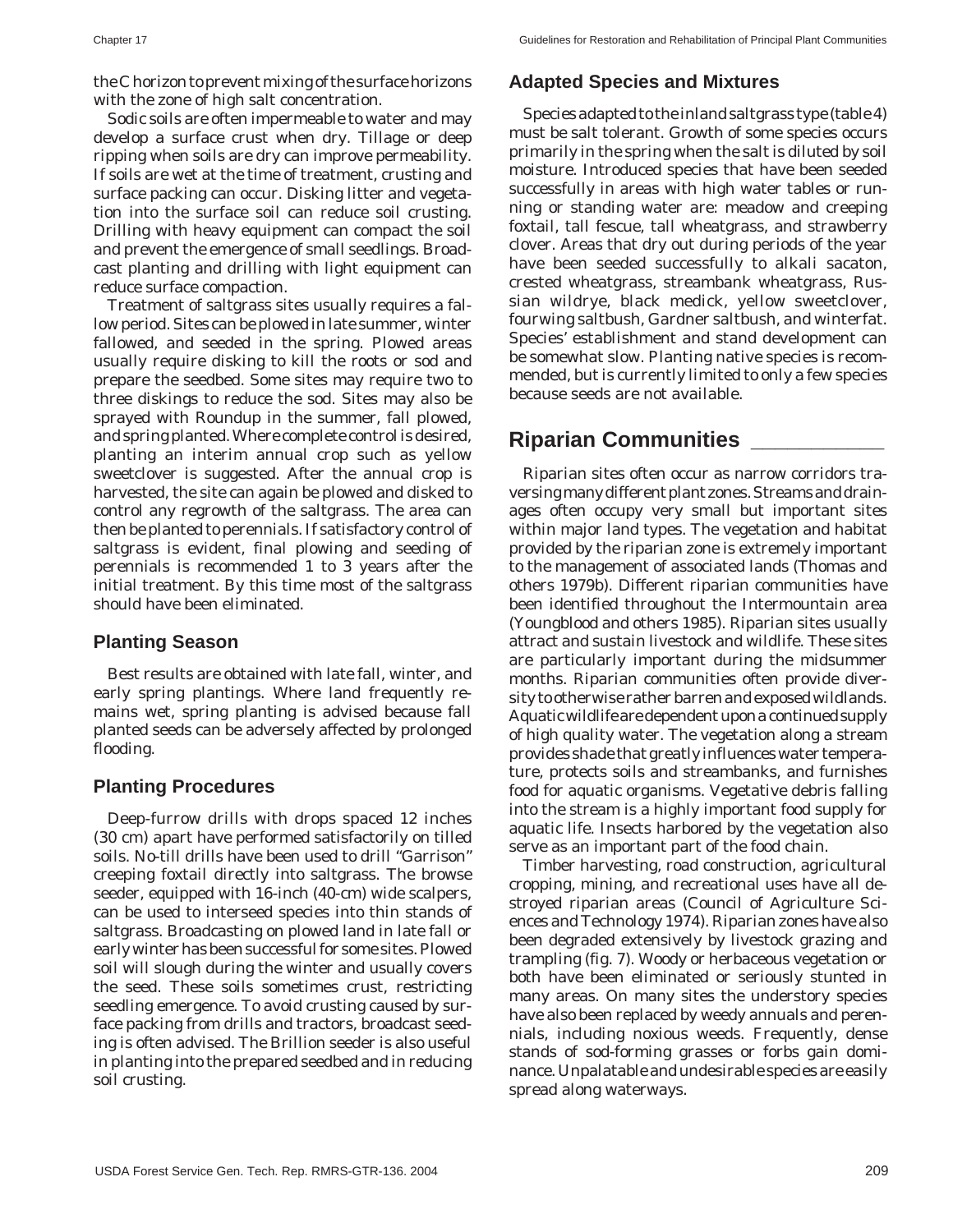

**Figure 7**—Improper grazing has disrupted many riparian sites in the Intermountain region.

The woody plants that occur along streambanks have often been destroyed by repeated browsing and trampling. It is critical that woody species are reestablished. Some species can recover and grow if protected from grazing. Willows, aspen, alder, and dogwood normally recover if some live plants remain. If grazing has completely destroyed the woody species, transplanting or seeding will be required. Destruction of stream habitats and associated watersheds has often resulted in serious erosion and damage to the streambank and floodplain. Erosion and flooding often remove topsoil and alter the site, hindering natural or artificial revegetation (Monsen 1983). Structures are often required before vegetation can be reintroduced (fig. 8). Reintroduction of beaver, when



**Figure 8**—Channel reshaping and construction of impoundments may be required to stabilize stream channels prior to seeding and planting.

managed to fit the food supply, can significantly aid in stabilization of many streams and waterways. Entire watersheds may require treatment before streambanks can be improved. Controlling grazing on riparian sites is not easy (Platts 1981a,b) because the use of adjacent lands is dependent upon access to the stream.

A distinct and abrupt ecotone may separate mesic from xeric plant communities that align a stream. Different plant communities must be planted with separate, adapted, species. Seasonal changes in soil moisture affect the occurrence of different plant communities. Since most riparian zones support a mixed array of plant communities, mixed plantings are required. A more extensive plan is required to restore and stabilize riparian communities than for most other sites. Monsen, in Platts and others (1987), discusses the following considerations that influence rehabilitation practices:

1. Alteration of the riparian vegetation and soil may result from onsite impacts, or as a result of poor management of other portions of the watershed (Megahan and Kidd 1972). Proper management of the entire watershed is essential prior to initiation of rehabilitation measures in riparian communities. Restoration of riparian sites may be conducted simultaneously with treatment of other portions of the watershed. Unless adjoining areas are reasonably stable, repair of riparian disturbances will not be effective.

2. Riparian sites usually are extremely heterogeneous, containing different plant communities, topographic conditions, parent materials, and soils within a short distance (Odum 1971). Remedial treatments must be applicable to the different conditions encountered. For example, steep, unstable banks may occur immediately adjacent to wet and boggy meadows, requiring different site preparation practices, planting techniques, and plant materials.

3. Different treatments are often required to correct separate problems, such as controlling surface erosion, eliminating bank slumping, shading the stream, controlling weeds, and providing concealment for wildlife.

4. Riparian sites are often narrow, irregularly shaped corridors that are not accessible to conventional planting equipment. Although only small areas may require treatment, extensive erosion, sedimentation, and plant community alteration may have occurred, thus requiring special equipment for rehabilitation.

5. The dense and frequently storied assembly of many plant species is required to maintain riparian site stability. Grazing and other impacts have often reduced plant density or resulted in the removal of specific species. The loss of key species may seriously affect the persistence of other plants. To be successful,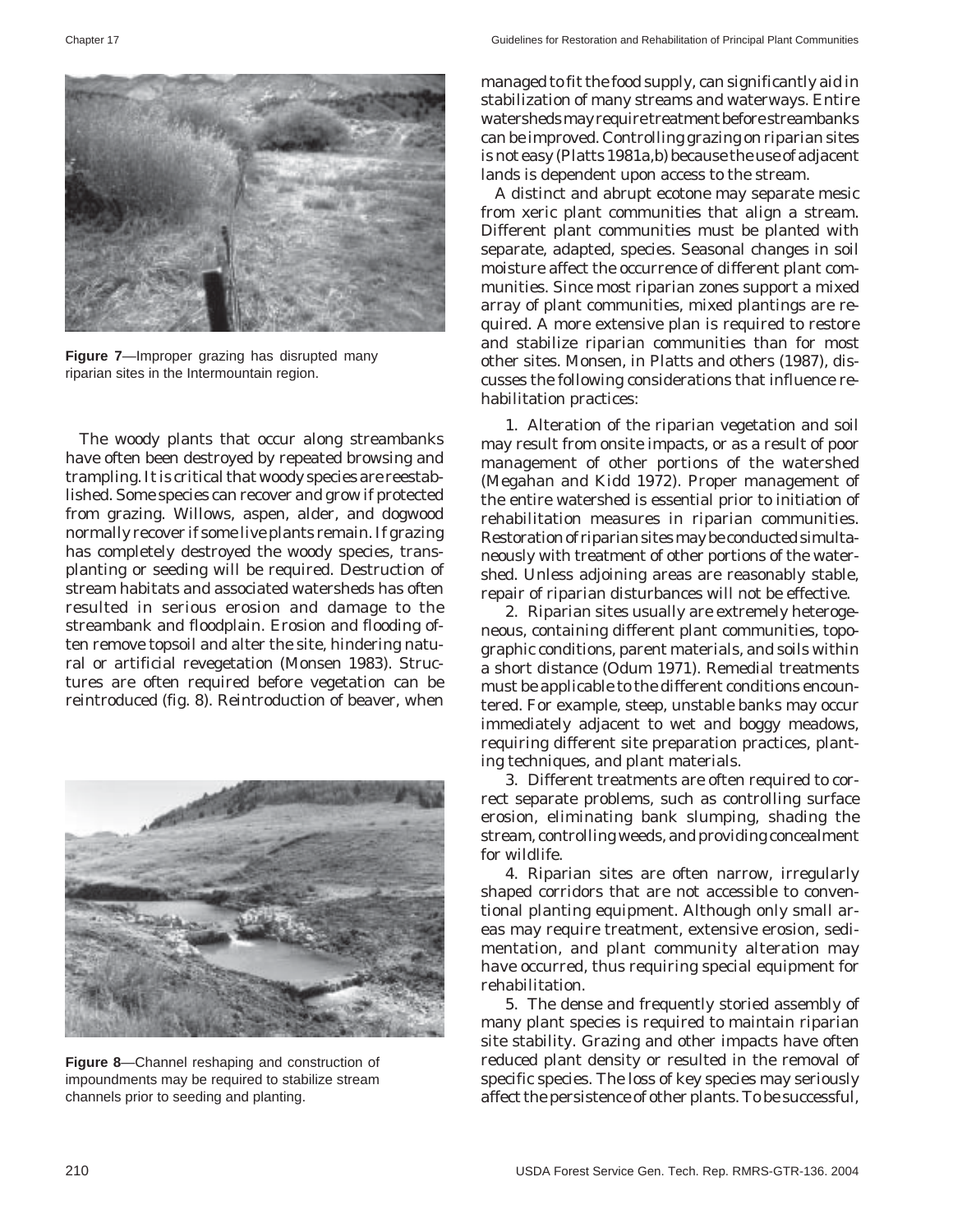rehabilitation may require reestablishment of a complex array of plants. Reestablishing woody plants is often essential.

6. Many sites are so seriously altered that extensive rehabilitation measures will be required to restrict further losses of soil and vegetation and reestablish a desirable plant cover (fig. 9).

7. Stabilization of the streambank with vegetation is often the principal concern in rehabilitation. Vegetation is also required to provide shade for the stream and improve wildlife habitat.

8. Some riparian sites have often been so seriously altered that the original vegetation can no longer survive. Thus, attempts to restore the original complement of plants may not be practical. However, unless a grouping of plants similar to the original community can be established, aquatic and terrestrial resources may not be improved.

9. Noxious weeds and other less desirable species have often invaded riparian disturbances. Weeds must be removed to improve the site and allow for planting. These plants do not always provide adequate soil protection or enhance aquatic habitat. Weeds may be spread by the stream to occupy downstream disturbances and interfere with the establishment of more desirable species.

10. Site preparation is usually required to accommodate planting. Some reduction of the existing plant cover may be necessary to eliminate competition with newly seeded or planted species. However, reduction of streambank stability by plowing or similar methods of plant removal is hazardous. Thus, treatments normally include interseeding or planting small strips or sections over a period of 2 to 3 years. By such procedures, small areas can be treated in sequential intervals to retain existing plant cover and encourage natural recovery.

11. Seasonal runoff and flooding influence planting dates as well as establishment and survival of new seedlings or transplants (Aldon 1970b). Sites may be covered with water in the spring for a few days or for weeks. Planting is frequently delayed by flooding until a time when air temperatures and precipitation patterns may no longer be conducive to seedling survival. Disturbances may be seeded in the late summer or fall. However, fall-germinated seedlings may not be able to survive spring runoff. Many riparian species survive or are propagated by flooding (Kozlowski 1984). However, small seedlings usually are not as tenacious as larger plants. Seasonal runoff also disrupts and seriously damages prepared seedbeds. Transplanting large stock is often required to resist the effects of flooding and scouring.

12. Protection of young plants is essential for establishment and survival. Protection from grazing may be required for a number of years to allow plants to



**Figure 9**—Transplanting is frequently required to reestablish willows and other shrubs along streams.

attain a reasonable size and furnish soil protection. Transplanting large stock may be necessary to overcome the influences of grazing and flooding.

Artificial plantings are not the only means to restore and improve riparian communities. Because of the inherent problems associated with revegetation of these areas, consideration should be given to natural improvement whenever possible. Protection from grazing (Meehan and Platts 1978; Vallentine 1980) can be used to improve many situations. If a satisfactory number of remnant plants exist, natural recovery can often occur. Some native herbs, particularly species of sedges and rushes, are extremely vital to streambank stability and herbage productivity. Most species of sedges and rushes have not been investigated for use in artificial seeding programs, but their utility is well known. Where possible, management and revegetation programs should be tailored to promote their recovery. The growth habits and utility of most of the principal sedge and rush species in the Intermountain area are summarized by Monsen (in Platts and others 1987) (table 5).

#### **Removal of Competition**

Sites requiring transplanting to reestablish woody shrubs and trees may first require removal of herbaceous species to allow shrubs to establish (Nieland and others 1981). If shrubs or trees are to be transplanted along the edge of a stream, plantings should be selectively located in open sites free of herbaceous competition. Planting directly into dense stands of sodforming grasses and herbs often requires removal of understory competition. A clearing of approximately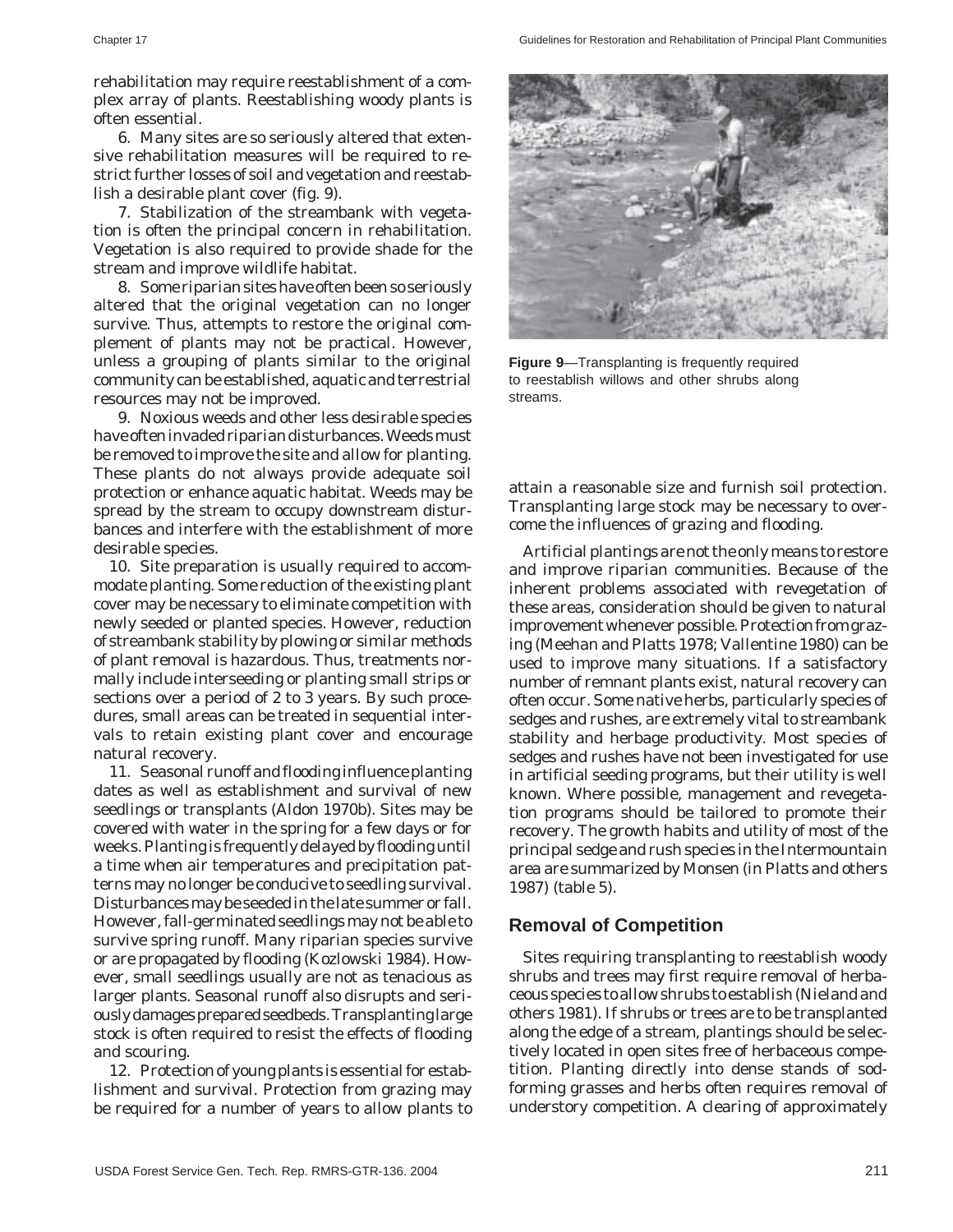30 inches square (75 cm square) should be created. The vegetation can be removed by hand scalping or by spraying with a herbicide. Scalping is not very successful in controlling sod-forming grasses, sedges, or shrubs, but competition need not be controlled beyond the first growing season in many situations. Scalps may also be created using various herbicides. If Roundup is applied, spots can be transplanted immediately without damage to the transplant. Meadow vegetation is killed with this herbicide; however, sprayed sites actually collapse as their root mass deteriorates. Even small sprayed areas must be carefully located before sites are treated with a herbicide. Care must be taken to ensure that herbicide use complies with all State and Federal laws, and contamination of streams and waterways does not occur.

Noxious weeds commonly invade wet and semiwet meadows occurring within the riparian zone. Canada thistle and whitetop are often encountered in such areas. Noxious weeds must be eliminated or controlled before sites are planted. Plowing or repeated disking is often necessary to remove established sod forming weeds. Plowing is usually not recommended along the edge of the streambank. This area should be protected if possible.

Most meadows adjacent to streams are small irregular tracts. Often they are not accessible to large equipment. Small tractors and implements can be used in these situations. Usually, treatment is delayed until after seasonal water levels have receded. Sites where streambanks are reconstructed or where structures including dams or impoundments are erected are planted to prevent the establishment and spread of undesirable weeds (fig. 8). Often, large acreages surrounding streams should also be treated to prevent the spread of weeds. In addition, these adjacent areas should be planted with useful forage species to better control livestock distribution and use. Control of weeds and maintenance of seeded species is directly dependent on the management of grazing animals. Improperly grazed sites will not retain a suitable plant cover.

#### **Planting Season**

Seeding in late fall or early spring may be applicable. Some seeds should not be flooded or left covered with water for extended periods, although some willow seeds benefit from flooding. Consequently, areas that are subject to flooding should be spring planted after the water level recedes. Transplanting should be done as early in the spring as possible. As areas become bare of snow or as the stream flow decreases (fig. 10), the sites should be transplanted immediately. Sites along a stream dry out in irregular patterns. Transplanting and seeding should not be delayed until the soils are dry or existing plants have initiated growth.



**Figure 10**—Willow cuttings planted as rooted stock grow quickly, furnish cover and protection on highly erosive sites.

#### **Planting Procedures**

Areas that are large enough to be plowed or disked can be drill seeded. Meadows can be planted in the same manner as recommended for the inland saltgrass or mountain meadow sites. Small tracts may be broadcast planted, followed by dragging a harrow, chain link fencing, or other small implements over the site to cover the seed. Wet soils frequently crust, settle, or slump when tilled. These soils should not be "overworked" because a poor seedbed may develop. Planting using a culti-packer seeder often prevents or eliminates problems associated with crusting, compaction, and settling. Hand seeding and raking can be used in many small inaccessible sites. Most transplanting should be accomplished using hand-planting bars, shovels, or augers.

Interseeding and intertransplanting are useful techniques to improve portions of riparian areas without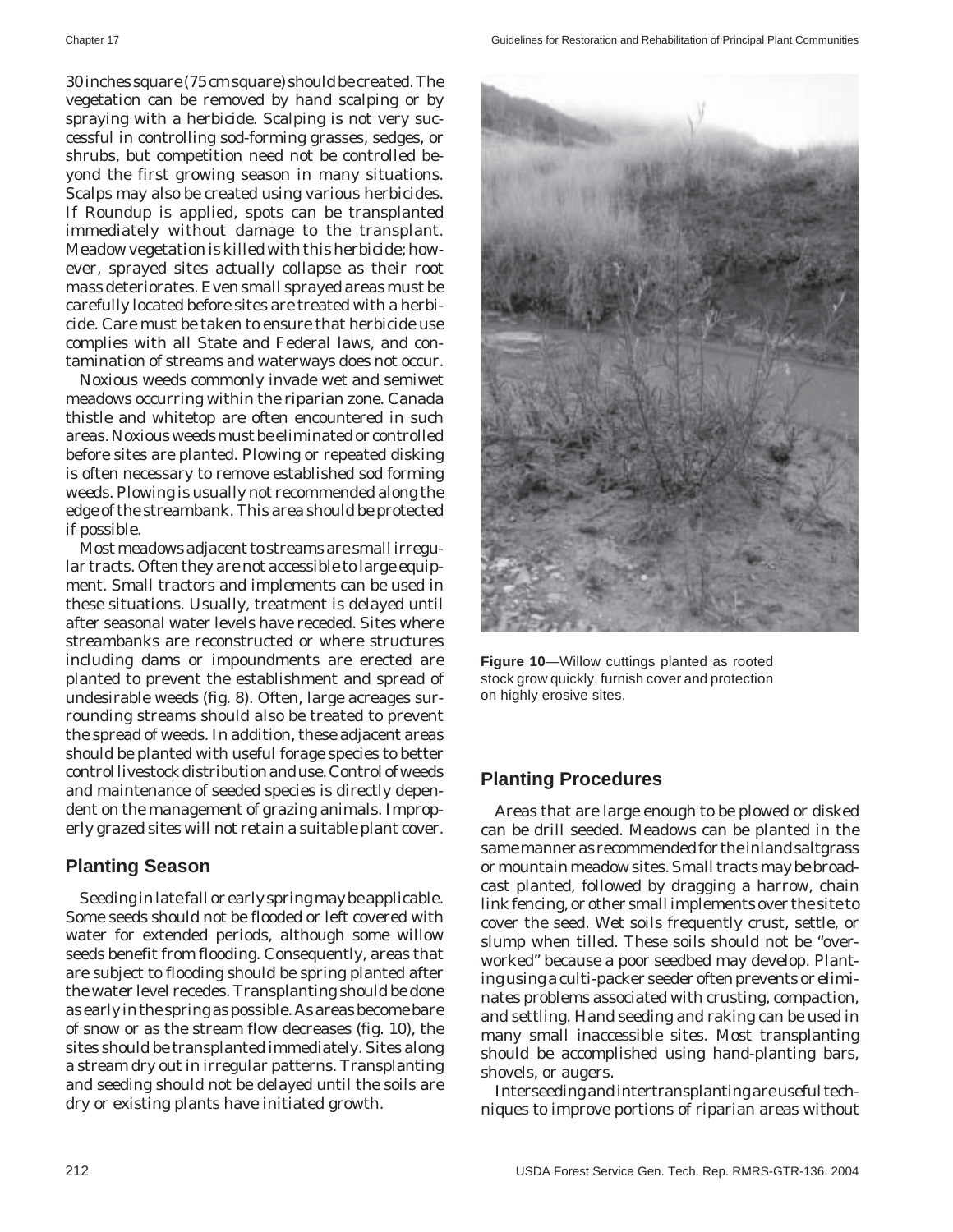Chapter 17 Guidelines for Restoration and Rehabilitation of Principal Plant Communities

extensively disturbing the soil. Transplanting rooted stock is a very effective technique for establishing shrubs and trees. Various drills, disks, scalpers, or spray units can be modified to treat small strips or areas while leaving adjacent sites intact. Transplanting and selected seeding can then occur with the treated strip and areas where competition has been eliminated. Once treated areas become stabilized, the remaining sites can be planted if necessary.

Transplanting both shrubs and herbs on disturbed sites is advised. Transplanting large stock, including poles and rooted stock, is recommended. Large woody transplants can compete satisfactorily with understory competition, and are better able to survive, as stems are placed deep in the soil where a more persistent water table exists. Transplants provide an effective ground cover and can stabilize erosive sites rather quickly. Once a site has been treated, seeded, and transplanted it must be protected from grazing until sufficient establishment has occurred.

#### **Adapted Species and Mixtures**

Plants growing along the edge of a stream usually are able to exist throughout a wide elevational range. Consequently, individual species are found growing throughout a number of major vegetative types. Plants not growing immediately adjacent to the stream are not influenced as much by the moderating effect of the stream. Consequently, in selecting species for riparian plantings, separate groupings must be utilized.

Areas requiring treatment that are not directly influenced by the stream can be planted with species adapted to the prevailing plant community. Plantings should include species that provide streambank stability. Only a few herbs produce root or vegetative biomass and structure equal to the amounts furnished by native sedges or rushes. These dense, sod-forming species are vitally important. Transplanting wilding root segments of the native herbaceous plants along the eroding sections of the streambank is an effective method for stabilizing the site.

In addition to the herbs that exist within most native plant communities, Doran (1957), Horton (1949), and Plummer and others (1968) discussed the utility of introduced species for riparian sites. Ree (1976) discussed the rooting features required to provide streambank stability, and identified species that can be used for erosion control. Various introduced species can be used to treat riparian disturbances, but these are generally not compatible with existing natives, and if planted may not allow natural improvement to occur. The species listed in tables 5 through 11 designate those plants that, to date, appear best adapted to various riparian situations.

Numerous species of willow are widely planted in riparian areas (fig. 10, table 11). Propagation requirements and planting techniques differ among these species (Chemelar 1974). Carlson (1950) and Haissig (1970) reported that species with preformed root primordials root freely. Those without preformed root primordials root poorly or not at all.

Small transplants are often difficult to establish on adverse sites, including flooded areas. Consequently, small or poor quality stock is not recommended for riparian plantings. Rooted cuttings (Holloway and Zasada 1979) and large healthy stock should be transplanted, especially when using species that root poorly.

# **Aspen and Associated Conifer Communities \_\_\_\_\_\_\_\_\_\_\_\_\_\_\_\_\_\_\_**

Aspen is the most widely distributed native tree in North America. In the Intermountain area, there are over 20 million acres (8.1 million ha) of aspen scattered from upper foothill ranges to mountaintops and high plateaus. In Utah, aspen occupies more forested lands than does any other tree species. The majority of the aspen occurs at middle elevations and is associated with, and scattered within, conifer forests (fig. 11). Aspen forests span a broad range of environmental conditions (Warner and Harper 1972). Annual precipitation within the Intermountain aspen zone ranges from 16 to 40 inches (400 to 1,000 mm). The species thrives at a variety of elevations and under a wide range of moisture and soil conditions. (Mueggler 1988; Mueggler and Campbell 1986).

Aspen is found in a number of mountain vegetative zones, ranging from the subalpine to the foothills. Mueggler (1988) lists 14 major, 12 minor, and 35 incidental aspen community types in the Intermountain



**Figure 11**—Conversion of aspen stands to conifers has been hastened by grazing of understory species.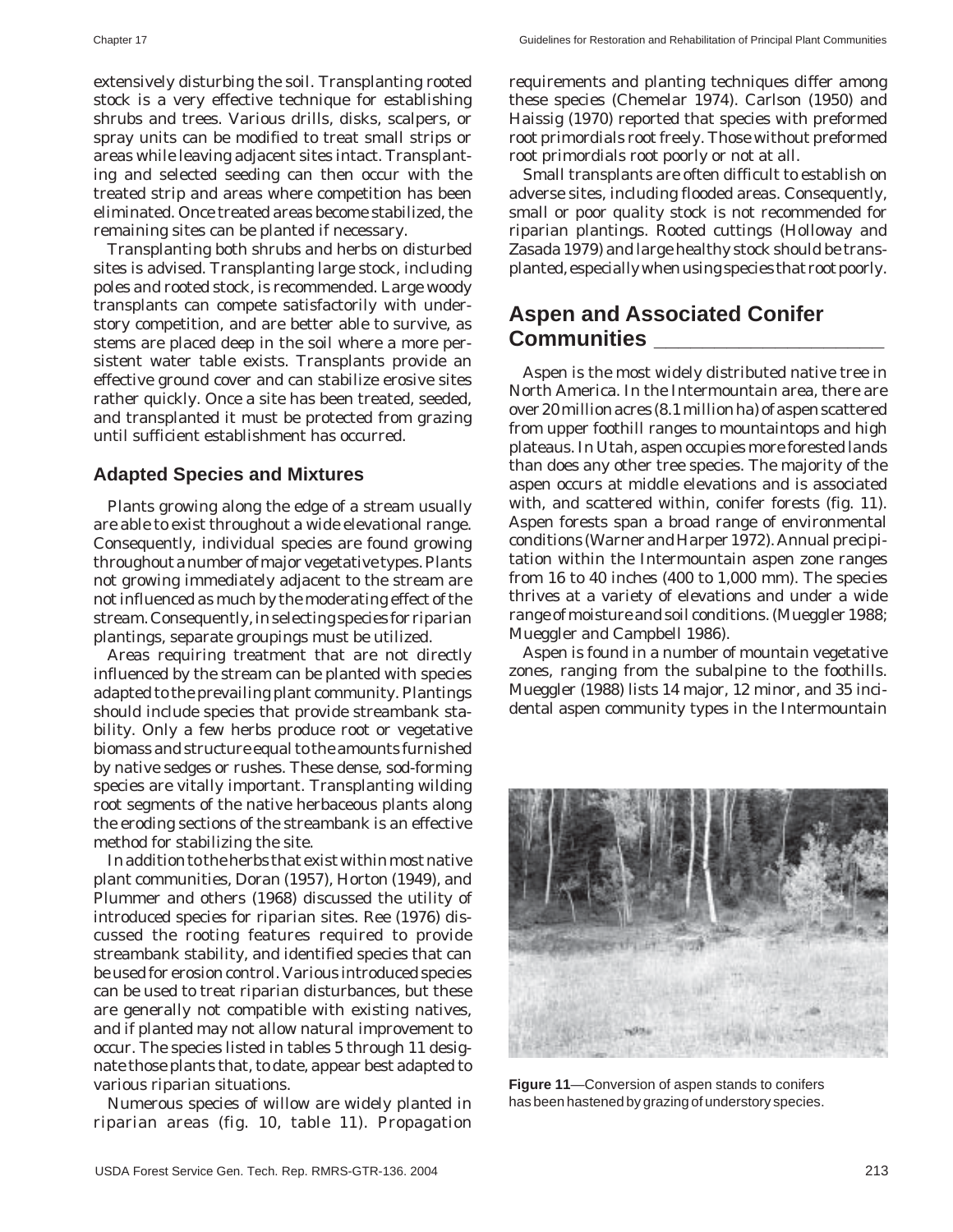region. Shepperd (1990) classified aspen communities based on growth and stand characteristics. Aspen can be found growing in association with tall forbs, ponderosa pine, lodgepole pine, spruce-fir, mountain brush, open parks of mountain big sagebrush, snowberry and chokecherry, and on the margin of grasslands. Aspen trees are found along moist streams as well as on dry ridges and southerly exposures, on talus slopes, and in deep to shallow soils of various origins.

Aspen forests are dynamic and in a constant state of change. As change occurs, resource values change. Although some aspen stands are considered climax communities, a majority of aspen forests are probably seral to other vegetative types. Many aspen stands will eventually be replaced by conifers. Seral stands are generally regarded as fire-induced successional communities able to dominate a site until replaced by less fire-enduring, but more shade-tolerant, conifers (DeByle and Winokur 1985; Mueggler 1988). Cryer and Murray (1992) found that stable aspen stands in Colorado are found only on soils with a mollic horizon.

Succession of aspen to conifers can greatly increase the likelihood that an area will experience a devastating fire (Gifford and others 1983, 1984; Jaynes 1978; Kaufmann 1985). As aspen stands convert to sprucefir, potential surface water runoff is reduced by 33 to 65 percent. White fir uses about 4 inches (10 cm) more water per year than does aspen, and blue and Engelmann spruce may use 8 to 10 inches (20 to 25 cm) more water per year (Gifford and others 1983, 1984; Jaynes 1978; Kaufmann 1985).

With the invasion of conifers into aspen stands, understory carrying capacity for livestock and big game is reduced. In the early seral stages, an aspen forest may produce 1,400 lb (640 kg) of forage per acre. Forage production is reduced to about 500 lb (225 kg) per acre in the early stages of conifer invasion and to only 100 lb (45 kg) per acre in the later conifer seral stages (Gifford and others 1983, 1984; Jaynes 1978; Kaufmann 1985). In the Intermountain region, aspen stands mature in about 80 years; they deteriorate rather rapidly, often in 120 years, and rarely attain ages over 200 years (Mueggler 1994). On the Manti-LaSal National Forest, it is estimated that 1,600 acres (650 ha) per year are being lost to conifer invasion.

Aspen-dominated forests have a wide range of values and are truly multiple-use communities. Forage production and cover for livestock and a wide variety of wildlife species are of high value and priority. Wood fiber is abundant; however, it is grossly underutilized. In the West, aspen is the only upland hardwood tree. High quality water yields develop from aspen forests. In some areas, the aspen type yields more quality water than any other forest type. Aspen is appealing aesthetically throughout all seasons of the year.

Recreation values are especially high. Aspen forests also act as a firebreak for the more flammable coniferous types (DeByle 1985c).

Most disturbances that have occurred in aspen communities have resulted from grazing impacts. Past grazing abuses have removed many desirable species, causing a shift in understory species composition. In some situations, conifers have invaded these sites, shifting the aspen stands to conifer forests. Many aspen communities have been so seriously damaged by livestock grazing that soils have been eroded. Recovery of native species has been slow to occur, and many have been seeded with introduced grasses to stabilize watershed conditions and restore herbage productivity.

Aspen reproduction in the West is almost completely dependent upon vegetative propagation by root suckering. Most aspen communities require a major disturbance such as burning or clearcutting to alter competitive relationships and to stimulate root suckering (Bartos and others 1991; Brown and DeByle 1989; DeByle 1985c; Shepperd 1990; Shepperd and Smith 1993). In the past, fire played a prominent role in perpetuation of aspen forests. Today, however, the existence of seral aspen is threatened by suppression of fire in western forests (Bartos and Mueggler 1981; Bradley and others 1992a,b; Cartwright and Burns 1994; DeByle and Winokur 1985). Prescribed burning is widely used to simulate the effect of wildfire that rejuvenates aspen forests. Prescribed burning of mid- to late-seral aspen/conifer stands can be an economical and environmentally acceptable way of rejuvenating aspen, and has proven to be an effective tool for increasing productivity of understory species that provide quality forage for large herbivores, specifically deer, elk, cattle, and sheep (Bartos and Mueggler 1981; Brown and DeByle 1989; DeByle 1985c; Walker 1993).

Extensive plantings have been conducted in the aspen type. Seedings are normally successful as sufficient moisture is available to sustain young seedlings. In addition, various native species are available for treating these areas. With proper planning, both revegetation and restoration plantings can be successfully conducted.

# **Removal of Competition**

Aspen stands that are in an overmature and decadent condition (Schier 1975), or have been depleted of understory herbaceous species, do not require understory plant control measures. The understory plant density has usually been reduced by grazing or suppressed by shading of trees and overstory shrubs. Few weedy species invade or gain dominance within these forested communities. However, serious weed problems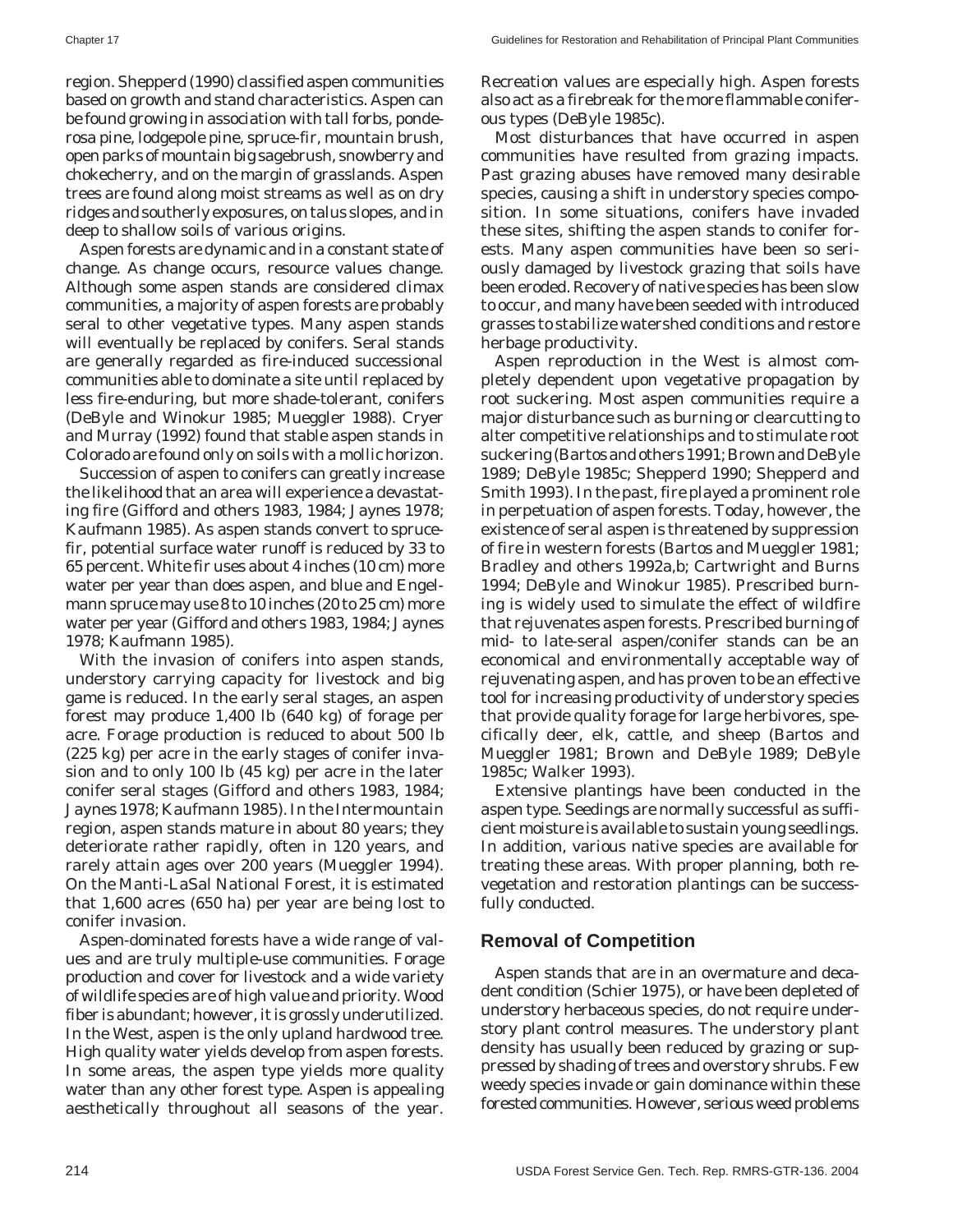can develop on extremely deteriorated sites, particularly areas subjected to prolonged grazing.

The procedure for removing competition in aspen openings or associated conifer forests is similar to those described for the mountain brush and subalpine sites. Where overstory conifers and aspen should be eliminated, prescribed burns, timber harvest, or firewood harvest are appropriate treatments.

#### **Planting Season**

Aerial and ground broadcasting are generally the most desirable methods of seeding. Planting in nondisturbed aspen and associated conifer types extends from early September to leaf drop. Seeding should be completed before leaf fall and permanent snow covers the ground. As fallen aspen leaves become wet and stick together, they can form a satisfactory cover for planted seed. If seeds are fall planted within aspen stands immediately prior to leaf drop, no other seedbed preparation is required. Where aspen has been burned, aerial broadcasting should occur from fall to early winter. Seeding on top of early snow, following burns, has the potential to produce desirable results.

#### **Planting Procedures**

Broadcasting from a fixed-wing aircraft can be economical and effective for planting large areas. Broadcast seeding from helicopters is best suited for seeding scattered and small patches, especially in deep canyons and on steep hillsides. Many sites are too rough or steep to allow the use of ground equipment. Seeds cannot be distributed as uniformly by hand as from aircraft, yet small areas can be seeded satisfactorily from horseback or on foot. Livestock can often be beneficial in covering broadcast seed if animals are temporarily concentrated on the seeded areas.

#### **Adapted Species and Mixtures**

Because the intensity of shade differs among aspen stands, species selected for seeding should be shade tolerant as well as adapted to the specific sites being seeded within the aspen and conifer zone (table 12). Because some shrubs are usually present, it may not be necessary to include these shrubs in the seeding mixture. Many plants that occur within the aspen and conifer forests are very productive and nutritious. Many will withstand heavy grazing and recover well under a rest rotation grazing system. These species are selectively used by both game and livestock; consequently, treated areas usually attract grazing animals and upland game birds, and serve as highly useful pastures and wildlife habitat.

Smooth brome and intermediate wheatgrass have been widely seeded through the aspen type. Kentucky bluegrass has also been seeded and has spread to occupy many adjoining sites. All have established well and provide good herbage. These three species, however, exhibit very aggressive spreading traits, and develop a closed sod that eliminates many important tall forb species. Smooth brome and intermediate wheatgrass have been shown to diminish aspen regeneration (fig. 12). Open parks with interspersed aspen stands have also been seeded with smooth brome and intermediate wheatgrass. This has resulted in the elimination of many native forbs, grasses, and shrubs (fig. 13). Mountain big sagebrush and other shrubs that frequently grow in open areas have been eliminated by competition from these two seeded grasses. Seedling recruitment of serviceberry, snowberry, chokecherry, and curlleaf and mountain mahogany has also been prevented. Once these grasses are established, methods of control or conversion to other species are very limited. These grasses, therefore, should not be seeded where a diverse composition of species is desired because they do not promote recovery of native plants or community restoration.

Regar brome is an introduced species that is now being seeded more extensively. This species does not appear to be as aggressive and dominating as smooth brome, but long-term ecological studies are not available. Timothy and tall oatgrass are introduced species that are well adapted to aspen and conifer areas. They are not as aggressive as smooth brome, yet they



**Figure 12**—Closed stands of smooth brome often develop within 10 to 20 years following seeding of aspen sites. The dense sod frequently eliminates native grasses and forbs, and diminishes aspen reproduction.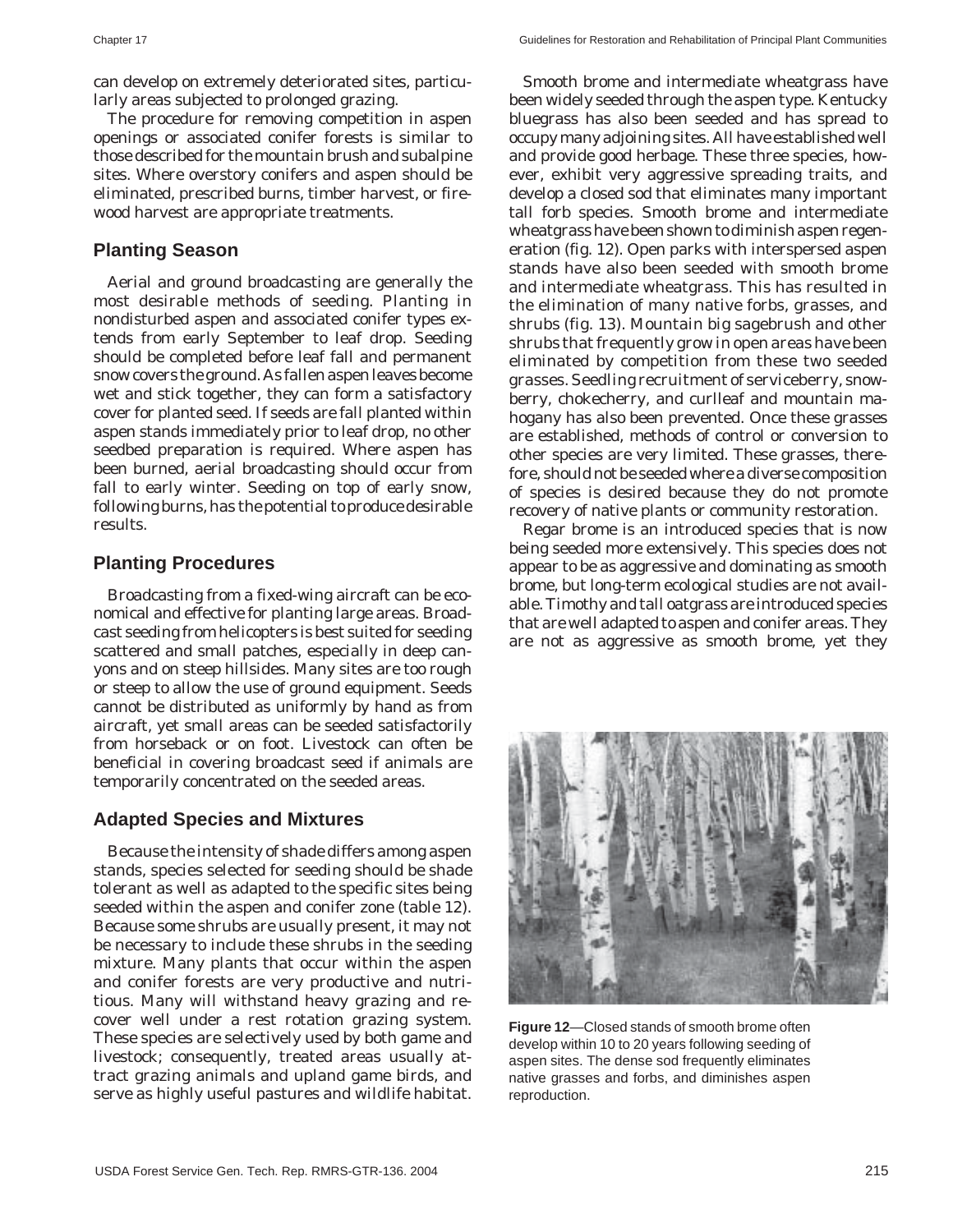

**Figure 13**—(A) This site was a heavily grazed aspen opening prior to seeding with intermediate wheatgrass and smooth brome in 1959; (B) Same area 30 years later showing displacement of the native shrubs, grasses and broadleaf forbs by the seeded perennials.

establish well, provide good forage and ground cover, and provide for development of the native community in 5 to 20 years. Orchardgrass is also widely planted and is well adapted. It can also suppress recovery of native species, but not to the extent of smooth brome or intermediate wheatgrass.

The natives, slender wheatgrass and mountain brome, can generally be planted in place of the commonly seeded, introduced perennial grasses. Additional native grasses with good potential that should be considered are subalpine needlegrass, alpine

timothy, Canadian wildrye, and thurber fescue. Alfalfa has been seeded successfully, especially in open parks. This introduced forb establishes well, provides excellent forage, enhances soil nitrogen, and is compatible with native species. It can be planted to restore severe disturbances, but use of native forbs is recommended. Native forbs that are being seeded successfully include showy goldeneye, tall bluebell, cowparsnip, goldenrod, butterweed groundsel, oneflower helianthella, Porter ligusticum, lomatium, and sweetanise.

Broadcast seeding of most native herbs is not as successful as broadcast planting of grasses. Usually, native forb seeds are more costly and less available. Drilling or some means of placing these seeds in the soil is advised. Small seeded species, including penstemon, meadowrue, and cinquefoil, establish well by broadcast seeding, but drill seeding of expensive seeds is advised.

It is important that species and mixtures planted are site adapted. Attempting to seed extensive areas with a general mixture is not advised. Sites should be inspected and planted with a diverse mixture to assure that different plant associations are able to develop. As native species become more available, more complete and site-specific mixtures can be planted.

Many native herbs are currently being collected from wildland sites and can be used in restoration plantings. Within the Intermountain region, native species are being harvested with greater frequency from the aspen communities than from many other vegetative types. However, seed supplies are not currently adequate to facilitate all planting needs, and cultivated fields must be developed to supply demands.

Many important native grasses and broadleaf herbs that exist in these communities can be successfully planted in mixtures. Natural recovery of depleted and disturbed sites depends upon the degree of soil loss that has occurred and the amount and source of native seeds. Some aspen areas will recover quickly if livestock grazing is controlled, and seeding is not necessary. Seeding to protect exposed soils may be achieved by planting a few species, principally native grasses. Through protection, additional species will likely recover.

# **Mountain Brush Communities \_\_\_\_\_\_\_\_\_\_\_\_\_\_\_\_\_\_\_**

In the Intermountain West, the mountain brush type occupies considerable acreage. The chief components are Gambel oak, bigtooth maple, Rocky Mountain maple, mountain big sagebrush, Saskatoon serviceberry (fig. 14), and Utah serviceberry. Associated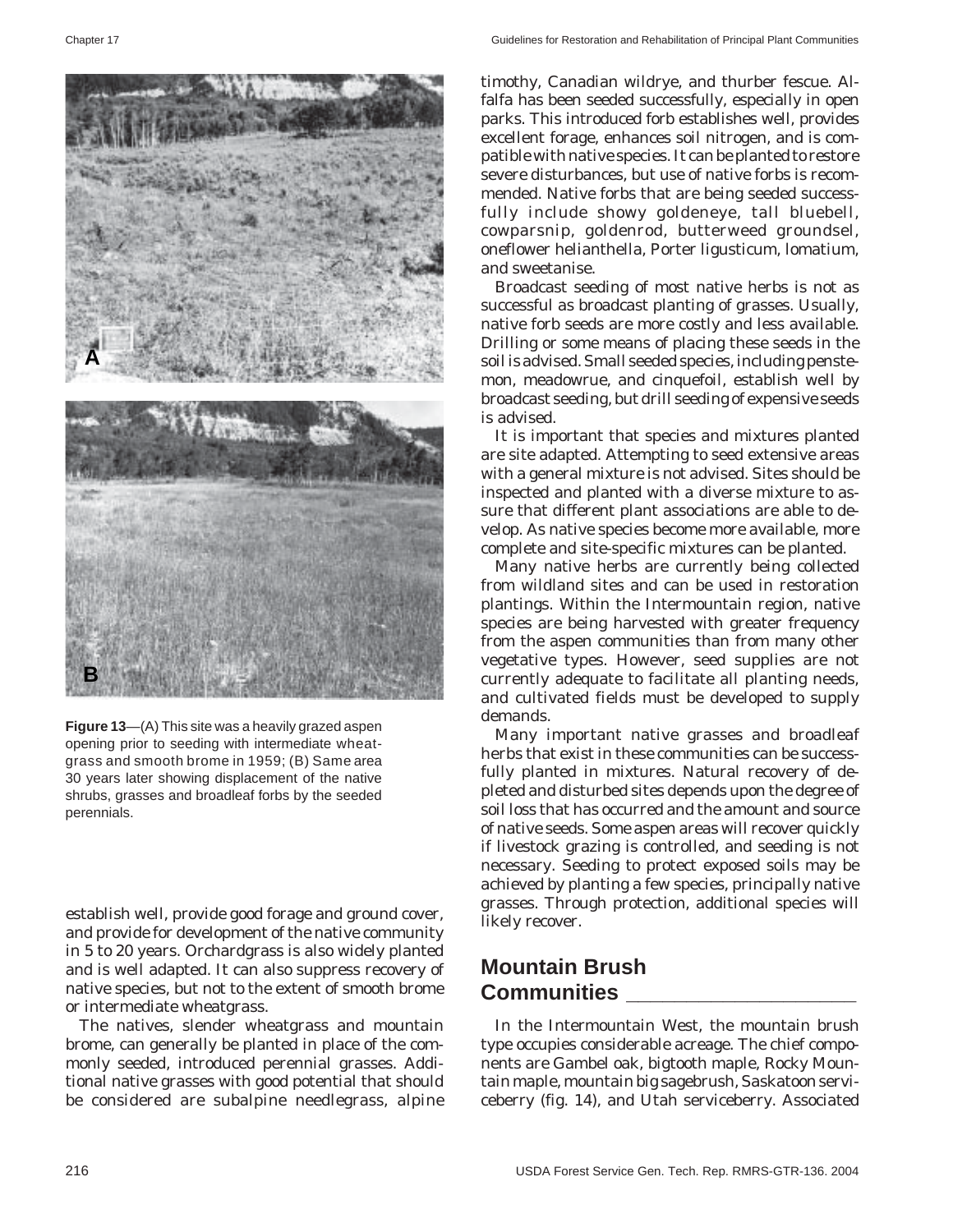

**Figure 14**—Mountain brush communities support Gambel oak, mountain big sagebrush, and serviceberry.

with the above species, in various geographic areas, are ninebark, chokecherry, bitter cherry, skunkbush sumac, antelope bitterbrush, cliffrose, true mountain mahogany, and curlleaf mountain mahogany. The type is rich in diversity of forbs and associated grasses. Gambel oak dominates from north-central Utah to northern Arizona, western Colorado, and on scattered mountain ranges in Nevada. Big tooth maple is dominant in northern Utah, northern Nevada, and southern Idaho. Scattered stands of serviceberry and antelope bitterbrush occur over the full range of the mountain brush type. Gambel oak, serviceberry, and maple communities normally occur above the pinyonjuniper zone and below the aspen-fir zone. Gambel oak communities also integrade into ponderosa pine and lodgepole pine forests. Ponderosa pine, in many respects, is a counterpart to the mountain brush type.

Extensive stands of curlleaf mountain mahogany occur intermixed throughout the region with other mountain brush species. Curlleaf mountain mahogany normally grows on shallow, more rocky soils than other associated shrubs. Mature stands often support less diversity of understory herbs than other mountain brush shrub associations. This plant association provides important habitat to big game animals, and stands have frequently been heavily grazed by game and livestock. Mature and taller plants often grow out of the reach of grazing animals, yet smaller or younger plants are often hedged and maintained in a stunted form. Seedling recruitment of the shrub is seriously impacted by grazing, limiting natural regeneration. Extensive areas now exist where reproduction is prevented by grazing and invasion of annual weeds.

Mountain brush communities occur between 5,000 and 9,000 ft (1,524 and 2,743 m). Annual precipitation varies from a low of 15 inches (380 mm) to 26 inches (660 mm). A linear increase in precipitation of 4.94 inches (126 mm) per 1,000 ft (350 m) rise in elevation has been demonstrated for this type (Lull and Ellison 1950). Seasonal moisture distribution shows a crest from February to April and a low from July to September.

Mountain brush communities have been recognized as important, highly productive spring-summer-fall ranges for cattle and sheep (Harper and others 1985; Sampson 1925). Deer, elk (fig. 15), bear, grouse, and Merriams turkeys also make considerable use of the type (Harper and others 1985; Julander and Robinette 1950; Kufeld 1973; Kufeld and others 1973).

Gambel oak grows in clumps that vary in height and density. The foliage of many taller plants can be out of reach of grazing animals. Some stands are thick and impenetrable to livestock and wildlife. Density and size of Gambel oak clumps have increased in many areas due to grazing and fire control measures. Understory forage production has generally decreased due to livestock grazing and competition from the oak.

Serviceberry and maple-dominated communities generally occur in quite open stands. Serviceberry and mountain big sagebrush often occur intermixed, with a number of grasses and forbs filling the large interspaces. Tall, robust plants of serviceberry and maple may become unavailable to livestock and game animals as the plants mature. The desirable understory species that occupy the interspaces are often subjected to misuse by improper grazing. The primary objective in treating most mountain brush communities is to reestablish the understory herbs. Most shrub species still occupy the sites, and shrub replanting is not usually required.



**Figure 15**—Mountain brush communities are important spring and summer ranges for elk and deer.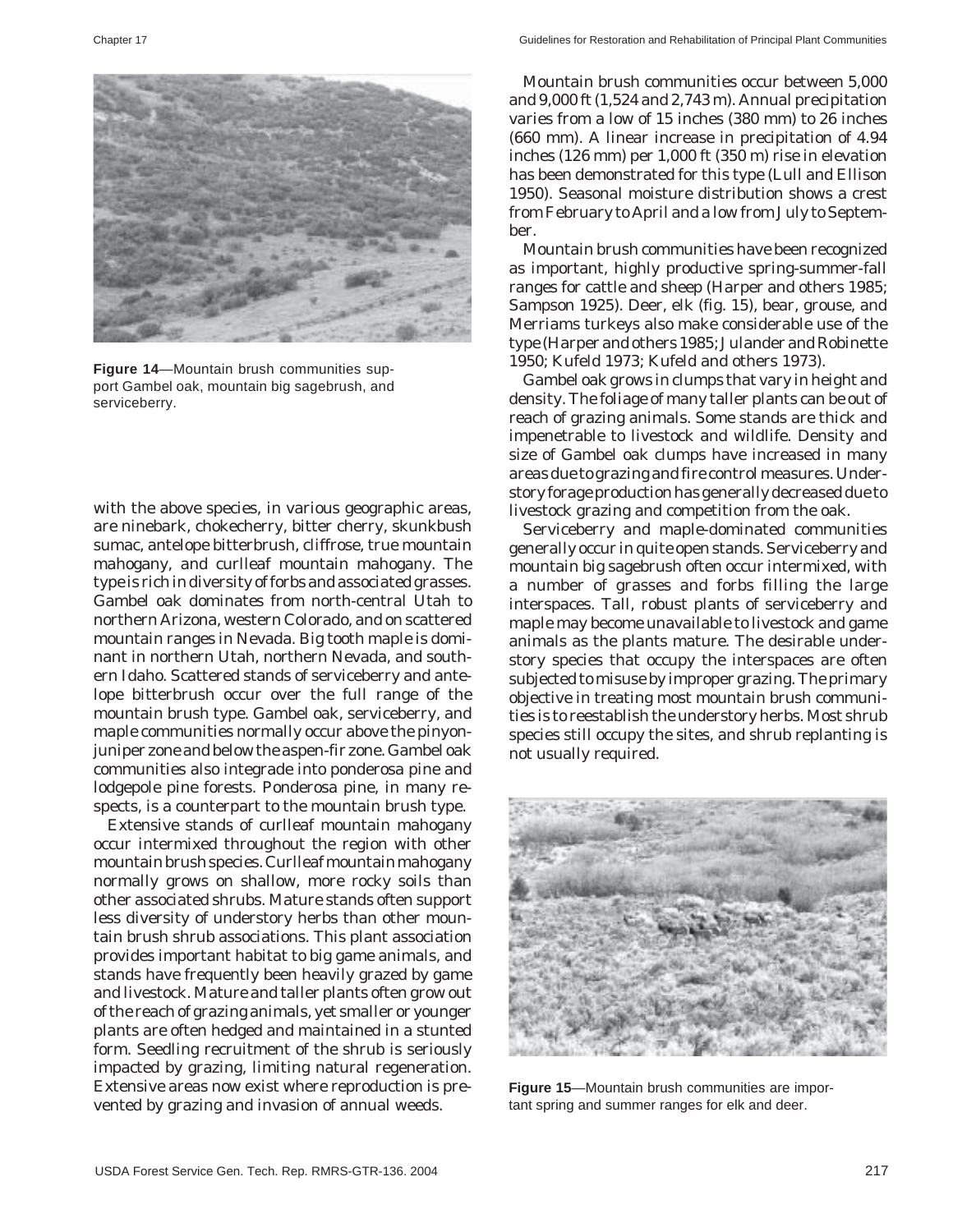# **Removal of Competition**

Reduction of shrub competition is often required to create a suitable seedbed and allow seeded herbs to establish (Engle and others 1983; Marquiss 1973; Plummer and others 1968; Stevens 1983b; Stevens and Davis 1985; Tew 1969). Shrub competition can be reduced using fires, herbicides, and mechanical treatment. Treatment of brush fields should be designed to retain the shrubs, but allow reintroduction of understory herbs. Sites supporting an adequate understory would not necessitate seeding. Control of wildfires has prevented natural burning of some brush fields, which tends to allow formation of closed stands of shrubs and suppression of understory plants. Some sites would benefit from burning, but may or may not require seeding.

Gambel oak is an important plant throughout many watersheds. It exists on steep slopes where ground cover is essential. Following burning, oak recovers well and provides needed ground cover. Gambel oak clumps that are burned and then chained or railed to improve seedbed conditions can be aerial seeded with good success.

An efficient means to suppress Gambel oak is twiceover anchor chaining, preferably with heavy links or with a Dixie or Ely chain. Chaining will break down both erect and short-growing shrubs. In addition, the density of shrubs can be reduced if desired. If single chained, seeding should precede chaining. With double chaining, seeding should occur between chainings to ensure proper seed coverage. Interspaces can be seeded and chained at the same time the brush is treated.

Offset disks, heavy pipe harrows, and brushland plows can be used to reduce some brush thickets. These methods of mechanical control are expensive, however, and the equipment can only be operated on level to moderately sloping sites, in open stands, or in short-statured oak. Excellent seedbeds are prepared, and small areas can usually be treated with these types of equipment.

Reestablishment of understory herbs is essential within Gambel oak stands. When competitive species are established, and grazing pressure is applied to Gambel oak thickets, the growth of new sprouts may be held in check (fig. 16) (Frischknecht and Plummer 1955; Harper and others 1985; Plummer and others 1970b; Stevens and Davis 1985). Treated oak stands that are not seeded with herbaceous plants readily resprout and regain dominance. In addition, the sprouts grow rapidly and become unavailable, and the stand may become impenetrable within a short time.

Understory species that are seeded in oak thickets must be shade tolerant because oak can resprout and form a dense canopy. Establishment of adapted understory species may reduce shrub regrowth, decrease the density of sprouting, and enable oak stands to remain



**Figure 16**—A stand of Gambel oak that was chained and seeded to smooth brome, intermediate wheatgrass, and tall oatgrass in 1954. Photo taken in 1993 demonstrating the ability of the seeded grasses to suppress or retard recovery of oak shoots.

open, supporting a better quality herbaceous understory. Forage production within oak clumps can be as much as three times greater than between clumps. Forage within clumps begins growth later in the spring but remains green longer into the fall than the same species growing between clumps (fig. 17). Soil moisture depletion has been found to be significantly reduced by removing oak top growth and introducing grasses (Tew 1966, 1967, 1969).

Clary and Tiedemann (1986) reported that more woody material is produced underground by Gambel



**Figure 17**—Grasses seeded with oak clumps are more productive and retain greenness later into the season than similar plants established in openings.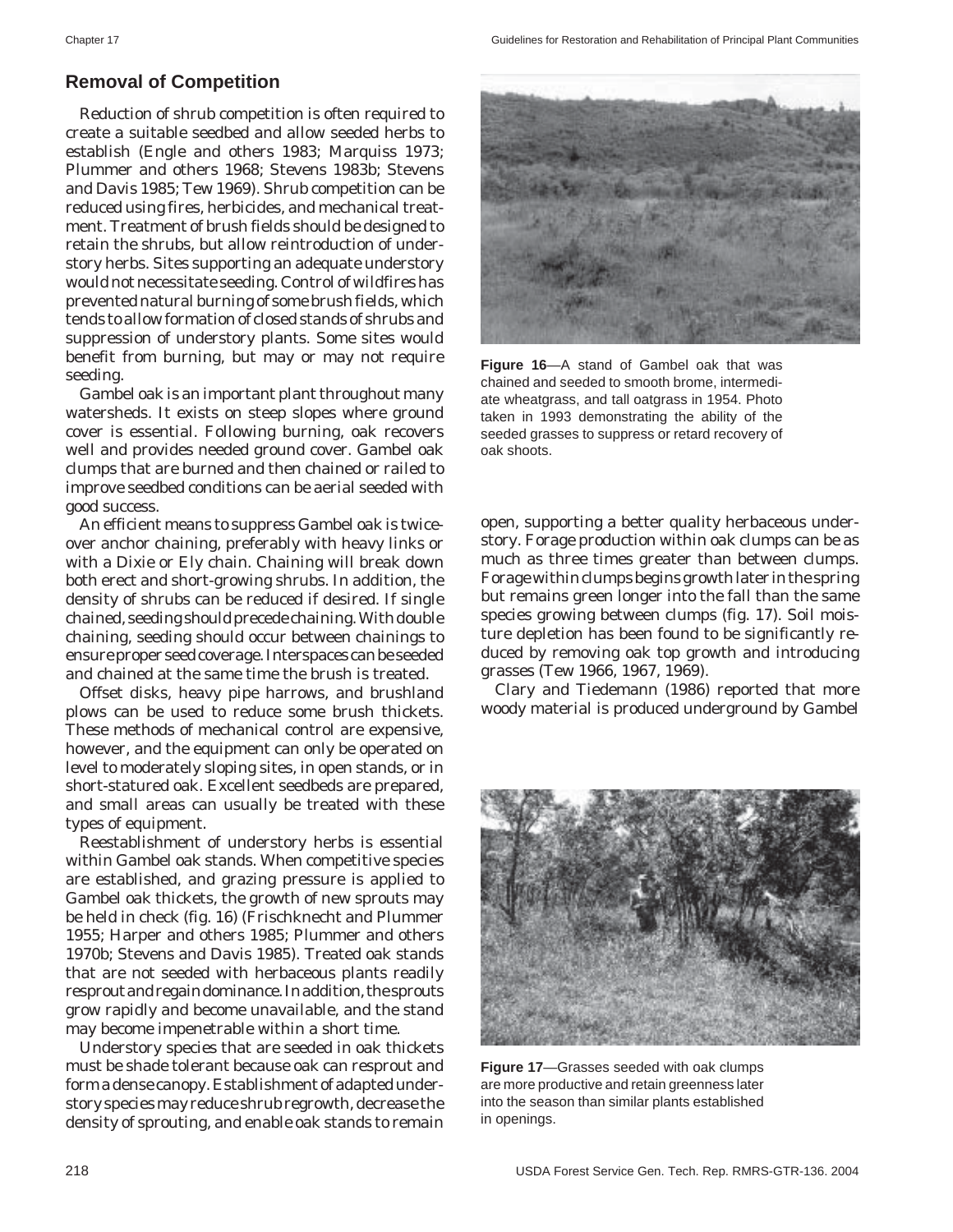oak than is produced above ground. Various types of mechanical treatments, fire, and herbicides have been used to kill or reduce oak. However, regardless of treatment, resprouting occurs from the massive root system.

Not all woody plants that dominate the mountain brush communities recover after fires. In addition, certain ecotypes of shrub species differ significantly in their response to fires. Gambel oak, serviceberry, maple, and sumac normally resprout after mechanical treatment and burning. However, duration and timing of the fire affects plant regrowth, particularly maple and sumac.

Antelope bitterbrush, cliffrose, and mountain snowberry may or may not recover after burning. These shrubs may show sprouting the first and second year after a burn, after which most die. Layering forms of antelope bitterbrush usually recover to some extent. Erect or upright growth forms are usually killed by burning. Some plants may resprout, but succumb by the second growing season. Ecotypes of antelope bitterbrush that naturally layer or grow with ponderosa pine and lodgepole pine are most likely to resprout and live after fires.

Mountain big sagebrush and curlleaf mountain mahogany are often killed by fire. New plants may develop from natural reproduction or from artificial seeding. Establishment of shrub seedlings is regulated by the presence and recovery of the understory herbs. If these two shrubs and other nonsprouting species are to be reestablished through natural seed dispersal, sites should not be planted with a dense understory of competitive herbs. Cliffrose, curlleaf mountain mahogany, chokecherry, and to a lesser extent, antelope bitterbrush, true mountain mahogany, and serviceberry respond well to chaining.

#### **Planting Season**

Seeding in the mountain brush zone should be conducted in late fall (October and November). Planting can be conducted even after snowfall and until snow becomes too deep to effectively operate equipment. In some seasons and on some sites, treatment can continue into January; however, the season often closes by mid-November or December. Spring plantings with rapidly germinating species can be successful if done immediately after snowmelt, but this is usually a very short period. Consequently, spring seeding is not recommended because of the unpredictability of moisture required to germinate and sustain new seedlings.

#### **Planting Procedures**

When treating large areas, aerial seeding has proven to be the most successful method. Chaining or pipe harrowing should follow seeding in order to cover the seed, scatter debris, and to create small water-collection and holding depressions. Seed dribblers and thimble seeders attached to crawler tractors can be used to seed selected species into the cleat marks. Grasses and forbs can usually be established on favorable sites by broadcasting seed just before leaf fall. Hand seeding small disturbed areas is practical. Drill seeding is often impractical because of heavy debris and steep terrain.

On bare, eroding hillsides, which frequently occur on southern exposures, furrowing and seeding with sidehill furrowers attached to a tractor is appropriate where slopes permit tractor operation. On slopes over 30 percent, broadcasting onto furrows, made on the contour by reversible moldboard plows or specially designed plows, is effective. Slopes cut by large gullies may require deeper and wider contour trenches. These must be spaced sufficiently close together to retain runoff from high-intensity storms. Deep furrowing or trenching is only recommended to control serious erosion problems.

#### **Adapted Species and Mixtures**

Mountain brush communities are located between aspen and juniper-pinyon communities, hence, many species common to higher and lower elevations mingle in this zone. Also, considerable variations occur in the amount of precipitation, slope, aspect, and soil to create a variety of sites for a large number of species. Mountain brush communities are potentially one of the most productive plant types. This type is a counterpart, in many respects, of ponderosa pine sites; consequently, similar treatment practices can often be used.

Species adapted to mountain brush communities are listed in table 13. Attempts to restore the diverse plant communities require use of a wide array of species. A considerable number of shrubs that occur in the mountain brush type are quite resilient and persist with intense grazing pressure. However, mountain big sagebrush, rubber rabbitbrush, antelope bitterbrush, cliffrose, mountain snowberry, Martin ceanothus, birchleaf mountain mahogany, and curlleaf mountain mahogany have been reduced and eliminated in some areas. These shrubs can normally be seeded with drills or single-row seeders. With the exception of big sagebrush and rabbitbrush, seeds of most shrubs must be placed into the soil. Broadcast seeding of big sagebrush and rubber rabbitbrush is recommended on open or bare surfaces. Direct seeding into herbaceous competition is not recommended for any shrub. Most sites receive sufficient moisture to assure shrub establishment if seed is properly planted.

Many native grasses and broadleaf herbs occur in this plant type and can be used to restore depleted sites. Seed availability may somewhat limit large restoration plantings, but seeds of many native species are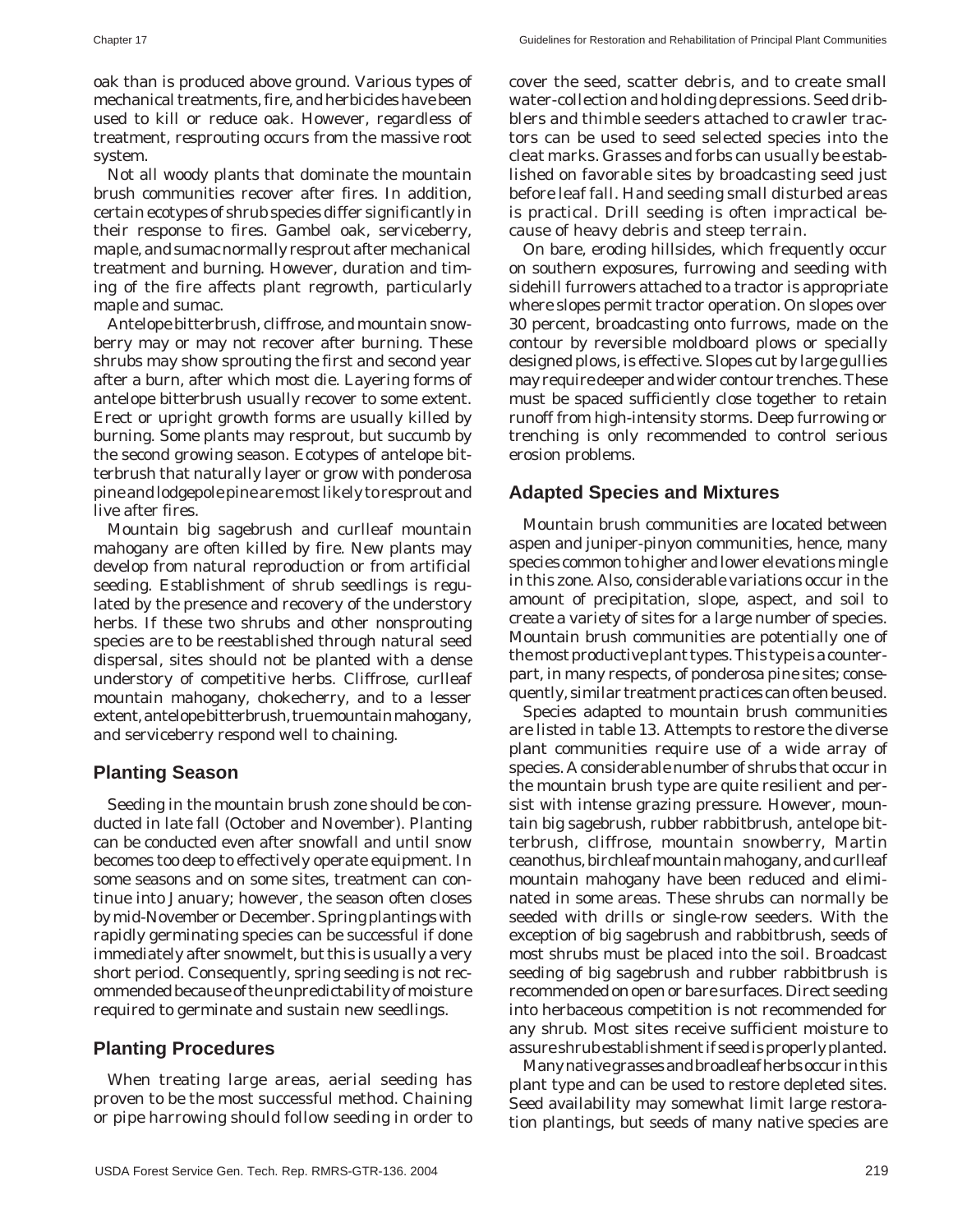becoming more available. Seeds of bluebunch wheatgrass, western wheatgrass, muttongrass, thickspike wheatgrass, streambank wheatgrass, big bluegrass, green needlegrass, needle-and-thread, Lewis flax, showy goldeneye, and Rocky Mountain penstemon are now more available and can be used in place of commonly used introductions. Intermediate wheatgrass, smooth brome, orchardgrass, hard sheep fescue, and crested wheatgrass have been widely planted throughout this type. These species are well adapted to this entire zone and have stabilized watershed disturbances and provided excellent forage. Intermediate wheatgrass and smooth brome are extremely competitive and have been used to stunt regrowth of Gambel oak and provide more accessible forage to grazing animals. Alfalfa, cicer milkvetch, and small burnet have been widely planted throughout this zone. All provide abundant high quality forage and have been used to stabilize livestock grazing and provide seasonal grazing to big game. Seeding of some introduced grasses, especially smooth brome, hard sheep fescue, and intermediate wheatgrass, has disrupted recovery of many understory herbs and has suppressed recruitment of big sagebrush and antelope bitterbrush (Monsen and others 1996).

Sites protected from livestock grazing normally recover if some residual species occur. Studies by Monsen and Harper (1988) demonstrate that native understory shrubs and herbs can be competitive, and are effective in suppressing invasion of juniper and pinyon and regulating density of Gambel oak.

Weedy species have not invaded the mountain brush type to any great extent, although poverty weed, various species of thistle, and a few other weeds occur. To date, they have not caused serious problems requiring intensive control measures.

Logging activities have changed the composition of these plant communities. Road construction and logging disturbances have also created erosion, sedimentation, and runoff, causing degradation of downstream resources. Roads and related disturbances have also facilitated the spread of weeds that alter plant communities and interfere with restoration measures. Grazing has impacted many ponderosa pine/bunchgrass and shrub communities. Desirable understory species have been removed by grazing, which has also allowed invasion and expansion of weeds. Cheatgrass has spread throughout many of the ponderosa pine/ bunchgrass associations and gained control of many disturbances. Yellow star thistle, rush skeletonweed, and medusahead also occupy sites once dominated by ponderosa pine/bunchgrass.

Invasion and spread of cheatgrass has increased fire frequency and size of wildfires throughout various ponderosa pine communities. More frequent burning has eliminated nonfire-tolerant trees, shrubs, and herbs, and further perpetuated the spread of cheatgrass and other undesirable annuals. Control measures are required to eliminate the annual grass, restore a competitive cover, and reestablish species eliminated by weed competition and burning.

Not all ponderosa pine disturbances have been invaded by weeds. In many situations understory shrubs and herbs have been eliminated or seriously weakened by grazing. Woody species important for winter grazing have been lost and must be restored. Grasses and broadleaf herbs have also been removed and require restoration to stabilize soil erosion and maintain a balance in species composition. Shrub and tree recruitment is dependent on seedbed conditions and composition of understory species.

# **Ponderosa Pine Communities \_\_\_\_\_\_\_\_\_\_\_\_\_\_\_\_\_\_\_**

Ponderosa pine is the most widely distributed pine in North America (Fowells 1965) (fig. 18). In the Intermountain West, ponderosa pine occurs at approximately the same elevation and on sites with the same annual precipitation as does the mountain brush type. Mountain brush types are found on heavier soils than ponderosa pine, which prefers well-drained, coarser textured soils, with soil pH close to neutral, and more summer precipitation.

Twenty-two different plant associations occupied by ponderosa pine have been described by Steele and others (1981) for areas in central Idaho. These plant associations represent the primary ponderosa pine communities throughout the Intermountain region. Grazing, logging, weed invasion, and fires have created problems requiring restoration or revegetation.



**Figure 18**—A young stand of ponderosa pine with a mixture of understory species.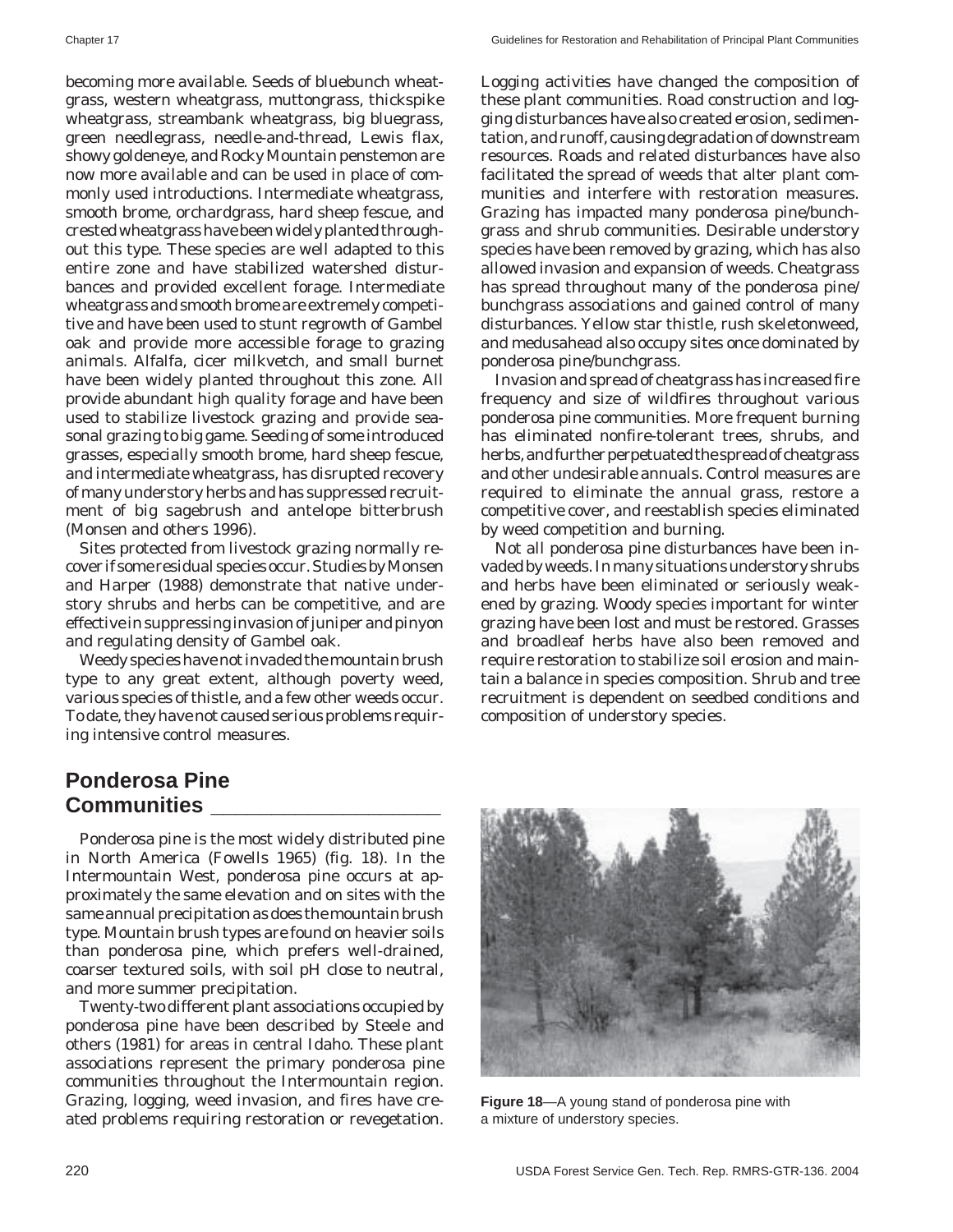In many situations, disturbances within ponderosa pine sites occur on steep inaccessible sites, limiting treatment practices. Natural recovery is the most practical means of restoration. Natural recovery does occur throughout most areas where native herbs remain and have not been replaced by weeds. Protection and limited seeding should be utilized to restore these sites.

#### **Removal of Competition**

Many shrubs and herbs that occur with ponderosa pine are able to recover following burning, logging, or grazing unless the site seriously degraded. In these situations, seeding may be required. Cheatgrass, medusahead, and other weeds have invaded many lower elevation communities supporting ponderosa pine. These weedy species present serious management problems. They increase the incidence of wildfires and reduce establishment of natural and artificial seedlings. Annual weeds must be controlled to allow seedlings of other species to establish. On steep slopes, burning is the most practical method used to reduce weedy competition. Sites burned by wildfires or controlled burns should be seeded in the fall to control reinvasion of annual weeds. Adequate moisture is usually received to support new seedings if plantings are conducted the first year after burning when cheatgrass competition has been suppressed.

Recent invasion of rush skeletonweed in south-central Idaho in ponderosa pine/bunchgrass communities appears to be capable of upsetting natural successional changes. Its ecology is not well-understood, but control of this weed has become a major problem.

Plowing, disking, or spraying can be used to control dominant stands of annual grasses on large accessible areas. Seeding directly into annual grasses is not advisable. Cheatgrass sites can usually be successfully seeded following burns or during periods of drought that may diminish weeds. Burning does not reduce competition of medusahead, and additional control measures are required to assure planting success.

Broadcast seeding weed-infested sites following burning can be successful if seeds are covered by harrowing or chaining methods. Failure to cover seeds often results in spotty, irregular stands, although successful stands may occur in some years. Mechanical coverage is not always possible in many areas, and seeding on or before snowfall is advised.

Cheatgrass and medusahead occupy many ponderosa pine and associated shrub/bunchgrass sites. Many weedy areas once occupied by antelope bitterbrush have been interseeded or intertransplanted with this shrub. Plantings have been made into small scalps or clearings that are 30 x 30 inches (76 x 76 cm) in size. Weeds and weed seeds are removed by scalping and sidecasting the surface soil. Bitterbrush has been transplanted or planted into the small clearings. Many antelope bitterbrush interseedings were established using this technique amid weedy sites in central Idaho and Utah during the 1940s and 1950s. Mature stands of shrubs developed, but failed to persist. Individual shrubs reached maturity but slowly senesced. Although the antelope bitterbrush shrubs produced adequate seed crops during most years, natural recruitment failed to perpetuate shrub stands. Annual weeds were initially removed from portions of the area at the time antelope bitterbrush was seeded, but the weeds regained dominance of the understory. Competition from the understory prevented shrub seedling recruitment during the 40- to 50-year period since the sites were initially planted. Attempts to restore antelope bitterbrush in sites occupied by annual grasses must include replacement of the weeds with native understory herbs. If cheatgrass and medusahead are left as the understory, their presence will eliminate natural shrub seedling recruitment that is required to maintain the stand.

It is essential that native understory grasses and broadleaf herbs are reestablished to facilitate the natural recruitment of important shrubs. Large and extensive areas that once supported antelope bitterbrush and ponderosa pine are currently occupied with mixed stands of annual and perennial grasses. These sites should be managed or treated to restore the native understory species. As native plants are reestablished, interseeding with shrubs can be accomplished. Interseeding with shrubs into perennial native grasses will be required in many areas as the principal shrubs have been eliminated and a satisfactory seed source is not available. Once the understory is established, shrubs can be interseeded in narrow strips created by surface tillage, scalping, or following herbicide treatment. Reducing understory competition is normally required to establish uniform stands of antelope bitterbrush, snowberry, and most other shrubs. Although these species are able to establish by natural seeding into native herbs, planting large areas without some attempt to reduce understory competition is not advisable. It is essential to reestablish understory species prior to or as shrubs are planted. Planting or managing sites to establish and maintain a complete assembly of herbaceous and woody species is necessary. Attempts to establish only the shrub component of ponderosa pine associations have often been unsuccessful.

Weedy sites have commonly been seeded with perennial grasses including crested wheatgrass, intermediate wheatgrass, hard sheep fescue, and smooth brome. These species compete well and replace cheatgrass, medusahead, and other weeds; but they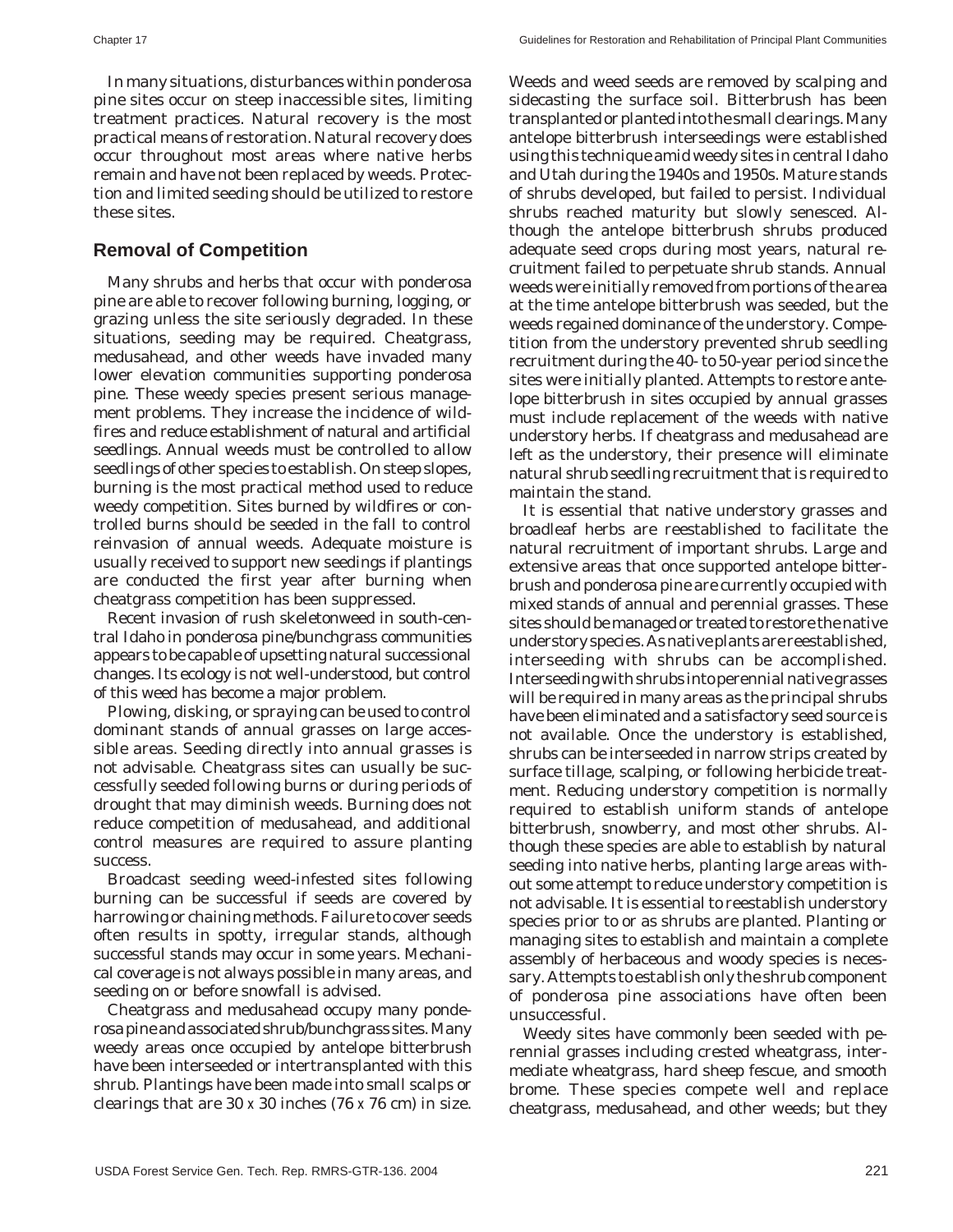also prevent recovery of native herbs, and establishment and recruitment of most shrubs.

Reestablishment of antelope bitterbrush, big sagebrush, chokecherry, bitter cherry, and mountain mahogany is required on many disturbances. Sites occupied by these and other shrubs are important wintering areas and support concentrated wildlife populations. Animal browsing can and has prevented establishment and normal growth of small plantings. To be successful, shrub plantings must be large enough to limit browsing and allow plants to attain normal stature. In some special situations, populations of game animals may have to be reduced to allow establishment of seeded species.

# **Planting Season**

Following burns or other treatments, seeds are usually fall sown. If seeds can be covered by chaining or using lightweight drags, planting should be conducted in late fall (October and November). Broadcast seeding on steep surfaces without any followup method used to cover the seed should be delayed until a snow cover has developed. Spring plantings are not advised because many sites, particularly south and west slopes, dry quickly. Early spring is the most preferred time to transplant.

#### **Planting Procedures**

Many tree-dominated sites occur on extremely steep slopes where machinery cannot be used. Typical areas usually requiring treatment are old-stock driveways, roads, logging disturbances, burns, or other areas where these practices have seriously impacted the vegetation. Most steep slopes can be aerially seeded with herbs, big sagebrush, and rubber rabbitbrush. Where possible, seed should be covered by harrowing or chaining.

In many situations, antelope bitterbrush and big sagebrush have been eliminated from areas as a result of natural fire and grazing. These and other shrubs can be interseeded into native bunchgrass stands if herbaceous competition is controlled for 1 to 2 years. Various interseeders can be operated on sites accessible to tractor-drawn equipment. Steep slopes normally require hand seeding.

Both big sagebrush and rubber rabbitbrush can be broadcast seeded in midwinter on native bunchgrass sites with excellent success. Seeds planted on or before snowfall germinate and establish amid grass competition. Many areas subjected to frequent burning lack a shrub cover, and these sites can be aerial seeded with big sagebrush or rubber rabbitbrush (Monsen and Pellant 1995).

Broadcast seeding beneath ponderosa pine is not as successful as planting amid aspen trees. Pine needles

provide poor cover for the seeds. Seed germination and seedling establishment are quite erratic in these areas. However, most ponderosa pine and lodgepole pine types receive sufficient moisture each year to assure seedling establishment. Broadcast seedings on bare, well-drained, steep slopes normally result in poor stands. Many species simply cannot be established by broadcast planting on barren surfaces.

Anchor chaining can be used to cover seed on steep, long slopes by experienced operators (Monsen and Pellant 1995). Chains of various weights can be used with attached swivels to control the amount of soil disturbance. Contrary to some objections, chaining does not create small continuous depressions where water may collect and cause rilling or erosion. Chaining up and down long slopes is possible. Contour chaining is not necessary, even on bare or burned sites to control runoff. If properly used, chaining does not uproot or impact recovery of existing species. Chaining can be effectively used to till soils where water repellent soils form following burning. This is a major problem contributing to erosion on forested communities and open parks. The amount of soil tillage required to prepare a seedbed and cover seeds is usually helpful to "break up" water repellent soils and improve amount of infiltration.

In many situations, shrubs and trees must be established by transplanting. Seeding success with Woods rose, mountain snowberry, bitter cherry, maple, mountain ash, and chokecherry has been erratic. Yet, good success can be attained by seeding antelope bitterbrush, snowbrush ceanothus, redstem ceanothus, Martin ceanothus, mountain big sagebrush, and birchleaf mountain mahogany. These shrubs establish if good quality seed is fall sown, and the new seedlings are not subjected to excessive grazing and competition from herbaceous plants.

#### **Adapted Species and Mixtures**

Steele and others (1981) have identified various habitat types where ponderosa pine, lodgepole pine, and Douglas-fir exist with different components of understory shrubs and herbs. The distribution and occurrence of each habitat type has also been delineated. Species occurring in each habitat type or plant association should be included in any revegetation project. Since considerable differences in site conditions and plant composition occur among these types, it is not always advisable to plant species from one habitat type into another. Some grasses and shrubs occur in more than one habitat type and are more widely adapted than others. Also, certain species recover as pioneer plants and establish initially after a disturbance. Plantings of ninebark, redstem ceanothus, Utah honeysuckle, mountain lover, and cascara buckthorn do not survive well when planted on disturbed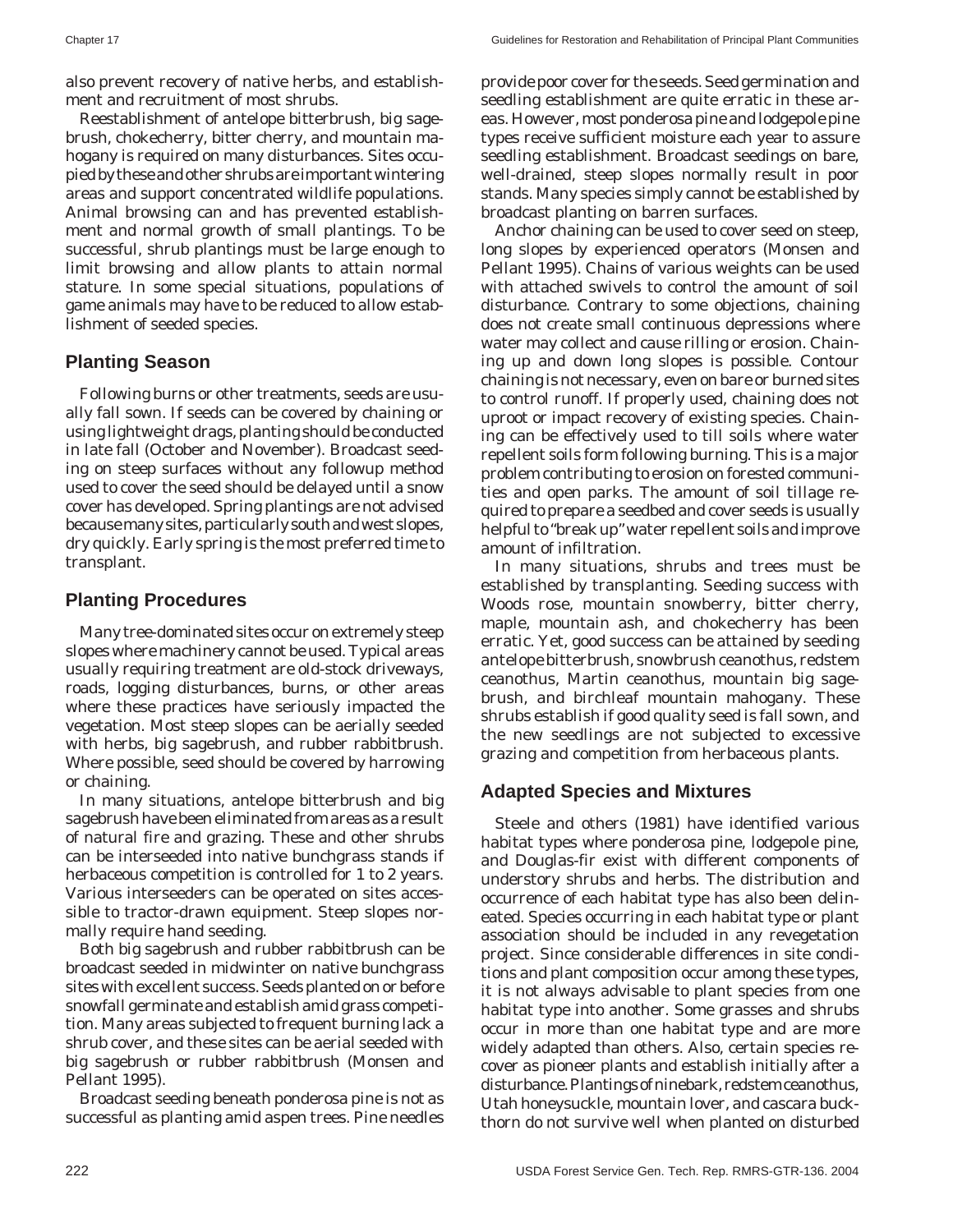soils. These species grow better on soils that have not been degraded by erosion. Plantings of russet buffaloberry and most species of blueberry and manzanita fail to develop when planted in openings devoid of any overstory cover. These species should not be planted in open sites or areas that have lost the topsoil.

Although species of big sagebrush and rabbitbrush are well adapted throughout the mountain brush zone, they are restricted to specific sites. Mountain big sagebrush and rubber rabbitbrush should only be planted on sites where they naturally occur. Species suggested for planting are in table 13.

# **Juniper-Pinyon Communities \_\_\_\_\_**

#### **Distribution**

Mitchell and Roberts (1999) stated that there are approximately 55.6 million acres (22.2 million ha) of pinyon and juniper in the Western United States. Substantial portions of the Intermountain region are occupied by juniper-pinyon and associated species (fig. 19). Acreage estimates vary considerably. West and others (1975) listed 15.5 million acres (6.2 million ha) in Utah, 13.1 million acres (5.2 million ha) in Nevada, and 1.4 million acres (0.6 million ha) in Idaho. In the Great Basin, data grid analysis from Lansat-1 satellite photography (Tueller and others 1979) indicated there are about 17.6 million acres (7.1 million ha) of juniper-pinyon. O'Brien and Woudenberg (1999) stated that there are more than 45.3 million acres (18.1 million ha) of forests composed mostly of pinyon and/or juniper in the Intermountain West.

Singleleaf pinyon occurs throughout Nevada to central Utah where pinyon takes over and extends into



**Figure 19**—Numerous areas in central Utah support similar age stands of pinyon and juniper, growing with only scattered amounts of understory species.

Colorado. Utah juniper is found in association with both singleleaf pinyon and pinyon. On drier sites where conditions are too arid for the pinyons, Utah juniper occurs in pure stands covering vast areas. Rocky Mountain juniper occurs at the upper edge of the singleleaf pinyon occupying small scattered areas. Western juniper dominates the low foothills in eastern Oregon and Washington, existing on sites similar to those occupied by Utah juniper in the Intermountain region.

Juniper-pinyon ranges from 10,000 ft (3,280 m) elevation on the crest of the Sierras (West and others 1975) to a low of 3,200 ft (1,050 m) along the Utah-Arizona border (Woodbury 1947). Pinyon tends to favor higher elevations, and Utah juniper becomes more dominant at lower elevations. Annual precipitation in the juniper-pinyon type ranges from 8 to 22 inches (200 to 560 mm), with the best stand development occurring between 12 and 17 inches (300 and 430 mm).

#### **Ecological Changes and Status**

From the late 1800s to the present, distribution and density of many pinyon and juniper communities have been significantly altered. A majority of the juniperpinyon stands in the Great Basin prior to settlement were confined to specific areas, and supported a diverse understory of perennial grasses, forbs, and shrubs. Fire, combined with perennial understory competition, controlled the spread and thickening of existing juniper-pinyon stands. The understory vegetation controlled or regulated the incidence and spread of fires, which, in turn, regulated the presence and distribution of juniper and pinyon. Heavy grazing by livestock over many years resulted in community changes and the eventual loss of the perennial understory (fig. 20) and, in some locations, establishment of exotic annuals that now dominate the understory (Gruell 1999). Grazing and a lack of fire have resulted in an extensive increase in tree density and expansion into new areas. O'Brien and Woudenberg (1999) reported that 53 percent of the pinyon and juniper trees in Utah and 67 percent in Nevada are between 40 and 120 years old, and only 20 percent in Utah and 9 percent in Nevada are older than 200 years. This data dramatically demonstrates the great increase in trees following the introduction of livestock and reduction of fire incidence. Adjoining semiarid grass and shrublands underwent similar changes as desirable species were eliminated or reduced in density and vigor by grazing. The absence of fire and the loss of dominant grasses and other understory species by livestock allowed for an increase in juniper and pinyon trees, and substantial tree invasion into many adjoining grass and shrublands (Aro 1971; West 1984b, 1999; Woodbury 1947).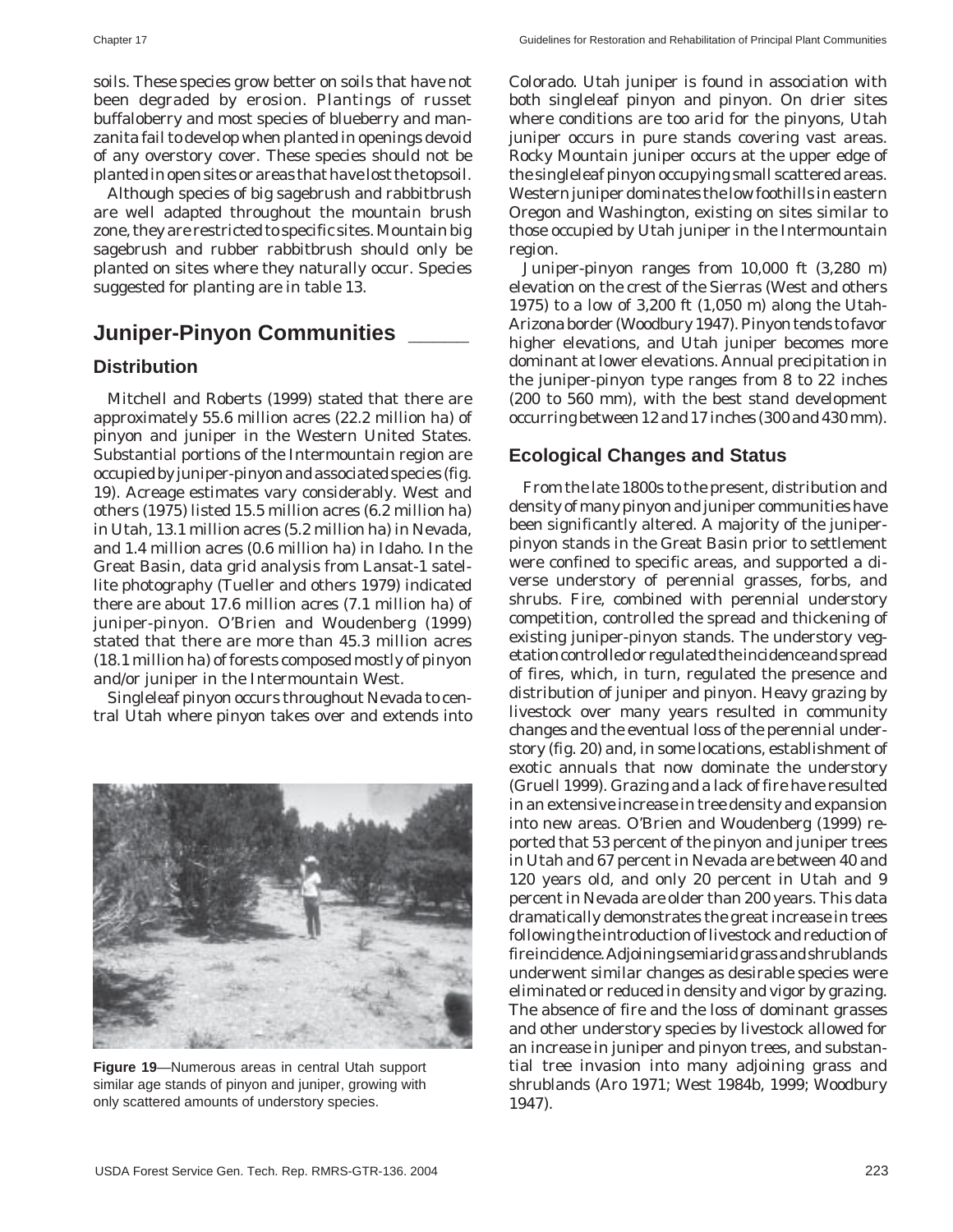

**Figure 20**—Stands of pinyon and juniper frequently provide cover for wildlife, but lack suitable seasonal herbage.

Increase or invasion of trees combined with significant changes in the understory from perennial to annual communities resulted in unstable soil conditions and erosion (Farmer and others 1995; Roundy and Vernon 1999). Grass and shrub communities use and transpire considerably less moisture than juniper and pinyon, which are active all year (Roundy and Vernon 1999). This unchecked water use has the potential to dry up springs and reduce quantity and quality of water in streams. Archaeological sites have been lost or damaged by erosion in depleted juniperpinyon sites (Chong 1993). In addition, critical fall, winter, and spring livestock and wildlife ranges have been seriously degraded. Deer and elk numbers have been shown to decline as tree density increases (Short and others 1977). Suminski (1985) reported that declines in deer numbers were highly correlated to closing canopy cover of juniper and pinyon expansion into areas formerly devoid of trees, and the corresponding decline in understory production. Sage-grouse (Commons and others 1999) respond adversely to increased density and invasions of pinyon and juniper. Loss or alteration of riparian areas through community changes, erosion, and lowering of water tables has occurred, affecting the productivity and stability of these sites.

Not all juniper-pinyon sites support similar compositions of understory species (Rust 1999; Thompson 1999). A variety of herbaceous and woody plants exist in different amounts, depending on site and climatic conditions (Goodrich 1999). In addition, the composition and age structure is regulated by changes in climatic and biotic events including wildfires.

Over the past 45 years, some depleted juniperpinyon stands have been artificially seeded to enhance species composition, improve habitat, and correct watershed conditions. However, not all juniper-pinyon stands merit treatment and artificial seeding. Sites that are ecologically stable and have not been so dramatically altered that natural successional changes may occur, should not be candidates for artificial treatment. In some situations, stable tree communities may be altered to satisfy high-value resource needs, but few situations would justify converting stable communities to support other species. Some juniper-pinyon woodlands have been converted to pasture lands for livestock foraging. In some situations, these practices have been used to stabilize livestock grazing problems. Although conversion from woodlands to herblands is attainable, careful management is required to maintain the desirable herbs. Introduced grasses have been successfully established throughout many juniper-pinyon woodlands and provide substantial forage for grazing animals. Introduced species generally provide considerable competition to limit tree reinvasion, but tree reincroachment is not prevented on all sites seeded to introduced herbs. Grazing practices, in conjunction with site conditions, will influence recovery of native species, including woody plants.

Species composition of juniper-pinyon communities may be altered to a different seral status with or without the introduction of a new complex of species attained by seeding. In some situations, juniperpinyon woodlands can be converted by burning (Goodrich and Reid 1999; Greenwood and others 1999) or chaining to reduce tree density. This is possible if sufficient native understory exists, and is capable of recovery following treatment (Stevens 1999a).

To date, most juniper-pinyon conversion projects have utilized artificial seeding to ensure the rapid reestablishment of understory shrubs and herbs. If treated sites lack the desired understory species, seeding is normally used to ensure their establishment. To date, substitute species are commonly used to seed many sites because seed of many native species is not consistently available.

Juniper-pinyon sites that have been altered by extensive grazing and exclusion of wildfires must be examined to determine the restoration measures that can be used to reestablish desired vegetation, leading to the creation of a more natural system. Most sites that have been heavily grazed for long periods no longer support even minor amounts of understory perennial species (Poulsen and others 1999). On these sites, either juniper or pinyon trees, or both, have increased and dominate (Madany and West 1983). Trees provide extensive competition and preclude the invasion or establishment of small seedlings of most desirable understory species (Naillon and others 1999).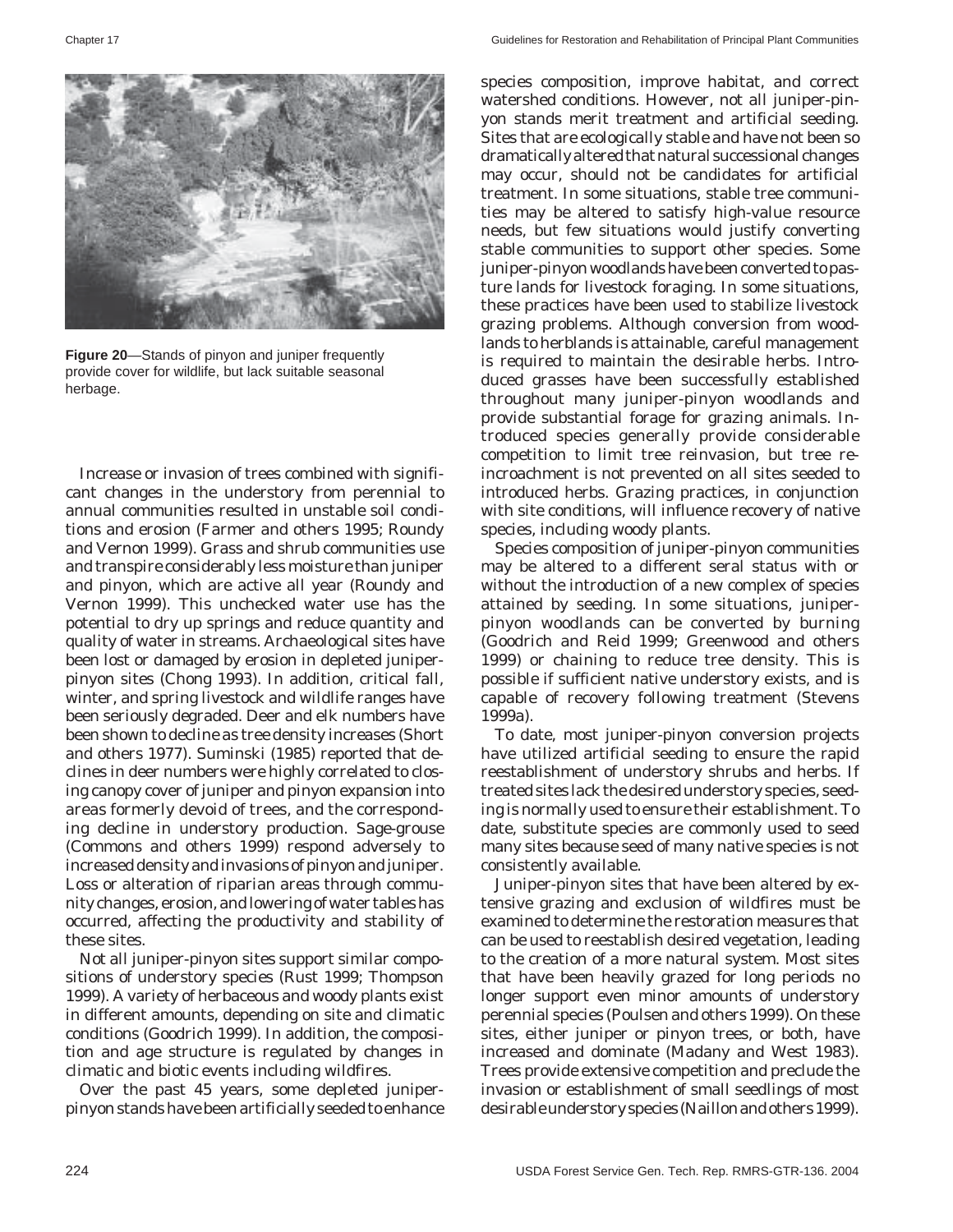It is essential that some trees be removed to allow for the establishment of other species. Trees offer so much competition that seed germination and seedling emergence and establishment is prevented. Removal of all trees is not essential, but tree competition must be sufficiently diminished to allow many slower developing species time to fully establish. Interseeding into existing vegetation has proven successful in some community types, but not in juniper-pinyon.

Juniper-pinyon sites that have been void of understory species for many years will most likely lack a sufficient seedbank (Naillon and others 1999; Poulsen and others 1999). On these sites, natural seeding will not occur even if trees are removed. Understory shrub and herbaceous species that are weakened by heavy grazing and competition and from tree encroachment normally do not bear seed, but may persist for years before eventually succumbing. Under these conditions, undisturbed stands of juniperpinyon may exist for many years with little seed being added to the natural seedbank. Removal of competitive trees can, in very specific situations, result in a slow, erratic recovery of associated native species. Unless sites are artificially seeded, natural recovery is often ineffective.

Many juniper-pinyon sites support scattered, but important, amounts of annual weeds including cheatgrass, bur buttercup, red brome, and various mustards. If trees are removed and sites are allowed to recover naturally, annual and perennial weeds will flourish and quickly assume dominance (Gruell 1999). Weeds can be highly competitive and restrict the reestablishment of desirable natives. Because conversion to annual weeds will occur rapidly, seeding must not be delayed beyond the year of tree removal.

Juniper-pinyon restoration programs should be designed to allow for restoring native vegetation and creating stable communities. Converting juniperpinyon communities to assemblages of introduced species is not advisable (Stevens 1999a; Walker 1999). The seeded community should be able to respond to wildfires and sustain some grazing. In many situations, juniper-pinyon sites must be managed to allow wildfires to occur and thereby regulate species composition. In some situations, wildfires may not be acceptable or cannot be managed without extensive damage to shrubs and other adjacent resources. In these situations, chaining or other artificial treatment may be used as a substitute to regulate plant composition.

Removal or controlled use of livestock from many depleted juniper-pinyon-dominated areas will not facilitate the recovery of native vegetation, stabilize the soil, and return these areas to their presettlement conditions (Goodloe 1993, 1999). Severely depleted juniper-pinyon sites recover very slowly with the removal of grazing. In some other vegetative types, improvements can be expected by removing livestock grazing, but desired responses are slow to occur in many juniper-pinyon stands. Principal reasons are the absence of a seed source and the competition exerted by pinyon and juniper. To return most juniperpinyon areas to a more natural state, tree competition should be reduced, a suitable seedbed created, and sites properly seeded.

Chaining or other mechanical treatments used to reduce tree density are substitutes for natural tree control most frequently attained by wildfires. The objective of most improvement projects is not to remove all trees, but to allow recovery of the understory species and to facilitate artificial seeding (Stevens 1999a). Creation of a diverse understory is normally required to enhance resource values and help control the spread and growth of trees and annual weeds. Tree removal, by whatever means, is simply a technique used to change the seral status of many sites (Stevens 1999b).

#### **Removal of Competition**

There is a need to enhance watershed conditions and water quality, increase spring flow, improve understories, and improve big game, nongame, and livestock habitat in the juniper-pinyon woodlands (Roundy and Vernon 1999). A large number of acres of juniperpinyon woodlands have been treated by chaining and railing. When comparing results from early projects with today's plant materials, equipment, techniques, standards, and results, some mistakes were made in the past. However, most older chainings and seedings are now exhibiting desirable improvements in watershed stability (Roundy and Vernon 1999) provided by more natural plant associations. Results from poorly designed and managed projects should not prevent further treatment projects. Decisions should be based on recovery and stability of native plant communities and the use of today's plant materials, equipment, and techniques. Guidelines have been developed for chaining and seeding (Fairchild 1999; Nelson and others 1999).

Removal of competing trees can be accomplished in a number of ways. Prescribed fire can be an effective practice in some areas. Twice-over anchor chaining, with 90-lb (41-kg) links, in opposite directions have been used extensively in juniper-pinyon control and thinning (Plummer and others 1968; Stevens 1999b). Use of cable or a chain of lighter links is satisfactory where it is desired to leave more trees and shrubs. Once-over chaining may be adequate when sufficient understory remains, trees are sparse and mature, and seeding is not required. Cabling is less effective than chaining in removing trees and creating a seedbed.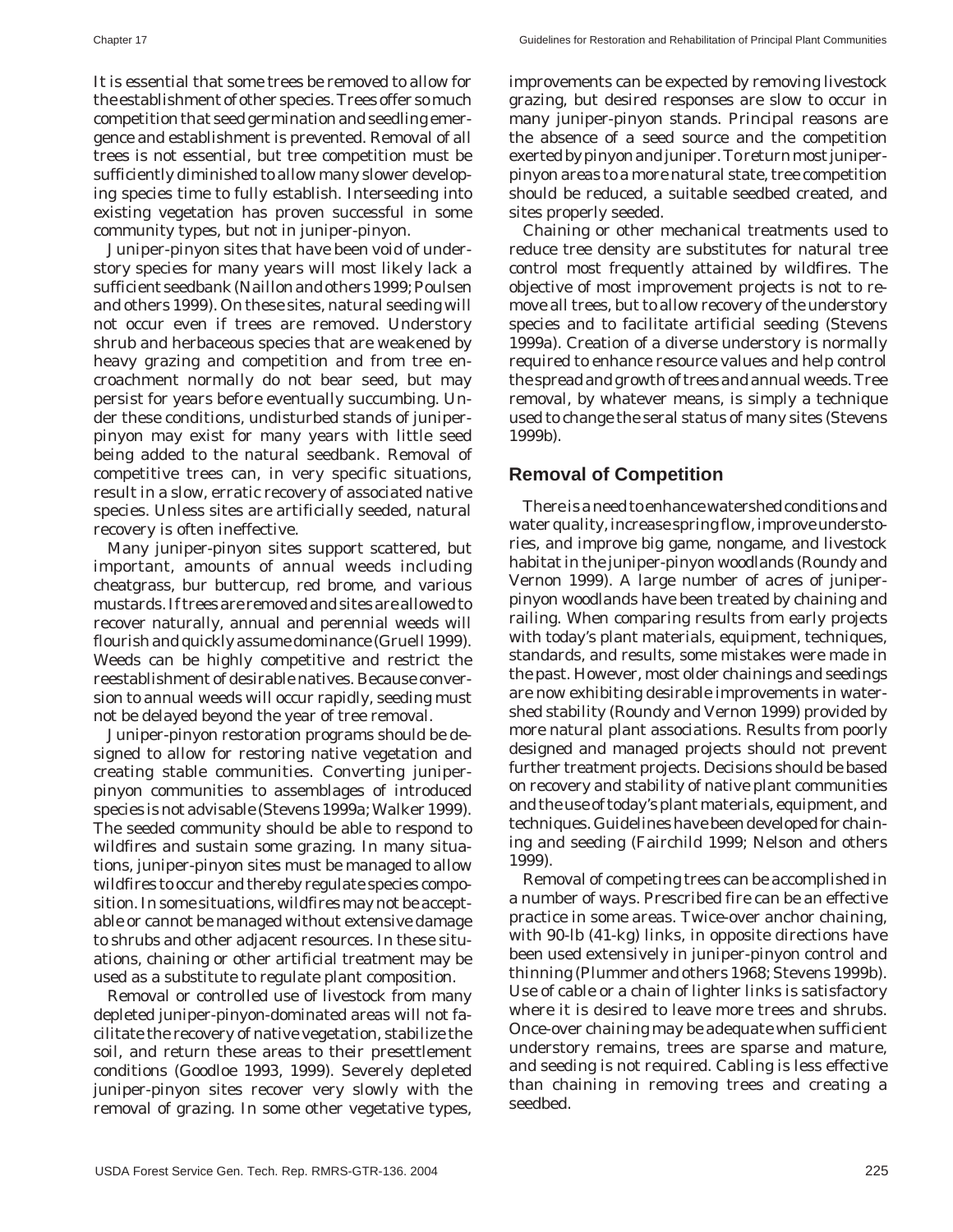Anchor chains are pulled behind two crawler tractors traveling parallel to each other. For maximum tree removal, chains cannot be dragged while stretched taut, but must be dragged in loose, J-shaped, U-shaped, or half-circle patterns. The half-circle configuration provides the greatest swath width and lowest percentage tree kill. It is primarily used in mature, even-age stands and when a low percent tree kill is desired. Tree kill increases as the width of the J- or U-shaped pattern decreases. As the proportion of young trees increases, chaining width should decrease to remove the greatest number of young trees, if this is the objective (Stevens 1999b).

Success in removing trees varies with species composition, tree age structure, and density. Trees in mature, even-age stands can be uprooted more effectively and efficiently than in uneven-age stands (Van Pelt and others 1990). Young trees less than 4 ft (1.2 m) tall generally are not killed with single or double chaining because the chain rides over the plants without causing damage (fig. 21). Young pinyon are much more flexible than are young juniper, resulting in less kill of small pinyon.

Chaining has commonly been confined to slopes of less than 50 percent (Vallentine 1989). In Utah, successful chaining has been accomplished on slopes up to 65 percent with both chainings being downhill. First and second chainings can be done in the fall, with seeding taking place between the two chainings. Another technique is to chain once during the summer months. Trees are then allowed to dry out before seeding, and the second chaining is done in the fall. Dry trees break up easily and are scattered over the area when this technique is used.

It is advantageous to leave downed trees in place and not pile or burn them. Some advantages include: (1) retention and detention of surface water, preventing erosion and increasing infiltration; (2) increased ground cover; (3) improved wildlife habitat; (4) inceased big game and livestock movement onto the treated areas; (5) decreased livestock trailing; (6) more even distribution of livestock and big game which, in turn, provides for more even use; (7) improved seeded and natural seedling establishment (fig. 22); and (8) no cost for piling and burning.

#### **Planting Season**

Late fall until midwinter (October through January) is the preferred planting period. Seedings should only occur when seed can be properly covered. Delaying seeding until late fall or midwinter reduces seed depredation by rodents and birds. Fall and winter plantings provide adequate time for stratification of planted





**Figure 21**—Young pinyon and juniper trees normally are not uprooted with chaining, and can recover quickly as older trees are removed.



**Figure 22**—Tree limbs provide ideal microsites for seedling establishment of: (A) grasses and (B) shrubs.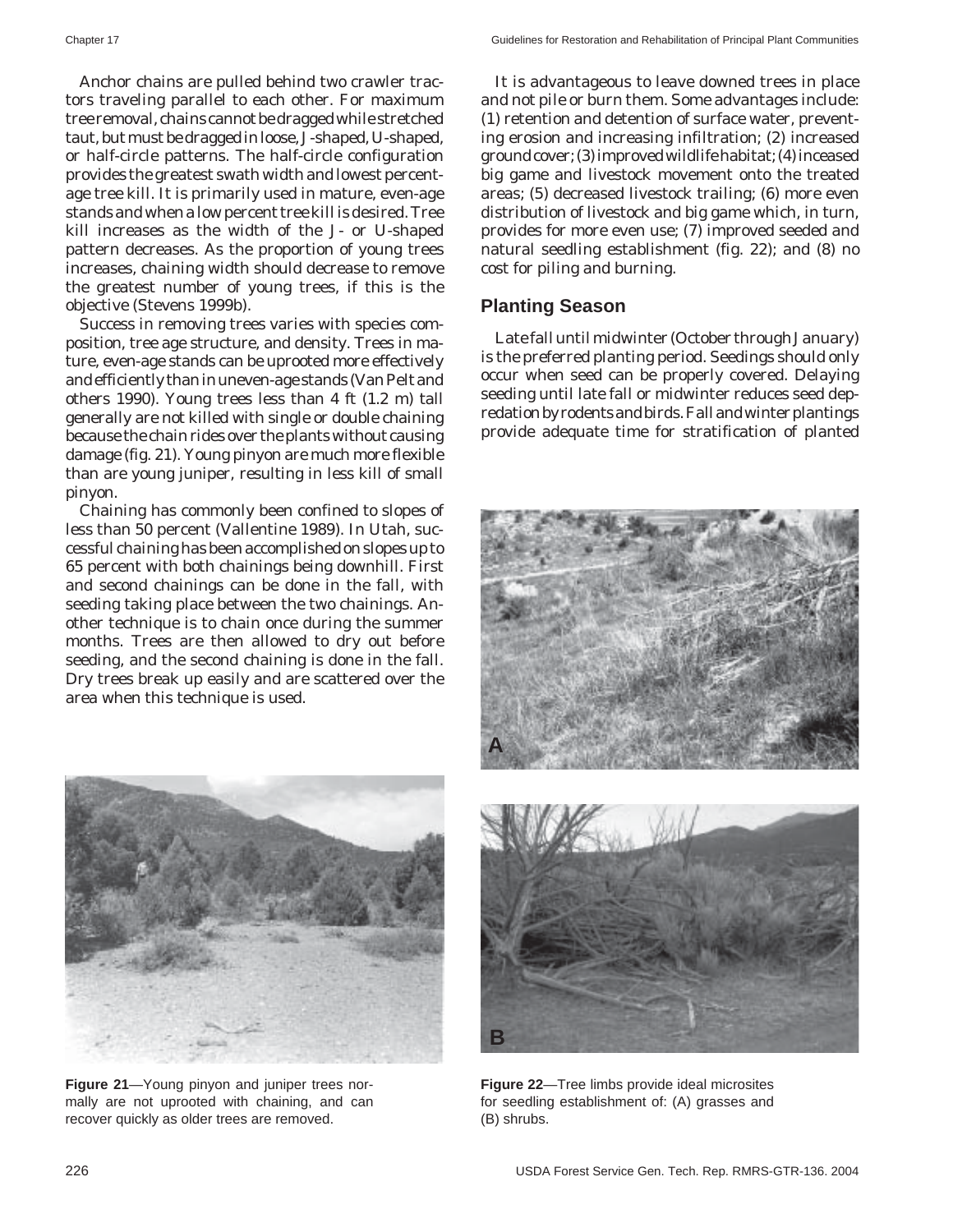seeds, and ensures that seeds are in the ground when temperature and soil moisture conditions are most favorable (early spring) for germination and seedling establishment.

#### **Planting Procedures**

Seeders attached to fixed-wing aircraft and helicopters are designed to broadcast seed uniformly. The majority of juniper-pinyon chainings and burns in the Intermountain West have been aerially seeded. Most grasses, forbs, and small seeded shrubs such as sagebrush and rabbitbrush can be seeded successfully with both fixed-wing aircraft and helicopters. Helicopters generally are better adapted to seed small or irregular areas. Downdraft from helicopters can somewhat separate seed by size and weight. There is a tendency for lighter seed to drift beyond the strip or zone where heavier seeds concentrate. Chaining has proven to be the most effective practice available to prepare a seedbed and cover seed following fire or chaining. If double cabling or chaining is employed, seeding should occur before the final treatment. Seeding prior to the first chaining is not recommended. The final chaining normally provides good seed coverage. Interseeding should occur prior to chaining when one-way chaining is employed.

When downed trees do not interfere, seed can also be covered using drags or a pipe harrow. Single disk harrows, or similar light-weight machinery, can be used to cover seeds in open, debris-free areas. Care must be taken to ensure that seeds are not covered too deep and seedbeds are not too loose. Chaining, or equivalent treatments, are required to cover seed when burned sites are broadcast seeded. If mechanical coverage is not used, seeding is best done by placing seed on top of a blanket of snow.

Rangeland drills can be used to seed many species on large open areas. Again, care should be taken to ensure that seeds are properly covered. As a general rule, most seed should be covered no more than three times their own thickness, or to a depth of about  $\frac{1}{4}$  to 3⁄8 inch (0.6 to 1 cm). Some species do, however, benefit from seeding on a disturbed soil surface.

Seeds that are in short supply or those that require a firm seedbed can be seeded with a Hansen Seed Dribbler or thimble seeder mounted on the deck of a crawler tractor. Seed is metered onto the crawler tracks, then embedded in the soil by the tractor's tracks.

#### **Planting Adapted Species and Mixtures**

Tremendous variation exists in soils and biotic condition within the juniper-pinyon type and in any given area. Consequently, a number of species adapted to specific sites and conditions should be used (fig. 23).

The primary objective in any restoration project should be to restore ecologically adapted communities. This objective is currently more attainable as native seeds become increasingly more available. Planting practices have been developed to seed diverse species. Table 14 lists species adapted to pinyon-juniper communities that receive less than 11 inches (280 mm) annual precipitation. Table 15 lists species adapted to sites that received 11 to 15 inches (280 to 380 mm) of precipitation, and table 16 lists species that are adapted to sites that receive over 15 inches (380 mm) of annual precipitation. Within the juniper and pinyon vegetative type, small to rather large stands of fourwing saltbush and other salt desert species can be found. These areas generally have soils that contain more clay, may have a hardpan, and have a slightly higher pH. Species adapted to juniper-pinyon sites with considerable fourwing saltbush (salt desert shrublands)



**Figure 23**—(A) A depleted stand of pinyon and juniper prior to chaining and seeding. (B) Similar area eight years after treatment.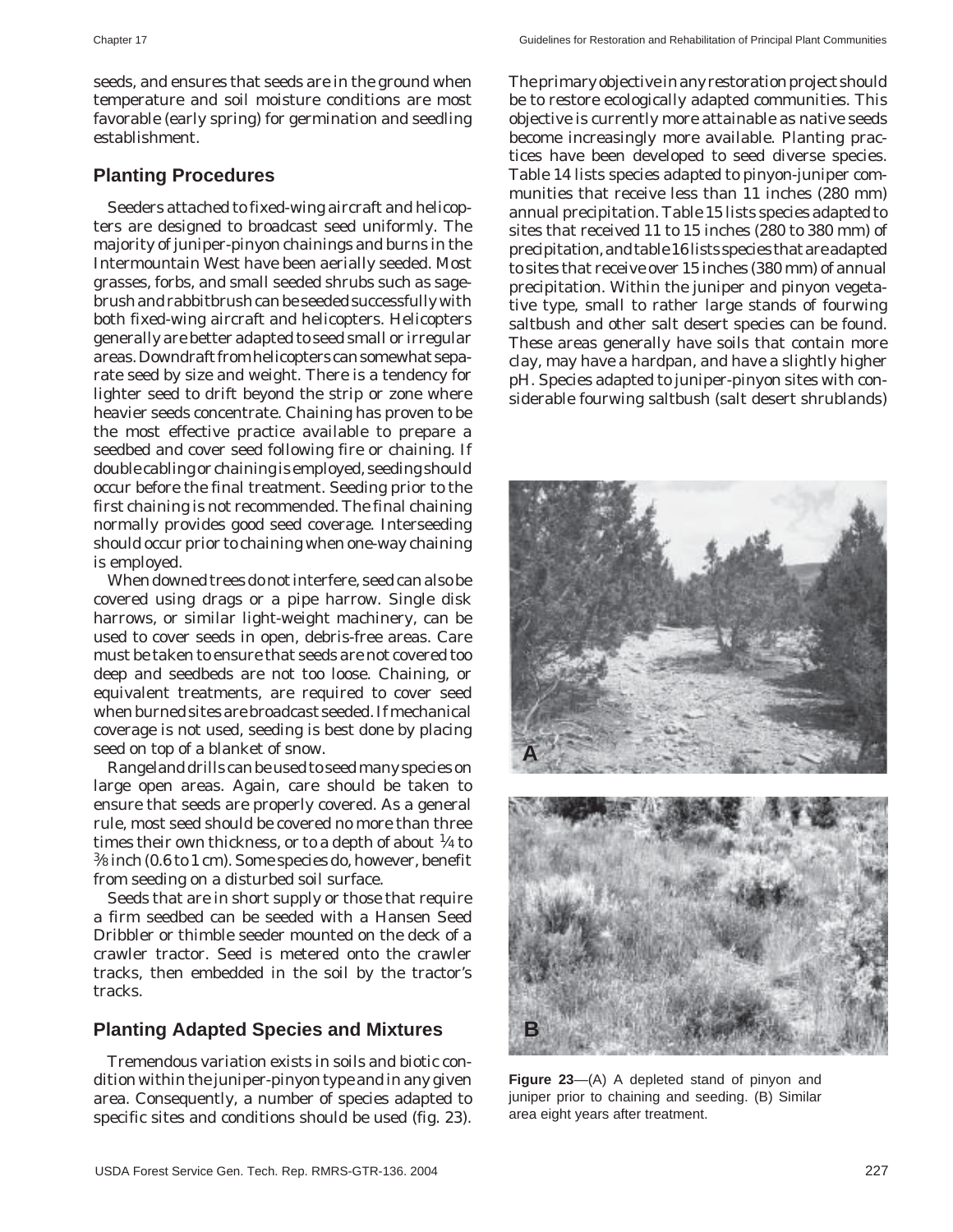are listed in table 17. Care must be taken to ensure that aggressive species do not dominate the mixture, and once established, do not dominate the seeded and indigenous communities. Crested, desert, intermediate, and pubescent wheatgrass, smooth brome, and hard sheep fescue will outcompete most seeded and native species, thereby attaining dominance.

Numerous native species have and are being developed for restoration of juniper-pinyon communities (McArthur and Young 1999). Sufficient amounts of seed are available from wildland collections and cultivated fields to provide adapted ecotypes of a number of species. Sufficient seed can usually be obtained during a 1- to 2-year period. Seed of bluebunch wheatgrass, western wheatgrass, thickspike wheatgrass, streambank wheatgrass, basin wildrye, bottlebrush squirreltail, Indian ricegrass, Sandberg bluegrass, big bluegrass, green needlegrass, needle-and-thread, Lewis flax, various species of penstemon, western yarrow, globemallow, and other herbs are normally available. Seed lots of big sagebrush, black sagebrush, rubber rabbitbrush, antelope bitterbrush, cliffrose, mountain mahogany, ephedra, fourwing saltbush, shadscale, and winterfat are commonly collected and marketed in sufficient amounts to seed large tracts. Additional grasses and broadleaf herbs are being reared under cultivation and will become more available at cheaper prices in the future.

#### **Benefits and Features of Chaining**

Because of the controversy that has developed regarding rehabilitation or restoration projects, the following information about the proper use of chaining in juniper-pinyon communities is provided.

Juniper-pinyon communities are unique and important sites. These areas normally support big game and other wildlife during critical spring, fall, and winter months. Often the sites are important watersheds. Although they may not store and discharge large amounts of water, unstable areas often contribute sediment and affect downstream water quality. Restoration procedures, currently employed to treat unstable sites, have been developed to restore wildlife habitat, provide livestock forage, and stabilize watershed conditions. Most restoration projects are designed to improve or stabilize a number of resource values. For this reason, restoration measures must be carefully developed for each situation.

Restoration of most disturbances should be designed to regain the original composition of species and allow the communities to function naturally. Treatments should allow the recovery of suppressed understory species, and reintroduction of species that have been displaced. Designing treatments to restore only a specific resource, such as soil protection, livestock

forage, or wildlife habitat, may not be ecologically sound or advisable. Following is a description of some features of anchor chaining:

1. Chaining is an effective method for restoring juniper-pinyon communities.

It is apparent that trees must be removed to reduce competition and allow new understory seedlings to establish. Various practices have been evaluated as methods to reduce or control trees. Fires, hand cutting, herbicides, hula-dozing, and railing have all been used, but chaining is most functional. It provides adequate tree control, creates desired seedbeds, and accommodates seeding.

Chaining can be effectively used to regulate or manipulate plant composition without destruction of understory species. Chain link size, modifications to links, and operation of the crawler tractor will determine the number and size of trees that are removed and the effects on understory species. Types and size of chains and chaining practices can be regulated to retain most existing understory species, yet sufficiently reduce tree competition to facilitate seeding and promote natural recovery of understory species.

Through extensive testing and development of alternate techniques and equipment, chaining has proven to be the least destructive technique to existing vegetation and soil. Compared with other methods of mechanical treatment (plowing, disking) or use of herbicides or fire, this practice can be selectively used to reduce tree density in desired locations without disruption of understory plants and nontarget areas.

Soil conditions, including watershed stability, can be improved with chaining. Many treatment practices, including burning, leave bare soil, and sites are subjected to erosion for a number of years following treatment. Chaining leaves considerable litter on the surface, which improves watershed protection by retaining and detaining surface runoff and increasing infiltration. Debris is also deposited in gullies, draws, and waterways, thereby reducing erosion and sedimentation within drainages.

Chaining improves watershed and vegetative conditions. Its primary advantage is that the practice can be used at almost any season of the year. Plowing, spraying, and burning must be conducted at specific times, depending on soil moisture, stage of plant growth, and access. Treatment by these methods is often completed at a time when sites are subjected to erosion or when unfavorable seedbed conditions occur. In many situations, burning or other methods of plant control require followup treatments to reduce erosion or limit weed invasion. Chaining can be conducted at the most appropriate season to benefit soil stability, create a desirable seedbed, plant seed, and reduce invasion of weeds. Currently, no other treatment provides the flexibility afforded by chaining.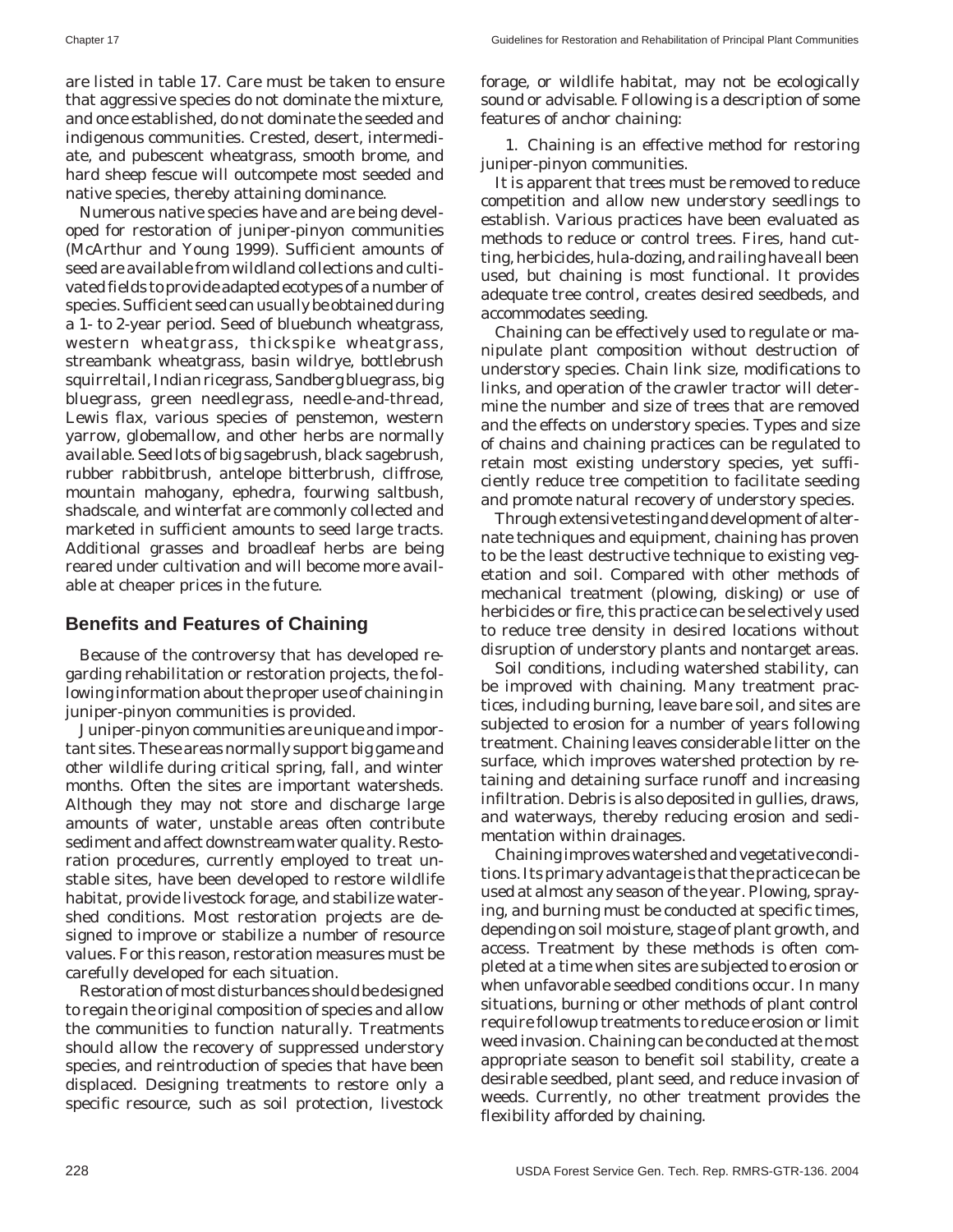Chaining can be used to help control weeds that normally exist within depleted juniper-pinyon stands. Since chaining does not disrupt existing perennial understory species, desirable perennials recover quickly following reduction in tree competition and provide immediate competition to potential weeds. Adding species by seeding also increases competition to weedy plants. Soil nutrients and site productivity can be maintained by chaining. Surface litter and plant debris are maintained onsite, whereas burning removes nutrients, litter, and debris. Soil profiles are not disrupted with chaining as they would be with plowing or disking.

2. Chaining can selectively reduce desired density and most age classes of trees.

Chaining is a technique that can be used to retain selected trees, if desired. The amount or number of trees removed can be regulated by widening or narrowing the operating distance between the tractors, or changing speed or direction of operation. The weight or size of the chain used and the number and position of swivels located in the chain can also be used to regulate the extent of tree removal. However, operational procedures can be simply modified by positioning and regulating the speed of the crawler tractors.

Different types of equipment are not required to treat highly variable sites. Prior to chaining, the area can be inventoried, and a chain of appropriate size and length can be selected. Once a chain size is selected, operation of the tractors can be used to regulate the number of trees that are removed. Hula dozing or cutting of individual trees also provides considerable flexibility, but costs and treatment time are normally prohibitive. The practice of chaining can be very site specific, and can be easily regulated to affect specific community types, aspects, or acreage. Compared with burning, this practice can be specifically targeted to small, irregular tracts. The degree of tree removal using chemical sprays or burning is difficult to control. Areas treated with either of these practices often results in complete removal of all vegetation, although stands or patches may be left that are untreated. However, it is much more difficult to remove only a certain fraction of the trees by burning or chemical spraying without also affecting the understory.

Since chaining can be conducted during almost any season, the extent of trees or understory removed can be determined by treating on different dates based on plant growth and soil moisture conditions. Chaining, during early winter when trees are brittle and snow covers the understory, generally results in removal of most trees and some shrubs, including big sagebrush, without damage to understory herbs. Chaining during the growing season, when woody species are more flexible, normally leaves more shrubs undamaged. Chaining late in the growing season, when soil moisture has been depleted, results in more complete uprooting of trees and shrubs than if sites are chained in early spring.

Chains with attached swivels and couplings are available to most public agencies and private users. Transportation and setup costs are not prohibitive. Individual chains require little maintenance and repairs are infrequent. Compared with other machinery, repair costs are minimal and little investment is needed for tools or repairs.

3. Chaining can provide suitable seedbeds for many species and can be used to cover seed on diverse sites. Various practices used to control trees—spraying, burning, hula dozing, and hand-cutting—do not prepare a seedbed or aid in actual seeding. Chaining can, however, provide satisfactory seedbeds on even, steep, and irregular, terrain, and on critical watersheds. Under normal chaining conditions, suitable seedbeds are created to plant seeds of a number of species with different seedbed requirements. Chaining scarifies the soil, creating numerous microsites where seeds are planted at various depths. Seeds can be broadcast before or after chaining to take advantage of the different planting depths, surface compaction, and soil mixing that occurs. Planting before or after chaining determines which species may initially establish and become prominent in the plant community.

Natural seeding of native species can be enhanced by chaining, especially when chaining occurs after seeds mature. Chaining can also promote sprouting of some species, and if done at the correct season, favors their recovery and spread. Chaining can also be used to diminish or control weeds.

Chaining and seeding can be conducted at the most appropriate season for enhancing establishment of the planted species. Within most of the Great Basin, fall seedings have proven to be the most ideal time to plant. Spring seedings should only occur prior to mid-March and only with species that germinate and establish quickly. In southern Utah, southern Nevada, and northern Arizona, seeding just prior to the mid-July summer storms has resulted in good success if the storms come.

Satisfactory seedbeds can be prepared with chaining on rough, steep, and irregular sites. Attaining uniform and competitive stands on irregular terrain and variable soil conditions is extremely difficult with most conventional seeding practices. Chaining produces the most uniform stands on poorly accessible sites of any technique now available.

Although burning or spraying can be used to control tree competition, an additional technique is needed to prepare a seedbed and to plant seeds. Seeds may be broadcast on fresh burns or sprayed sites; however, many species require some degree of seed coverage.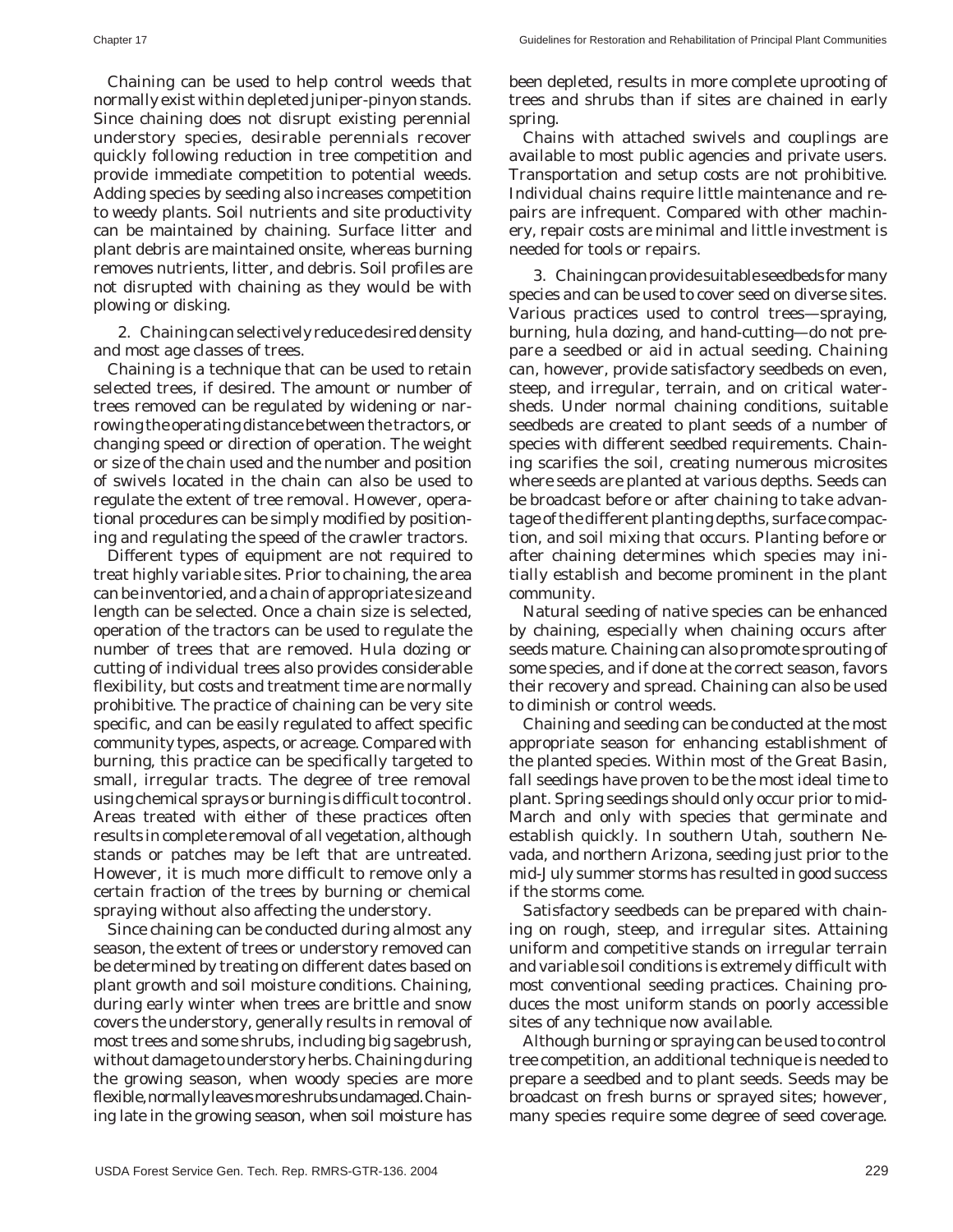Chaining provides all degrees of soil coverage, resulting in the establishment of a diversity of species. Chaining favors soil moisture accumulation, and can be conducted when conditions are most favorable for seed germination and seedling establishment. Chaining and seeding can be accomplished when sites are bare or covered with snow, without accelerating runoff and loss of soil moisture. Although some land managers fail to recognize the importance of seeding at specified periods when soil moisture is most favorable, this is one of the most critical issues determining planting success. Chaining offers an option to quickly and effectively treat small and large diverse sites.

4. Chaining does not destroy resource values. Any plant conversion or regulation practice can impact a number of wildland resources. Most revegetation or restoration measures are designed to remove existing weedy, woody, and herb species, and to reestablish natural plant succession. Removal of existing trees creates an abrupt and often dramatic change in plant density, structure, and age class. Recovery of the native species can frequently take many years to provide a visible, mature assembly of plants. During the recovery period, the impacts can be quite apparent. When properly done, chaining will not degrade or destroy soil or watershed resources. It is a practice designed to modify plant composition, stabilize erosion, provide suitable seedbeds, and cover seed. Selection of appropriate treatment practices should be based on restoration objectives.

# **Basic Guidelines for Juniper-Pinyon Chaining Projects \_\_\_\_\_\_\_\_\_\_\_\_\_\_**

#### **Site Considerations**

- Selection of treatable areas: Treat only problem sites where the opportunity for success exist. Base decisions on ecological status of the community.
- Areas to be treated: No more than 50 percent of the total area should be treated at one time. Natural travel lanes, resting and thermal cover areas, snags, older chronological record trees, archeological sites, corridors that connect nonchained areas, and areas with high visual values should not be treated.
- Design of chained area: Chaining should be designed to provide maximum mosaic of treated and nontreated sites that fit within topographic conditions and provide maximum aesthetic and edge effect. Treatments should match natural community zones. Almost all nonchained areas should interconnect with continuous, live, mature tree corridors at least 30 ft (9.2 m) wide.
- Accessible slopes: Areas with slopes as steep as 60 percent can be effectively and safely chained. First and second chaining can be in the same direction, which may be downhill.
- Maximum size of openings: Size of clearing should not exceed 100 yards (91 m) at its widest points.

# **Vegetative Considerations**

- Age class and stand structure: Highest tree removal success will occur within even-age mature tree stands. A large percent of trees will survive chaining in young and uneven-age communities. Presence of large trees usually indicates high site potential.
- Tree density: Tree density and size of trees will, in part, determine link size, length of chain, and tractor requirement costs of treatment.
- Treatment of downed trees: Uprooted trees should be left in place. Debris should not be concentrated in windrows or pushed into piles. Dry trees should not be burned.
- Selection of seeded species: Species and accessions that are planted must be site adapted and provide an ecologically compatible community. Species selection and seeding rates will depend on presence and composition of existing species and seedbank. Seed mixtures should consist of a diverse number of species, including a majority of native species. Restraint should be used in seeding competitive, exotic grasses.

# **Methodology**

- Timing: Reduction of tree competition, preparation of a seedbed, and seeding generally requires two chainings. The first chaining may be conducted anytime during summer or fall. The second chaining should occur at the most advantageous time for seeding, which, in most cases, will be late fall or early winter.
- Chain type: Smooth chains provide good control of mature trees, moderate soil and understory species disturbance, and seed coverage. Trees that are uprooted are normally left in place. Ely chains provide good control of mature and intermediate-aged trees and can be operated to remove some shrubs and other understory species. Uprooted trees often are accumulated in piles. The Dixie chain is not recommended for treatment of dense tree stands. This chain performs best in open scattered stands and can be used to uproot small trees and understory shrubs. This modified chain eliminates more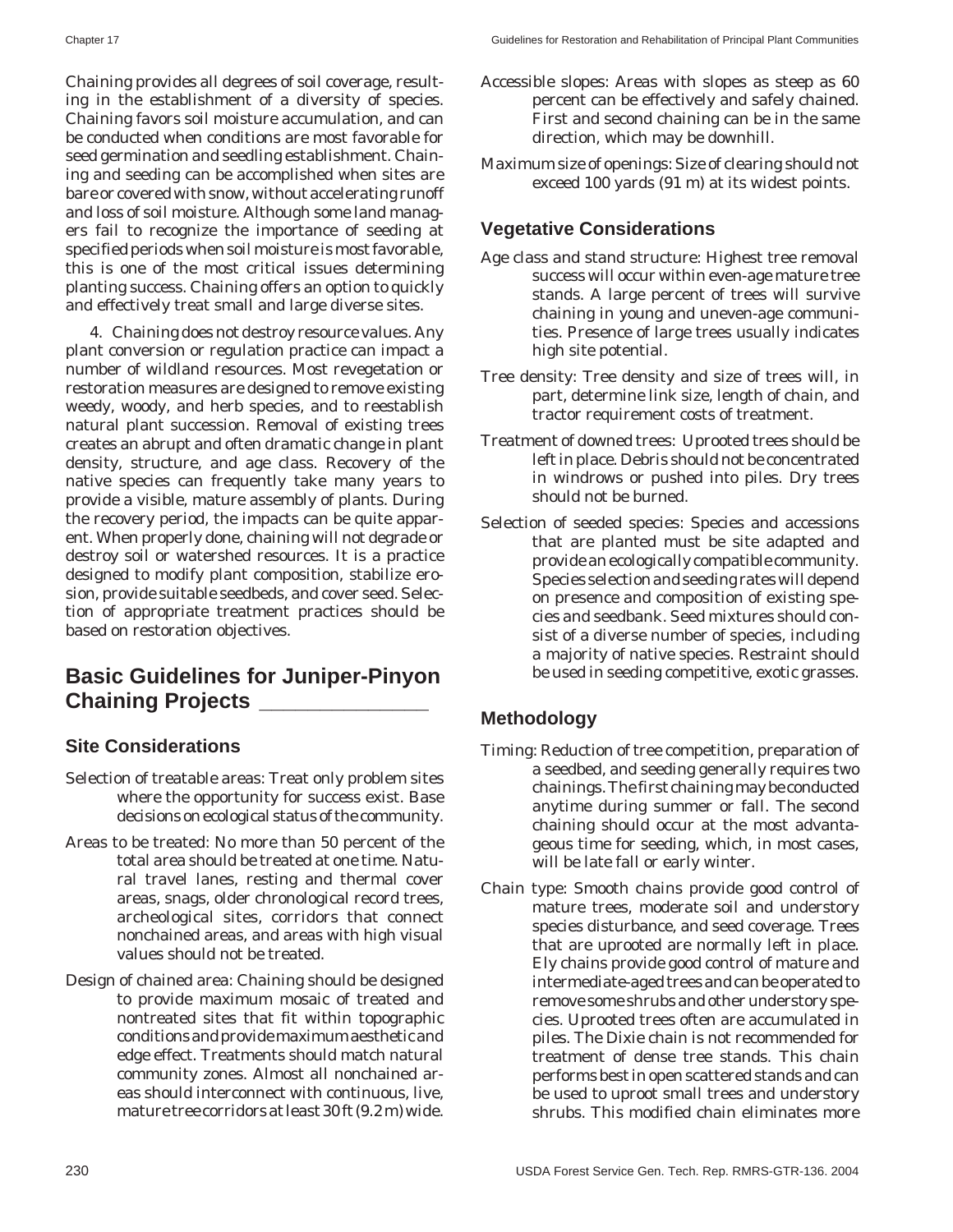plants and provides greater soil scarification than other types of chains.

- Weight of chain: Chains with individual links that weigh 40 to 60 lb (18 to 27 kg) should be used where the objective is to minimize disturbance of understory species. Heavier links of 60 to 90 lb (27 to 41 kg) are used when trees are dense and larger, and where little understory exists and maximum soil tillage is desired.
- Length of chain: Chains 300 to 350 ft (91 to 107 m) long are the most commonly used lengths. Chains can be up to 450 ft (138 m) long. Size of crawler tractor, weight of chain, density and size of trees, and topography will determine chain length.
- Swivels: Swivels are used to allow the chain to turn freely and prevent chain twisting and balling. One swivel is required at either end of the chain and it is recommended that one or more be placed within the chain, especially when using a Dixie or Ely chain. Swivels also regulate the amount of digging or soil tillage.
- Size of crawler tractor: Crawler tractors that are rated D8 or larger should be used. Weight and length of chain, density and size of trees, percent slope, and amount and size of rocks will affect tractor power requirements. Properly powered tractors are a must.
- Field operations: Trees are most effectively uprooted when tractors are not directly parallel to each other, but rather operated in a J shape, with one tractor ahead of the other. Tree removal and soil tillage increases as tractors are positioned closer together. The further the tractors are spread apart the lower the percent of tree kill and the less understory vegetation and soil is disturbed.
- Seeding techniques: Seed is most effectively distributed by broadcasting from fixed-wing aircraft and helicopters between the first and second chainings. Drills can only be used on more level areas with few downed trees, shrubs, or rocks. Seed dribblers or thimble seeders can be mounted on each crawler tractor, and seeds can be planted during the first or both chaining operations.

#### **Summary**

Where seeding is to occur, competition from existing trees must be reduced to allow the new seedlings to establish. Twice-over anchor chaining in opposite directions with 60 to 90 lb (27 to 41 kg) links is usually

the most satisfactory treatment (Plummer and others 1968). Use of a cable or a chain with lighter links is satisfactory where it is desirous to leave more trees. Once-over chaining may be adequate when sufficient understory exists, tree competition removal is attainable, and seeding is not planned. Cabling is less effective than chaining in removing trees and covering seed. It also disturbs less understory.

Anchor chains are pulled behind two crawler tractors traveling parallel to each other. Chains cannot be dragged stretched taut, but must be dragged in a loose J-shaped, U-shaped, or half-circle pattern. The halfcircle configuration provides the greatest swath width and lowest percentage of tree kill, and should only be used in mature, even-age stands. Tree kill increases as the width of the J- or U-shaped pattern decreases. The J-shaped pattern is the most desirable. As the proportion of young trees increases, chaining width is usually decreased to achieve satisfactory thinning.

Success in removing trees varies with species composition, age structure, and density of trees. Mature trees can be killed more effectively and efficiently than trees in uneven-age stands. Young trees, less than 4 ft (1.2 m) tall, generally are not killed with single or even double chaining, (fig. 21) because the chain rides over them. Small junipers are uprooted and killed more effectively than are small pinyons that are more flexible. Chaining is commonly conducted on slopes of up to 50 to 60 percent (Vallentine 1989). In Utah, successful chaining has been accomplished on 65-percent slopes.

First and second chaining can follow each other in the fall with seeding occurring between chainings. Another technique is to chain once during the summer. Trees are allowed to dry before seeding, and the second chaining is done in the fall. The dry trees break up easily and are scattered over the area in a uniform pattern. It is advantageous to leave downed trees in place and not pile or burn them. Leaving trees in place: (1) reduces surface runoff, (2) increases ground cover, (3) provides cover for wildlife, (4) encourages big game movement onto the treated area, (5) provides shade for livestock, (6) decreases livestock trailing, (7) improves seedling establishment (fig. 22), and (8) eliminates cost of piling and burning.

Late fall or winter (October through February) is the preferred planting period. Seeding should not be attempted in frozen soil. Seedings should occur when it is possible to plant and cover the seed properly. Late fall and winter seedings can result in reduced rodent depredation, yet provide adequate stratification of planted seeds. Fall-planted seeds remain in the ground until conditions are the most ideal (early spring) for germination and establishment.

With double cabling, seeding should occur between the two chainings. Fixed-wing aircraft and helicopters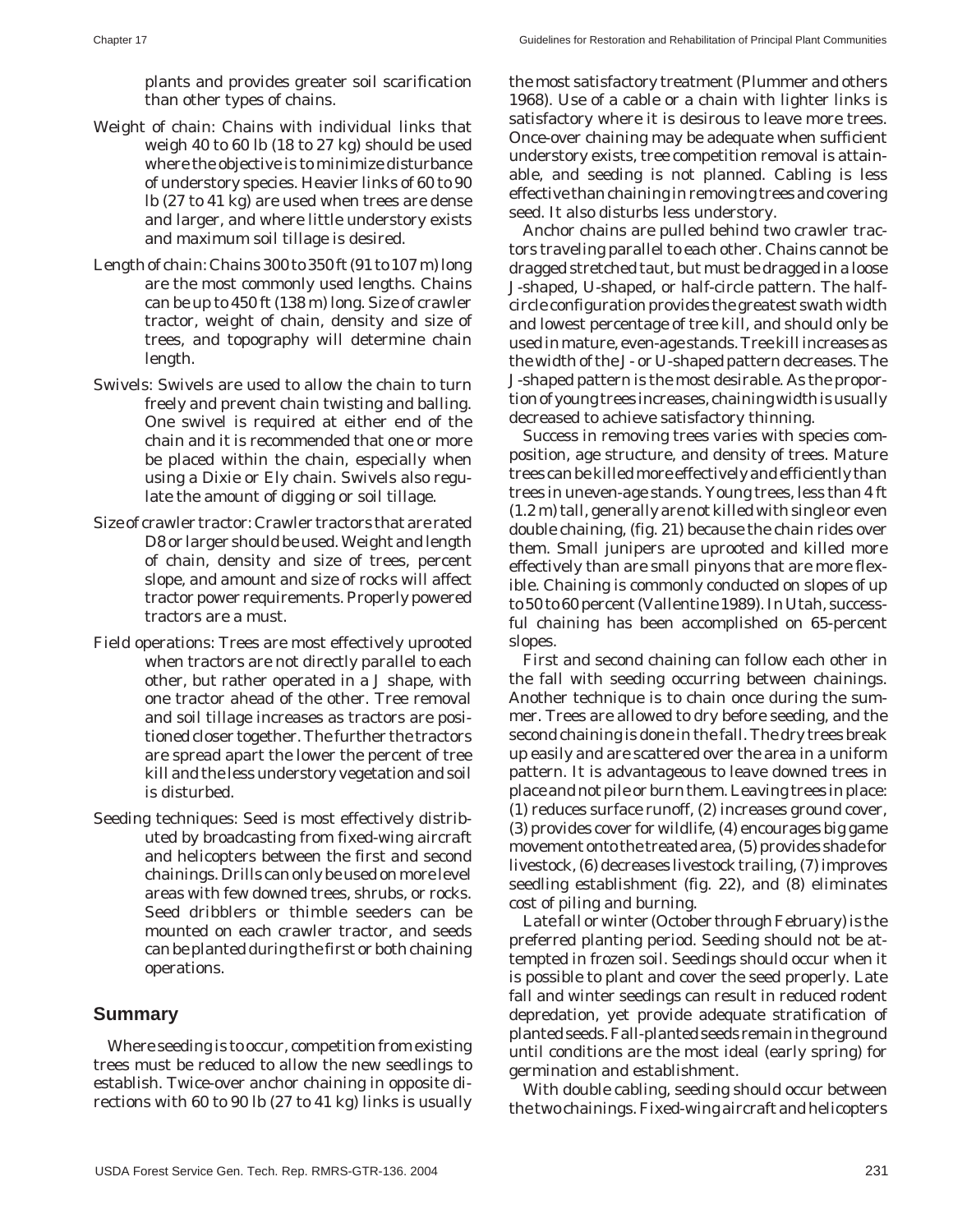can broadcast seed uniformly. Helicopters generally do a better job of distributing seed over small or irregular areas. Where downed trees do not interfere, seed can also be covered successfully using drags or a pipe harrow. Single disk harrows or similar light machinery can also be used to cover the seed. Care must be taken to ensure that seeds are not covered too deep and seedbeds are not too loose. Chaining or equivalent treatment is required to cover seed after burning.

On large, somewhat even, open areas that are relatively free of debris and large rocks, drills can be used to plant many species. Care should be taken to ensure that seeds of most species are properly covered. As a general rule, seed should be covered at least but not much more than three times their own thickness or to a depth of  $\frac{1}{4}$  to  $\frac{3}{8}$  inch (0.6 to 1 cm). There are, however, species that require surface seeding on disturbed soils and a few that require deep seeding.

Seeds of shrubs and forbs that are in short supply or those that require a firm seedbed can be successfully seeded with a Hansen seed dribbler or thimble seeder that is mounted on the deck of a crawler tractor. Seed is metered out on the crawler tracks, then pushed by the weight of the crawler into the cleat marks. Excellent stands can be obtained with this procedure.

The tremendous variation in edaphic and climatic condition in the pinyon-juniper type and within a site requires that species and accessions adapted to specific sites be seeded (fig. 23). Tables 14 through 17 list adapted species and suggested mixtures.

# **Sagebrush Communities \_\_\_\_\_\_\_\_\_**

Sagebrush is one of the most widespread shrub genera in the Intermountain West. Extensive stands of sagebrush grow on low foothill ranges, adjacent valley slopes, within stands of mountain brush and aspen, and in subalpine zones above 10,000 ft (3,048 m). Sagebrush is also an important component of the southern desert shrub type where it grows in association with blackbrush and spreading creosotebush. This wide range of occurrence in differing climates and soils necessitates the use of varied treatments to improve disturbances. Treatment depends on how much sagebrush is to be retained or reestablished. Big sagebrush is a natural component in many communities and is desirable on most big game and livestock ranges within its area of distribution (fig. 24). Sagegrouse rely on sagebrush year around for food and shelter (fig. 25). However, where understory species have been removed by grazing and where big sagebrush has usurped the site and excluded understory species, stands should be thinned to permit reestablishment of understory grasses and forbs.



**Figure 24**—Wyoming big sagebrush communities are essential to pronghorn antelope and other wildlife.

Eight major sagebrush communities are encountered in the Intermountain region. The big sagebrush complex occupies one of the largest areas and produces perhaps the greatest amount of forage of any shrub. Three big sagebrush subspecies are generally recognized (Shultz 1986; Stevens 1987a): basin big sagebrush, mountain big sagebrush, and Wyoming big sagebrush. Other major sagebrush types are black sagebrush, low sagebrush, threetip sagebrush, silver sagebrush, and alkali or early sagebrush. Of minor importance are foothill big sagebrush, subalpine sagebrush, pygmy sagebrush, Bigelow sagebrush, stiff sagebrush, and bud sage (Shultz 1986; Stevens 1987a).



**Figure 25**—Big sagebrush provides sage-grouse with cover, forage, and brood-rearing areas.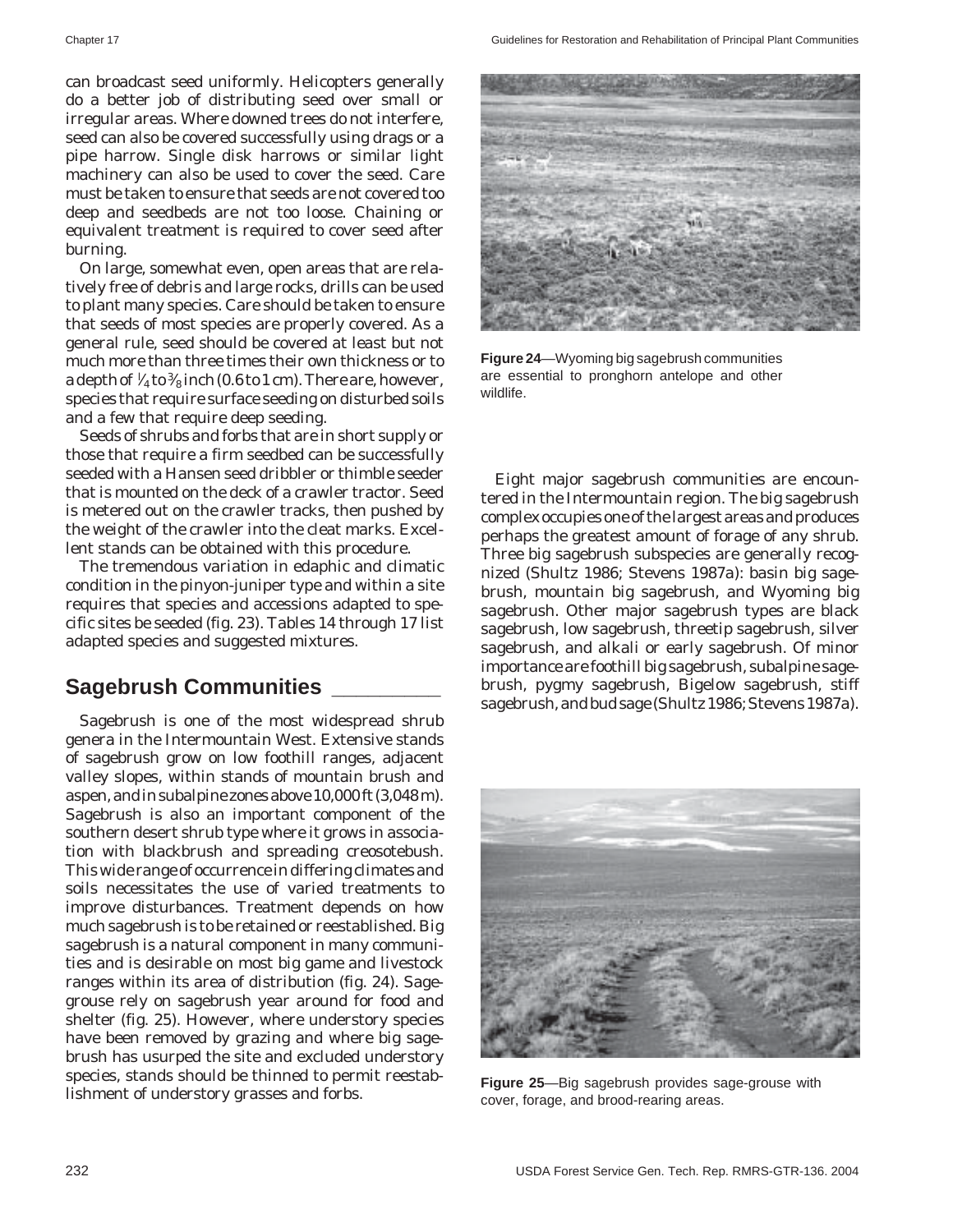Other shrubs usually occur within most sagebrush communities.

Previously, most site improvement practices conducted in the sagebrush communities have been designed to reduce shrub density and reestablish herbaceous understory. In many situations, extensive wildfires have eliminated species of sagebrush. Extensive and prolonged grazing has also reduced both understory species and shrub cover, which has allowed weeds to establish. Sagebrush seedling recruitment has subsequently been halted, and stands have slowly declined as individual plants succumb with age. In many situations, planting sagebrush is now required.

Big sagebrush communities are easily disturbed, especially on drier sites. Few understory species occur in the drier regions, and disturbances recover slowly. Annual weeds have invaded and now dominate many big sagebrush communities (Billings 1990; Young 1994). The occurrence of cheatgrass has dramatically altered species composition and restoration methods (Monsen 1994). Cheatgrass is so competitive that it prevents natural recovery of most native herbs and shrubs (Billings 1994). Cheatgrass competition must be reduced to allow other species to reestablish. In addition, cheatgrass produces a dry, highly flammable fuel that results in more frequent wildfires than are generated from native plant communities. Repeated fires further degrade the sites, eliminating nonfiretolerant species, such as sagebrush, and perpetuate annual grass. The fire cycle must be broken to stabilize conditions and allow species to establish and recover from seedings or natural improvement. Aggressive control measures coupled with well-designed seedings are required to improve weed infested sites.

Many sagebrush sites currently support some annual weeds including cheatgrass. Inappropriate grazing practices cause continued decline of native perennials, allowing expansion of weeds. Transition may occur slowly, depending on climatic conditions and degree of grazing pressure. Natural recovery usually cannot occur unless grazing is completely discontinued. Certain species may recover with some carefully managed grazing practices, but sites that contain only scattered remnant native plants are not able to recover even with minimal use. Where there is some perennial understory in place, removal of grazing may be the most effective and economical means of restoring sites occupied by different species of sagebrush. Many sites may require an extended period of time for all species to fully recover. Consequently, it is often advisable to protect many arid and semiarid shrublands to prevent further degredation, control weed invasion, and effectively restore diverse communities. Allowing sites to deteriorate to the point that artificial seeding is required is not advisable.

Methods and techniques used to treat different species of sagebrush are quite similar, although some differences in control and seeding measures among different sagebrush communities are recommended.

#### **Removal of Competition: Control of Sagebrush**

Many stands of big sagebrush have been depleted of almost all understory herbs, which allows shrub density to increase beyond desirable levels. Where this has occurred, the shrub overstory must be reduced to faciliatate seeding and allow establishment of reintroduced herbs. Complete removal of shrub overstory is not required or recommended, but competition must be diminished to facilitate seedling establishment. In some situations, complete removal of shrubs has been advocated to accomplish conversion to stands of introduced or native grasses, with the objective of enhancing seasonal grazing for livestock. This practice is not recommended in most situations.

Anchor chaining is a useful practice where it is desirable to release suppressed understory species. Anchor chaining is the least expensive mechanical treatment to reduce thick stands of sagebrush. This treatment ensures that enough sagebrush can be left to satisfy most game requirements and maintain species diversity. Chaining can be used on a variety of sites including rocky surfaces and terrain with 60 percent slopes. The Dixie chain was designed especially for treating sagebrush stands. Eighteen-inch lengths of 40-lb (18 kg) rails welded across the chain links greatly increase elimination of sagebrush and create a better seedbed. The Dixie chain removes sagebrush more effectively than a smooth or Ely chain.

Pipe harrowing accomplishes many of the same objectives as does chaining, but has the advantage of operating more economically on small areas. Disk plowing to a depth of 2 or 3 inches (5 or 7.5 cm) generally removes most shrubs, but disking is more costly and more destructive to other vegetation. Disk plowing can be used on comparatively level terrain and on less rocky sites than is practicable for chaining. Brush "beaters" and root plows also may be used on such sites.

Controlled burning can be the least expensive and most effective treatment for removing sagebrush plants on large tracts where there is enough fuel to carry fire. Burning often removes or kills all sagebrush plants. Consequently, throughout the Wyoming sagebrush communities, limiting burning, if possible, to smaller areas is often recommended. Natural recruitment and artificial seeding of sagebrush are not always successful following complete removal of all sagebrush plants over large areas. If cheatgrass occurs in the understory, burning should be done after cheatgrass seeds are ripe and the foliage has dried, but before cheatgrass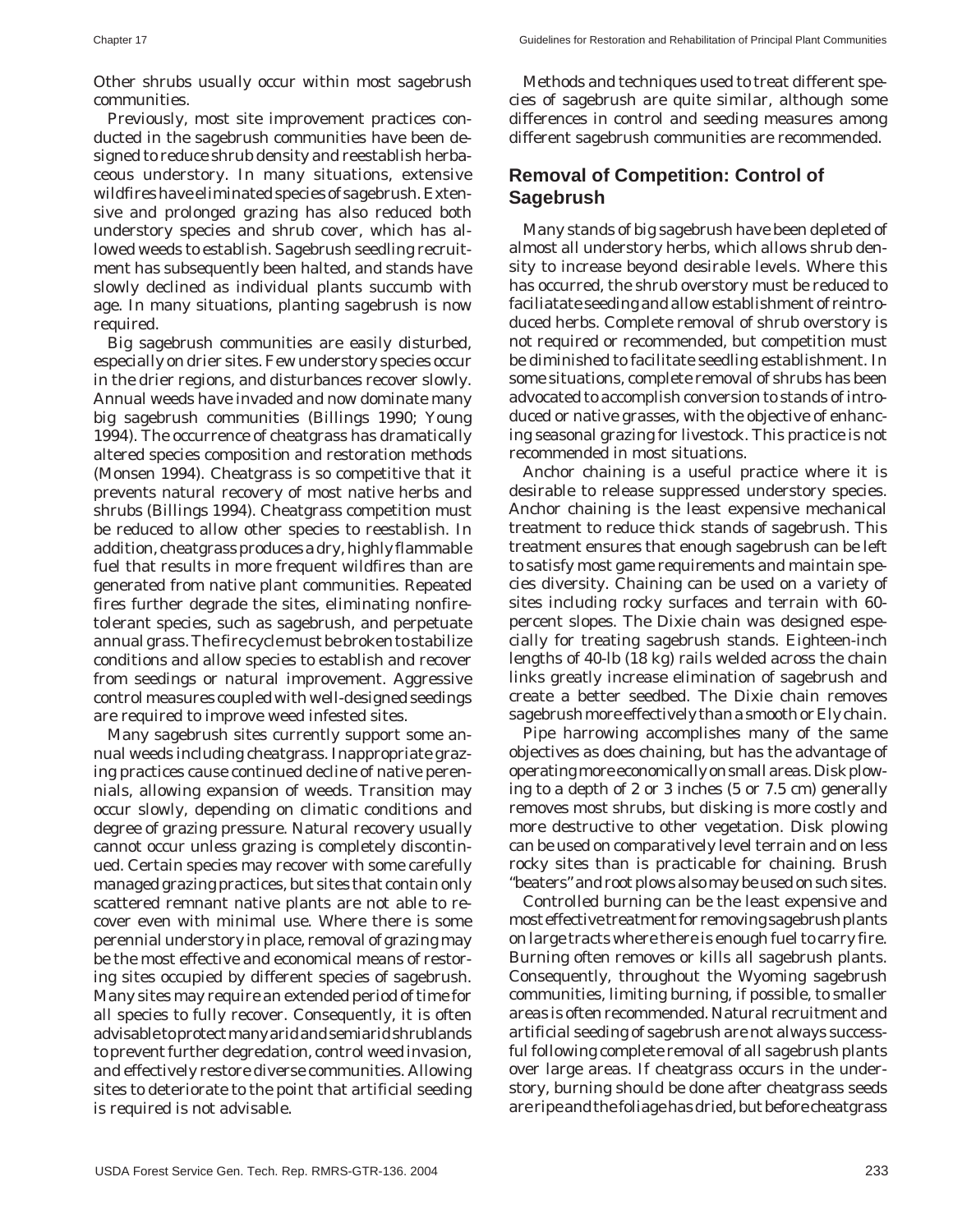seeds fall from the plant. Most seeds left on the plant will be consumed by fire. Some cheatgrass seeds usually escape, but the resulting competition may not be severe enough to suppress establishment of seeded species.

Stands of sagebrush can be eliminated by spraying with 2,4-D in ester formulations at 1 or 2 lb (0.4 or 0.75 kg) (acid equivalent) per acre (Blaisdell and others 1982). A practice that has gained considerable favor is to spray early in the summer and then seed adapted species in fall or winter. This treatment, however, is not widely suited to use on some ranges because it often kills too much of the sagebrush stand and eliminates associated forbs. The herbicide "Spike" can be used to reduce density or remove big sagebrush without harming the understory. Spike should only be used when there is an acceptable understory because areas treated with Spike cannot be seeded for at least 3 years following treatment. Mechanical methods of eradication are usually preferred because they can be regulated to eliminate desired amounts of big sagebrush, create a good seedbed, and preserve valuable herbs that are present.

#### **Shrub Enhancement**

In many situations restoration measures are required to enhance or restore sagebrush plants and associated understory species. Many burns have eliminated all sagebrush plants. These will require seeding. If annual weeds dominate the understory, the herbaceous competition must be removed by burning, disking, or use of herbicides. Shrubs and herbs can then be seeded into the burned areas or into clearings or strips formed by mechanical tillage or chemical fallow.

Big sagebrush plants are most often capable of invading weak stands of native grasses, and forbs. Broadcast seeding sagebrush without any site preparation can be successful if weeds are not present. Broadcast seeding sagebrush directly onto sites supporting Idaho fescue, Sandberg bluegrass, and bluebunch wheatgrass following burning can be highly successful. Broadcast seeding sagebrush onto existing stands of native grasses is less successful if competition has not been reduced by burning. However, adequate stands of shrubs may establish, although timing and amount of moisture is much more important.

#### **Planting Season**

If weather permits, planting in winter is best; however, seedings may be conducted from late fall through early winter. Mid October or early November is sufficiently early to start. Planting may continue through December, January, and February, or until the ground has frozen or the weather prohibits further planting.

Aerial seeding sagebrush on snow has proven highly successful. Snow cover can enhance sagebrush seed germination and seedling establishment. Sites receiving a snow cover that persists until early spring normally support sagebrush emergence. Consequently, delaying seeding until a uniform blanket of snow has accumulated is advisable.

#### **Planting Procedures**

On large areas, aerial broadcasting grasses, broadleaf herbs, and big sagebrush (fig. 26) seeds by fixedwing plane or helicopter is recommended. Hand broadcasting is efficient on small, isolated tracts. Anchor chaining is economical and effective for covering broadcast seeded herbs and sagebrush on large disked or plowed areas, burns, or herbicidetreated range. The rangeland drill or other singledisk drills can satisfactorily plant sagebrush sites. Drilling requires one-third to one-half less seed than broadcasting. Browse seed, including sagebrush, should be planted in alternate rows from grasses and forbs, with either the rangeland drill or browse seeder. Because sagebrush seed requires very shallow to surface planting, it is best to pull the drop tubes from between the furrow openers and place it so the seed falls behind the furrow openers onto the disturbed soil.

Most species of sagebrush can be successfully seeded with good success, although special consideration must be given to control herbaceous competition. The condition and quality of sagebrush seed is of particular concern in most seeding projects. Seeds of most sagebrush taxa mature in late fall or early winter after many revegetation projects would



**Figure 26**—Five years after chaining treatment, a mixture of native and introduced species occupy a pinyon and juniper site.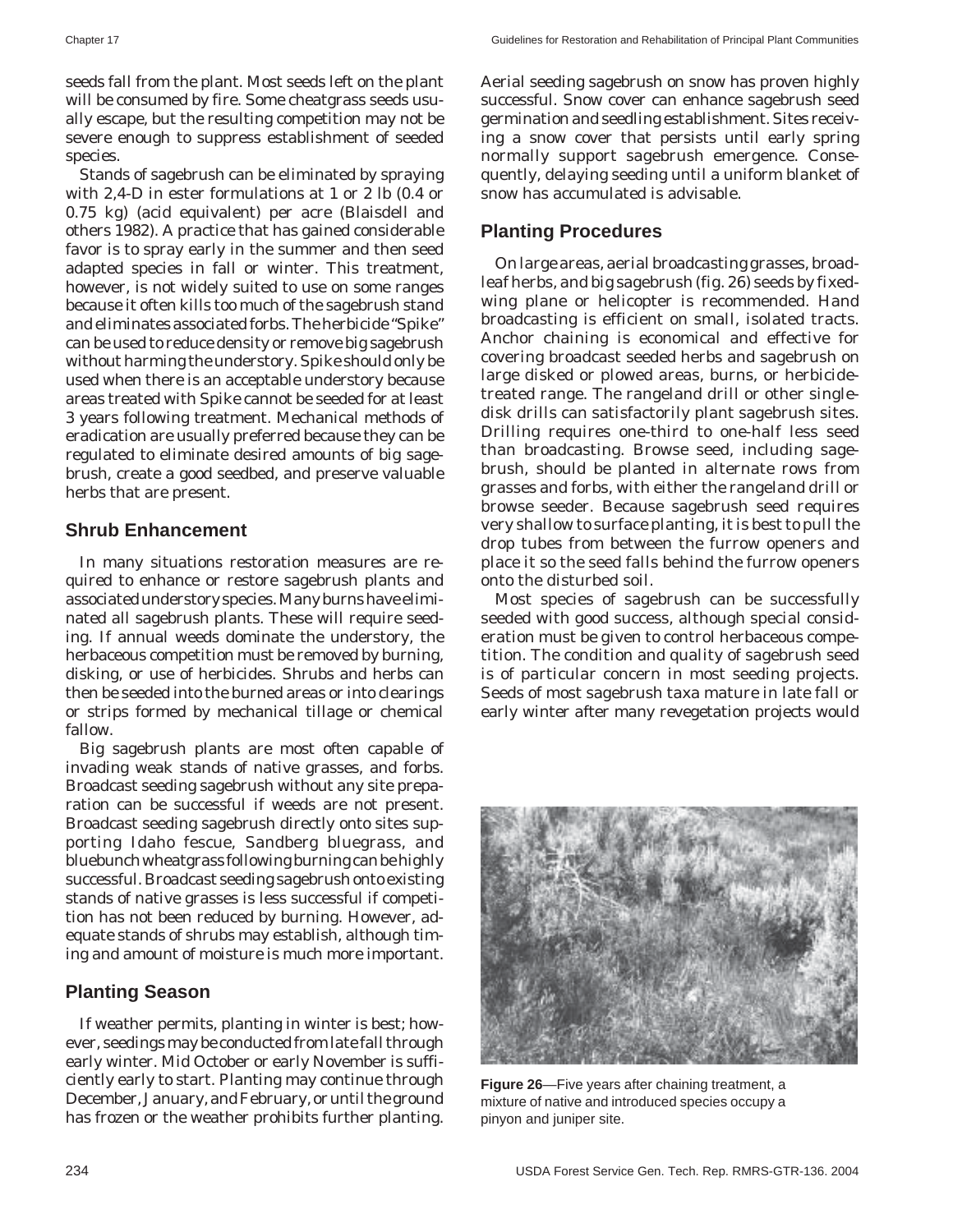be seeded. Consequently, fresh seed is not always used. One- or 2-year-old seed is most commonly planted. Seed lots of most sagebrush taxa may remain viable for 2 to 4 years depending upon storage conditions (Stevens and Jorgensen 1994). Older seed lots with low viability may be seeded if sufficient amounts are sown. Seeds should be properly stored and tested to assure high quality seeds are used whenever possible.

Sagebrush plants produce numerous small seeds. When harvested, seed lots usually contain a considerable amount of leaves and floral debris. During seed processing, most large sticks are removed, but small leaf and floral tissue is left with the seed. Seed lots having a purity of 8 to 18 percent are commonly sold. The condition of the seed lot can influence the way seed is planted. If the seed lot is chopped before stems are removed by cleaning, the material may not flow through some drills. If the collected material is first screened to remove sticks and then chopped or processed with a debearder, the seeds and debris can be planted much easier. The seed debris is very lightweight and, if not properly cleaned to remove stems, may not flow uniformly through most conventional drills. Consequently, a carrier or seed of other species may be added to cause the material to flow freely and uniformly. Seed lots that are cleaned to a purity exceeding 12 to 15 percent will most often flow very well. Seed lots with high purity (generally over 20 percent) consist of many small seeds. Most seeding equipment or machines are not capable of precisely metering the seed; consequently, the seed must be diluted to be uniformly planted. It is not recommended to clean seed lots above 15 to 20 percent purity for use with standard seeding equipment of if seeded alone.

Sagebrush seed is frequently mixed with seeds of other species to aid in dispensing the sagebrush seed and diluting the seeding rate. This is a useful technique, but sagebrush should not be directly sown with aggressive herbs. Sagebrush can be sown separately in alternate rows with herbs using most conventional drills if the seed is properly cleaned and seeded at the appropriate depth.

Seeds of sagebrush are almost exclusively collected from wildland stands. In many cases, the identity of the taxon is not known. More than any other wildland species, sagebrush seeds are collected and planted over a broad range of sites. Failure to correctly identify specific species, subspecies, and plant-adapted ecotypes can result in poor seeding success.

Seeds of sagebrush taxa are very small, often exceeding 1 million per pound (2.2 million per kg) (Shaw and Monsen 1990) and require light to germinate (McDonough and Harniss 1974a,b). However, the response to light varies among seed lots and with environmental conditions (Bewley and Black 1984; Meyer and others 1990b). Seeds must be planted on or near the soil surface to promote germination and ensure establishment. It is often difficult to plant sagebrush seed near the soil surface using conventional drills. Most seeding equipment is designed to place seeds at deeper depths. When seeded with other species that require deep placement in the soil, sagebrush should be planted in a separate operation or seeded in separate rows. Sagebrush seeds can be dispensed through conventional drills, but seed should not be planted at the bottom of the furrow. Seed tubes attached to the furrow opener can be removed and positioned so the end of the tubes extend behind the furrow openers, which allows the sagebrush seed to be dropped behind the furrow opener on the disturbed soil surface. A "sagebrush seeder" employing a gang of truck tires and a drill box has been developed (Boltz 1994) and is being used with good success. Seed is metered out ahead of the gang of tires and then compressed into the soil.

Sagebrush seeds require adequate moisture to germinate. Goodwin (1956) reported that the highest field germination occurred when the soil was saturated. Weldon and others (1959) found that germination of big sagebrush declined by 60 percent when water potential of the soil medium was reduced to –0.80 MPa. The soil surface of most planting sites dries quickly, adversely affecting seedling establishment. The presence of surface litter and retention of a snow cover benefit sagebrush seedling establishment. Meyer (1990) found greater numbers of big sagebrush seedlings within areas where snow collected compared to open surfaces. Sagebrush seeds were able to germinate beneath the snow in a moist environment, and were protected from spring frosts, as young seedlings have little frost tolerance. Natural seedlings of big sagebrush normally establish near mature shrubs, and around and under downed pinyon-juniper trees and litter piles. The existing shrubs and downed trees obviously entrap snow and provide more favorable seedbed conditions than exposed sites. Seeding sagebrush in large, open disturbances has usually been unsuccessful because snow does not collect or is not retained for more than a few days. Within these areas, soil surfaces dry rapidly, and favorable conditions do not exist for seed germination or seedling establishment.

Meyer and Monsen (1992) found that germination response among sagebrush collections correlated to the habitat from which the seed is produced. Seed collections of mountain big sagebrush from severe winter sites had a larger dormant seed fraction and slower germination rates than collections from mild winter sites. Collections from severe winter sites require up to 113 days to germinate, while collections from mild winter sites require as few as 6 days. Habitatcorrelated variation appears to be an adaptive feature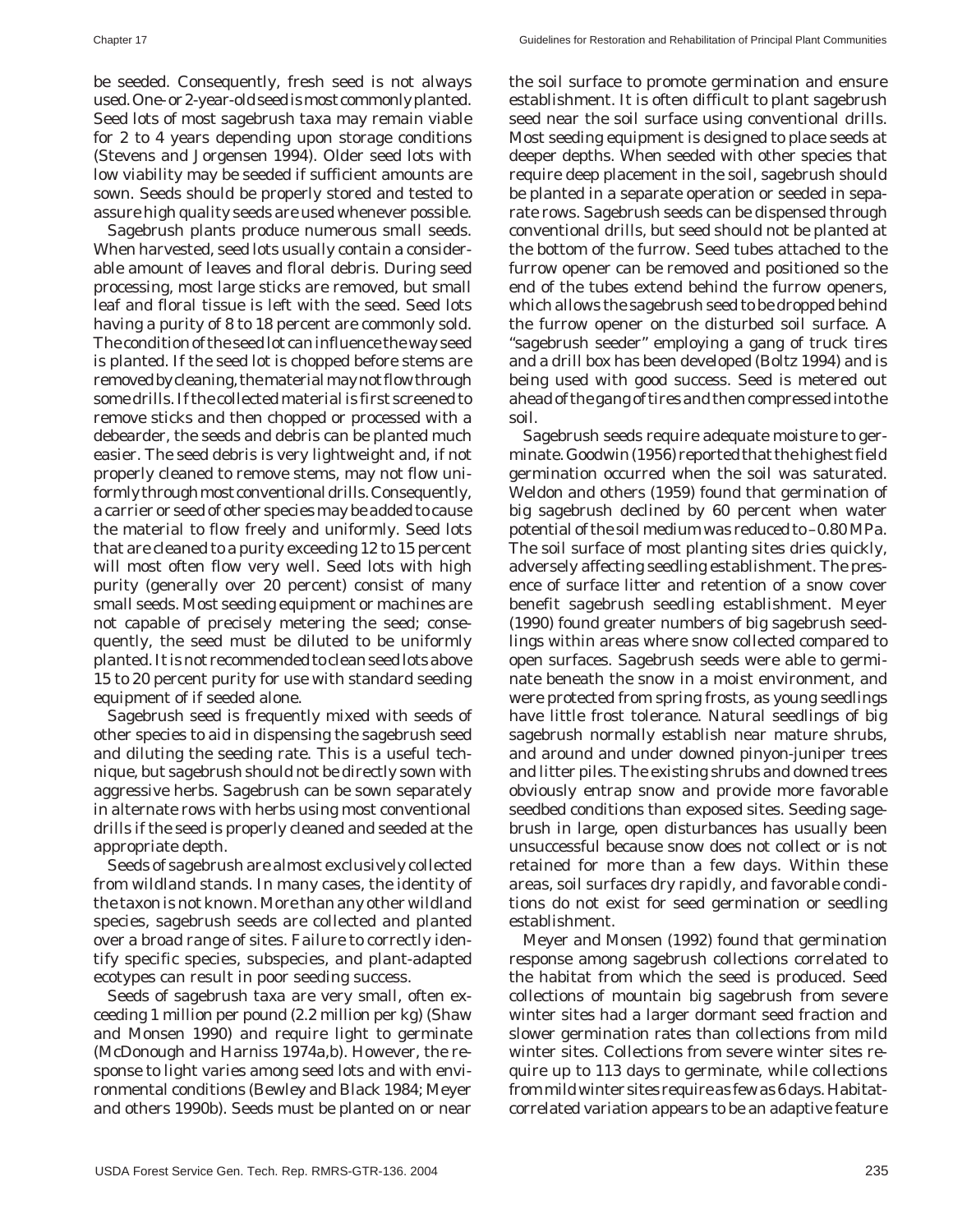that prevents precocious germination, and promotes germination when frost damage potential is low and when the best chance of success occurs. Planting unadapted seed lots can undoubtedly lessen the chance of seedling establishment.

Sagebrush seedling establishment is related to the presence and composition of understory grasses and broadleaf herbs. Sagebrush seedlings are generally unable to compete with annual grasses, particularly cheatgrass (Evans and Young 1987a). Dense stands of perennial native and introduced grasses have been reported to reduce sagebrush seedling establishment and growth (Blaisdell 1949; Holmgren 1954). However, sagebrush seedings have frequently been able to invade many seeded areas (Blaisdell and others 1982). In general, sagebrush seedlings are less likely to reestablish and spread throughout areas receiving less than 12 inches (30 cm) of annual moisture than sites receiving greater amounts.

The relationship of sagebrush seedling establishment to native understory grasses and broadleaf herbs is not well understood. However, natural spread of sagebrush seedlings into established stands of understory herbs is frequently observed. In addition, seeding sagebrush directly into established stands of native herbs has also been successful.

Sagebrush seedlings establish satisfactorily using surface-type seeders such as a Brillion seeder (Monsen and Meyer 1990). Seedlings also establish well by aerial or broadcast seeding on a rough surface. Aerial seeding following chaining has been highly successful through the juniper-pinyon and big sagebrush communities. Broadcast seeding onto snow over disturbed soil in early or late winter also produces good stands (fig. 27). Most species of sagebrush can be interseeded



**Figure 27**—Big sagebrush seedlings have successfully established from midwinter aerial seeding on sites covered by snow.

or spot seeded into some existing competition (Monsen and Stevens 1987; Stevens 1980b). Interseeding in rows or strips is a practical method of establishing shrubs and providing a seed source for further spread.

#### **Adapted Species and Mixtures: Considerations in Selecting Species To Be Seeded**

Extensive areas of sagebrush, particularly species of big sagebrush, have been seeded with introduced grasses to reestablish a herbaceous understory that was eliminated by previous mismanagement. Conversion of sagebrush shrublands to introduced forage grasses has provided a stable and productive forage base for livestock, enhanced watershed conditions, and has helped to control weed invasion. Wildlife resources have been enhanced occasionally; in most cases they have been dramatically reduced. Native species and community recovery have been prevented, and multiple-use management has been reduced or eliminated by converting shrublands to stands of introduced grass.

Converting or altering sagebrush communities must be done carefully to assure that desired resource values are retained or achieved. Numerous species are available to seed sagebrush sites. However, the communities that ultimately develop from mixed seedings must be recognized and appropriate seed mixtures utilized.

Revegetation efforts in the Wyoming big sagebrush and some basin big sagebrush habitat types are often only partially successful. These sites frequently receive inadequate moisture to sustain new seedlings. If seedings are completed in years of normal precipitation, planted species usually survive.

Attempts have been made to introduce other more palatable, shrub species and convert the existing shrub composition to more preferred and palatable species to Wyoming big sagebrush and basin big sagebrush communities. Few other woody plants naturally grow with these two shrubs. Antelope bitterbrush has been extensively planted throughout these sagebrush communities with limited success. In most instances, antelope bitterbrush should not be indiscriminately planted in "offsite" circumstances.

Sources of fourwing saltbush and winterfat have been collected from native stands occurring intermixed with both Wyoming and basin big sagebrush communities. These selections have been planted on broad areas throughout the big sagebrush types. Some individual selections demonstrate good longevity, but little natural spread has been recorded. No population of fourwing saltbush has been identified that is widely adapted to the Wyoming big sagebrush communities. Numerous Intermountain collections of fourwing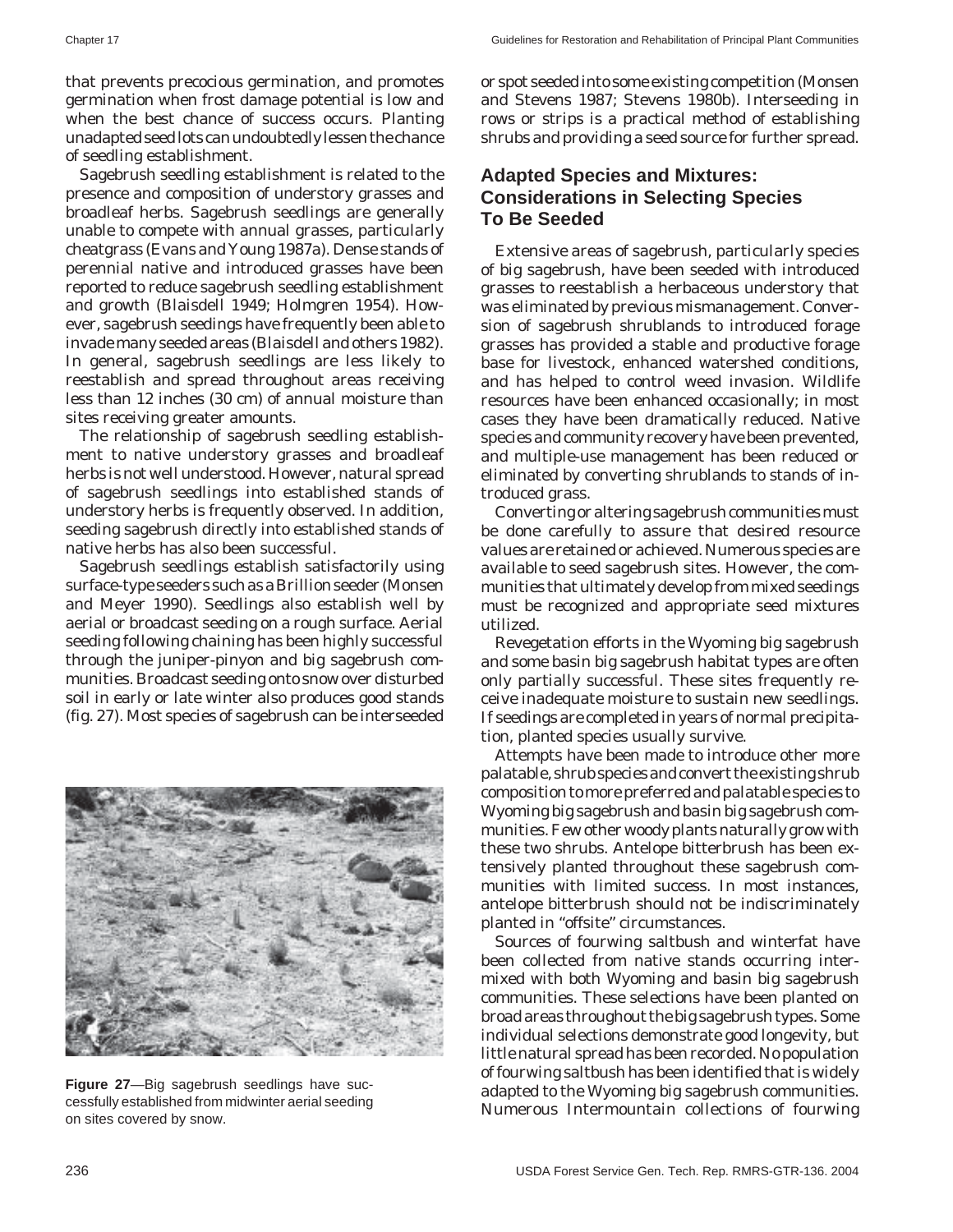saltbush have been planted in southern Idaho, Utah, and Nevada, where Wyoming big sagebrush occurs. To date, some sources have established and produced seeds but no seedling recruitment has occurred. A number of sources from southern Utah, Arizona, New Mexico, and Texas have survived for less than 10 years when seeded in the northern portion of the Intermountain region. Ecotypes of fourwing saltbush that naturally occur intermixed with basin big sagebrush have established and persisted well if planted on sites similar to the area of collection. In most situations, however, it has not been practical to seed different species of shrubs on Wyoming big sagebrush types.

In situations where the density of fourwing saltbush, winterfat, or other shrubs is being increased by artificial seeding, it is imperative that an adapted seed source is planted. A number of cultivars of different native shrubs have been developed for use in the big sagebrush type (McArthur and others 1984b; Monsen and others 1985a; Welch and McArthur 1979a). Each cultivar has regional areas of adaptation and is not universally adapted to all conditions where big sagebrush occurs. Various attempts have been made to plant "Rincon" fourwing saltbush, "Hatch" winterfat, "Lassen" antelope bitterbrush, and "Hobble Creek" and "Gordon Creek" big sagebrush throughout the big sagebrush zone. These cultivars are adapted to specific locations, and plantings should be confined to these situations.

Most big sagebrush rangelands are subjected to wildfires, particularly sites that support an understory of cheatgrass. Burning reduces the density and recruitment of many species, particularly shrubs. It is advisable that species that are seeded into sagebrushcheatgrass rangelands are able to withstand fires and recover by natural seeding. To date, ecotypes of fourwing saltbush and winterfat that have been planted in these areas have not survived fires, particularly on sites that burn frequently.

Few native forbs are available in sufficient amounts to seed large disturbances. Seed of blue aster, Palmer penstemon, western yarrow, globemallow, and Lewis flax are available to seed moderately sized disturbances. All available sources are adapted to specific site conditions. Broadleaf forbs are essential to arid shrublands, and development of additional sources is necessary.

Selections of alfalfa and small burnet have been developed and used to improve forage diversity, extend grazing periods, and enhance forage quality throughout the big sagebrush type. Both species are well adapted to sites receiving more than 12 inches (304 mm) of annual precipitation. Mountain big sagebrush and some basin big sagebrush and Wyoming big sagebrush stands receive this amount of precipitation. Stands of highly preferred species have not been

maintained when small amounts of seed have been planted. Small burnet and alfalfa have frequently been planted at only 0.5 to 1.0 lb (0.2 to 0.45 kg) per acre within the big sagebrush types. These broadleaf herbs receive heavy use by all classes of animals, which may eliminate the plants from the seeded area. When highly preferred species are planted in mixtures, enough seed (2.5 to 4 lbs [1.2 to 1.8 kg]) should be seeded to establish a large enough population to reduce damage from concentrated grazing. Sufficiently large tracts should be seeded to lessen concentration of animals and heavy browsing of the more preferred species.

Many introduced and native species that have been seeded in the sagebrush types exhibit a wide range of adaptability. Crested wheatgrass, desert wheatgrass, intermediate wheatgrass, pubescent wheatgrass, Sandberg bluegrass, and bottlebrush squirreltail are widely adapted to the different habitat types of Wyoming and to basin big sagebrush. Bluebunch wheatgrass, Indian ricegrass, streambank wheatgrass, thickspike wheatgrass, needle-and-thread grass, and Russian wildrye are more sensitive to particular soil types occupied by these two shrubs, but are still widely used. Great Basin wildrye is more restricted to particular habitat types, and should only be seeded in areas of natural occurrence.

Desert wheatgrass, crested wheatgrass, intermediate wheatgrass, pubescent wheatgrass, Canby bluegrass, streambank wheatgrass, thickspike wheatgrass, and hard sheep fescue have been widely seeded in sagebrush communities. Numerous sites have been converted from a shrub-dominated community to an exotic perennial grass type. Desert wheatgrass has proven better adapted to more arid sites. Crested, pubescent, and intermediate wheatgrass, and hard sheep fescue are more suited to upland situations with southern smooth brome being suited to sites with higher amounts of precipitation. 'Hycrest' crested wheatgrass, a cross between desert and crested wheatgrass, and 'Douglas' wheatgrass express excellent establishment traits and are able to compete well with annual weeds. These two selections are not as drought tolerant as desert or crested wheatgrass. 'Douglas' wheatgrass is the least drought tolerant. 'Hycrest' wheatgrass has been widely planted, however, extensive stands have been lost in drought years. Desert, crested, 'Hycrest', intermediate wheatgrass, smooth brome, and hard sheep fescue have not proven compatible with most native herbs. When seeded in most sagebrush communities, these species will gain dominance and restrict recovery of native herbs. The lack of species diversity adversely affects wildlife habitat, and does not provide the seasonal herbage or watershed values as mixed communities do. Dominant stands of crested, desert, pubescent, intermediate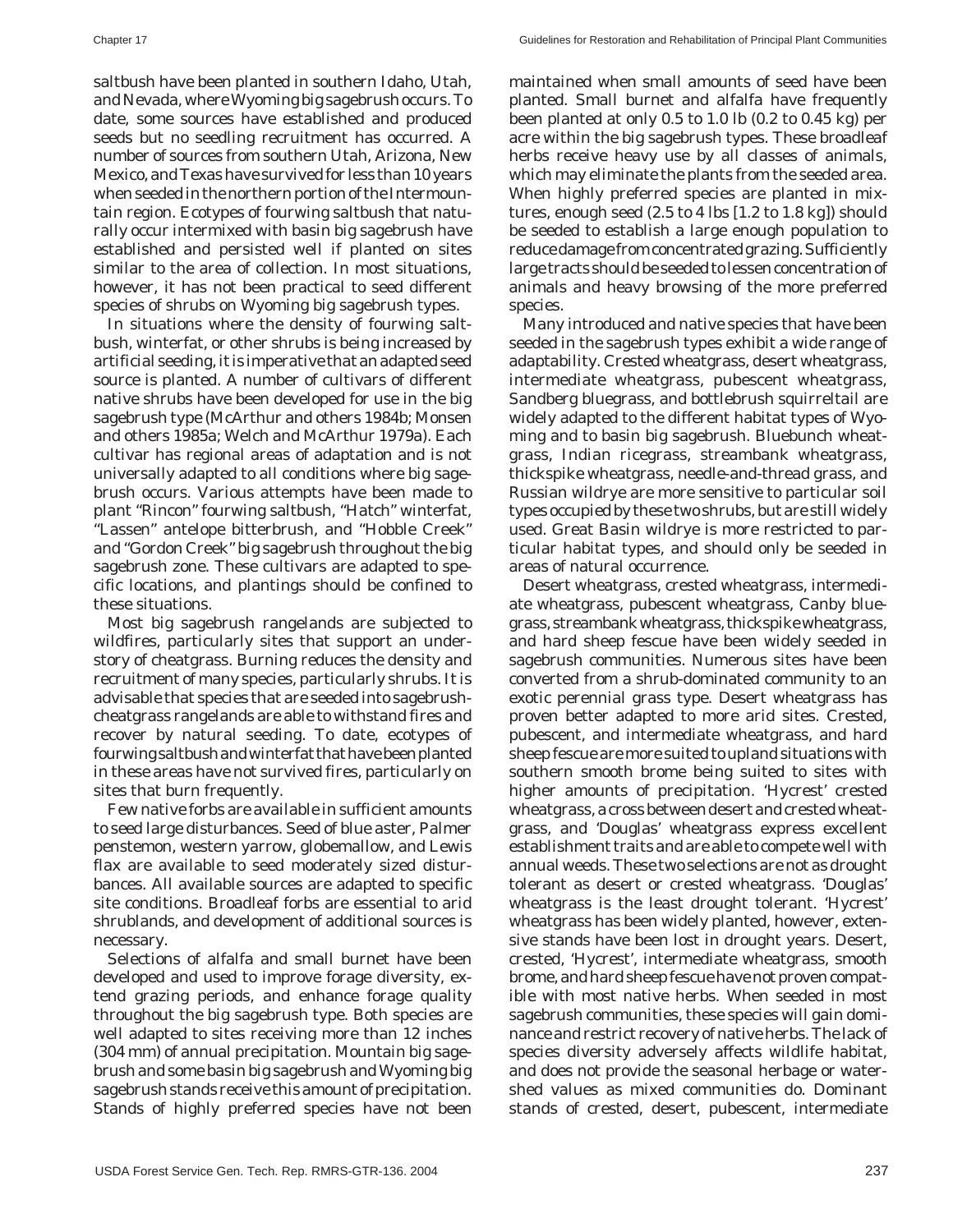wheatgrass, smooth brome, and hard sheep fescue have, in many situations, prevented shrub seedling recruitment. Loss of sagebrush and other woody species slowly occurs in many situations when these grasses have been planted. Wildlife habitat and other resource values have been adversely affected. Seeding crested, desert, or intermediate wheatgrass and hard sheep fescue throughout the sagebrush communities should be evaluated to be sure management objectives will be achieved. Use of native herbs is desirable where diverse communities are required.

## **Basin Big Sagebrush \_\_\_\_\_\_\_\_\_\_\_\_**

Basin big sagebrush (fig. 26, 27) is one of the most abundant shrubs in Western North America (McArthur and others 1979a). This plant occurs on plains, valley and canyon bottoms, and foothill ranges. It is most prevalent on deep, well-drained, fertile soils with a pH ranging from slightly acidic to highly alkaline. Within the Intermountain West, basin big sagebrush can be found from 3,000 to 7,000 ft (914 to 2,140 m) elevation, with annual precipitation ranging from 9 to 16 inches (23 to 41 cm).

A majority of the irrigated farmlands, dry farms, and dryland pastures within the Intermountain West were once dominated by basin big sagebrush. A large number of native and introduced grasses and forbs do well on these lands. The productive potential of the basin big sagebrush type is reported to be higher than that of the Wyoming big sagebrush type but less than the mountain big sagebrush type (Winward 1980).

Basin big sagebrush is not readily eaten by livestock or big game when it occurs with other, more preferred species (Hanks and others 1973; Sheehy and Winward 1981; Welch and others 1981). However, it does contain high levels of protein (McArthur and others 1979a; Welch 1981). The herbage is digestible (Welch 1981), and plants withstand heavy browsing. Deer and sheep use this shrub seasonally. This species is critical on deer winter ranges, especially during extended and deep snow accumulation and cold periods. Sage-grouse also use this subspecies throughout the entire year (Call 1979).

#### **Removal of Competition**

The question arises of how much basin big sagebrush is enough. Should it be controlled, reduced, or seeded? The value of the shrub cover should be carefully evaluated before attempts are made to reduce shrub density. This subspecies occurs in differing densities, with various types and amounts of associated species, and in differing climates and soils. Various range improvement treatments are thus required for satisfactory control. Complete or near complete

elimination of basin big sagebrush can be accomplished with plowing, burning, or use of herbicides. Anchor chaining can be used to reduce shrub density. The extent to which the shrubs are killed by chaining is determined by the number of times a site is chained, the type of chain used, and the method and season of treatments. Similar results can be accomplished with a pipe harrow.

Disk chains and various types of disk plows have been developed that can be used to uproot and thin or remove dense stands of sagebrush. Disks can be adjusted to regulate the percent of plants uprooted. Disking and plowing can, however, result in kill of associated, desirable vegetation. Fire can be effective in eliminating or reducing basin big sagebrush. This shrub has essentially no fire tolerance. For fire to move through basin big sagebrush stands, there must be sufficient understory to carry the fire. Density of basin big sagebrush generally must be reduced to obtain satisfactory establishment of seeded understory species (fig. 28). Once a basin big sagebrush area is disturbed, it is imperative the area is seeded the same year (during the appropriate season) so undesirable species do not establish.

#### **Planting Season**

Fall and early winter planting is recommended; however, plantings at low elevations may be extended into midwinter or until frozen ground prevents tillage. Seeding on top of snow over areas that have been disturbed has proven successful (fig. 27). Spring plantings are not advised within this shrub type.

#### **Planting Procedures**

Seeding large areas can be best accomplished by aerial seeding using either a fixed-wing aircraft or helicopter. This should be followed by some method of seed coverage. Hand broadcasting is effective in planting small, isolated tracts. The rangeland drill, and other types of heavy duty drills, can be used to seed areas where debris and rocks are absent and the ground is fairly level. Species can be interplanted into sagebrush stands using a scalper and seeder combination (Stevens and others 1981b). The Hansen seed dribbler and thimble seeder are also effective equipment that can be used to seed many forbs and shrubs.

#### **Adapted Species and Mixtures**

A number of species, accessions, and varieties are adapted to and recommended for seeding areas formerly inhabited or occupied by basin big sagebrush (table 18). Species recommended for seeding mixed fourwing saltbush-basin big sagebrush sites are listed in table 17. A number of introduced grasses and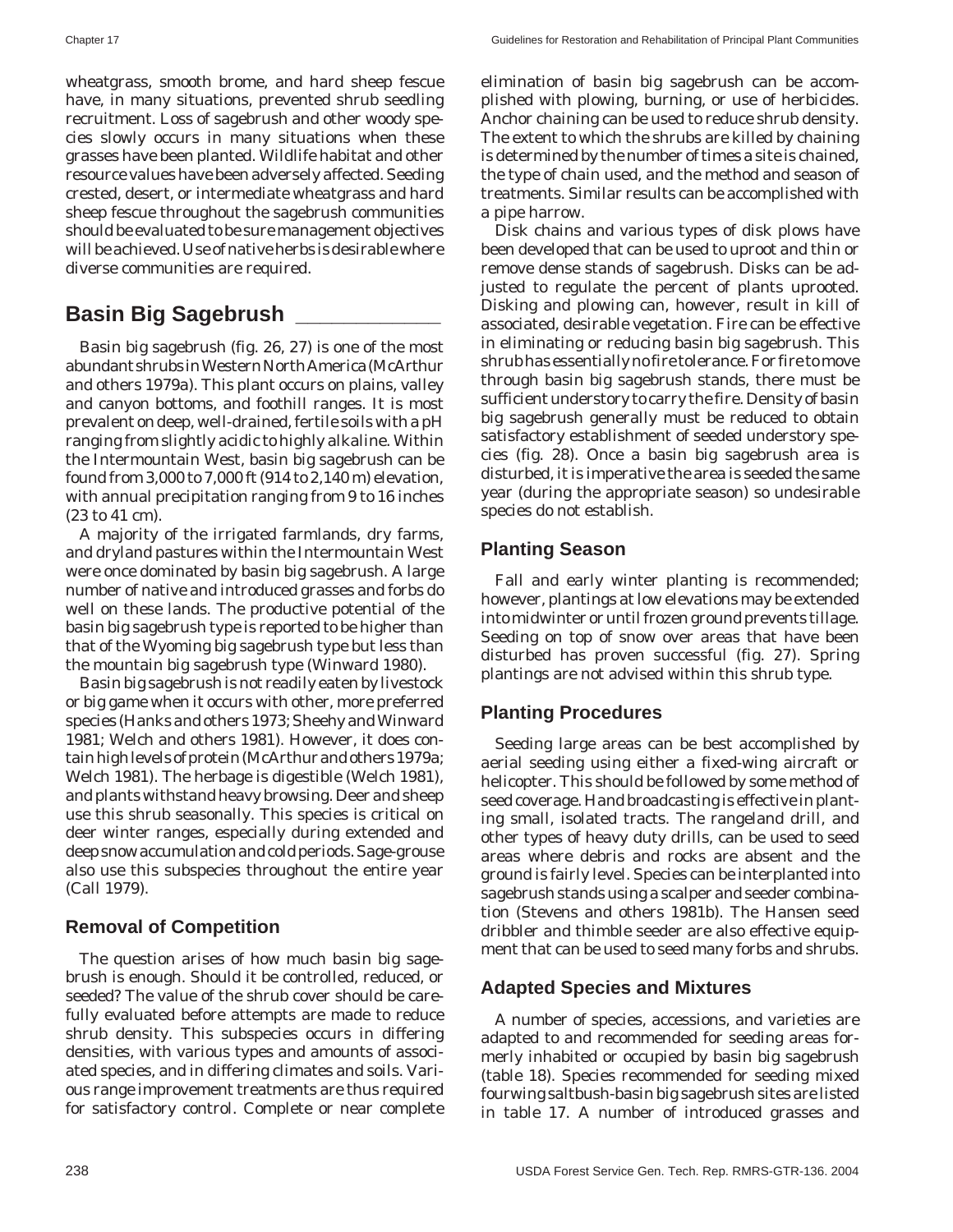

brush often develop that lack understory species essential to wildlife. (B) Thinning stands of big sagebrush can be accomplished using a disk-chain to facilitate seeding of herbaceous species.

broadleaf herbs have been developed to revegetate these communities. In addition, some of the principal native grasses and some broadleaf herbs are available. The objectives of the project and availability of seed of adapted species will determine what is planted.

## **Mountain Big Sagebrush \_\_\_\_\_\_\_\_\_**

Throughout the Intermountain West, mountain big sagebrush (fig. 29) is found at elevations from 3,500 to 9,800 ft (1,060 to 3,000 m) and occurs from foothills to subalpine zones. Annual precipitation ranges from 12 to 30 inches (300 to 760 mm). Soils on which mountain big sagebrush grows range from slightly acid to slightly alkaline (McArthur and others 1979a), and are generally well drained. Soil moisture is usually favorable throughout the growing season.

A large number of grass, forb, and shrub species grow in association with this shrub (Winward 1980), and usually produce an abundance of forage. Livestock, big and small game, and upland game birds prefer mountain big sagebrush (McArthur and others 1979a; Welch 1981). Open stands with good, diverse understory are essential to sage-grouse and must be used in treatment projects to maintain sufficient shrub density and cover for sage-grouse. It is essential that desirable understory species and woody species associated with mountain big sagebrush be retained or reestablished as part of the revegetation effort.

#### **Removal of Competition**

The use of herbicides, plowing, and disking are effective techniques in reducing competition, but often are not recommended for renovating mountain big sagebrush stands, particularly areas supporting big game and sage-grouse. These techniques usually kill most associated herbs and existing shrubs. Because mountain big sagebrush provides palatable and nutritious forage for wildlife throughout the year, it is not advisable to eliminate this shrub. Sage-grouse strutting, wintering, and chick-rearing areas can be seriously altered if mountain big sagebrush and associated native forbs are removed.

Mechanical treatments, including once- or twiceover chaining or pipe harrowing, will normally eliminate enough mountain big sagebrush to reduce competition, create a suitable seedbed, and preserve valuable forbs. If annual weeds dominate the understory and Figure 28-(A) Dense stands of basin big sage-<br>
sagebrush density is extremely high, more aggressive



**Figure 29**—Mountain big sagebrush frequently grows in association with Gambel oak and an assembly of grasses and broadleaf herbs.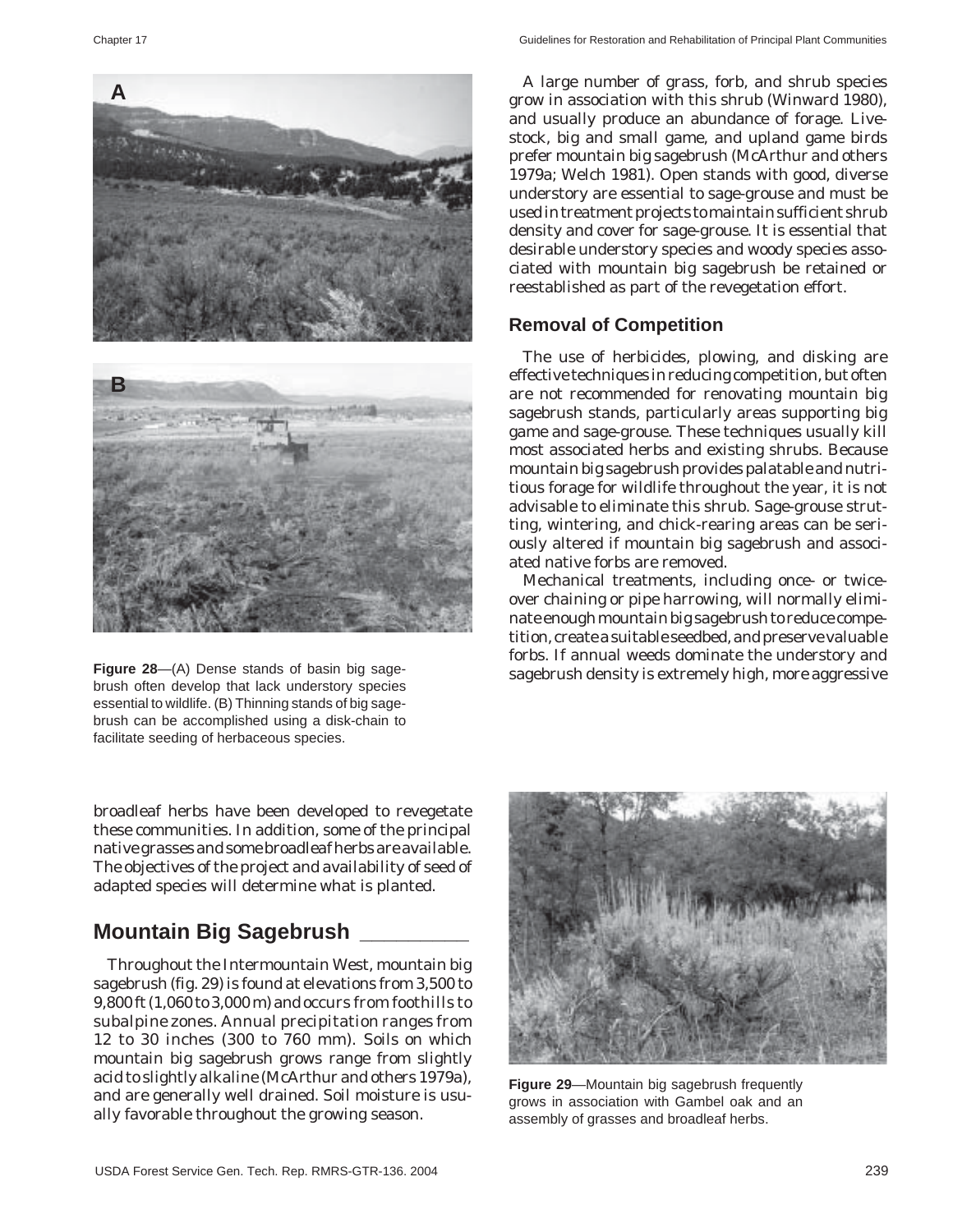methods are required to reduce the competition. However, in many situations, thinning of mountain big sagebrush may be all that is required.

When herbicides are used, mountain big sagebrush should be treated at an earlier stage of growth than the other big sagebrush species. As leaves appear, it is especially susceptible to herbicides. It can be sprayed in early spring prior to the emergence of most understory species. If sprayed at a later date (late spring and early summer), mountain big sagebrush is less susceptible, and herbicides can be more detrimental to understory herbaceous species.

In stands where the associated herbaceous vegetation has been depleted by grazing or other causes, mountain big sagebrush can increase in density and size (Winward and Tisdale 1977). Early spring burns that occur soon after the snow starts to melt generally do not completely eliminate a stand. Burns at these dates will likely create a mosaic of shrubs and herbs. Herbicides can also be sprayed in similar patterns to create mosaics. Size and shape of areas treated must be designed to maintain or improve wildlife habitat, particularly for sage-grouse.

#### **Planting Season**

Late fall and early winter plantings are recommended. At higher elevations, plantings can be terminated by early heavy snowfall. Sites should not be spring planted. Sagebrush reduction or thinning operations in areas with healthy understory herbs may not require seeding. Areas that lack desirable herbaceous plants and those that are plowed or disked require seeding. Table 19 lists species that are adapted to the mountain big sagebrush type. The most successful seedings are those that include a mixture of species and are conducted in the fall just prior to snowfall.

#### **Planting Procedures**

Aerial broadcasting by fixed-wing plane or helicopter is recommended for seeding herbs and sagebrush seeds on large areas. Hand broadcasting or broadcasting with spreaders mounted on ground transport units are effective methods for seeding small tracts. Anchor chaining or pipe harrowing are economical and effective methods for covering broadcast seeds on depleted sites and large disked or plowed areas, burns, or herbicide-treated ranges. Mountain big sagebrush can be successfully seeded by broadcasting from aerial or ground units. This shrub can spread well by natural seeding. Chaining or other surface-manipulation practices will enhance natural spread. Seedlings of mountain sagebrush are competitive and able to establish and persist with some herbs; consequently, mixed plantings are normally successful.

Antelope bitterbrush, mountain snowberry, Stansbury cliffrose, mountain mahogany, sakatoon serviceberry, and chokecherry occur intermixed with mountain big sagebrush. These species should be drill seeded to assure seeds are placed in the soil at appropriate depths. The Hansen seed dribbler is very effective in seeding most shrub and forb species. This seeder is normally mounted on the truck or crawler tractor used to chain or pipe harrow mountain big sagebrush sites. Browse seeds can also be seeded in alternate rows with grasses and forbs with rangeland drills or modified browse seeders.

#### **Adapted Species and Mixtures**

Mountain big sagebrush communities normally support a diverse composition of species, and plantings should be designed to reestablish the entire community structure. Small but important stands of serviceberry, chokecherry, mountain mahogany, mountain snowberry, antelope bitterbrush, and Stansbury cliffrose are desirable and should be reestablished within mountain big sagebrush restoration projects where appropriate. It is important that understory herbs are reestablished along with the shrubs on depleted sites. Table 19 lists the primary species adapted to mountain big sagebrush sites.

## **Wyoming Big Sagebrush \_\_\_\_\_\_\_\_\_**

This subspecies can be found throughout the Intermountain West on xeric sites, foothills, valleys, and mesas between 2,500 and 7,000 ft (760 and 2,100 m). Annual precipitation varies from 7 to 15 inches (180 to 280 mm). Soils on which Wyoming big sagebrush occurs are usually well drained, gravelly to stony, and may have low water-holding capacity. Soils are shallow, usually less than about 18 inches (46 cm) deep. Fewer herbaceous species are associated with Wyoming big sagebrush than with basin or mountain big sagebrush (Winward 1980). Native bunchgrasses are often important understory species in Wyoming big sagebrush communities. In some areas, this sagebrush may be used extensively throughout the year by livestock, big game, and upland game birds.

#### **Removal of Competition**

Following disturbance, Wyoming big sagebrush generally does not reestablish as rapidly as mountain big sagebrush. Cheatgrass has often displaced Wyoming big sagebrush and associated understory species. Control and eradication measures must be designed to replace this weed if plantings of perennial herbs and sagebrush are to be successful.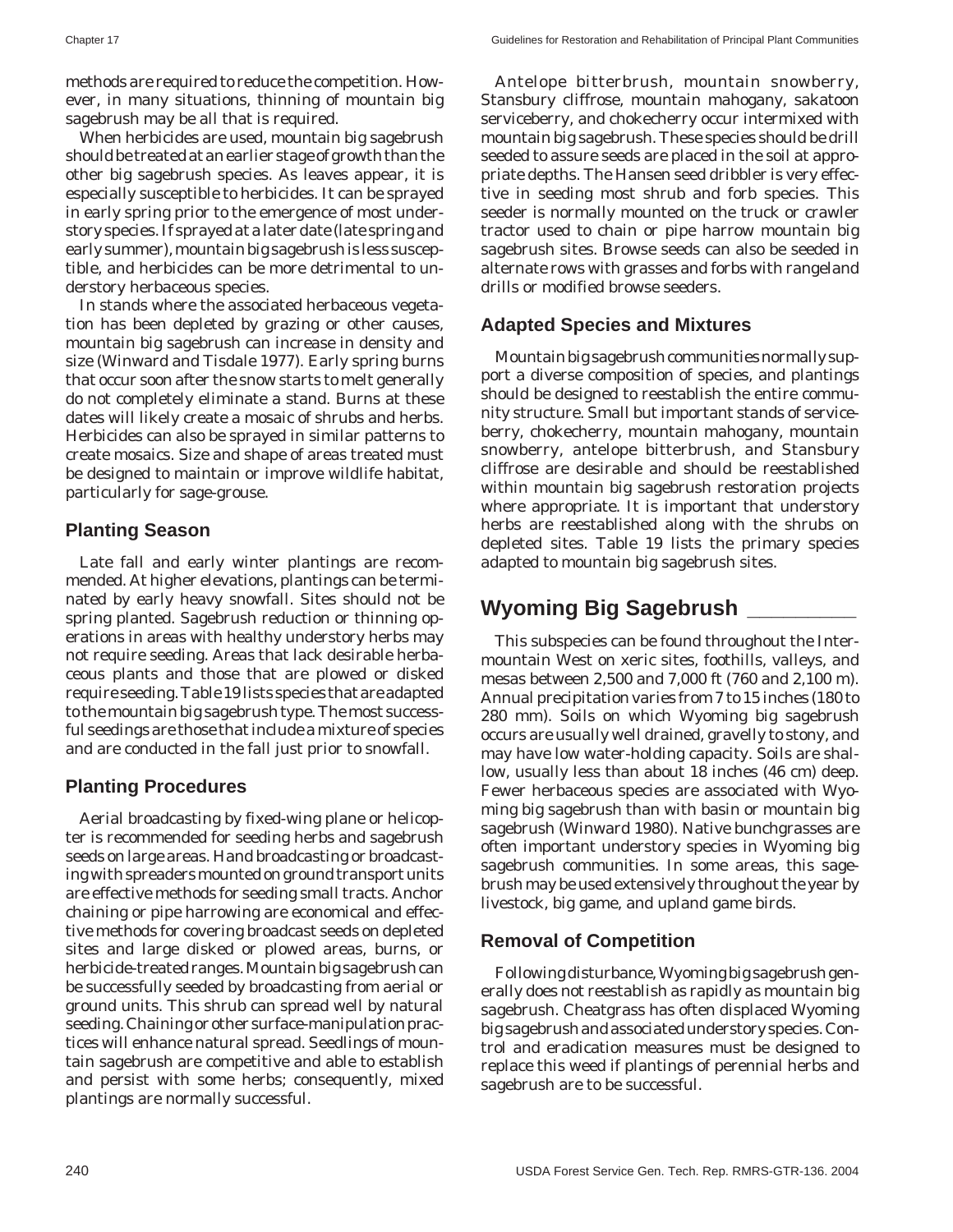Stands of Wyoming big sagebrush normally do not produce abundant seed crops each year. Natural spread onto disturbed sites can be delayed until years when seeds are produced and favorable moisture conditions occur to support new seedlings. Attempts to seed this shrub in semiarid sites have not always been successful because of adverse climatic conditions. The amount and timing of late winter and early spring precipitation is critical for sagebrush seed germination and seedling survival, particularly on areas that receive less than 10 inches (250 mm) annual precipitation. Lack of spring and summer moisture often limit seedling survival. Wyoming big sagebrush can be successfully seeded on sites that receive 10 to 12 inches (250 to 300 mm) precipitation.

Natural spread of Wyoming big sagebrush has often been restricted by cheatgrass. This annual grass is extremely competitive and limits shrub regeneration. Seedings of crested, desert, pubescent, and intermediate wheatgrass have, in many areas, also prevented natural recovery of this shrub.

#### **Removal of Competition**

Usually sites supporting Wyoming big sagebrush receive low amounts of precipitation, and weed control is essential for the establishment of all seeded species. Where cheatgrass occurs in dense stands, plowing or spraying may be required to adequately control this weed. In many situations, cheatgrass and other annual weeds exist intermixed with Wyoming big sagebrush and perennial herbs. Under these conditions the annual weeds can provide sufficient competition to prevent natural recruitment of native plants, including Wyoming big sagebrush. Cheatgrass competition must also be reduced to assure establishment of seeded species. Control measures used should not destroy existing perennial herbs. Interseeding shrubs and/or herbs into cleared strips or spots is a satisfactory method of interplanting. This technique can be used to reintroduce desirable plants and ultimately create parental stock from which natural recruitment may occur. However, annual weeds must be controlled to allow natural spread.

Weed-infested sites can be burned after cheatgrass seeds are ripe and the foliage has dried, but before the seeds fall. Burning during this period consumes most seed; however, some seeds usually escape, but the resulting competition may be reduced enough to allow establishment of seeded species. Cheatgrass can recover quickly following burning, and sites must be planted in the fall months after the burn. Waiting to seed beyond one season allows weeds adequate time to fully recover. Seeding burned areas that remain heavily infested with annual weeds is not advised. Burning will kill existing Wyoming big sagebrush, but fires normally will not seriously impact many existing perennial herbs. If burns are relatively small, shrub recruitment by natural seeding may occur, depending on the success attained in replacing annual weeds with native perennial herbs.

Reduction in density of Wyoming big sagebrush may be required where thick stands of this shrub have developed, but the shrub can easily be controlled by disking, plowing, burning, or use of herbicides. Shrub density can also be regulated by anchor chaining or pipe harrowing. Either practice can be modified to attain different levels of control. Treating in midwinter when stems are cold and brittle results in higher kill than late fall or early spring treatments when plants are more flexible. Significant differences in kill can also be attained by using different weight chains and modifying methods of operation (operating at different speeds, adjusting width and spacing of tractors, once- or twice-over chaining). Brush beaters are also effective in removing mature shrubs, but use is restricted to level terrain and sites free of rock. Herbicides can be used to remove Wyoming big sagebrush, but the treatment often kills too much of the shrub stand and eliminates valuable forbs.

#### **Planting Season**

If possible, planting in winter is advisable, but late fall through early winter has been generally successful. Planting may continue through December, January, and February, or until the ground has frozen, preventing operation of equipment. Planting on snow over disturbed soil is acceptable. Newly disturbed sites should be seeded in the fall or winter months following disturbance.

#### **Planting Procedures**

Seeding practices described for mountain and basin big sagebrush sites apply to treatment of Wyoming big sagebrush communities. Extensive areas occupied by Wyoming big sagebrush occur on relatively level terrain where conventional drills can operate; consequently, large areas have been planted with rangeland drills coupled together in gangs of two to five drills drawn with a single tractor.

Broadcast seeding followed by anchor chaining or pipe harrowing is an appropriate practice for seeding extensive areas in a very short time. Most herbs and Wyoming big sagebrush can be seeded in this manner. In some situations, reestablishing sagebrush on large barren areas created by wildfires has been difficult to accomplish. Studies by Meyer (1994) indicate that sites receiving winter snow that persists until early spring (March) significantly favor shrub seedling establishment. Young and others (1990) reported destruction of soil surface morphology caused by various disturbances destroys seedbed conditions, diminishing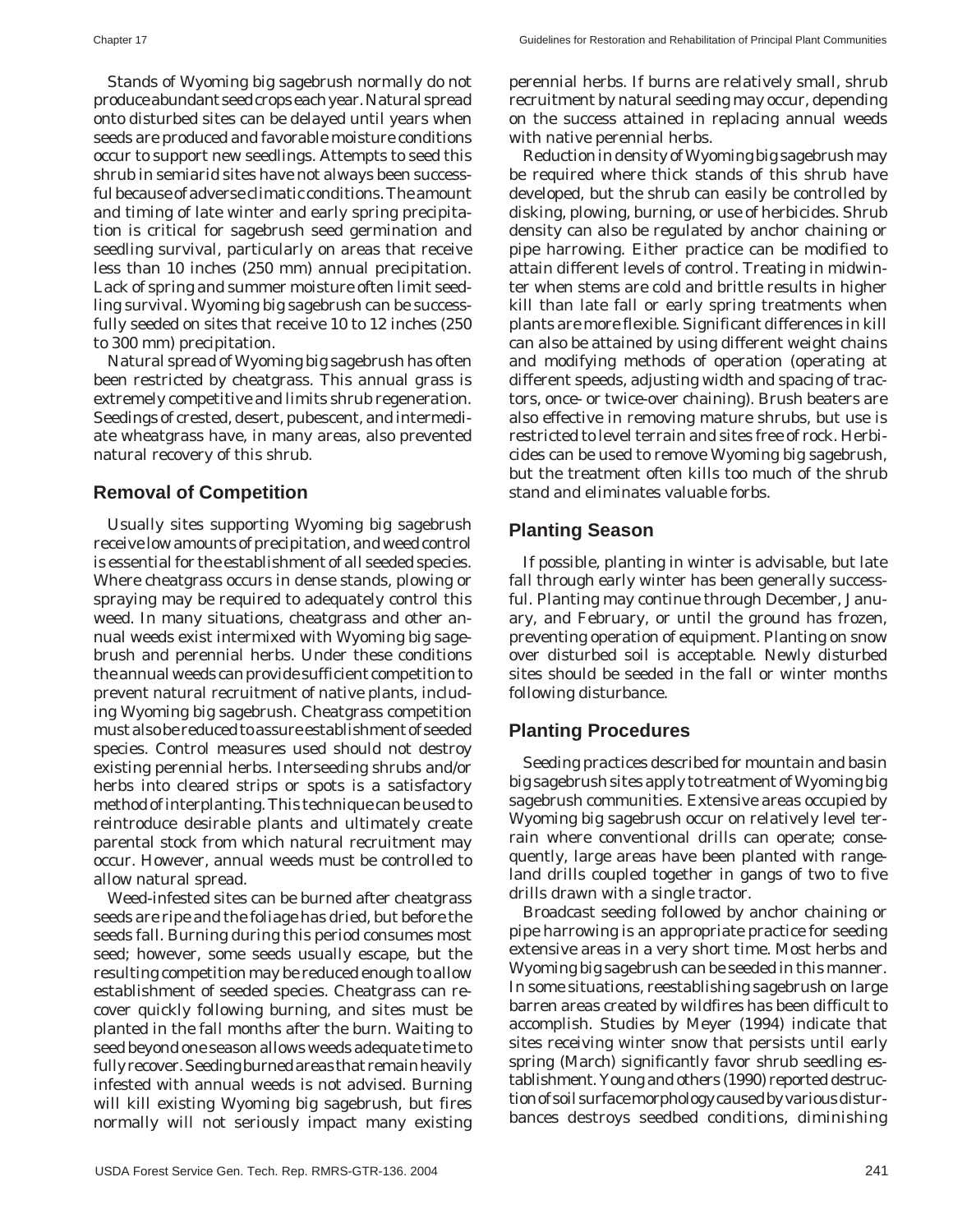seedling establishment. Soils throughout many Wyoming sagebrush communities have been altered by grazing, weed invasion, and frequent fires. In addition, loss of shrub cover and surface litter over extensive areas results in poor seedbed conditions. Large open sites often do not receive a winter snow cover and soil surfaces dry rapidly, reducing emergence and survival of small seedlings.

Standing cover and surface litter provided by mature shrubs or perennial grasses significantly improves seedbed conditions for Wyoming big sagebrush seedlings. Attempts to modify seedbed conditions by diking, pitting, or deep furrow drilling have not improved shrub seedling success; however, use of the "sagebrush-seeder" has improved sagebrush establishment and survival over conventional drilling practices. The sagebrush-seeder deposits and firms seed onto the soil surface without further modification of the seedbed (Boltz 1994). Although this practice does not ensure planting success in all situations, it is advisable to use this equipment or other surface seeders when planting small seeds of sagebrush.

#### **Adapted Species and Mixtures**

Within Wyoming big sagebrush areas, where annual precipitation is near 10 inches (250 mm) or less and soils are light textured, Sandberg bluegrass, Indian ricegrass, bottlebush squirreltail, and Bluebunch wheatgrass may be used if plants occur naturally. Thurber needlegrass, western wheatgrass, and sand dropseed are other recommended native grasses. Not all species are universally adapted to all Wyoming big sagebrush sites. Crested and desert wheatgrass, Russian wildrye, and pubescent wheatgrass are the primary introductions adapted to this shrub type. Areas receiving more than 12 inches (300 mm) of annual precipitation will support bluebunch wheatgrass, western wheatgrass, alfalfa, small burnet, and intermediate wheatgrass. Winterfat, antelope bitterbrush, fourwing saltbush, or other shrubs seeded on Wyoming big sagebrush sites should be confined to areas where these species naturally occur. Attempting to convert Wyoming big sagebrush to other native shrub species is not advisable. Seeds of certain native broadleaf herbs, including Lewis flax, Palmer penstemon, Utah sweetvetch, and gooseberryleaf globemallow, may be sufficiently available to be included in large seedings. These species are only recommended for sites in which they naturally exist. Attempts to seed them in more arid or offsite conditions are not advised. Near pure stands of fourwing saltbush occur in some Wyoming big sagebrush areas. In some locations, the two shrubs can be intermixed. Soils in which fourwing saltbush occur are generally deeper, possess more clay, and have a slightly higher

pH. Species recommended for seeding Wyoming big sagebrush sites are listed in table 20. When fourwing saltbush is intermixed with Wyoming big sagebrush, adapted species for seeding vary and are listed in table 17.

Plantings of forage kochia (fig. 30) have demonstrated adaptability to much of the Wyoming big sagebrush type (Stevens 1985b). This introduced shrub establishes well amid considerable competition from annual weeds (McArthur and others 1990a; Monsen and others 1990; Monsen and Turnipseed 1990; Stevens and McArthur 1990), provides excellent wildlife habitat, and forage, and restricts the spread of annual weeds (Monsen and others 1990). This shrub is also effective in controlling wildfires when planted as greenstrips or fuel breaks in weed infested rangelands (Pellent 1994). Currently, this low half-shrub is a useful species for planting semiarid sites where seedling establishment of other species is difficult to attain. Completely replacing sagebrush with forage kochia is not advised. Forage kochia furnishes excellent winter forage for livestock under controlled grazing conditions, but it does not provide the habitat required for sage-grouse and other wildlife.

## **Black Sagebrush \_\_\_\_\_\_\_\_\_\_\_\_\_\_\_\_**

Black sagebrush is highly palatable to livestock, big game and sage-grouse. The species generally occurs between 4,900 and 8,000 ft (1,500 and 2,400 m), but can be encountered at lower elevations. A majority of the black sagebrush communities occur on calcareous soils, derived from limestone. There are, however, extensive areas where black sagebrush occurs on



**Figure 30**—Forage kochia and fourwing saltbush have been successfully seeded into weed-infested sites that once supported Wyoming big sagebrush.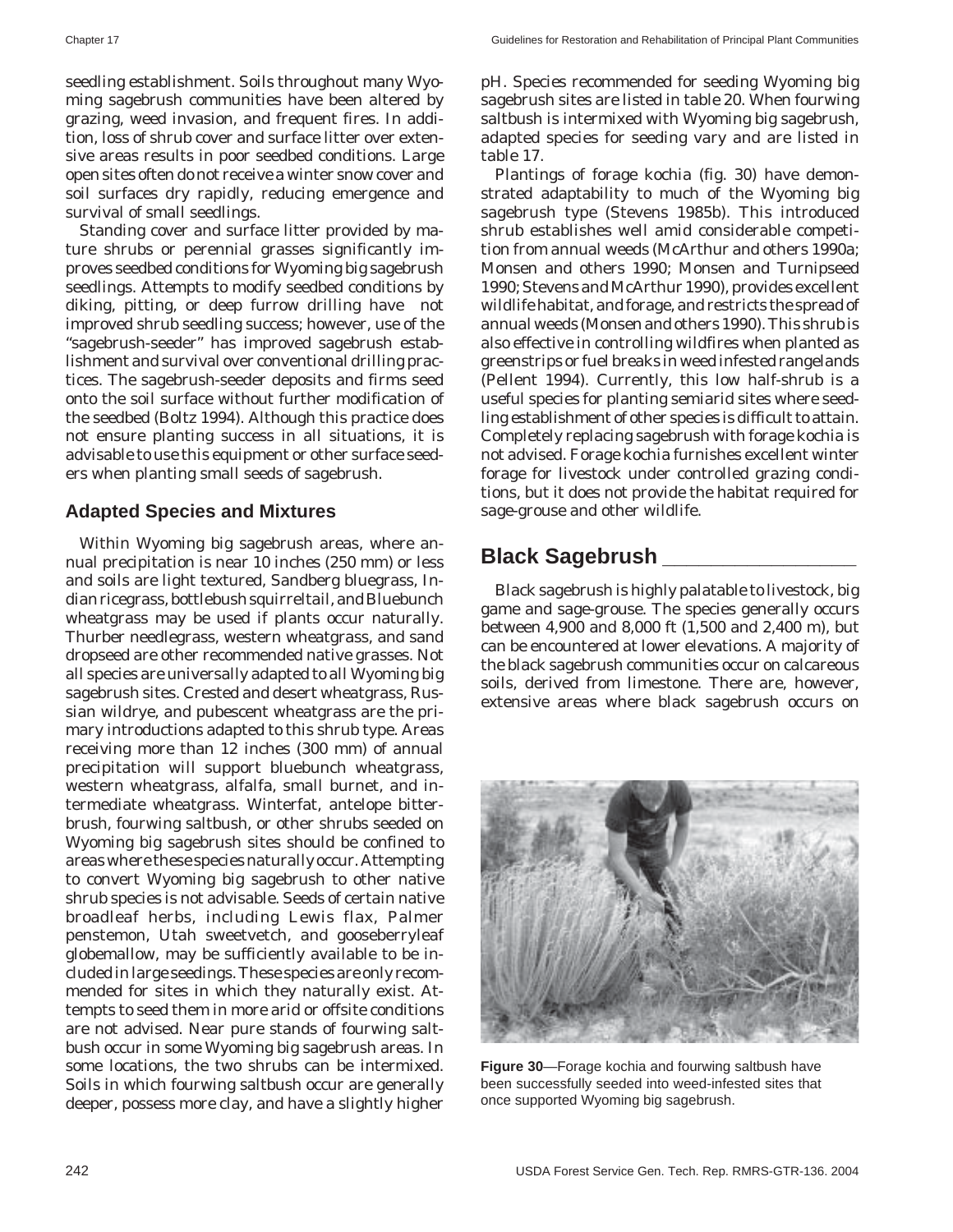volcanic soils. Black sagebrush is encountered with horsebrush, greasewood, shadscale, ephedra, pinyonjuniper, big sagebrush, and in salt desert shrub communities. In general, it grows in pinyon-juniper communities and at lower elevations; however, it is also encountered on rocky soils at higher elevations. Low sagebrush is often confused with black sagebrush. Low sagebrush, however, normally grows with pinyon-juniper, mountain brush, white fir, aspen, and spruce-fir communities.

Annual precipitation of black sagebrush sites range from 7 to 18 inches (180 to 460 mm). Because of the low moisture-holding capacity of most soils, only a small portion of the annual precipitation is available. Black sagebrush may occur on warmer and well-drained soils, and on more xeric sites than Wyoming big sagebrush. Salt desert shrub species normally occur on sites that are too xeric or saline for black sagebrush.

#### **Removal of Competition**

Generally, stand reduction should not be attempted in black sagebrush types. This is due to low precipitation, poor moisture-holding capacity of the soil, and the small number of beneficial grasses, forbs, and shrubs that can be successfully seeded. Black sagebrush is a very important forage species and should be retained, not eliminated or altered. Some black sagebrush areas have been invaded by Utah juniper, singleleaf pinyon or pinyon. Removal of the trees by anchor chaining can result in substantial recovery of residual black sagebrush plants and original understory species. Where stands of black sagebrush have been eliminated by a combination of grazing and burning, cheatgrass and red brome have frequently invaded and dominate. These annual weeds can be controlled using practices described for Wyoming big sagebrush.

Black sagebrush does recover well when sites are protected from extensive grazing. Seedlings of this shrub are extremely competitive, and natural recruitment proceeds well if disturbances are protected. Interseeding black sagebrush into disturbances can certainly speed up natural recruitment processes. Once established, black sagebrush plants compete well with annual weeds. Through protective management, weakened stands of black sagebrush can displace annual weeds and regain dominance.

Seeded grasses, including desert, crested, and Siberian wheatgrass, have not persisted well amid stands of black sagebrush. Although some native grasses and broadleaf herbs occur intermixed with this shrub, black sagebrush is extremely competitive and may not allow for the development of extensive stands of grass. Disturbances within the black sagebrush type that have been seeded to drought-tolerant grasses have reverted to a shrub cover within 10 to 20 years.

## **Planting Season**

When seeding is attempted, every effort should be made to conserve and utilize available soil moisture. Late fall or early winter seedings are recommended. Seeding should be delayed until some winter moisture has been received. Seeding into water catchments, holding basins, or deep furrows can improve seedling establishment. Broadcast seeding black sagebrush with a mixture of native and introduced grasses has not diminished shrub seedling establishment.

### **Adapted Species and Mixtures**

Species with potential for seeding disturbed sites in the black sage type are listed in table 21. Desert, crested, and Siberian wheatgrass, and Russian wildrye are introduced species that have established in black sagebrush sites. These species have not persisted in all areas, particularly as black sagebrush recovers. Western wheatgrass, Indian ricegrass, bluebunch wheatgrass, and needle-and-threadgrass are native species common in this shrub type. They persist better with black sagebrush than do most introduced grasses, but may occur as subdominant understory species. All can be seeded with good success. There are generally few forbs that are associated with black sagebrush. Attempts should not be made to seed shrub species that do not naturally occur with black sagebrush.

## **Low Sagebrush \_\_\_\_\_\_\_\_\_\_\_\_\_\_\_\_\_**

Low sagebrush can be found growing on more moist sites, and generally at slightly higher elevations than black sagebrush. Soils in which low sagebrush occurs are dry, rocky, and often alkaline, some have shallow clay pans, and most are not well drained. Sites may be subjected to spring flooding. Areas of occurrence ranging from 2,300 to 11,500 ft (700 to 3,500 m) (McArthur and others 1979a) and receive 9 to 20 inches (230 to 510 mm) of annual precipitation.

Low sagebrush is an important and useful species, and attempts to convert this shrub type to introduced herbs is not advised. If the associated understory has been removed, the potential for herbaceous vegetation improvement through seeding is fairly good on most low sagebrush areas. Species adapted to the low sagebrush types are listed in table 22. Seeding should occur in the fall or early winter prior to snowfall. Low sagebrush has not been as widely seeded as other species of sagebrush; however, direct seedings are usually quite successful.

Some reduction of low sagebrush may be required to reestablish seedlings of displaced species, but elimination of this shrub is not recommended. If necessary, density of low sagebrush can be reduced with anchor chains and pipe harrows. These two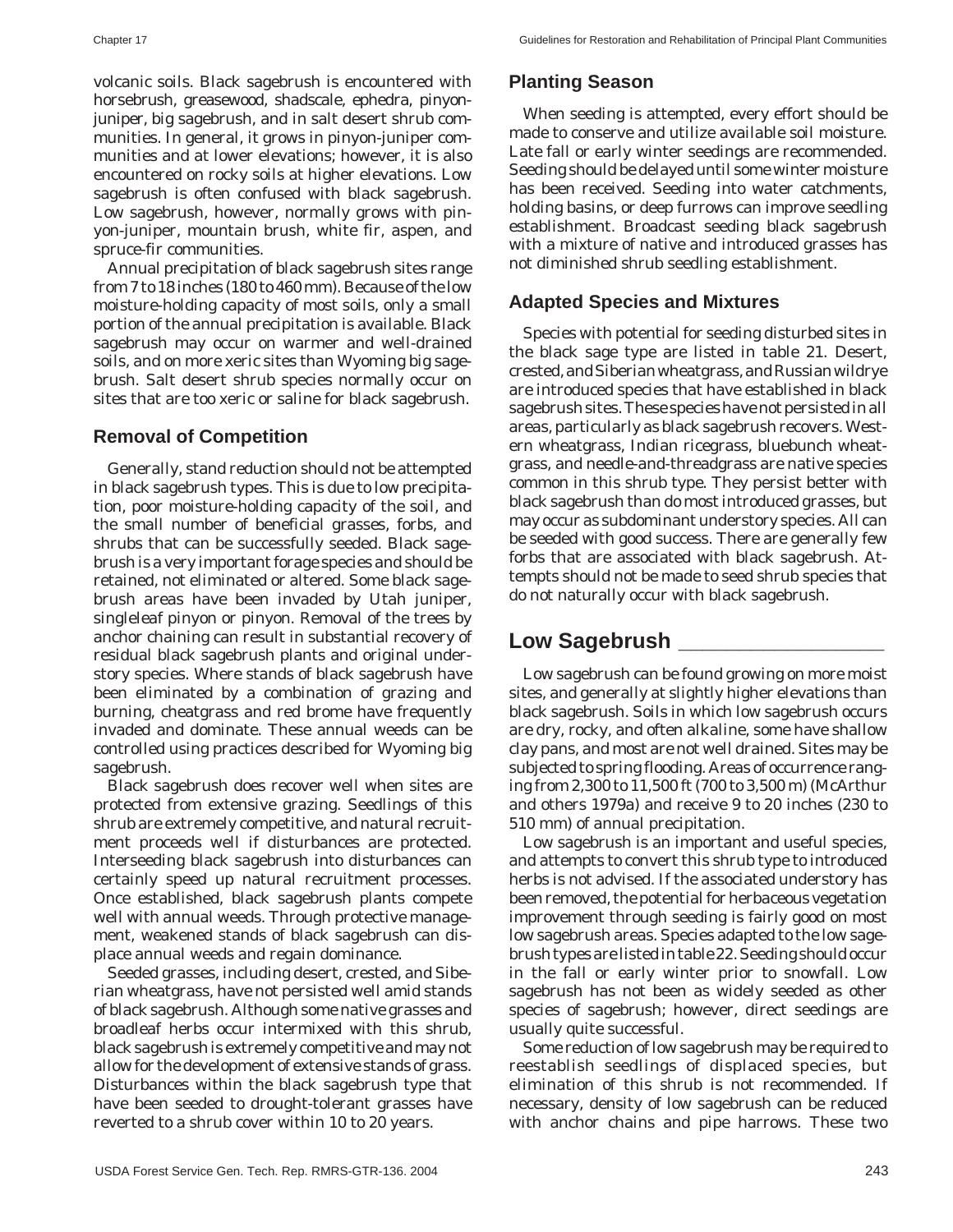pieces of equipment are also useful for covering seed. Plowing, disking, fire, and herbicides are effective techniques for killing low sagebrush, but are not recommended. These techniques cause major damage and can kill existing shrubs, forbs, and grasses. Seeding should be done in the fall or early winter prior to snowfall.

## **Threetip Sagebrush \_\_\_\_\_\_\_\_\_\_\_\_\_**

Within the Intermountain West, threetip sagebrush occurs in northern Utah, northern Nevada, and southern Idaho. It can be found between the lower, warmer dry sites dominated by Wyoming big sagebrush and the higher, cooler mountain big sagebrush type (Schlatterer 1973). Soils are quite variable, but are usually moderately deep, ranging from fine loam to very gravelly. Annual precipitation ranges from 10 to 20 inches (250 to 500 mm) and elevations from 3,000 to 9,000 ft (900 to 2,750 m) (Beetle 1960).

A number of forbs, grasses, and other shrubs grow in association with threetip sagebrush. The potential for reestablishing herbaceous species through seeding is fairly high, but not as great as in mountain big sagebrush areas. Threetip sagebrush may resprout from the base following fire, defoliation, or other disturbances. Practices can be used to initially reduce woody competition and allow understory species to establish, yet favoring the recovery of the sage. Threetip sagebrush sites should be seeded with adapted and available species (table 23) at the same season as described for mountain big sagebrush, using similar practices. Best seeding success has been achieved by seeding in the late fall just before snowfall .

Threetip sagebrush communities normally support a wide array of herbaceous and woody species. Sites usually are not invested with annual weeds. Areas disrupted by grazing normally recover with protection. Threetip sagebrush plants usually produce abundant seeds each year, facilitating natural recruitment. Stands of threetip disrupted by burning or extended periods of grazing can be restored by broadcast seeding. Aerial seeding of fresh burns or broadcasting prior to chaining or pipe harrowing are quite successful. Seeding threetip sagebrush with herbaceous species has also been successful.

## **Mountain Silver Sagebrush \_\_\_\_\_\_\_**

Throughout the Intermountain region, mountain silver sagebrush occurs in valleys, plains, foothills, and mountains up to 10,000 ft (3,050 m). Precipitation ranges from 18 to 30 inches (460 to 760 mm) annually. Soil texture ranges from loam to sandy loam. Many sites are poorly drained, with some having seasonally high water tables. Some sites often collect a heavy snow pack that remains late into the spring. As snow melts, the soil is saturated for a period of time.

Two other silver sagebrush subspecies occur in the west: Bolander silver sagebrush occurs primarily in the Sierra-Nevada Mountains, and plains silver sagebrush occurs principally east of the Continental Divide (Shultz 1986). Timberline sagebrush grows in association with silver sagebrush, especially when there is heavy snow pack. Subalpine big sagebrush also occurs on more open areas with silver sagebrush.

Considerable variations of understory species occur among mountain silver sagebrush sites. Consequently, care should be taken when selecting species to seed within a particular mountain silver sagebrush community. Mountain silver sagebrush communities should not be altered or converted to other species. However, where disturbances have occurred, mountain silver sagebrush density can be reduced with anchor chains, pipe harrows, disks, and disk chain if necessary. Fire and herbicides are also effective means for reducing silver sagebrush. Species that are adapted to the mountain silver sagebrush, timberline sagebrush and subalpine big sagebrush areas are listed in table 24.

Ecotypes of mountain silver sagebrush demonstrate excellent establishment features. Some ecotypes compete well with annual weeds. Natural spread of mountain silver sagebrush into weed infested sites often occurs. This shrub resprouts following burning, and may be used to seed areas occupied by flammable annual weeds.

# **Alkali or Early Sagebrush\_\_\_\_\_\_\_\_\_**

Alkali sagebrush occurs at elevations between 5,900 and 8,000 ft (1,800 and 2,450 m). It occupies extensive areas along the foothill ranges from south-central Montana southward into Wyoming, northern Colorado, Utah, Nevada, Idaho, and Oregon (Blaisdell and others 1982). Alkali sagebrush usually occurs on heavy textured and poorly drained soils. This shrub is unlike most other woody sagebrushes, with the exception of low sagebrush or silver sagebrush, as it is able to grow on wet sites. It is frequently mixed with antelope bitterbrush, and basin big, threetip, and low sagebrush, particularly in south-central Idaho. Yet, when growing with these shrubs, it usually occurs in separate and distinct patches.

Alkali sagebrush is useful forage for game birds, livestock, and big game animals. It is important habitat for sage-grouse and provides forage for sheep and antelope, especially as spring herbage. Rehabilitation or conversion of alkali sagebrush-dominated communities should not be initiated until the impacts on these game birds are considered.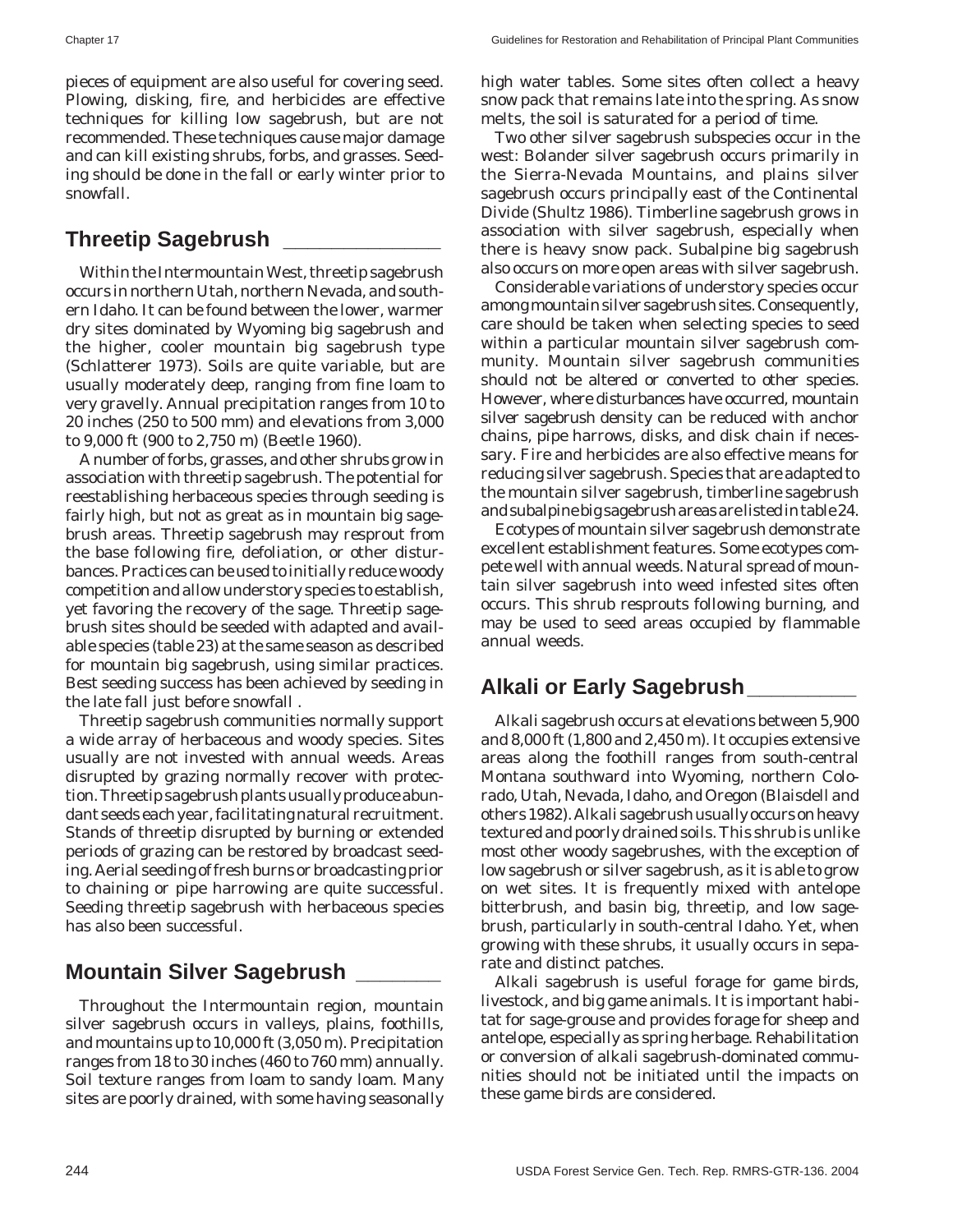Alkali sagebrush sites normally support a diverse understory of grasses and herbs. Sites that have been well managed support Idaho fescue, bluebunch wheatgrass, and Letterman needlegrass. It is not uncommon to encounter mixed communities of alkali sagebrush and antelope bitterbrush.

Areas that are heavily grazed usually lack a satisfactory understory of herbs. In these situations, the density of alkali sagebrush increases significantly. Once this occurs, the native herbs are slow to reestablish. Alkali sagebrush-dominated areas in south-central Idaho have been rested from grazing for over 30 years without much community change or improvement.

#### **Removal of Competition**

Improvement of alkali sagebrush ranges can be attained by artificial measures. Grasses and broadleaf herbs can be interseeded into clearings created by burning or disking. Alkali sagebrush can also be effectively controlled with chaining, disking, or spraying; however, chaining is the most effective treatment (Monsen and Shaw 1986). Complete removal of the existing shrubs is neither necessary nor desirable. A reduction of 25 to 50 percent in density of the shrubs is sufficient to allow seedling establishment of additional species. Alkali sagebrush stands exposed to burning or chaining recover quickly, often within 3 to 5 years. Consequently, it is essential to immediately seed after these treatments. However, thinning by chaining, burning, spraying, or disking can result in a rapid improvement of understory herbs (Monsen and Shaw 1986). Following burning or chaining, alkali sagebrush plants recover quickly by sprouting. This shrub normally produces a good seed crop each year. Clearing techniques, including chaining or disking, usually improve the seedbed and result in rapid recovery of new shrub seedlings.

Burning of alkali sagebrush stands is usually not difficult if conducted at the right season. Sites dominated by this shrub may lack a dense understory. If so, fires may burn erratically leaving a mosaic pattern. If an understory does exist, seeding following burning is not required. Most associated plants recover following burning and chaining.

Alkali sagebrush begins growth much earlier than either basin big sagebrush or low sagebrush. Plants normally flower a month before low sagebrush. Consequently, if herbicides are used to control alkali sagebrush, treatment should be completed much earlier than would be scheduled for basin big sagebrush.

#### **Planting Season**

Fall seeding is normally recommended, although some sites receive sufficient moisture to support early spring plantings.

#### **Planting Procedures**

Aerial seeding followed by anchor chaining is a satisfactory means of planting. Sites that are burned may be aerially seeded or drill seeded. Areas that have been burned may be drill seeded using a rangeland drill or similar type drill that is capable of operating on sites supporting considerable standing litter and debris.

Rocky outcrops often occur amid alkali sagebrush communities and can restrict the methods used to seed an area. Anchor chaining is normally the most practical and effective method of seeding rocky sites.

#### **Adapted Species and Mixtures**

Species recommended for rehabilitating alkali sagebrush sites are similar to those used for basin big sagebrush (table 18) or low sagebrush sites (table 22). Idaho fescue, bluebunch wheatgrass, and Letterman's needlegrass are also adapted to these sites.

Alkali sagebrush plants spread well by natural seeding. Attempts to improve a site by seeding understory herbs normally results in the overall recovery of the shrub. This shrub is not difficult to establish by direct seeding. Seedlings are quite competitive and can be established in combination with some herbs. Seeds are relatively large compared with those of most other sagebrushes, and are easily cleaned and planted with most equipment.

## **Budsage \_\_\_\_\_\_\_\_\_\_\_\_\_\_\_\_\_\_\_\_\_\_\_**

Budsage is locally important in the Intermountain West (fig. 31). This species is found on dry, often saline,



**Figure 31**—Salt desert shrub communities support an important group of woody species including bud sagebrush, shadscale, winterfat, spiny hopsage, and fourwing saltbush. Maintaining these communities and preventing weed invasion is essential because these sites are difficult to restore.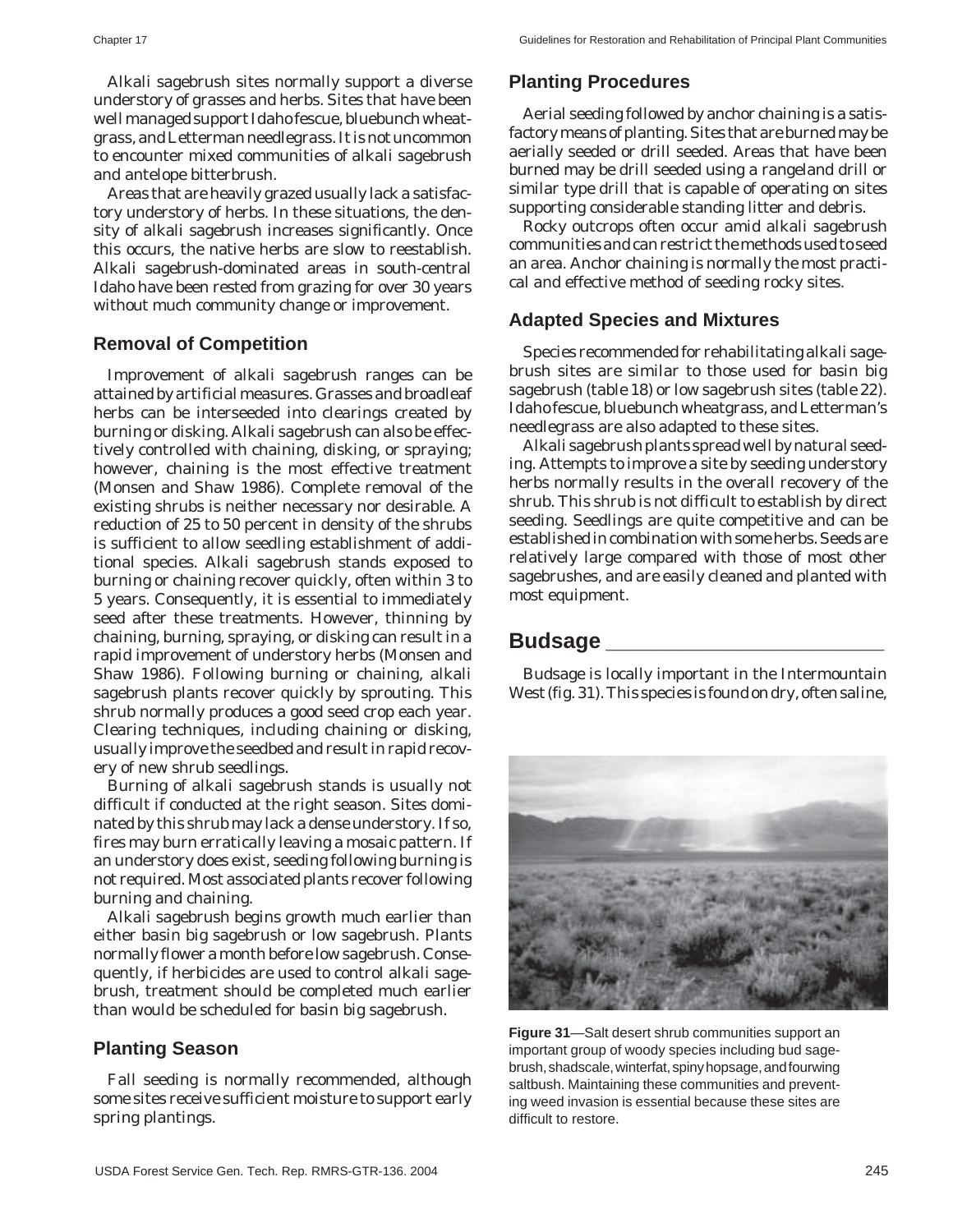plains and hills. It is well adapted to xeric conditions and is often associated with shadscale saltbush, black greasewood, and other salt-tolerant shrubs (fig. 31). In some places it can be found growing in association with black sagebrush and basin big sagebrush. Budsage sites are generally not recommended for rehabilitation because of arid conditions that prevail. If a site is disturbed, few species can be recommended for seeding. Attempts made to seed this species have not been very successful because of poor quality seed and harsh planting conditions. Seeds are small and seedlings do not grow rapidly. Stands of bud sagebrush should be protected and carefully managed to avoid loss.

## **Salt Desert Shrub Communities \_\_\_\_\_\_\_\_\_\_\_\_\_\_\_\_\_\_\_**

Salt desert shrub communities occur throughout the Western United States, Canada, and Mexico. Chenopod shrubs dominate many of these communities, providing a diverse group of species (McArthur and Sanderson 1984) (fig. 31). Some species that occupy the salt desert shrublands are encountered in both cold desert and warm desert communities described by Shreve (1942). Various species of sagebrush exist in association with certain salt desert communities, but they normally grow at higher elevations and on better drained soils. Generally, salt desert species occur on heavy textured lowland soils containing some salt in the subsoil. Not all sites have a developed carbonate layer, and salt content may vary throughout the soil profile.

Salt desert communities occupy harsh and somewhat unique sites, including waste places, temperate salt marshes, deserts, and semidesert regions (Goodall 1982; McArthur and Sanderson 1984). Salt desert shrublands occur as extensive rangelands occupying broad valleys throughout southeastern Oregon and southern Idaho, southward through the Great Basin into southern California and western Arizona (Oosting 1956). Precipitation is low, normally less than 10 inches (250 mm), and erratic. Locally, physical differences in topography, soils, and aspect produce distinct patterns in the distribution of different plant communities. It is important to recognize that quite different vegetative associations occur throughout the salt desert shrublands, reflecting the effects of soil conditions, water accumulation, evaporation, and salt deposition. Accumulation of salts create zonal patterns of vegetation around playa lakes and areas where flooding or runoff may occur (Billings 1980). Where salt content is excessive, samphire glasswort and iodine bush dominate. Shadscale, greasewood, gray molly, winterfat, blackbrush, Nevada ephedra, and spiny hopsage exist on sites with less salt.

Differences in site conditions must be considered in any vegetative improvement projects. Salt desert shrublands may be difficult sites to restore or revegetate. Seasonal precipitation is not only low but very erratic, and planting success is closely regulated by availability of soil moisture in the spring and early summer. Restoration or revegetation measures must be developed to properly treat different communities and site conditions.

It is important that rehabilitation procedures selected apply to the specific plant association being treated. To date, disturbances within the salt desert shrublands have generally been seeded with crested wheatgrass, desert wheatgrass, Siberian wheatgrass, Russian wildrye, Great Basin wildrye, and bottlebrush squirreltail (Plummer and others 1968). Although attempts have been made to reestablish native shrubs and associated herbs, erratic success has resulted. Most revegetation projects have relied on the use of grasses, using species capable of developing uniform stands under adverse establishment conditions. Although native shrubs have evolved to populate these sites, natural and artificial seedings generally do not provide reliable seedling establishment each year. Recent studies with some semiarid shrubs demonstrate that by selecting adapted ecotypes (Meyer and Monsen 1990; Shaw and Haferkamp 1990), proper seedbed preparation (Stevens and others 1986), and aggressive weed control (Monsen and Pellant 1989), a number of species can be seeded with good success. Recent development of native and introduced ecotypes has also provided additional plant materials for seeding salt desert disturbances (McArthur and others 1982; Stevens and McArthur 1990; Stevens and others 1977; Welch and McArthur 1986).

## **Shadscale-Saltbush \_\_\_\_\_\_\_\_\_\_\_\_\_**

Shadscale-saltbush communities occur over 50,000 square miles (129,00  $\text{km}^2$ ) ranging from Canada to Mexico, and from 1,500 to 7,000 ft (450 to 2,100 m) in elevation (Hanson 1962). These species dominate broad valley bottoms and adjacent foothills where they merge with big sagebrush and juniper-pinyon. Shadscale is the most common and abundant shrub of the salt desert shrubland (Blaisdell and Holmgren 1984). Shadscale is found in heavy soils with soluble salts ranging from 160 to 3,000 ppm and pH of 7.4 to 10.3 (Hanson 1962). On highly alkaline soils, shadscale occurs in nearly pure stands. Annual precipitation on these areas is generally less than 10 inches (250 mm), with many areas receiving from 3 to 8 inches (80 to 200 mm). Both pure and mixed stands of shadscale occur in the Colorado River drainage in western Utah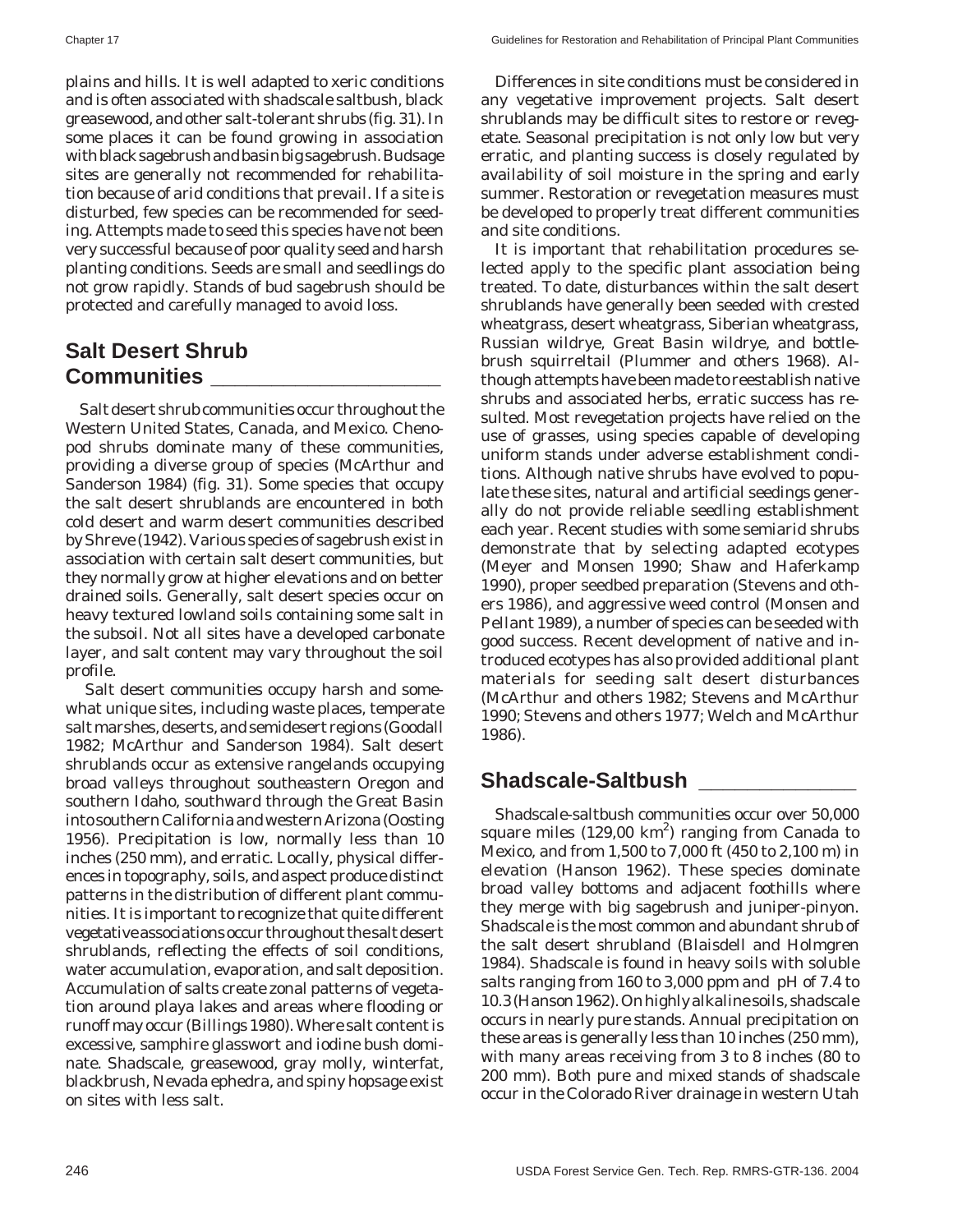(fig. 31), and throughout Nevada, eastern Oregon, southern Idaho, and southwestern Wyoming. Community composition may be predominantly shadscale or other saltbush species. Numerous shadscale communities have been described by various investigators (Hutchings and Stewart 1953; Stewart and others 1940; Wood 1966). West and Ibrahim (1968) described four habitat types with distinctly different floristic composition and soil features in southeastern Utah. Shadscale exists as nearly pure stands with large open spaces among plants in valley bottoms. On higher slopes it exists in fairly complex mixtures with other low shrubs and some grasses (Hutchings and Stewart 1953).

Shadscale plants can be completely killed by fires. Vest (1962) reported that shadscale is more sensitive to extended periods of drought than any other of the salt desert shrubs. Extensive stands have also been killed by periods of heavy precipitation and seasonal periods of flooding or soil saturation.

Although heavy or improper seasons of grazing can diminish stands of shadscale, this species is reported to replace palatable shrubs and grasses where grazing has been excessive (Blaisdell 1958).

Most successful range improvement projects in shadscale-saltbush communities have occurred where annual precipitation exceeds 8 inches (200 mm) (Bleak and others 1965; Plummer 1966; Plummer and others 1968). Techniques and plant materials are limited at the present time to ensure consistent, acceptable, longterm success in areas that receive less than 8 inches (200 mm) of precipitation. The presence of juniper or pinyon in a shadscale community indicates that adequate precipitation is generally available to successfully seed the area.

Normally, areas with Gardner or mat saltbush are too dry or saline for successful seeding. However, treatments may be successful in shadscale or mixed shrub communities, which include fourwing saltbush, winterfat, black greasewood, blackbrush, basin big sagebrush, spiny hopsage, horsebrush, and juniper. Bud sage is often codominant or subdominant with shadscale. Disturbed shadscale areas are usually occupied by Russian thistle, cheatgrass (fig. 32), and halogeton. It is important to revegetate these disturbances to reduce erosion and to check the increase of undesirable annuals, poisonous plants, and noxious weeds, and to control wildfires.

Natural recovery of large stands of shadscale has frequently occurred following fires. In some situations, plants appeared 3 to 4 years after disturbance, indicating seeds survive in the soil and may remain viable for a number of years. Shadscale seedlings are able to compete with some herbaceous competition, but recent trials indicate seedlings are susceptible to competition.



**Figure 32**—Shadscale communities are often invaded by cheatgrass following wildfires, creating serious problems in restoration of this native shrub.

#### **Removal of Competition**

Disturbance of the perennial plant cover may threaten soil stability (Bleak and others 1965; Plummer 1966). Typically, perennial plant density is low with major openings existing between individual shrubs. Annual and perennial weeds have often invaded disturbances and sites where plant density is low or where shrubs have been burned by wildfires. Weeds have also established on sites where shrub density has not been diminished. Weed invasion and persistence fluctuates annually, creating the potential for large and disruptive fires.

Where cheatgrass brome (fig. 32) has become established and gained control, removal of weedy competition should follow the same general procedure as outlined in guides for seeding into cheatgrass, red brome, and medusahead types. Likewise, where halogeton and Russian thistle have established, the treatments described in this chapter for seeding into low annual weed communities would be appropriate.

If a reduction in shrub density is desired, this can be accomplished by anchor chaining, shallow plowing, and disking, or with disk-chains, pipe harrows, and scalpers of various types (McArthur and others 1978b). Shrubs within this type are generally very brittle and easily removed. Destruction of shrub cover **should not be done** unless specific objectives would justify conversion to a different community.

Control of annual weeds is a major problem throughout most of the salt desert communities. Annual weeds have invaded many sites and restrict natural recruitment of native species. The annual weeds also flourish following a wildfire or other disturbance. Once in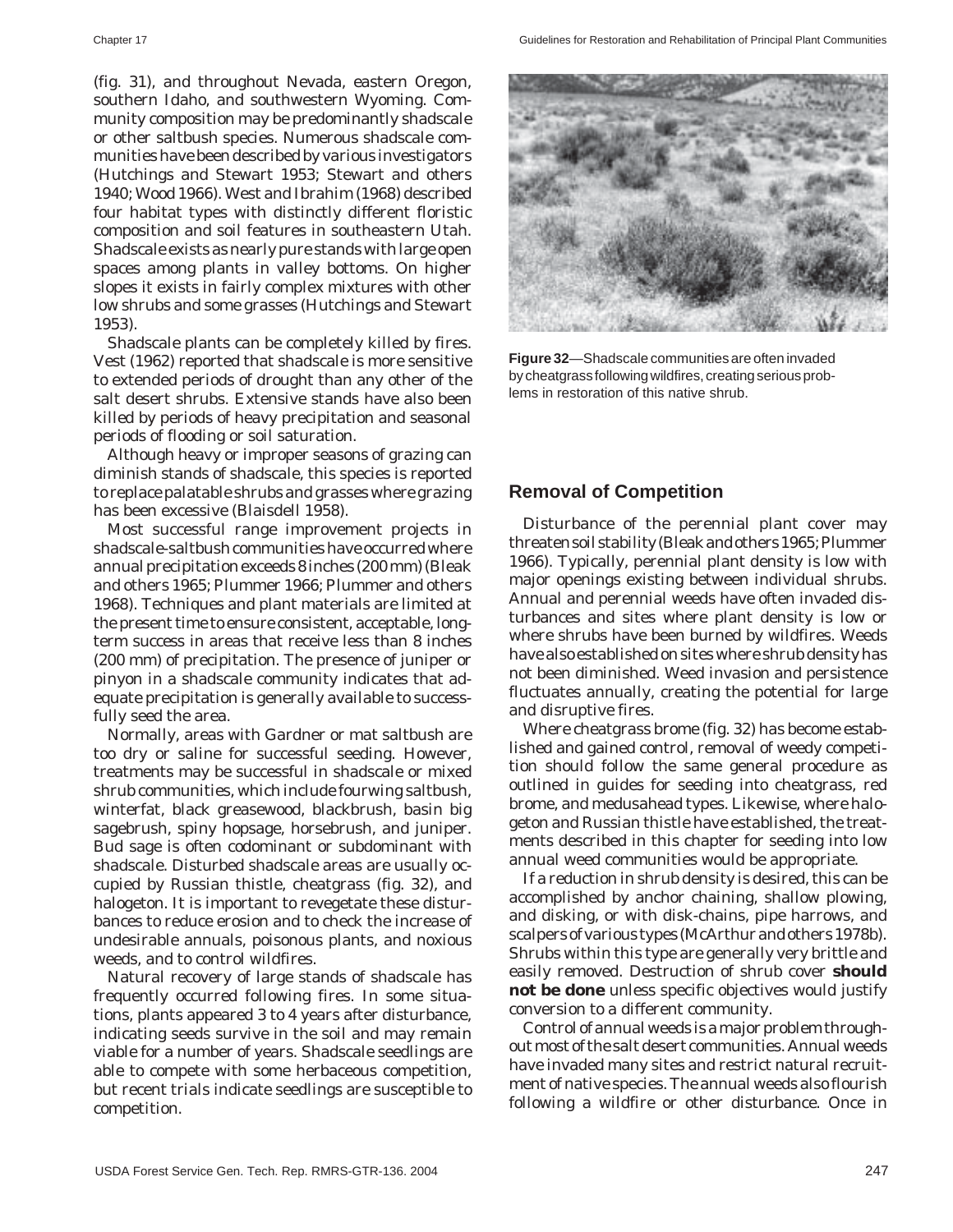place, the weeds dominate and prevent establishment of artificial seedings. Cheatgrass is highly competitive and produces abundant seed crops, providing a seedbank that persists for more than one season. Any attempt to plant these disturbances requires removal of existing plants and elimination of the seedbank. Single treatments, including mechanical tillage or application of herbicides, are not always successful.

#### **Planting Season**

If soils are not frozen, midwinter seeding is recommended. Disking, drill seeding, or other disturbances when soils are wet can cause surface crusting, which prevents emergence of most seedlings. Generally, lowelevation sites can be seeded from late fall until early spring. Spring planting should be completed before winter moisture has diminished and soil surfaces are dry.

#### **Planting Procedures**

Unless weeds are present, drill seeding can usually be accomplished with little reduction of existing cover (Plummer 1966). Where the objective is to improve ground cover and increase production by leaving perennial vegetation and adding some additional species, direct seeding with the rangeland drill is especially successful. If shrubs are seeded, they should be planted in alternate rows separated from seeded grasses. Good results can be obtained when the drill makes wide furrows, permitting the maximum amount of precipitation to be collected in the depressions. However, a drill can often compact the furrow, which may interfere with seedling emergence. The use of scalpers, pitters, and land imprinters to create depressions where moisture will collect, combined with broadcast seeding, has resulted in improved establishment (Ferguson and Frischknecht 1981; Fisser and others 1974; Giunta and others 1975; Hull 1963b; Knudson 1977; Lavin and others 1981; Stevens 1980b, 1981; Wein and West 1971; Wight and White 1974). Furrows and pits are useful for collecting and conserving moisture on heavy soils with slow infiltration rates (Bleak and others 1965). Anchor chains and pipe harrows are not recommended for seed coverage where existing stands of shadscale occur, as the brittle shrubs will be seriously damaged. If shadscale shrubs have been destroyed by burning or other disturbances, chaining or harrowing can be used to cover broadcast seeds.

#### **Adapted Species and Mixtures**

Species that are adapted to the shadscale type are listed in table 25 (Bleak and others 1965; Ferguson and Frischknecht 1981; McArthur and others 1978b; McKell and VanEpps 1981; Monsen and Plummer 1978; Plummer 1966, 1977; Plummer and others 1968).

Seeding shadscale onto sites where wildfires or other disturbances have removed the shrub has frequently been attempted. Erratic stands have often developed from direct seedings, yet new shadscale plants appear over a number of years, eventually producing good stands. If a seedbank has been developed in the soil, natural recovery of shadscale has occurred following burns at a number of locations. Natural seedlings compete well with other species, and mature individuals develop in 3 to 5 years. Heavy and continuous grazing has weakened and killed existing plants. Weakened plants may fail to produce normal seed crops, slowing the recovery process. Natural recovery following extended periods of destructive grazing can be slow or may not occur. Weed invasion can also prevent shrub recruitment.

Natural recovery of shadscale can be expected on recent burns if weeds are absent and a seedbank has accumulated in the soil. Seeding shadscale or other species may not be required. If weed invasion is apparent, planting is usually necessary to ensure shrub recovery. Seeding introduced perennial grasses following wildfires is often recommended to stabilize soils and control weed invasion. However, plantings of crested wheatgrass on upland foothills and plains has prevented shadscale recovery. This practice should be avoided if conditions suggest shadscale is capable of recovery.

Seed lots of shadscale obtained from native collections often have less than 40 percent viability. A large percentage of the seed fails to develop, and many empty utricles are formed. In addition, the hard utricle prevents germination. Once the utricle is fractured or opened, seeds germinate rapidly. Procedures have not been developed to open the utricle and permit uniform germination. Seed from various native stands germinate more freely than others, and collections from north-central Nevada, southern Idaho, and eastern Utah have germinated better than collections from most other areas. This demonstrates the practicality of improving stand establishment through controlled breeding and selection.

Plantings of forage kochia (fig. 30), an introduced half-shrub, have demonstrated adaptability to and can establish in the shadscale type (McArthur and others 1990a). This plant is competitive as a seedling (Monsen and Turnipseed 1990; Stevens and McArthur 1990) and has established very well when seeded amid sites occupied by annual weeds. This introduced shrub provides useful herbage, competes well with annuals, and has significantly reduced the incident of wildfires where cheatgrass has invaded. Converting shadscale communities to forage kochia is not advised, but existing disturbances currently occupied by cheatgrass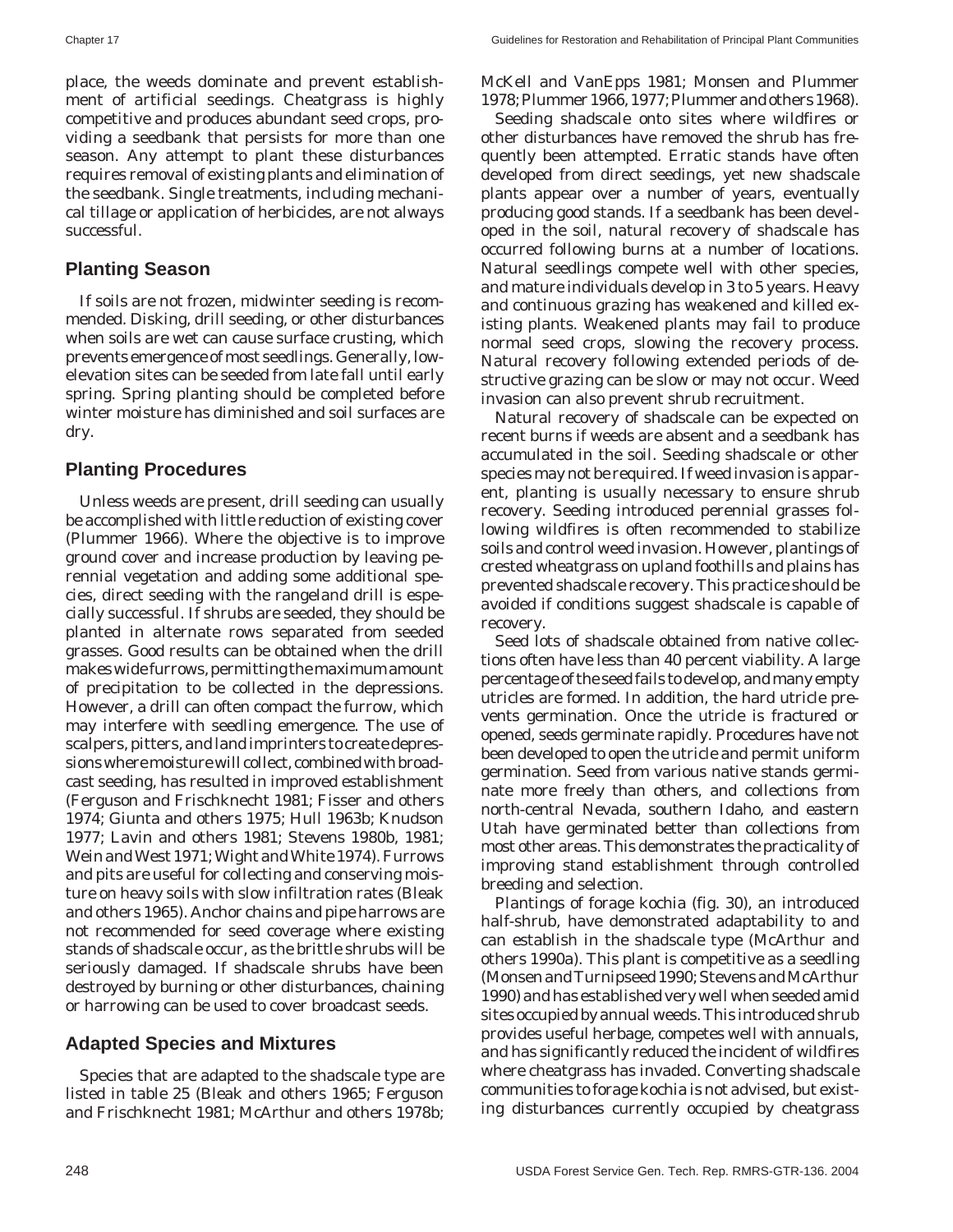(McArthur and others 1990a), Russian thistle, or halogeton (Stevens and McArthur 1990) can be converted to a more manageable and productive cover with forage kochia. In addition, this shrub can be used to control the further spread of weeds and restrict further decline in site productivity and erosion. Forage kochia is able to outcompete summer annuals because of its early spring growth, rapid germination, and growth of numerous small seedlings.

### **Black Greasewood \_\_\_\_\_\_\_\_\_\_\_\_\_\_**

Black greasewood occupies considerable acreages on salty valley bottoms. This plant also occurs on salt-bearing shale outcrops in canyons and on foothills (fig. 33). Sites vary in respect to soil texture and availability of ground water. Some areas are wet with high water tables, and others are dry with welldrained soils.

Black greasewood occurs in pure or mixed stands. The plant contains oxalic acid and can cause poisoning, particularly when grazed in the spring (USDA 1968). Livestock can safely consume moderate amounts of greasewood when it is eaten in conjunction with other forage. Black greasewood is not known to be poisonous to game animals and, in fact, has some forage value. However, forage production and ground cover can often be increased by establishing additional species within greasewood stands.

#### **Removal of Competition**

Some stands of black greasewood have been converted to herbaceous species for livestock pastures or cultivated fields. Many black greasewood sites can be relatively productive areas, and increases in forage production can economically support development costs. Introduced perennial grasses are commonly seeded to provide spring/fall pastures.

Many black greasewood sites have been invaded by cheatgrass and summer annuals. These sites frequently burn, which decreases shrub density and diminishes understory herbs. Where control of annual weeds and fire suppression is a major concern, planting introduced perennial grasses has been justified. Reestablishment of the native understory is attainable in many situations, although seed availability currently limits restoration programs.

Many black greasewood sites are important for maintaining wildlife habitat and soil protection. Streams and riparian zones often align this plant type. Consequently, restoration measures are often required to restore the understory vegetation. Complete elimination of all shrubs is not necessary or advisable. Shrub density should only be decreased to facilitate



**Figure 33**—Black greasewood sites often exist with a limited cover of understory herbs, and are subject to invasion by annual weeds, including cheatgrass.

planting understory species. Converting this woody community to other shrub species is not advisable in most situations.

Black greasewood is not very competitive with seeded herbs. However, some thinning of the shrubs is usually required to reduce competition and facilitate seeding. A heavy offset disk, disk-chain (fig. 34), pipe harrows, brushland plow, or similar equipment can be used to remove top growth and eliminate plants. Pipe harrowing, chaining, mowing, beating, or use of the land imprinter effectively reduce top growth, and leave litter on the ground as mulch. These treatments do not kill or remove all greasewood plants. Top growth of greasewood can be removed with fire when



**Figure 34**—Mechanical tillage is often used to reduce competition from black greasewood and establish understory species.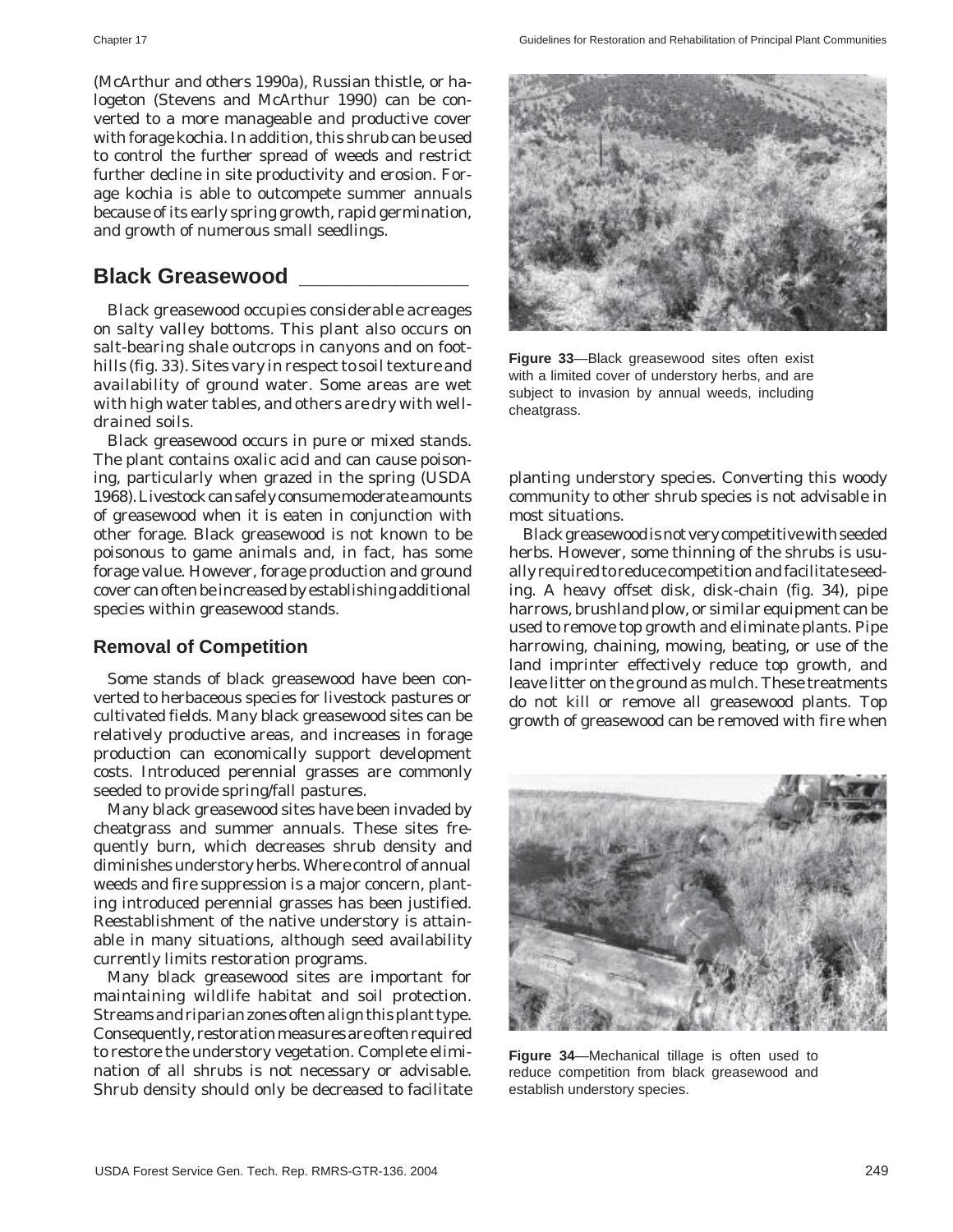there is sufficient fuel to carry a fire. Greasewood can be satisfactorily controlled with 2,4-D (Cluff and others 1983b; Roundy and others 1983).

Soil crusting in the black greasewood type is a major problem. Mulching helps to reduce crusting and provides improved seedling emergence and establishment. Every effort should be made to leave mulch on the soil surface.

#### **Planting Season**

If the surface is dry or moist, February is the preferred time for planting because the soil crusts less following tillage or seeding than in late fall or early winter. However, planting from late fall (mid-October) through January can produce good stands. Seeding in March and early April is normally successful if soils are dry and firm. Spring tillage or seeding dries the soil surface and prevents seed germination and seedling establishment.

#### **Planting Procedures**

Broadcasting by aerial or hand-seeding techniques, followed by anchor chaining or pipe harrowing, are suitable and practical procedures. Anchor chaining and pipe harrowing after seeding are usually preferred treatments, as litter is scattered over the soil surface. Drilling or imprint seeding can be used unless numerous woody stems are left on the soil surface. Surface planting using a Brillon seeder often prevents surface compaction and crusting, and produces adequate stands.

#### **Adapted Species and Mixtures**

Even though few species (table 26) are adapted to the akaline soils of greasewood communities, good opportunities exist for improving forage production, ground cover, and soil stabilization. Bottlebrush squirreltail, western wheatgrass, and Great Basin wildrye are the principal native grasses adapted to this shrub type. "Fairway" and "Ephraim" crested wheatgrass, and Russian wildrye are all well-adapted introductions and useful forage species. Russian wildrye provides excellent forage during late spring and summer periods and helps control reinvasion of weeds. Although greasewood is not eliminated by the presence of seeded herbs, shrub density can be controlled by the presence of understory species and seasonal grazing practices.

# **Winterfat\_\_\_\_\_\_\_\_\_\_\_\_\_\_\_\_\_\_\_\_\_\_\_**

Winterfat occurs in the pinyon-juniper, basin big sagebrush, Wyoming big sagebrush, and salt desert communities and in pure stands. It occurs from Canada to the Great Basin and Rocky Mountain States to California, Mexico, and eastward to Texas and North Dakota (Blaisdell and Holmgren 1984). This shrub is abundant on low foothill ranges, dry valley bottoms, and plains, growing on subalkaline soils (Gates and others 1956; Shantz and Piemeisel 1940). It is not uncommon to find this shrub in nearly pure stands over extensive areas (Branson and others 1967).

Winterfat may frequently dominate upland or foothill sites, normally growing with some understory grasses in these situations. Blaisdell and Holmgren (1984) conclude that winterfat appears as a dominant species in three major salt desert shrub communities: winterfat-low rabbitbrush, winterfat-low rabbitbrushgrass, and winterfat-grass. It also exists as almost pure stands or intermixed with shadscale on alluvial soils on broad valley bottoms and lower valley slopes. Indian ricegrass, galleta, and black sagebrush are frequently associated with winterfat. Throughout the salt desert communities, winterfat is second only to shadscale in importance.

Salt desert shrub communities occur on soils with extreme salinity, alkalinity, or both (West 1982) where precipitation is mostly under 6 inches (15 cm). This combination of factors creates climatically and physiologically dry soils (Billings 1945). Winterfat differs from some other salt desert shrubs in that it grows on soils relatively low in salt and sodium (Naphan 1966). Although it may occur on coarser textured soils with low water holding capacity, it also occupies fertile, moist sites.

Winterfat is highly palatable and nutritious. Its tolerance to winter grazing is remarkable. Even so, persistent and continuous overgrazing, especially in spring and summer, has reduced its density on many ranges, and in places, has completely eliminated stands. Low rabbitbrush, snakeweed, shadscale saltbush, and such annuals as Russian thistle, cheatgrass, red brome, and halogeton now occupy extensive areas that were formerly dominated by winterfat (Stevens and others 1977a). Spring and summer grazing essentially eliminates seed production.

Winterfat can survive through extensive moisture shortage. It has an extensively fibrous and deep taproot. During prolonged drought, growth is negligible and plants may even appear to be dead. However, the woody crowns often survive. With moisture, it has a remarkable ability to recover. The more successful range improvement projects have occurred where annual precipitation is in excess of 8 inches (200 mm).

#### **Removal of Competition**

Winterfat has been eliminated by grazing or other disturbances and replaced by cheatgrass, red brome,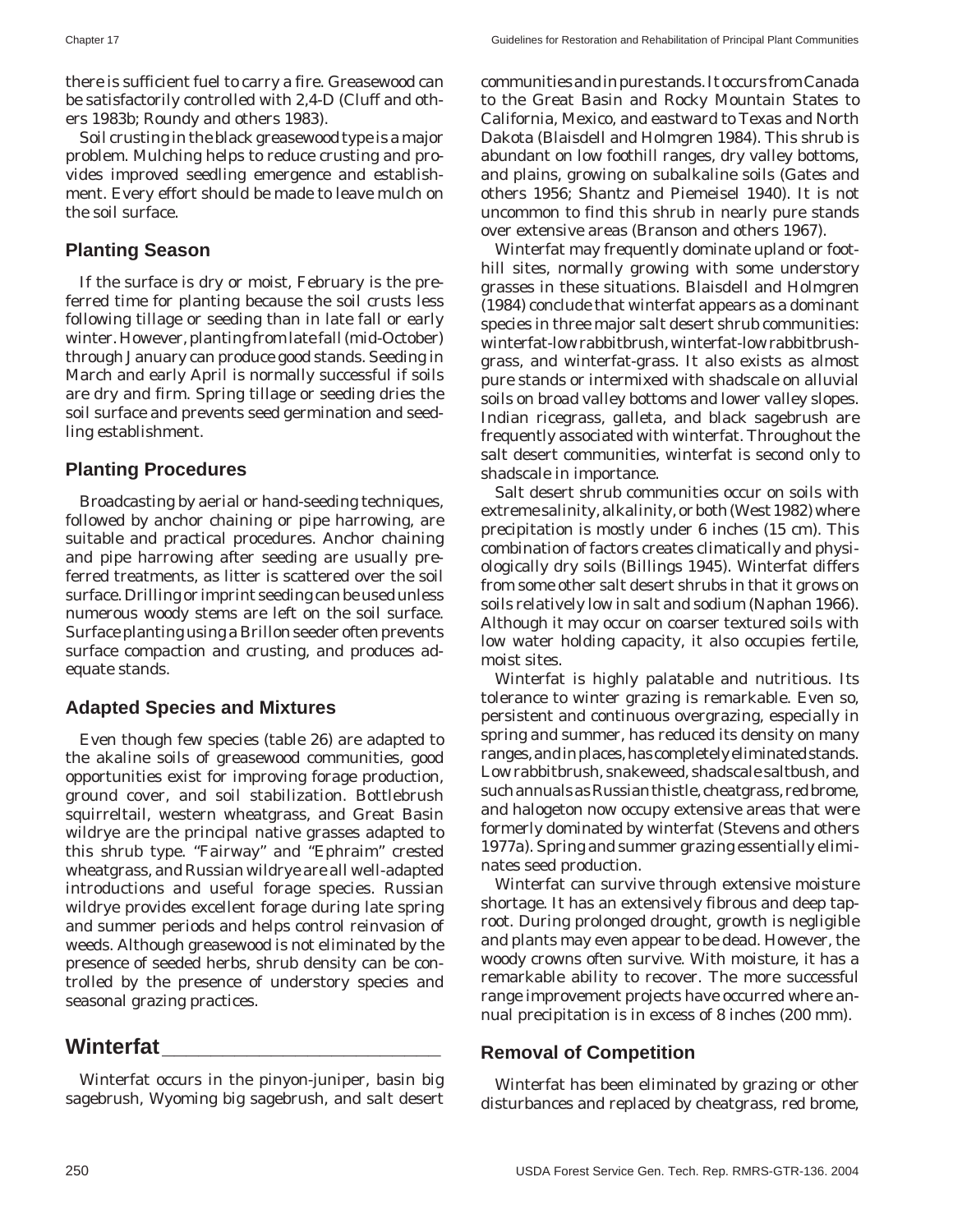Russian thistle, and halogeton. These sites frequently burn and further reduce shrub density and understory herbs. Techniques described in the chapter for treating these annual communities should be employed. Where control of annual weeds and fire suppression is a major concern, planting of introduced perennial grasses has been justified. However, reestablishment of natives can occur in many situations.

When winterfat stands have been invaded by or replaced with low rabbitbrush, rubber rabbitbrush, and snakeweed, the density of these species must be reduced to facilitate seeding. A Dixie chain or pipe harrow can effectively reduce competition from these species and prepare a favorable seedbed. Plowing or disking will kill and eliminate winterfat plants that may be present. Working the soil when it is damp or wet will cause soil crusting and prevent seedling emergence.

#### **Planting Season**

The most ideal time for seeding winterfat and associated species is in the fall before the soil freezes. Where summer storms occur, particularly in the southwest, seeding prior to these storms has resulted in good success.

#### **Planting Procedures**

A major factor in successful seeding is seed coverage. Winterfat seeds are encircled by two cottony, hairy bracts. Seed should not be removed from these bracts. Winterfat seed does best when it is surface seeded. The bracts, when embedded in soil, help to anchor the seed to the soil and provide for successful germination and seedling establishment. Aerial broadcasting onto disturbed sites or with slight disturbance with chaining or pipe harrowing can be successful. Drill seeding can be successful when a picker wheel or chaffy seed dispenser is incorporated in the seedbox. Seed should be deposited behind the furrow openers and in front of the drag chain. Winterfat should be seeded in alternate rows separated from grasses. The use of scalpers, pitters, and land imprinters that form depressions for moisture collection has resulted in good seedings.

#### **Adapted Species and Mixtures**

Ecotypic variations exist in winterfat. Generally, low-growing, drought-tolerant forms are found in valley bottoms with heavier soils. Tall-growing, more woody types occur on more upland sites with higher precipitation, generally associated with ponderosa pine and pinyon-juniper (Stevens and others 1977a). When seeding winterfat, it is imperative that adaptive ecotypes be selected and seeded.

Species adapted to seeding onto winterfat vary with climatic and edaphic conditions. Winterfat most often occurs in association with other species. Species recommended for seeding are listed by associated species in table 13 (mountain brush-ponderosa pine); tables 14 to 16 (juniper-pinyon); table 17 (fourwing saltbush); table 18 (basin big sagebrush); table 20 (Wyoming big sagebrush); table 25 (shadscale saltbush); and table 28 (cheatgrass, red brome, and medusahead).

### **Fourwing Saltbush \_\_\_\_\_\_\_\_\_\_\_\_\_\_**

Fourwing saltbush is widely distributed over the west in foothills and desert ranges. It reaches well into the Great Plains on the east and nearly to the Pacific Ocean on the west, from Canada on the north and south into Mexico. It occurs from below sea level in the Mojave Desert to over 8,000 ft (3,280 m). It is found in pure stands and in scattered stands associated with shadscale saltbush, Gardner saltbush, juniper-pinyon, basin big sagebrush, and Wyoming big sagebrush.

Over its wide range of distribution, fourwing saltbush exhibits extensive variations in growth form, seed production, germination, establishment, drought tolerance, cold tolerance, grazing, palatability to livestock, and adaptability to soil type.

#### **Removal of Competition**

Fourwing saltbush has been eliminated or reduced in density on many sites by overgrazing and/or fire. Grazing has also depleted or eliminated associated understory species. Cheatgrass brome, red brome, and spring and summer annuals have invaded and occupy the understory of many fourwing saltbush areas.

The objective of most seedings has been to establish perennial understory and retain and increase fourwing saltbush density. This requires removal of grazing pressure, reduction of competitive annuals, and seeding of adapted understory species and fourwing saltbush. Treatment used to reduce competition will vary with density and composition of existing understory communites and associated perennial species. Techniques are described in the chapter for treating the various community conditions. These are listed by major species types: juniper-pinyon, basin big sagebrush, Wyoming big sagebrush, annual weedy grasses, and lowland annuals.

#### **Planting Season**

Late fall seedings are most often recommended; however, in the Southwest, when summer storms occur, seeding prior to these storms is generally recommended.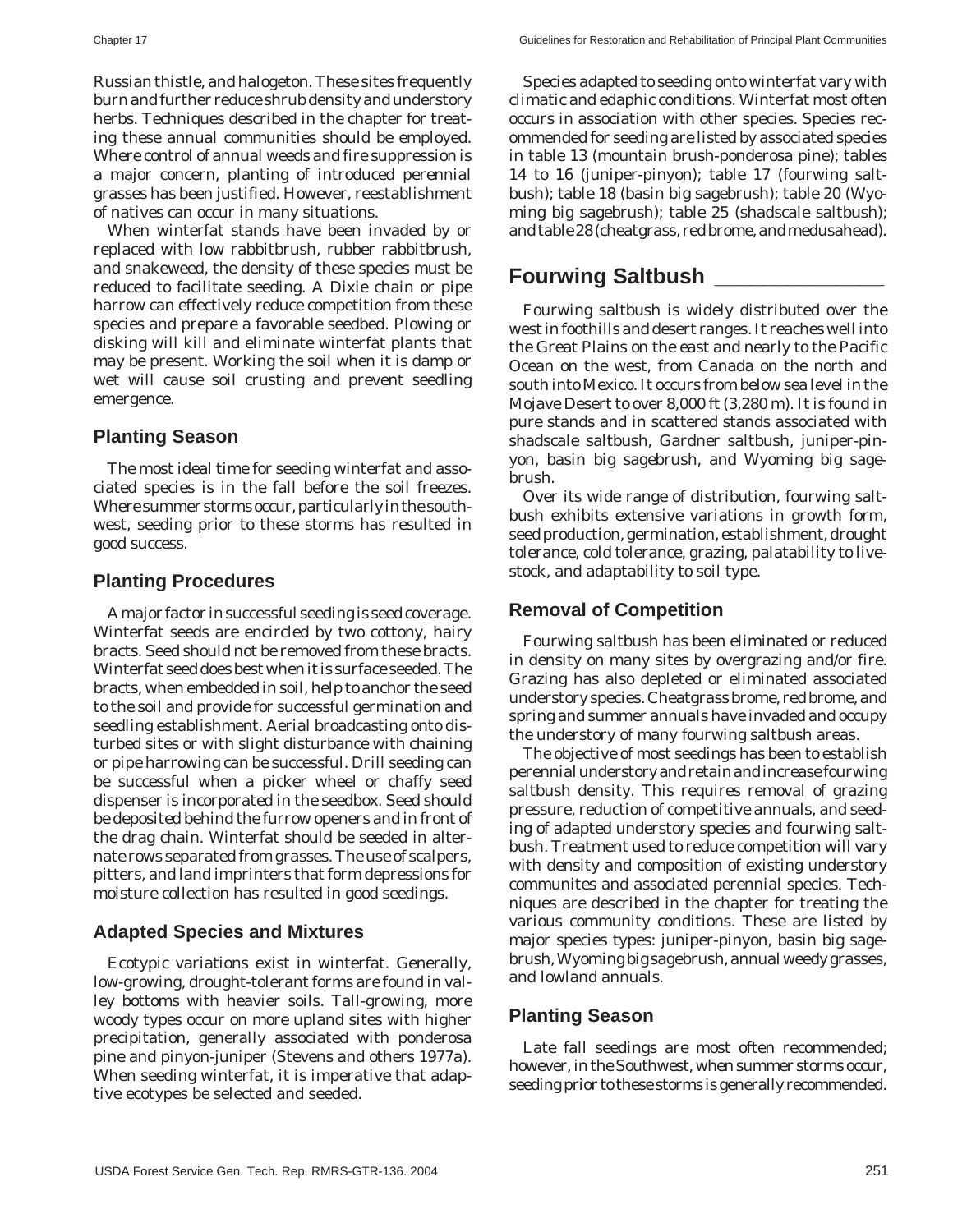#### **Planting Procedures**

Fourwing saltbush seed requires that the seed be planted at least 1/4 inch (6 mm) deep, preferably in a firm seedbed. When drill seeding, this species does best seeded separately from grasses. Broadcast seeding will accomplish this, but provisions must be made to ensure the seed is covered. Seeding through a Hansen seed dribbler or thimble seeder mounted on a crawler tractor can result in superior establishment.

#### **Adapted Species and Mixtures**

Ecotypic variations in fourwing saltbush require that only seed sources adapted to the planting site be seeded. Sources from warmer, more southern climates cannot be moved to cooler, northern areas. Likewise, lower elevation sources cannot be moved to higher elevations. When this occurs, few seedlings generally survive.

A large majority of the fourwing saltbush seed that is produced and harvested comes from Texas, New Mexico, Arizona, southern Utah, Nevada, and California. These ecotypes should not be seeded in northern Colorado, Utah and Nevada, southern Idaho, Wyoming, or eastern Oregon. Species adapted to fourwing saltbush sites are listed by associated species. Table 17 lists species adapted to areas where fourwing saltbush occurs in assocation with juniper-pinyon, basin big sagebrush, and Wyoming big sagebrush; table 25, shadscale saltbush; table 27, blackbrush; and table 28, areas where cheatgrass, red brome, and medusahead dominate.

## **Blackbrush Communities \_\_\_\_\_\_\_\_\_**

Blackbrush grows on fairly large tracts in the Colorado river drainage, Arizona, and New Mexico. In some locations, it occurs with few associated species (Bowns and West 1976). In some areas, spreading creosotebush, desert peachbrush, silver buffaloberry, Utah serviceberry, basin big sagebrush, and various cacti, yuccas, and Utah juniper grow in association with blackbrush. Annual precipitation ranges from 6 to 16 inches (150 and 400 mm). Seedings are usually not successful where annual precipitation averages less than 9 inches (220 mm). Blackbrush is a valuable shrub for livestock (fig. 35) and deer. It should not be disturbed, nor should attempts be made to convert it to another vegetative type.

Cheatgrass and red brome grow under the crowns of blackbrush plants. In wet years, these annuals may be so abundant that once they dry out, fires may burn across large acreages. Since blackbrush is not fire tolerant, these burned areas automatically become

annual cheatgrass and red brome ranges and, therefore, special problem areas. Unless such disturbances are seeded, the annual grasses may persist for many years.

#### **Removal of Competition**

Control of plant competition is required only in areas where red brome and cheatgrass brome have invaded. Seeding is recommended following wildfires as a means of controlling the spread of the annual grasses. Once annuals have gained control, these plants must be significantly reduced in density to allow shrubs and native herbs to recover. Because the chief aim in improving blackbrush areas is the retention of blackbrush, and because blackbrush is not tolerant of fire, burning to control the annual grasses should be avoided. Disking or spraying with ground equipment can be used to treat specific sites, while avoiding scattered shrubs.

### **Planting Season**

Storm patterns favor late June to early July seedings, just prior to summer storms (Jordon 1981, 1983). Fall and winter seedings can, however, be successful. Work can continue from November through February. Pendleton and others (1995) reported that natural emergence of blackbrush seedlings in southern Utah occurred between December and February. In addition, these authors found that blackbrush seeds require 4 to 6 months of stratification to break seed dormancy. Consequently, fall seeding is required to assure stratification and emergence of blackbrush seedlings. Occasional low temperatures seldom delay



**Figure 35**—Domestic livestock often graze blackbrush sites, but these areas are also important to big game animals.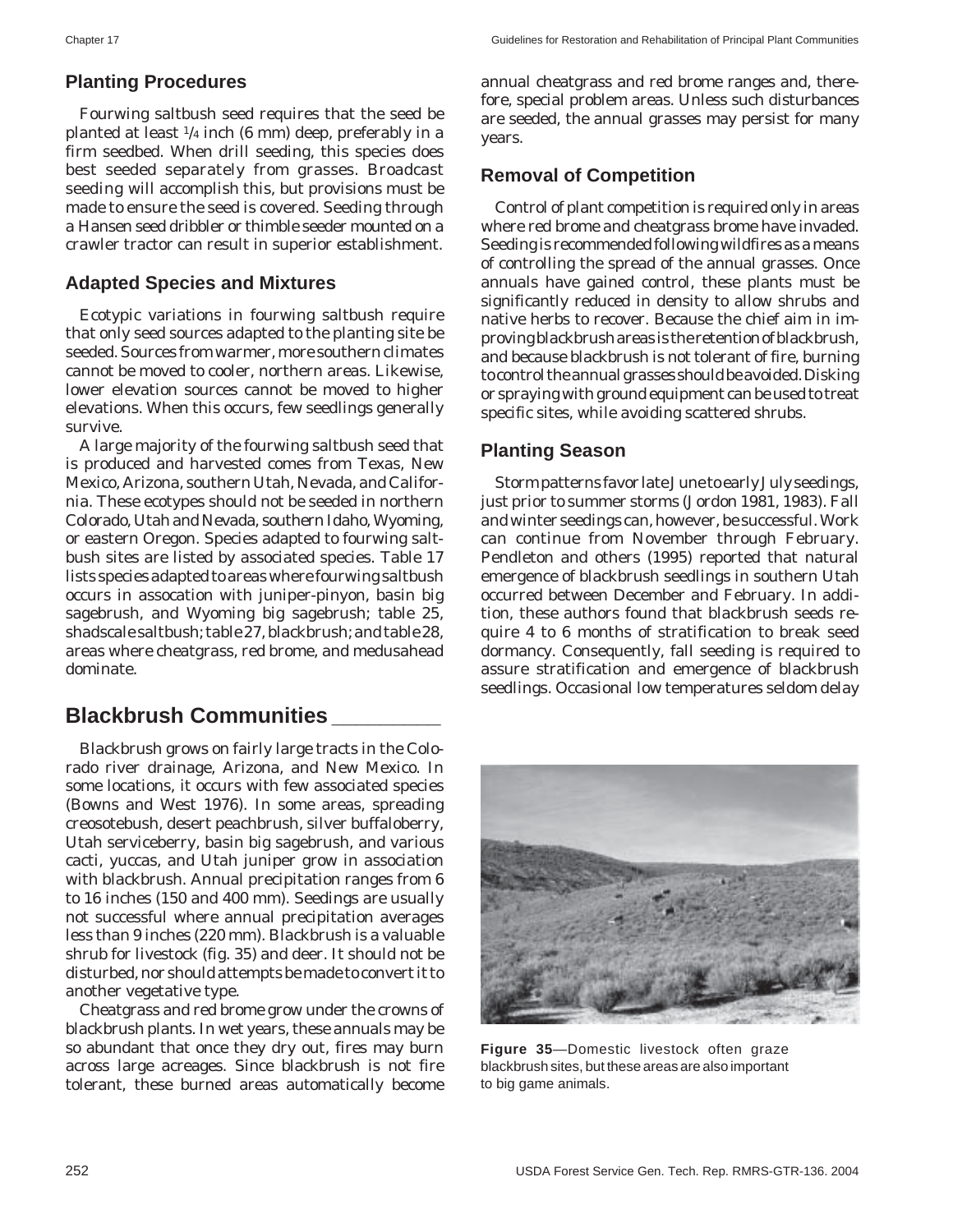ground treatment or planting for more than a few days. Rodents gather and feed on planted seeds and graze young sprouts, causing considerable damage and loss of a high percent of all seeds and seedlings (Longland 1994). As a precaution against undue loss of seeds to small rodents, plantings may be delayed until December when rodents are less active.

#### **Planting Procedures**

Probably the best method of seeding herbaceous species is aerial broadcasting followed by anchor chaining or pipe harrowing. This method is particularly applicable on rocky areas, where it is difficult to drill. Chaining can be detrimental to blackbrush plants and should not be used where these shrubs are present. In rock-free areas, where the rangeland drill or other disk-type drills can be used, good stands can be attained with these machines. Planting seeds of blackbrush in alternate rows with herbaceous species is recommended. Shrub seeds can also be sown using a seed dribbler or thimble seeder mounted on crawler tractors.

#### **Adapted Species and Mixtures**

Because temperatures are much warmer in this type than in more northern shrublands, a mixture of adapted species that can tolerate heat is required (table 27). Seed mixtures may be modified according to difference in climate and availability of seed. Seed of adapted native grasses is currently quite limited, and is not always sufficient for planting large acreages. Indian ricegrass and squirreltail are adapted native species for which seed is most available. In areas that have a fair amount of summer rainfall, sand dropseed can be planted.

Pendleton and others (1995) found that natural recruitment and artificial seedings are quite successful during years when sites receive adequate spring and winter moisture. Environmentally accepted methods are not currently available to control seed depredation by rodents, yet planting few seeds per spot and planting in discontinuous rows or furrows decrease seed gathering. In addition, planting open areas or sites free of cover tends to enhance seedling establishment, as rodents seek some protective cover. Seeding during periods when rodent populations are low can increase seedling survival.

Seeds of blackbrush are limited and expensive, which restricts their use on large-scale projects. Big sagebrush, desert bitterbrush, Apache plume, fourwing saltbush, and winterfat can be included in seedings in the blackbrush type where these species naturally occur.

# **Cheatgrass Brome, Red Brome, and Medusahead Communities\_\_\_\_\_\_\_\_**

Cheatgrass brome, red brome, and medusahead dominate large areas of depleted foothill and valley rangelands (Mack 1981; Piemeisel 1938; Stewart and Young 1939; Young and Evans 1970, 1971; Young and others 1968). These grasses germinate in fall or spring and demonstrate phenomenal ability to utilize space and soil moisture to the exclusion of perennial grass and herb seedlings (Evans 1961; Hull and Hansen 1974; Robertson and Pearse 1945). The competitive influence exerted by these plants enables them to dominate vast areas for many years.

Piemeisel (1951) reported that sites in southern Idaho infested with cheatgrass and other annuals continued to support a weedy cover for over 50 years, even when protected from grazing. Natural reestablishment of desirable perennials occurs slowly on sites where annual weeds exist. On most sites, particularly arid rangelands where native seedbanks have been depleted, changes in plant composition will not occur unless aided by revegetation (Hull and Holmgren 1964; Monsen and Kitchen 1994; Monsen and McArthur 1985; Young 1983). Annual grasses, particularly cheatgrass brome, are extremely difficult to control, but must be significantly reduced in density prior to seeding other species.

Cheatgrass (fig. 36) now dominates former brush and tree types in the following approximate order of decreasing importance: big sagebrush (fig. 28, 30), juniper-pinyon (fig. 20), blackbrush, shadscale saltbush (fig. 32), and mountain brush (Monsen and McArthur 1985). Cheatgrass has recently invaded



**Figure 36**—Cheatgrass now dominates extensive areas previously occupied by Wyoming big sagebrush, increasing wildfire and fire suppression problems throughout the West.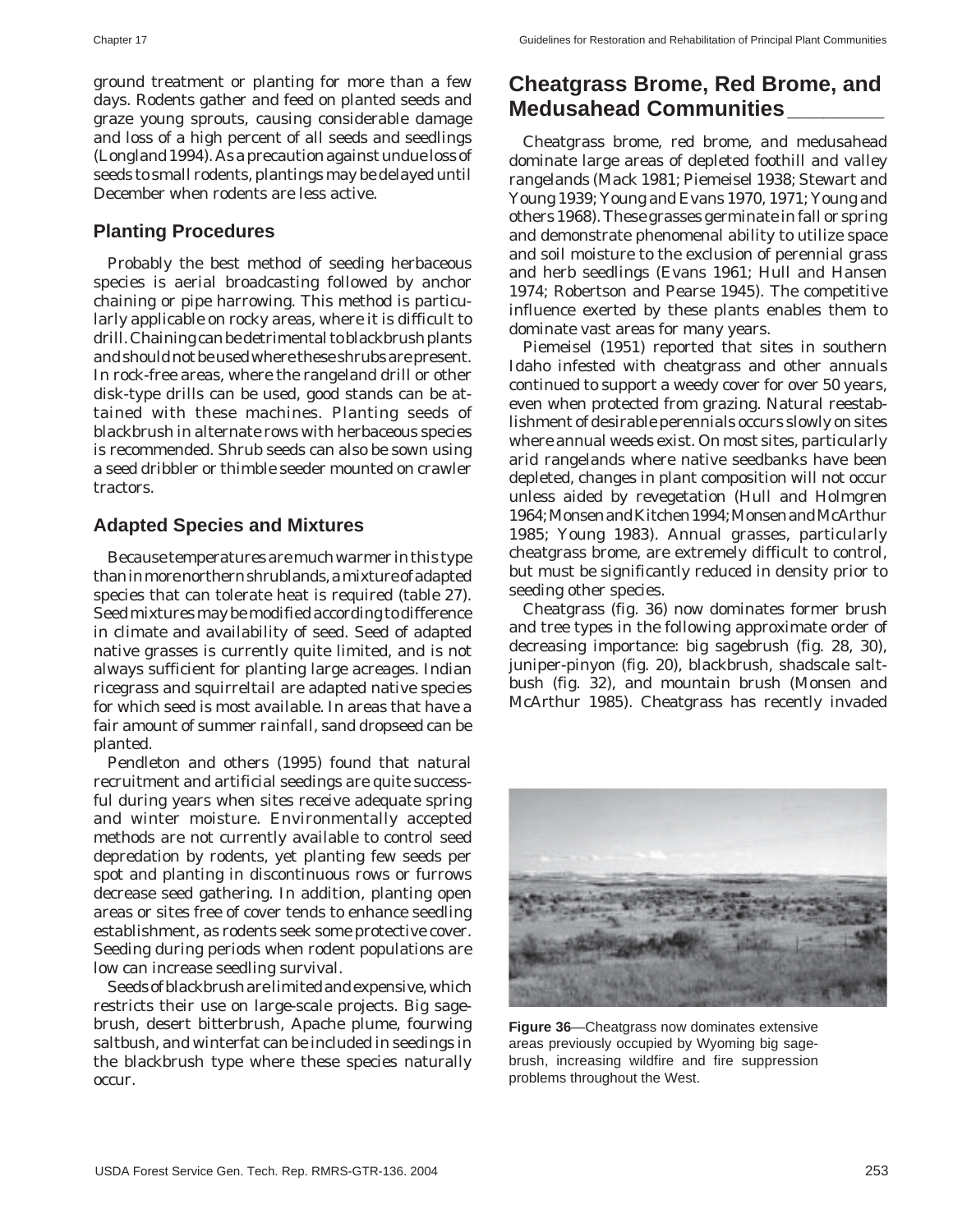southern desert shrub regions. Major areas of concern, where restoration is needed, are within the blackbrush and associated shrub types where red brome may also occur (fig. 37). Both annual grasses spread quickly and gain control soon after the perennial cover is disturbed. Wherever red brome dominates, it should be treated in much the same way as cheatgrass brome.

Different methods are required to revegetate sites infested with annual grasses than would be required if these annuals were not present. Consequently, the annual weeds have been considered as a separate major vegetative type.

Both cheatgrass and red brome provide a short grazing season for livestock and game animals. Forage production varies greatly between wet and dry years (Klemmedson and Smith 1964; Stewart and Young 1939). Seeds and new shoots provide valuable sustenance for chuckars, partridge, Gambel quail, and mourning doves. Both grasses are grazed in spring and fall by livestock and big game.

As with other annuals, production of cheatgrass, red brome, and medusahead is often negligible in dry years. All three species are serious fire hazards, particularly in wet years. Areas dominated by these two bromes and medusahead frequently burn and gradually extend their areas of dominance (Pickford 1932; Wright 1985; Wright and Klemmedson 1965; Young and Evans 1978b). Because they become a fire hazard in wet years, produce little forage in dry years, and prevent reestablishment of native species, attempts should be made to replace these annuals with adapted perennials. These two bromes can persist as minor components in perennial stands (fig. 32) (Astroth and Frischknecht 1984; Barney and Frischknecht 1974). They are, however, able to take advantage of any reduction or weakness in the perennial stand. For this reason, any major increase in establishment of either of these grasses immediately indicates damaging use, or at least a weakening of the perennials.

Medusahead has invaded many western rangelands (Major and others 1960), particularly low sagebrush sites (Young and Evans 1971). This annual grass exhibits characteristics similar to those of cheatgrass, and usually occurs in similar climatic zones. Where both occur together, medusahead has sometimes been able to replace cheatgrass. It has been able to advance into clay or heavy textured soils, particularly on sites lacking a competitive plant cover (Young and Evans 1971). Well-drained or coarse-textured soils are usually not inhabited by this grass. Plants normally occur in closed, dense patches. Medusahead (fig. 38) is a highly competitive winter annual. An abundance of seed and litter builds on the soil surface. This creates serious fire management problems, as highly flammable foliage is present every year (Bunting 1985). Medusahead seeds are not consumed by ground fires



**Figure 37**—Red brome is a serious invader in more arid environments than those occupied by cheatgrass or other annual weeds. It is as competitive as cheatgrass and has created similar fire problems.

as readily as cheatgrass seeds, and intense and slowburning fires are required to destroy accumulated seeds. Medusahead is a poor forage plant. Sites dominated by this weedy annual must be treated in a manner similar to cheatgrass sites, using competitive perennials. Once a perennial cover is established, the grass can be controlled, but not eliminated.

Cheatgrass, medusahead, and red brome possess a number of traits that must be recognized before restoration practices are initiated. Cheatgrass has spread to occupy a wide array of habitats throughout the Western United States (Mack 1981) and has quickly developed habitat-adapted populations. Although red



**Figure 38**—Medusahead is an annual grass that is rapidly expanding its area of occupation, and is now found on sites once dominated by cheatgrass.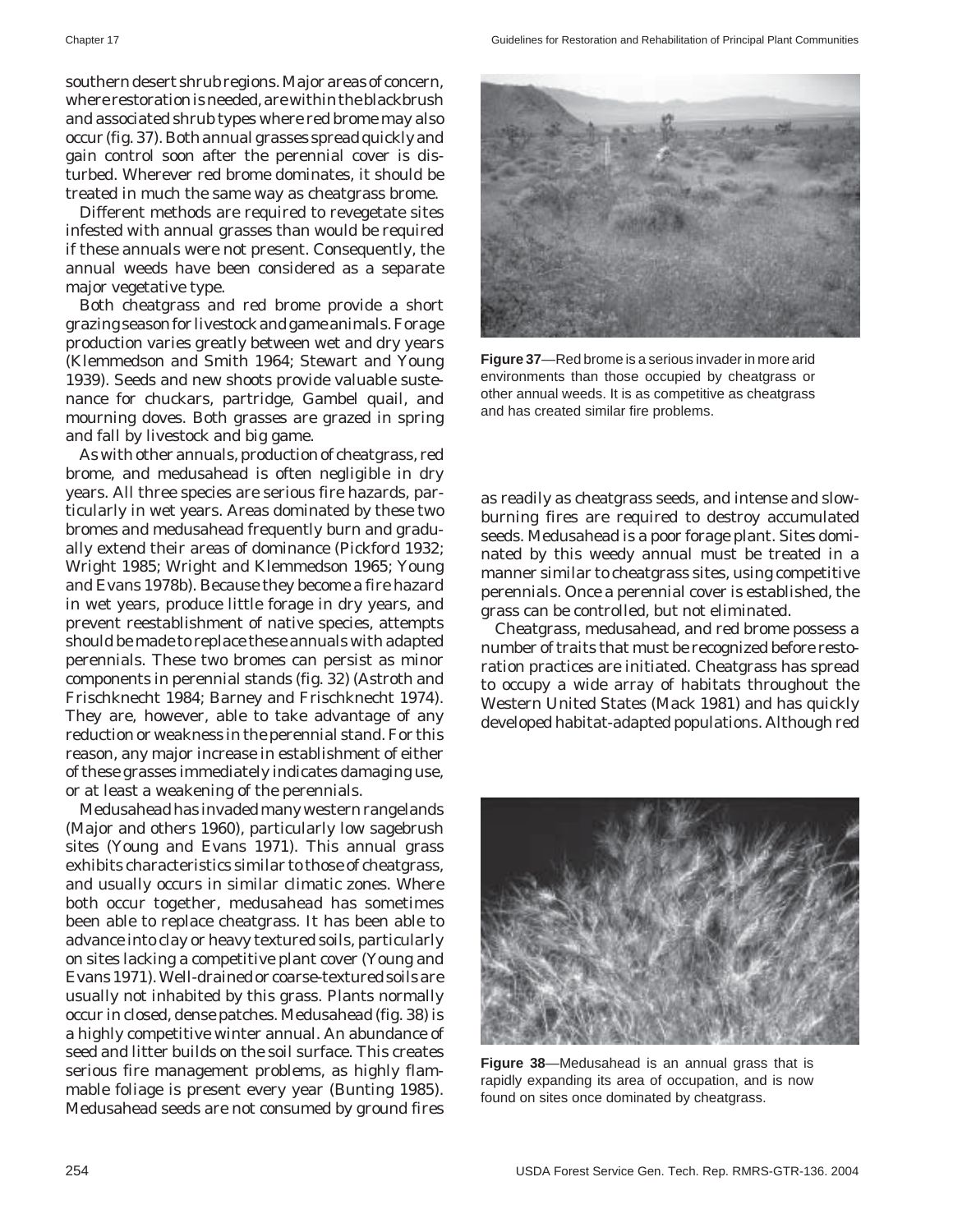brome and medusahead occupy less diverse habitats, populations of all three species are well suited to the variety of sites they occupy. Plants of all species are able to respond to differences in annual climatic conditions, and to mature and produce some seeds each year, even during years of relatively high stress (Rice and Mack 1991). Generally, plants produce an abundant seed crop. Seed germination patterns vary among populations of cheatgrass, although a high percent of seeds will germinate if moisture is available (Hull and Hansen 1974). Hulbert (1955) reported that recently harvested seeds of cheatgrass from eastern Washington and southern Idaho were conditionally dormant at summer incubation temperatures, but became nondormant with autumn temperatures. Young and others (1969a) reported that freshly harvested seed from western Nevada were nondormant. Beckstead and others (1993) concluded that high summer dormancy has evolved with populations growing in climates with plentiful summer rain, as opposed to nondormant populations occurring in areas with less chance of premature germination from summer rains.

Most studies demonstrate that seed of cheatgrass fully afterripens and germinates in response to fall rains. Seeds that are partially covered with litter or soil readily germinate and become established. Medusahead and red brome seeds also fall germinate at similar periods as reported for cheatgrass. Seeds that do not fall germinate are left on the soil surface and will carryover until the following spring (Evans and Young 1972b; Wicks and others 1971; Young and others 1969a). Regular spring germination is common in many regions with little carryover beyond this date (Mack and Pyke 1983). Young and Evans (1975) found that seeds from western Nevada were induced into secondary dormancy under winter conditions, which delayed germination, resulting in substantial carryover until the second year. Hull and Hansen (1974) reported similar results from seeds of northern Utah. Consequently, a sufficient reservoir, or seedbank remained from year to year (Wright 1985).

Plants of cheatgrass, red brome, and medusahead are highly competitive. The number of seedlings germinating and becoming established varies from year to year. Regardless of the number of seedlings to appear, the plants can extract all available soil moisture throughout their rooting depth. One large plant may be as competitive as a large number of small, individual plants (Monsen and McArthur 1985). Thus, reducing the density of seedlings may not significantly reduce the overall effect on soil moisture.

Cheatgrass, red brome, and medusahead are winter annuals. Seeds may germinate either in fall or spring months, depending on weather conditions (Bunting 1985). Seeds that germinate in the fall produce plants that overwinter and resume growth in the early spring (Young and Evans 1973). Seeds that germinate in the spring do so prior to most seeded or native perennials (Buman and others 1988). In addition, seedling vigor and rate of growth is superior to that of most perennials (Harris 1967); therefore, they provide serious competition to newly developing seedlings of other species. To eliminate or reduce density of these weedy annuals, any treatment must effectively control live plants and both fall- and spring-germinated seeds (Monsen 1994).

### **Removal of Competition**

Burning before seeds shatter is an economical treatment, particularly on rocky rangelands. To be most effective, burning should be done before seeds are dispersed (Hull 1944; Pechanec and Hull 1945). Fires must burn slowly or hot enough to consume seeds left on the soil surface. Most fires destroy only a portion of the seed, particularly medusahead seed. Cheatgrass is often infested with smut (Fisher 1937), which may destroy over 95 percent of the seeds. Scheduling treatments to coincide with smut outbreaks may not always be practical, yet sites that are heavily infested can be treated to good advantage with fire.

Deep furrow drilling or other methods to control these annuals may be required to reduce competition within the seeded area. Plowing, shallow disking, or pipe harrowing young plants before seeds mature can be effective on areas that are accessible to tractor drawn equipment. Except on small tracts, disking or plowing is more costly than burning. Offset disks, disk chains, pipe harrows, and disk harrows are satisfactory implements for removing competition.

Ogg (1994) summarizes the status and potential use of herbicides to control annual grasses. More than 20 herbicides are registered for use. Cheatgrass seedlings are easily killed with herbicides. The main problem is to develop methods that selectively control the weed, but retain desirable plants. Pronamide applied late in the fall will selectively control cheatgrass without damage to slender wheatgrass, tall wheatgrass, western wheatgrass, crested wheatgrass, intermediate wheatgrass, creeping foxtail, or orchardgrass. Currently, labeling permits grazing of treated grasses (Ogg 1994). Evans and others (1967, l983) reported that Paraquat, a contact herbicide, could be applied in the spring followed by spring seeding.

Glyphosate is a foliage-active herbicide that will control cheatgrass when applied at rates as low as 0.3 kg/ha. This herbicide can be applied early in spring when cheatgrass growth is quite active, with little damage to dormant perennials. This herbicide can be effectively used where extensive stands of cheatgrass occur. Glyphosate can also be used to spray strips that are about 3 ft (1 m) wide to allow interseeding of other species. Cheatgrass plants can be fall or spring treated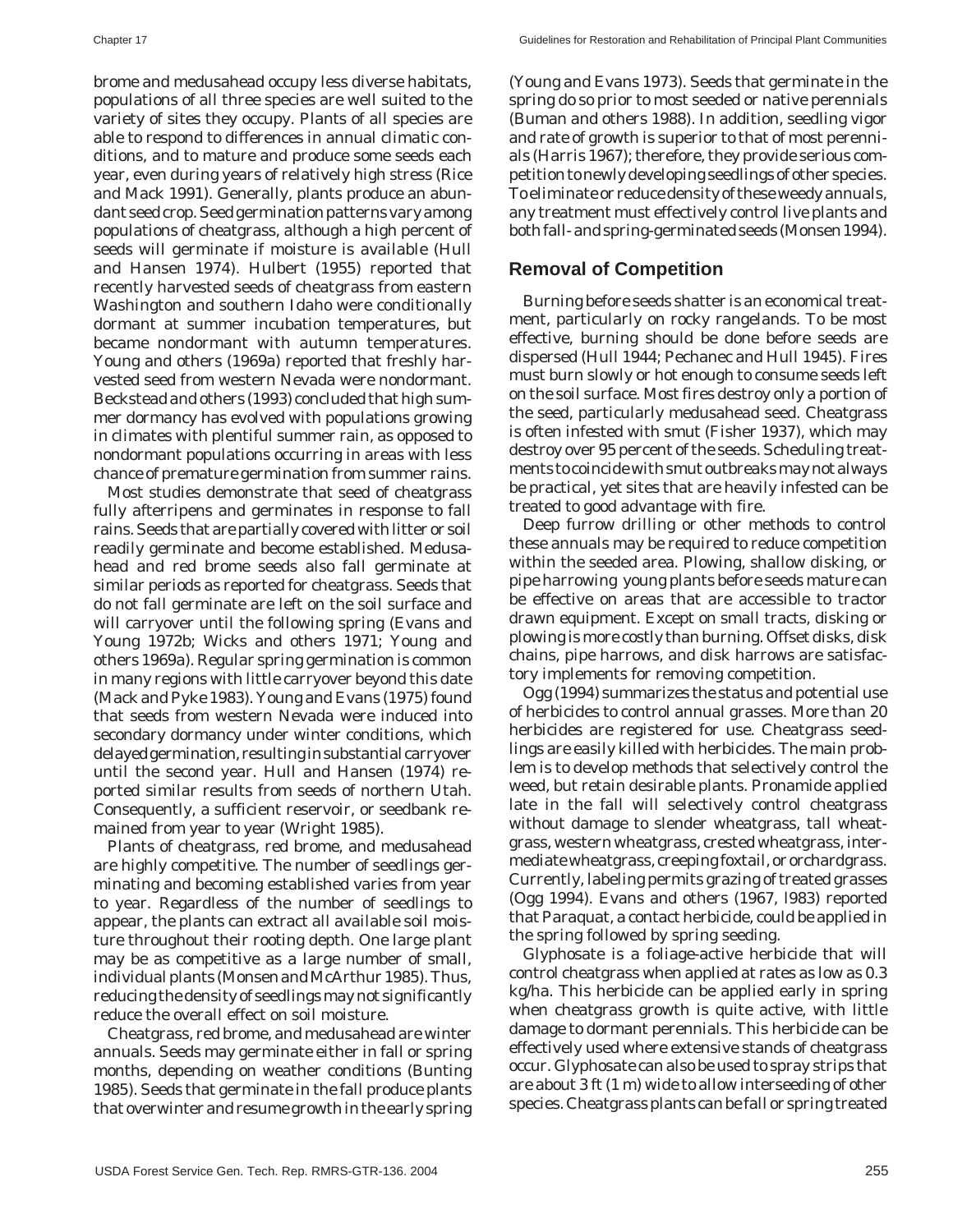Chapter 17 Guidelines for Restoration and Rehabilitation of Principal Plant Communities

if these plants are actively growing. Spraying and seeding can be done in one operation if care is given to prevent overturning soil from the seeding operation onto sprayed plants.

Drilling seeds in scalped furrows 16 to 32 inches (40 to 60 cm) wide with an interseeder eliminates competition for one or two seasons and allows sufficient time for new seedlings to establish (Monsen 1980a,b; Nyren and others 1980; Stevens 1994). The scalps create good barriers against the spread of wildfires in the same season. On hillsides too steep for machinery, shoveled scalps 3.3 ft $^2$  (l m $^2$ ) remove competition sufficiently for planting shrubs (Giunta and others 1975).

No single method is completely effective for eliminating live plants and seeds of annual grasses. To be most effective, disturbances should be treated before these annuals have gained dominance.

#### **Planting Season**

Late fall (mid-October) through February is recommended for seeding. Planting in winter is preferable, especially on sites in the southern desert shrub type. If herbicides are used, planting must be scheduled following recommendations for the specific herbicide. Sites should not be seeded in the summer or early fall months. Burned areas are frequently planted immediately after wildfires regardless of the date of the burn. This is a mistake and should not be done. Early seeding does not reduce the reestablishment of the annual grasses. Seeds planted too early in the season may germinate after a light rainfall, only to succumb as soils quickly dry.

#### **Planting Procedures**

Aerial broadcasting, using fixed-wing aircraft or helicopters, followed by anchor chaining or pipe harrowing, can be widely used on both rocky and rock-free sites. This treatment is especially useful on extensive burns. Selected areas referred to as "greenbelts," or "fuel barriers," can be planted to help contain range fires. Small areas can be broadcast seeded with a cyclone seeder or by hand, but seeds must be covered afterward. Failure to cover the seed, or planting out of season, will often result in failure of the project. Ash and litter remaining on the soil following burns cannot be expected to adequately cover seeded perennials.

Drilling is successful on plowed, machine-scalped, and burned areas. The rangeland drill, with its disks regulated to make deep, wide furrows, can satisfactorily interseed perennial grasses into cheatgrass stands. The drill can also plant forbs and shrubs on burned cheatgrass ranges. Depth bands should be used on the disks to insure that drills do not plant too deep in loose seedbeds. Both the browse seeder and the rangeland drill can be used to plant browse seeds in alternate rows with herbs. The browse seeder, equipped with wide scalpers, has been the most satisfactory planter used for seeding into cheatgrass. Recently developed drills with multiple seed boxes can plant individual species in separate drill rows. In addition, press wheels have been added that firm the seedbed and improve seedling establishment. It is important that sites are correctly seeded, as annual grass will quickly recover and occupy openings. Seeded plants must compete with the weeds, and should be established in the most optimal sites.

#### **Adapted Species and Mixtures**

Cheatgrass sites must be planted with perennials to reduce the reestablishment of the annual grass. If perennials are not established the first season after treatment, cheatgrass will regain dominance. If perennial seedlings survive the first growing season, they will usually attain dominance. The time required for seeded plants to develop a mature stand is dependent on annual climatic conditions. The perennial grasses usually require at least two growing seasons to fully establish. Seeded stands generally reach full maturity 4 to 6 years after planting. Treated areas must be carefully managed to ensure development of the seeded species.

Individual species and mixtures recommended for use in cheatgrass, red brome, and medusahead areas are essentially the same as those recommended for whatever vegetative type existed prior to invasion of the annual weeds. Some species are more competitive and have the potential to establish and spread in annual grass communities (table 28). Included in this group are Sandberg bluegrass, Lewis flax streambank wheatgrass, bottlebrush squirreltail (Stevens 1998), crested wheatgrass, desert wheatgrass, and rubber rabbitbrush (fig. 30). At higher elevations, muttongrass, sheep fescue, intermediate wheatgrass, pubescent wheatgrass, and small burnet compete and increase well with annual grasses. Other species can also compete with the annuals, but may require a longer period to attain maturity and dominate the site. Some examples are western yarrow, Pacific aster, Thurber needlegrass, bluebunch wheatgrass, and needle-andthreadgrass.

## **Lowland Annual Weed Communities \_\_\_\_\_\_\_\_\_\_\_\_\_\_\_\_\_\_\_**

There are two types of lowland annual weed communities; those that prosper in the spring, and those that develop in the summer (fig. 39).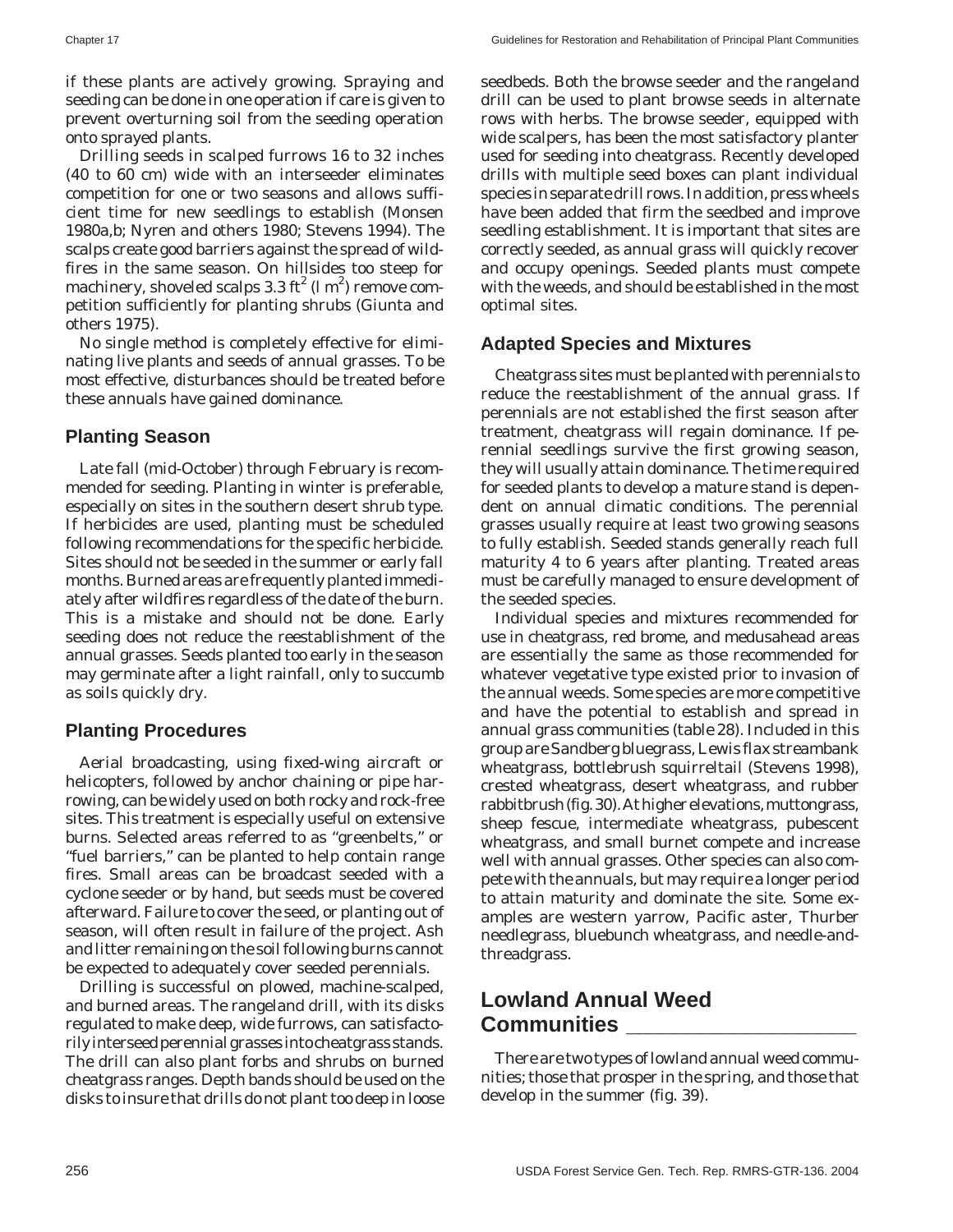

**Figure 39**—Interplanting and interseeding shrubs and herbs on sites infested with annual weeds have been successful methods of facilitating establishment and spread of the desired species.

# **Spring-Growing Annuals \_\_\_\_\_\_\_\_\_**

Spring-growing annuals germinate early (February through April), grow rapidly, and flower before summer arrives. Major spring-growing species found on valley and foothill ranges in the Intermountain West are bur buttercup, tumble mustard, blue mustard, tansy mustard, prickly lettuce, fiddleneck, and African mustard. These annuals can be found in pure or mixed stands, mainly in the sagebrush zone. Abandoned farmlands, sheep bedgrounds, feeding areas, and sites where the native vegetation has been severely depleted are typical areas for these weeds. Annual precipitation throughout these areas varies from 9 to 16 inches (230 to 410 mm), and soils are generally basic.

Spring-growing annuals germinate early, sometimes under snow cover. To establish desirable perennials in communities of spring-growing annuals, the following should be done: (1) eliminate the annual seed source, (2) use perennial species that exhibit early germination or that have vigorous seedlings that are able to compete with the established annual seedlings, and (3) seed at the most opportunistic time.

#### **Removal of Competition**

Most spring-growing annuals can be controlled by shallow disking using offset disks, pipe harrows, disk chains, or anchor chains. Seeds of most weed species are small and germinate on or near the soil surface. Plowing or deep disking can be used to bury these seeds in areas where elimination of other species is not a concern. Weeds can be removed with broadleaf herbicides applied prior to seed maturation. Most spring-growing annuals are not as competitive as cheatgrass, and desirable species can be established by reducing competition. Some weed-infested sites can improve if livestock grazing is better regulated; however, many sites will require control measures to promote recovery.

## **Planting Season**

Areas dominated by spring-growing annuals generally are best seeded in the fall or winter. Seeds of many perennial species exhibit dormancy, which can be overcome by fall or winter seeding. Fall, winter, and spring seedings generally require reduction or removal of weedy species and their seeds. Control measures should be designed not only to reduce competition, but to conserve soil moisture and aid in seedbed preparation and planting.

Spring seedings are not recommended. By the time soil surfaces dry enough to operate planting equipment, annuals have germinated and soil moisture has nearly been depleted. Consequently, sufficient soil moisture is not available to support germination and establishment of new seedlings.

#### **Planting Procedures**

Seedling establishment can be enhanced by seeding into scalps or furrows created to remove the annual weeds. Various types of equipment are available that make scalps or furrows and plant seeds into the cleared depression (Larson 1980). Scalps 4 to 8 inches (10 to 20 cm) wide are generally sufficient for seeding adapted grasses. Strips of this width can be created using offset disks on the rangeland drill or other commercial drills. Shrubs and perennial forbs do better with wider clearings. Scalps should be at least 12 to 24 inches (30 to 60 cm) wide for shrubs. The more competition, or potential competition (seed), that is removed, the greater chance for success.

#### **Adapted Species and Mixtures**

Species seeded into spring-growing annual communities can face considerable competition until they are well established. Seeded areas should not be grazed until there is a good, healthy stand of the seeded species. This generally requires at least 2 to 4 years of nonuse. One should not expect stand density to be exceptionally high the first 2 to 4 years. However, some sites do respond rapidly.

Species recommended for seeding are those recommended for seeding the vegetative type that existed prior to disturbance. These include juniper-pinyon (tables 14 through 16), fourwing saltbush (table 17), basin big sagebrush (table 18), Wyoming big sagebrush (table 20), black sagebrush (table 21), low sagebrush (table 22), shadscale saltbush (table 25), black greasewood (table 26), and blackbrush (table 27).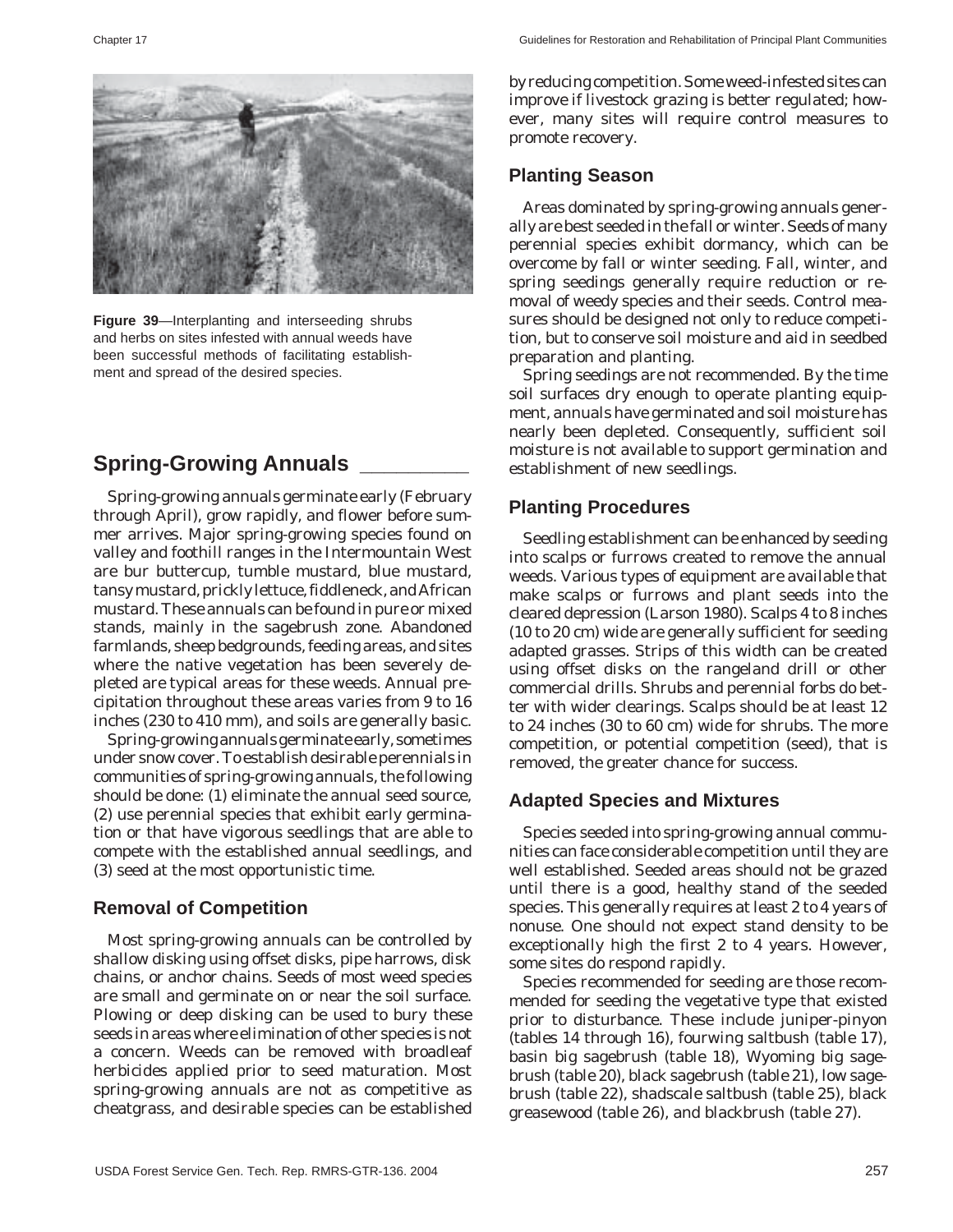## **Summer-Growing Annuals \_\_\_\_\_\_\_\_**

Major summer-growing annuals are Russian thistle and halogeton. Two species of Russian thistle have been identified (Welsh and others 1987). Both grow with halogeton and are widespread on lower elevation ranges (Beatley 1973; Evans and Young 1980). These plants are most abundant on abused, deteriorated areas in the salt desert shrub and basin big sagebrush types. Soils are basic, and annual precipitation usually ranges from 5 to 16 inches (130 to 410 mm). Most improvement can be gained on areas that receive more than 9 inches (230 mm) of annual precipitation. Areas that receive less than 9 inches (230 mm) of precipitation may, however, warrant treatment. Russian thistle and halogeton are early spring germinators, but do not grow much until midsummer. When both species grow rapidly (Cook and Stoddart 1953; Dwyer and Wolde-Yhannia 1972; Evans and Young 1972a, 1980).

#### **Removal of Competition**

Chaining, disk chaining, disking, scalping, or pipe harrowing generally eliminate sufficient competition so adapted perennials can be established. Deep furrow drills can also be used to clear strips adjacent to the seeded furrow to assure establishment of seeded species.

Burning is not effective in removal or control of these summer annuals. Both species generally remain green until late summer and are not easily burned. Abundant seed crops are formed each year, and primary control measures must be developed to eliminate or remove weed seeds. Broadleaf herbicides can be used to kill established plants, but sufficient seed persists in the soil to germinate the following season. To be most effective, mechanical or herbicide treatments should be conducted when weeds are young, generally each summer. However, sites cannot be seeded at this date, and planting should be delayed until the fall. Weeds quickly reinvade treated areas, and sites should be fall seeded to prevent weed invasion.

These weeds invade and increase rapidly following disturbances. It is important to seed new disturbances as soon as possible. Sites should not be allowed to remain open or occupied by these weeds because a

seedbank will quickly develop. Disturbances that have been occupied by these weeds for a number of years may require 1 to 2 years of fallowing to exhaust the seedbank. Once perennial herbs or shrubs have reestablished, weeds can be controlled.

Because early season competition from these two annuals is usually not serious, perennial species that germinate early and quickly develop a root system that can be most successful. If environmental conditions are adequate and seeded species become established, Russian thistle and halogeton density can be reduced substantially.

### **Planting Season**

Fall seedings are essential in summer-growing annual communities.

### **Planting Procedures**

Most disturbances can be seeded with a number of methods. Sites can be aerial seeded, and seeds covered with a drag, harrow, or similar implement. Drill seeding is a primary method of planting, and deep furrow drills are commonly used to remove weeds in a narrow strip or scalp. Interseeding using the Hansen seeder or similar equipment is particularly effective in reestablishing desired species.

Many species established from interseedings will naturally spread by seedling recruitment into the weedy areas. Russian thistle density fluctuates from year to year, allowing for invasion of other species.

## **Adapted Species and Mixtures**

Summer-growing annuals have established and become dominant over areas in a number of vegetative types. Species recommended for seeding summer-growing annual communities are essentially the same as those recommended for seeding the vegetative type that existed prior to when the annuals gained control. These include juniper-pinyon (tables 14 through 16), fourwing saltbush (table 17), basin big sagebrush (table 18), Wyoming big sagebrush (table 20), black sagebrush (table 21), low sagebrush (table 22), shadscale saltbush (table 25), black greasewood (table 26), and blackbrush (table 27).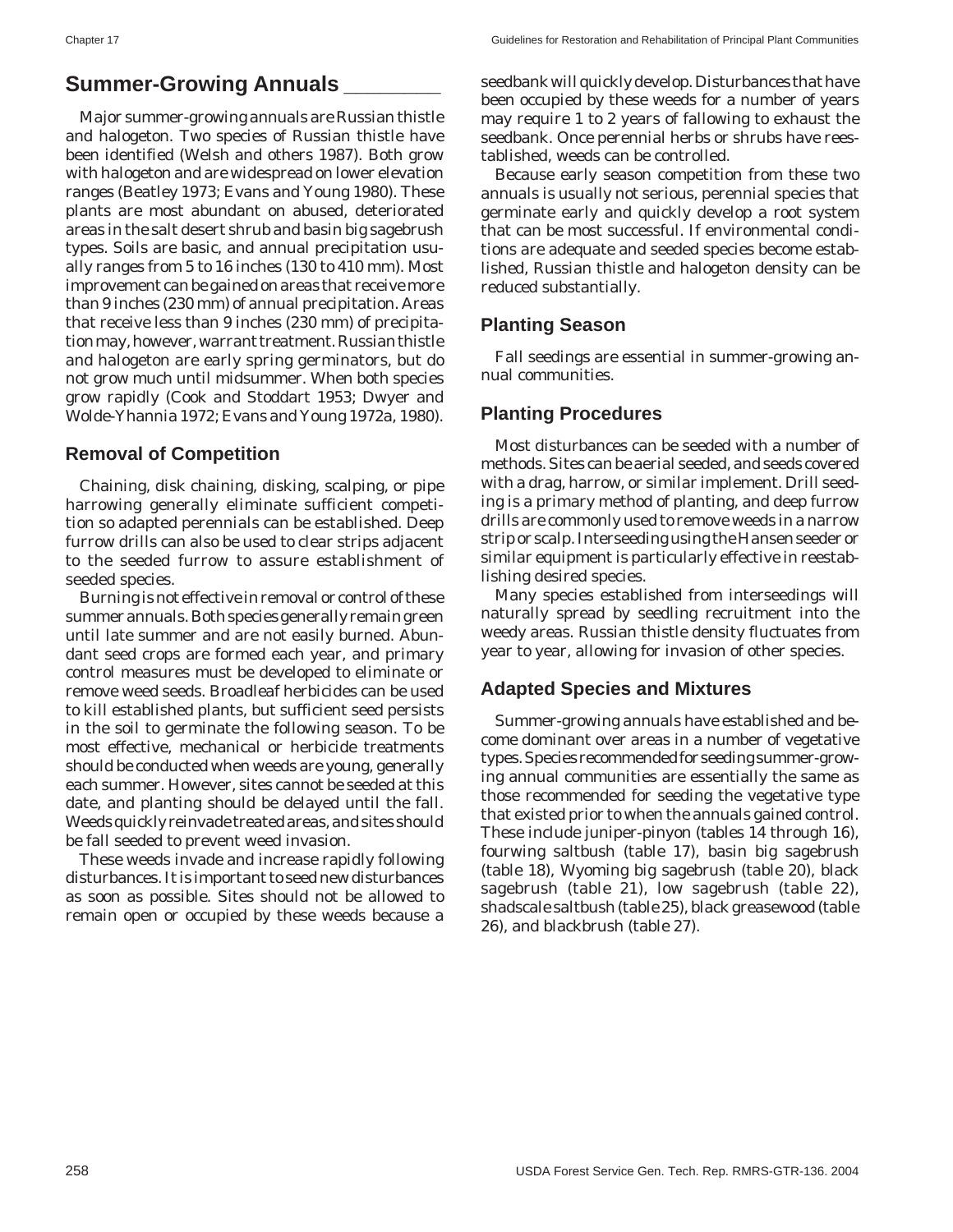**Table 1**—Ecological status, use index, competitiveness, and seeding rate for species adapted for seeding subalpine herblands and upper-elevation aspen openings.

|                                    |                                          | Use index for:     |                                  | Competitiveness <sup>b</sup> as a<br>seedling in the presence of: |                               |               |  |
|------------------------------------|------------------------------------------|--------------------|----------------------------------|-------------------------------------------------------------------|-------------------------------|---------------|--|
|                                    |                                          |                    |                                  |                                                                   |                               |               |  |
| <b>Species</b>                     | <b>Ecological</b><br>status <sup>a</sup> | <b>Restoration</b> | <b>Revegetation</b><br>plantings | <b>Maximum</b><br>competition                                     | <b>Minimum</b><br>competition | <b>Mature</b> |  |
|                                    |                                          | plantings          |                                  |                                                                   |                               | plant         |  |
| <b>Grasses and sedges</b>          |                                          |                    |                                  |                                                                   |                               |               |  |
| Barley, meadow                     | P, E, L                                  | Χ                  | Χ                                | EX                                                                | EX                            | <b>ME</b>     |  |
| Bentgrass, redtop                  | P,E                                      | X                  |                                  | <b>ME</b>                                                         | ME                            | PO            |  |
| Bluegrass, big                     | E,L                                      | Χ                  | Χ                                | ME                                                                | ME                            | ME            |  |
| Bluegrass, Canada                  | P, E, L                                  |                    | Χ                                | ME                                                                | ME                            | ME            |  |
| Brome, meadow                      | P,E                                      |                    | X                                | EX                                                                | EX                            | ME            |  |
| Brome, mountain                    | P, E, L                                  | $\mathsf X$        | Χ                                | EX                                                                | EX                            | EX            |  |
| Brome, smooth                      | P, E, L                                  |                    | $\mathsf X$                      | ME                                                                | EX                            | EX, NC        |  |
| (northern)                         |                                          |                    |                                  |                                                                   |                               |               |  |
| Brome, subalpine                   | E,L                                      |                    | X                                | ME                                                                | EX                            | EX            |  |
| Fescue, sulcata                    | P, E, L                                  | $\mathsf X$        | $\mathsf X$                      | PO                                                                | EX                            | ME            |  |
| sheep                              |                                          |                    |                                  |                                                                   |                               |               |  |
| Fescue, tall                       | P,E                                      |                    | Χ                                | EX                                                                | EX                            | ME            |  |
| Foxtail, creeping                  | P, E, L                                  |                    | $\mathsf X$                      | ME                                                                | EX                            | EX            |  |
| Foxtail, meadow                    | P, E, L                                  |                    | X                                | ME                                                                | <b>ME</b>                     | EX            |  |
| Hairgrass, tufted                  | P, E, L                                  | Χ                  | X                                | PO                                                                | ME                            | ME            |  |
| Needlegrass, subalpine             | E,L                                      | $\mathsf X$        |                                  | ME                                                                | <b>ME</b>                     | ME            |  |
| Oniongrass                         | P,E                                      |                    | X                                | ME                                                                | ME                            | PO            |  |
| Orchardgrass                       | P, E, L                                  |                    | X                                | EX                                                                | EX                            | ME            |  |
|                                    | P,E                                      |                    | $\mathsf X$                      | ME                                                                | EX                            | ME            |  |
| Oatgrass, tall                     |                                          |                    | $\mathsf X$                      |                                                                   |                               |               |  |
| Reedgrass, chee                    | E,L                                      |                    |                                  | PO                                                                | PO                            | EX            |  |
| Sedge, ovalhead                    | E,L                                      | Χ                  | Χ                                | PO                                                                | ME                            | EX            |  |
| Timothy                            | P,E                                      |                    | Χ                                | EX                                                                | <b>EX</b>                     | PO            |  |
| Timothy, alpine                    | P, E, L                                  | Χ                  | $\mathsf X$                      | ME                                                                | ME                            | ME            |  |
| Wheatgrass,<br>intermediate        | P                                        |                    | $\mathsf X$                      | EX                                                                | EX                            | EX, NC        |  |
| Wheatgrass, slender                | P, E, L                                  | X                  | X                                | EX                                                                | EX                            | ME            |  |
| <b>Forbs</b>                       |                                          |                    |                                  |                                                                   |                               |               |  |
| Alfalfa                            | P, E, L                                  |                    | X                                | EX                                                                | EX                            | ME            |  |
| (drought tolerant)                 |                                          |                    |                                  |                                                                   |                               |               |  |
|                                    |                                          | Χ                  |                                  |                                                                   |                               |               |  |
| Aster, leafybract                  | E,L                                      |                    |                                  | PO                                                                | PO                            | PO            |  |
| alpine                             |                                          |                    |                                  |                                                                   |                               |               |  |
| Aster, Pacific                     | P, E, L                                  | Χ                  | X                                | PO                                                                | ME                            | ME            |  |
| Aster, smooth                      | P, E, L                                  | $\mathsf X$        | $\mathsf X$                      | PO                                                                | PO                            | EX            |  |
| Bluebell, tall                     | E,L                                      | $\sf X$            |                                  | PO                                                                | PO                            | EX            |  |
| Cinquefoil, gland                  | E,L                                      | X                  |                                  | ME                                                                | ME                            | ME            |  |
| Columbine,                         | Ε                                        | Χ                  |                                  | PO                                                                | ME                            | ME            |  |
| Colorado                           |                                          |                    |                                  |                                                                   |                               |               |  |
| Cowparsnip                         | E,L                                      | Χ                  |                                  | ME                                                                | ME                            | ME            |  |
| Crownvetch                         | P, E, L                                  |                    | X                                | ME                                                                | ME                            | ME            |  |
| Fleabane, Bear River               | E,L                                      | Χ                  |                                  | ME                                                                | ME                            | ME            |  |
| Fleabane, Oregon                   | E,L                                      |                    | X                                |                                                                   |                               |               |  |
| Geranium, sticky and<br>Richardson | P, E, L                                  | Χ                  | X                                | PO                                                                | PO                            | ME            |  |
| Goldeneye, showy                   | P, E, L                                  | Χ                  | $\mathsf X$                      | ME                                                                | EX                            | ME            |  |
| Goldenrod, low                     | E,L                                      | $\mathsf X$        | $\mathsf{X}$                     | ME                                                                | EX                            | ME            |  |
| Groundsel, butterweed              | E,L                                      | Χ                  |                                  | ME                                                                | ME                            | ME            |  |
| Helianthella,                      | P,E                                      | $\mathsf X$        |                                  | ME                                                                | ME                            | ME            |  |
| oneflower                          |                                          |                    |                                  |                                                                   |                               |               |  |
| Ligusticum, Porter                 | P, E, L                                  | Χ                  |                                  | ME                                                                | ME                            | ME            |  |
| Lomatium, Nuttall                  | P, E, L                                  | $\mathsf X$        |                                  | ME                                                                | ME                            | ME            |  |
| Lupine, mountain                   | E,L                                      | X                  |                                  | ME                                                                | ME                            | EX            |  |

(con.)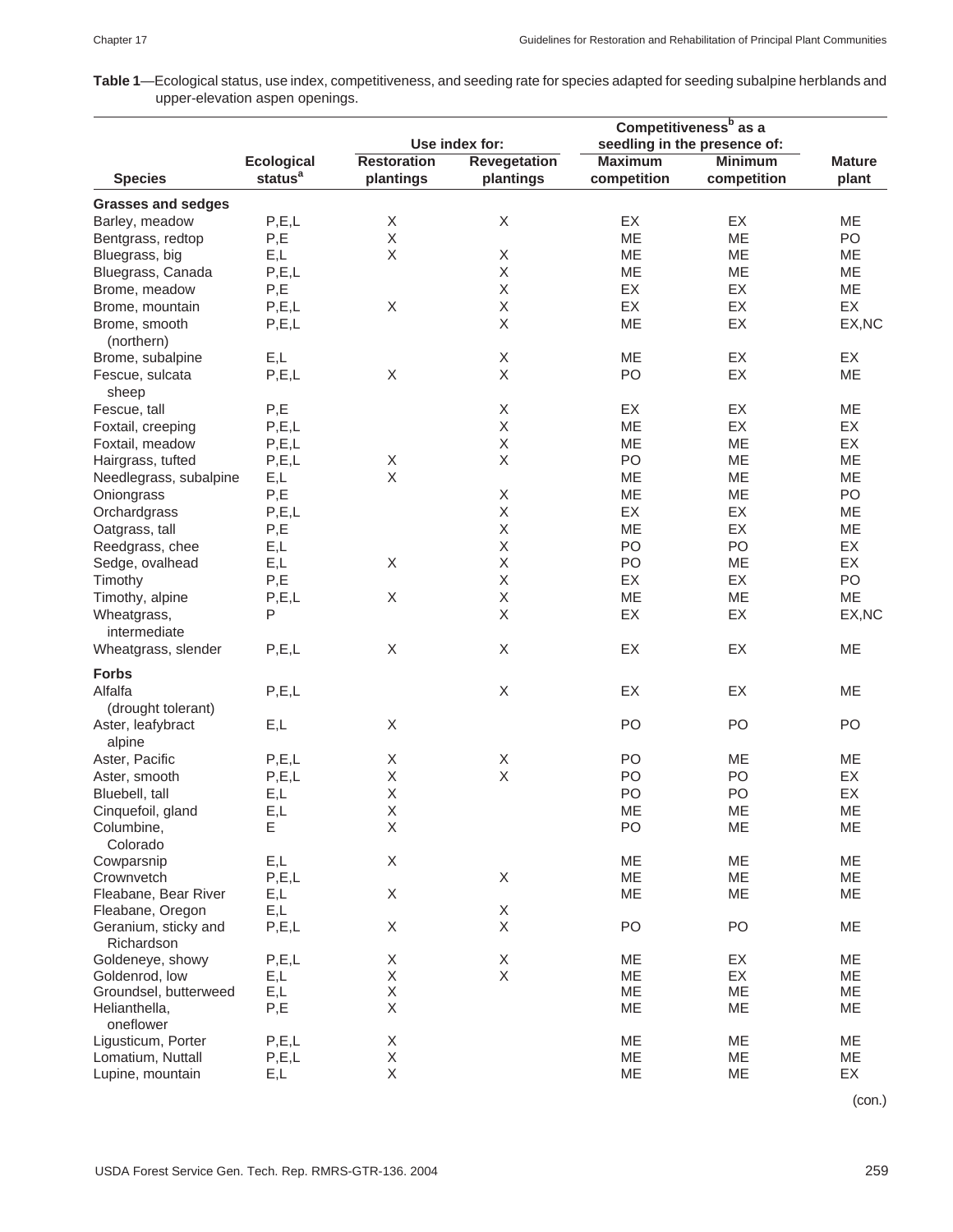|                                           |                          |                    |                     |                | Competitiveness <sup>b</sup> as a |               |
|-------------------------------------------|--------------------------|--------------------|---------------------|----------------|-----------------------------------|---------------|
|                                           |                          |                    | Use index for:      |                | seedling in the presence of:      |               |
|                                           | <b>Ecological</b>        | <b>Restoration</b> | <b>Revegetation</b> | <b>Maximum</b> | <b>Minimum</b>                    | <b>Mature</b> |
| <b>Species</b>                            | status <sup>a</sup>      | plantings          | plantings           | competition    | competition                       | plant         |
| Lupine, silky                             | E,L                      | X                  |                     | <b>ME</b>      | <b>ME</b>                         | EX            |
| Meadowrue, Fendler                        | L                        | Χ                  |                     | PO             | <b>ME</b>                         | ME            |
| Painted-cup, sulphur                      | L                        | Χ                  |                     | ME             | MЕ                                | EX            |
| Penstemon, Rocky<br>Mountain              | P, E, L                  | Χ                  | $\mathsf X$         | P <sub>O</sub> | ME                                | <b>ME</b>     |
| Penstemon, Rydberg                        | P,E                      | X                  | X                   | PO             | <b>ME</b>                         | ME            |
| Penstemon, Wasatch                        | P,E                      | $\mathsf X$        | X                   | <b>ME</b>      | <b>ME</b>                         | ME            |
| Sage, Louisiana                           | P,E                      | X                  | X                   | PO             | ME                                | <b>ME</b>     |
| Solomon-plume, fat                        | E,L                      | X                  |                     | PO             | PO                                | <b>ME</b>     |
| Sweetanise                                | P, E, L                  | X                  |                     | ME             | EX                                | ME            |
| Valerian, edible                          | E,L                      | Χ                  |                     | P <sub>O</sub> | PO                                | EX            |
| Vetch, American                           | L                        | X                  | X                   | <b>ME</b>      | <b>ME</b>                         | ME            |
| Violet, Nuttall                           | P, E, L                  | $\mathsf X$        |                     | ME             | EX                                | ME            |
| Yarrow, western                           | P, E, L                  | $\mathsf X$        | $\mathsf X$         | ME             | EX                                | ME            |
| <b>Shrubs</b>                             |                          |                    |                     |                |                                   |               |
| Cinquefoil, shrubby                       | E,L                      | X                  |                     | P <sub>O</sub> | PO                                | EX            |
| Currant, sticky                           | E,L                      | X                  |                     | PO             | PO                                | EX            |
| Currant, wax                              | E.L                      | X                  |                     | P <sub>O</sub> | PO                                | EX            |
| Elderberry, red                           | E,L                      | $\mathsf X$        |                     | PO             | ME                                | EX            |
| Rabbitbrush, low                          | P, E, L                  | Χ                  | X                   | ME             | <b>ME</b>                         | EX            |
| Rabbitbrush,                              | P, E, L                  | X                  | X                   | ME             | <b>ME</b>                         | <b>ME</b>     |
| mountain rubber                           |                          |                    |                     |                |                                   |               |
| Rabbitbrush, Parry                        | P, E, L                  | Χ                  | $\mathsf X$         | ME             | ME                                | ME            |
| Rose, Woods                               | E,L                      | $\mathsf X$        | X                   | PO             | PO                                | EX            |
| Sagebrush,                                | P, E, L                  | $\mathsf X$        | X                   | ME             | ME                                | ME            |
| big mountain                              |                          |                    |                     |                |                                   |               |
| Sagebrush, big timberline                 | P.E.L                    | Χ                  |                     | EX             | EX                                | EX            |
| Sagebrush, silver                         | P,L                      | $\mathsf X$        |                     | <b>ME</b>      | <b>ME</b>                         | <b>ME</b>     |
| Snowberry, mountain                       | E,L                      | X                  | $\sf X$             | PO             | PO                                | EX            |
|                                           | Soil seeding rate        |                    |                     |                |                                   |               |
| <b>Well drained</b><br><b>Growth form</b> | <b>Moist</b>             |                    |                     |                |                                   |               |
|                                           | Pls Ib/acre <sup>c</sup> |                    |                     |                |                                   |               |
| $4$ to $6$<br>Grasses                     | 4 to 6                   |                    |                     |                |                                   |               |
| Forbs<br>6 to 8                           | 6 to 8                   |                    |                     |                |                                   |               |
| Shrubs                                    | $1$ to $2$<br>1 to $2$   |                    |                     |                |                                   |               |

**Table 1** (Con.)

<sup>a</sup>Species status: P = pioneer; E = early seral; L = late seral.<br><sup>b</sup>Competitiveness rating: PO = poor competitor; ME = medium competitor; EX = excellent competitor; NC = noncompatable with other species.<br><sup>c</sup>Drill rate, sha  $\degree$ Drill rate—broadcast seeding requires  $\frac{1}{4}$  to  $\frac{1}{3}$  more seed.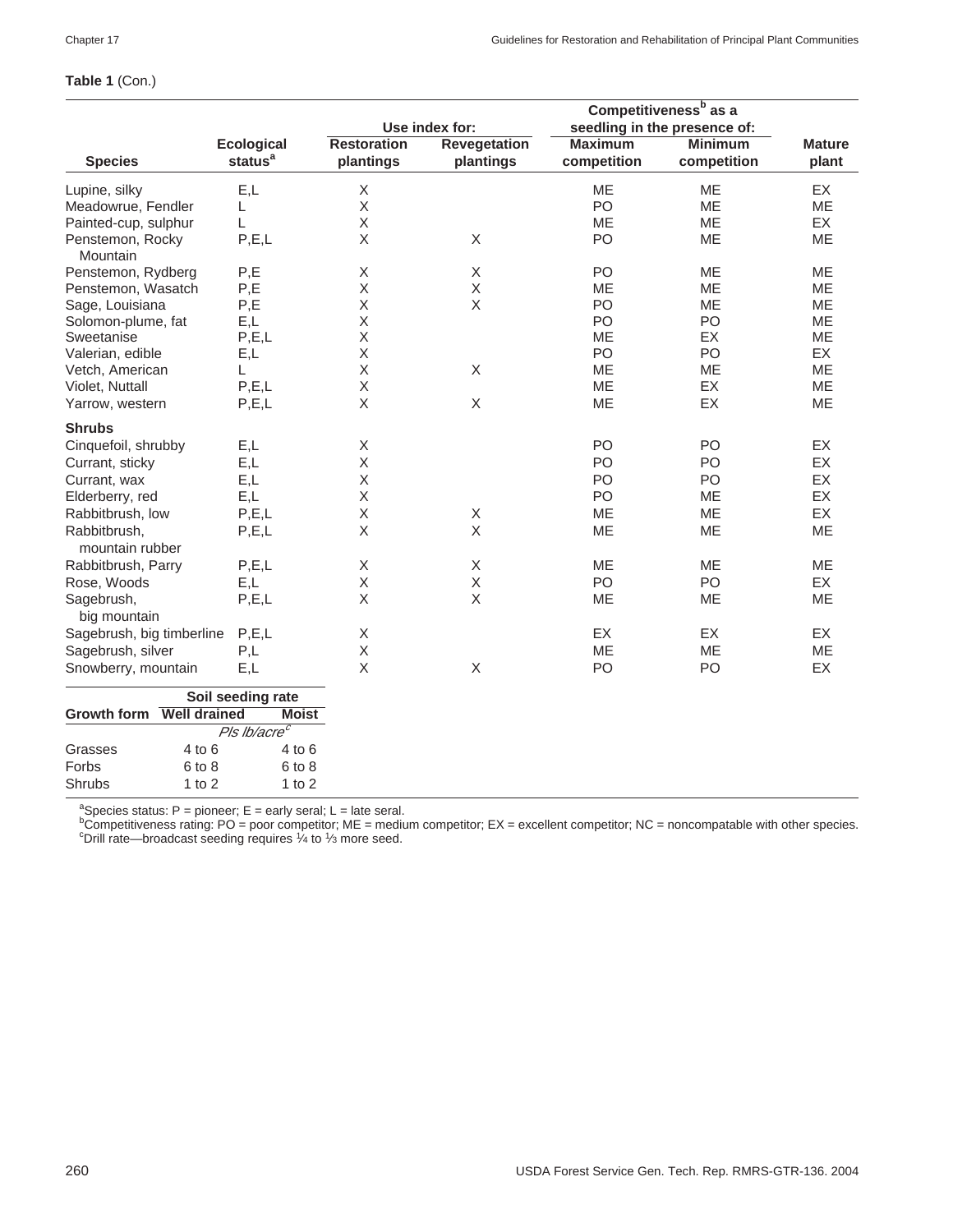**Table 2**—Ecological status, use index, competitiveness, and seeding rate for species adapted for seeding wet and semiwet meadows.

|                                    |                          |                    |                     | Competitiveness <sup>b</sup> as a |                              |               |  |
|------------------------------------|--------------------------|--------------------|---------------------|-----------------------------------|------------------------------|---------------|--|
|                                    |                          |                    | Use index for:      |                                   | seedling in the presence of: |               |  |
|                                    | <b>Ecological</b>        | <b>Restoration</b> | <b>Revegetation</b> | <b>Maximum</b>                    | <b>Minimum</b>               | <b>Mature</b> |  |
| <b>Species</b>                     | status <sup>a</sup>      | plantings          | plantings           | competition                       | competition                  | plant         |  |
| <b>Grasses and sedges</b>          |                          |                    |                     |                                   |                              |               |  |
| Barley, meadow                     | P, E, L                  | Χ                  | Χ                   | EX                                | <b>EX</b>                    | <b>ME</b>     |  |
| Bentgrass, redtop                  | P,E                      | X                  | X                   | ME                                | <b>ME</b>                    | PO            |  |
| Brome, mountain                    | P, E, L                  | $\mathsf X$        | $\mathsf X$         |                                   |                              |               |  |
| Brome, smooth<br>(northern)        | P, E, L                  |                    | $\mathsf X$         | ME                                | EX                           | EX, NC        |  |
| Foxtail, meadow                    | P, E, L                  |                    | X                   | P <sub>O</sub>                    | <b>ME</b>                    | EX            |  |
| Hairgrass, tufted                  | P, E, L                  | X                  | $\mathsf X$         | P <sub>O</sub>                    | ME                           | <b>ME</b>     |  |
| Oatgrass, tall                     | P,E                      |                    | $\mathsf X$         | <b>ME</b>                         | <b>EX</b>                    | ME            |  |
| Sedge, ovalhead                    | E,L                      | $\mathsf X$        |                     | PO                                | <b>ME</b>                    | EX            |  |
| Timothy                            | P,E                      |                    | $\mathsf X$         | EX                                | EX                           | PO            |  |
| Wheatgrass, tall                   | P,L                      |                    | X                   | EX                                | EX                           | EX            |  |
| Wildrye, Great Basin               | E,L                      | Χ                  |                     | PO                                | PO                           | ME            |  |
| <b>Forbs</b>                       |                          |                    |                     |                                   |                              |               |  |
| Aster, alpine<br>leafybract        | P, E, L                  | X                  | X                   | PO                                | PO                           | PO            |  |
| Aster, blueleaf                    | P, E, L                  | Χ                  | $\mathsf X$         | PO                                | PO                           | ME            |  |
| Aster, Pacific                     | P, E, L                  | $\mathsf X$        | X                   | P <sub>O</sub>                    | ME                           | <b>ME</b>     |  |
| Cinquefoil, gland                  | P.E.L                    | X                  |                     | ME                                | ME                           | EX            |  |
| Clover, alsike                     | E,L                      |                    | $\mathsf X$         | ME                                | ME                           | ME            |  |
| Clover, strawberry                 | P, E, L                  |                    | X                   | ME                                | <b>ME</b>                    | ME            |  |
| Geranium, sticky and<br>Richardson | P, E, L                  | Χ                  |                     | ME                                | ME                           | EX            |  |
| Medick, black                      | P, E, L                  |                    | $\mathsf X$         | EX                                | <b>EX</b>                    | <b>ME</b>     |  |
| Milkvetch, cicer                   | P, E, L                  |                    | X                   | <b>ME</b>                         | <b>ME</b>                    | EX            |  |
| Sainfoin                           | E                        |                    | $\mathsf X$         | ME                                | <b>ME</b>                    | PO            |  |
| Sage, Louisiana                    | P,E                      | X                  | X                   | PO                                | <b>ME</b>                    | <b>ME</b>     |  |
| Sweetanise                         | P, E, L                  | $\mathsf X$        |                     | ME                                | <b>ME</b>                    | ME            |  |
| Valerian, edible                   | E,L                      | Χ                  |                     | PO                                | PO                           | EX            |  |
| Yarrow, western                    | P, E, L                  | Χ                  | X                   | ME                                | ME                           | ME            |  |
|                                    | Soil seeding rate        |                    |                     |                                   |                              |               |  |
| Growth form Well drained           | <b>Moist</b>             |                    |                     |                                   |                              |               |  |
|                                    | Pls Ib/acre <sup>c</sup> |                    |                     |                                   |                              |               |  |
| Grasses                            | 4 to 5<br>$3$ to $4$     |                    |                     |                                   |                              |               |  |
| Forbs                              | 5 to 7<br>6 to 8         |                    |                     |                                   |                              |               |  |

ªSpecies status: P = pioneer; E = early seral; L = late seral.<br><sup>b</sup>Competitiveness rating: PO = poor competitor; ME = medium competitor; EX = excellent competitor; NC = noncompatable with other species.<br>°Drill rate—broadca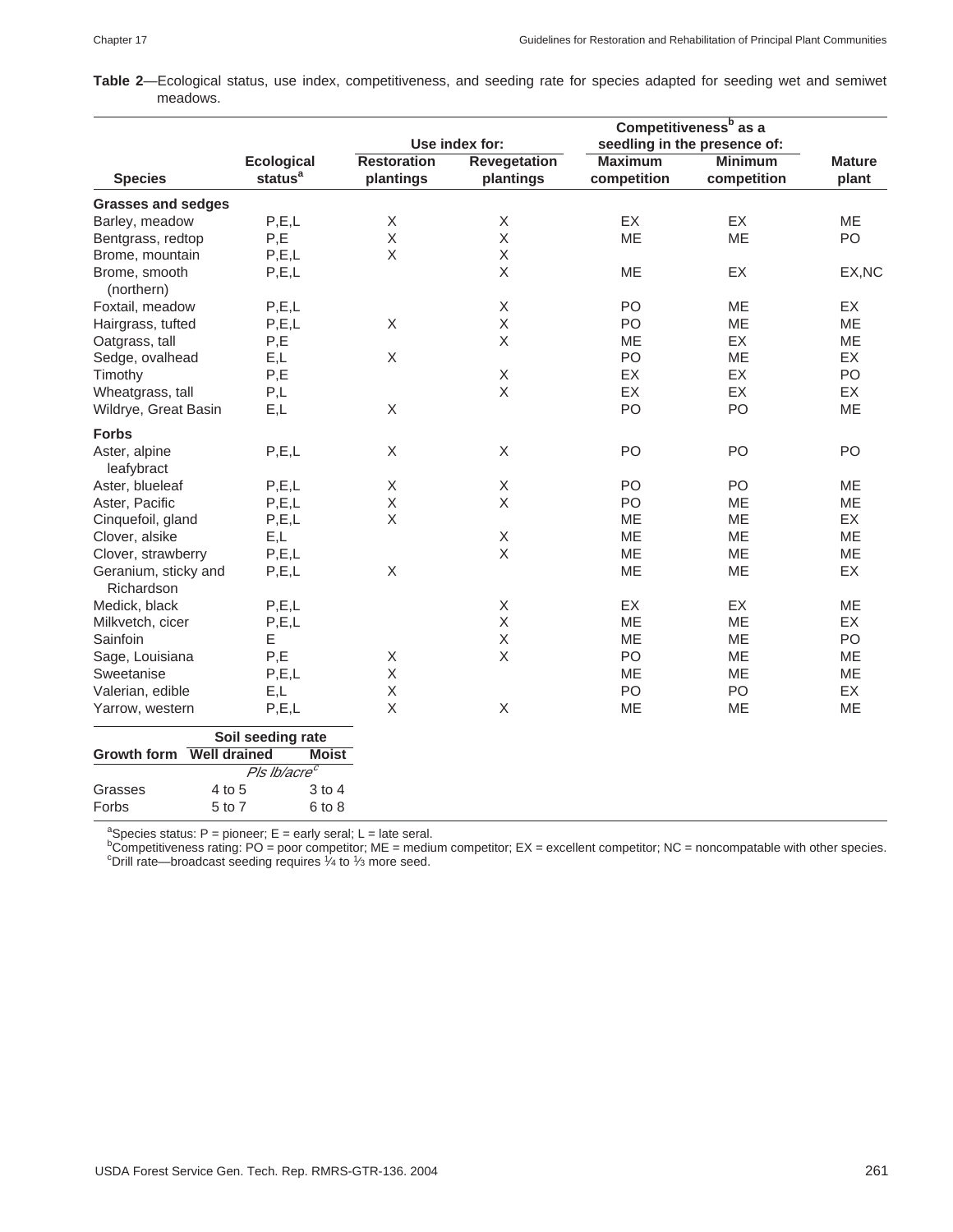**Table 3**—Ecological status, use index, and competitiveness for shrubs recommended for transplanting in wet meadows.

|                           |                                          | Use index for:                  |                                  | Competitiveness <sup>b</sup> as a<br>seedling in the presence of: |                               |                        |
|---------------------------|------------------------------------------|---------------------------------|----------------------------------|-------------------------------------------------------------------|-------------------------------|------------------------|
| <b>Species</b>            | <b>Ecological</b><br>status <sup>a</sup> | <b>Restoration</b><br>plantings | <b>Revegetation</b><br>plantings | <b>Maximum</b><br>competition                                     | <b>Minimum</b><br>competition | <b>Mature</b><br>plant |
| <b>Grasses and sedges</b> |                                          |                                 |                                  |                                                                   |                               |                        |
| Birch, water              | P.E.L                                    | Χ                               |                                  | <b>ME</b>                                                         | ME                            | EX                     |
| Cinquefoil, bush          | E,L                                      | Χ                               |                                  | ME                                                                | ME                            | EX                     |
| Dogwood, redosier         | E,L                                      | X                               |                                  | PO.                                                               | ME                            | EX                     |
| Honeysuckle, Utah         | E.L                                      | X                               |                                  | PO.                                                               | PΟ                            | ЕX                     |
| Rose, Woods               | E.L                                      | X                               |                                  | PO.                                                               | PΟ                            | ЕX                     |
| Willows (see table 11)    | P, E, L                                  |                                 |                                  | PO                                                                | PΟ                            | ЕX                     |

<sup>a</sup>Species status: P = pioneer; E = early seral; L = late seral.

 ${}^{\text{b}}$ Competitiveness rating: PO = poor competitor; ME = medium competitor; EX = excellent competitor.

**Table 4**—Ecological status, use index, competitiveness, and seeding rate for species adapted for seeding inland saltgrass sites.

|                                                                                                                                                            |                                                                                                        |                                 |                                                                   |                                   | Competitiveness <sup>b</sup> as a |                                   |
|------------------------------------------------------------------------------------------------------------------------------------------------------------|--------------------------------------------------------------------------------------------------------|---------------------------------|-------------------------------------------------------------------|-----------------------------------|-----------------------------------|-----------------------------------|
|                                                                                                                                                            |                                                                                                        |                                 | Use index for:                                                    |                                   | seedling in the presence of:      |                                   |
| <b>Species</b>                                                                                                                                             | <b>Ecological</b><br>status <sup>a</sup>                                                               | <b>Restoration</b><br>plantings | <b>Revegetation</b><br>plantings                                  | <b>Maximum</b><br>competition     | <b>Minimum</b><br>competition     | <b>Mature</b><br>plant            |
| <b>Grasses</b><br>Dropseed, sand<br>Fescue, tall                                                                                                           | P, E, L<br>P, E, L                                                                                     | X                               | X<br>$\mathsf X$                                                  | <b>ME</b><br>EX                   | ME<br>EX                          | <b>ME</b><br>PO                   |
| Foxtail, meadow<br>Sacaton, alkali<br>Wheatgrass, fairway                                                                                                  | P, E, L<br>P, E, L<br>P, E, L                                                                          | $\mathsf X$                     | $\mathsf X$<br>Χ<br>$\mathsf X$                                   | <b>ME</b><br>PO<br>EX             | <b>EX</b><br>PO<br>EX             | ME<br>ME<br>ME                    |
| crested<br>Wheatgrass, 'NewHy'<br>Wheatgrass,<br>streambank                                                                                                | P, E, L<br>P,L                                                                                         | $\mathsf X$                     | $\mathsf X$<br>$\boldsymbol{\mathsf{X}}$                          | <b>ME</b><br>ME                   | <b>ME</b><br>ME                   | EX<br>EX                          |
| Wheatgrass, tall<br>Wildrye, Russian<br>Wildrye, Salina                                                                                                    | P,L<br>P, E, L<br>P,L                                                                                  | X                               | $\mathsf X$<br>$\mathsf X$                                        | ME<br>P <sub>O</sub><br>PO        | ME<br>PO<br>P <sub>O</sub>        | EX<br>EX<br><b>ME</b>             |
| <b>Forbs</b><br>Aster, Pacific<br>Clover, strawberry<br>Medick, black<br>Summercypress,<br><b>Belvedere</b><br>Sweetclover, yellow                         | P, E, L<br>P, E, L<br>$\mathsf{P},\mathsf{E}$<br>P,E<br>$\mathsf{P}$                                   | $\mathsf X$                     | $\mathsf X$<br>Χ<br>$\mathsf X$<br>X<br>$\boldsymbol{\mathsf{X}}$ | PO<br><b>ME</b><br>EX<br>EX<br>EX | ME<br><b>ME</b><br>EX<br>EX<br>EX | ME<br>ME<br>PO<br>PO<br>PO        |
| <b>Shrubs</b><br>Buffaloberry, silver <sup>c</sup><br>Greasewood, black<br>Honeysuckle,                                                                    | E,L<br>E, L<br>E,L                                                                                     | X<br>Χ<br>X                     |                                                                   | PO<br>PO<br>PO                    | PO<br>PO<br>P <sub>O</sub>        | EX<br>EX<br>EX                    |
| tatarian <sup>c</sup><br>Plum, American <sup>c</sup><br>Rabbitbrush, rubber<br>Saltbush, fourwing<br>Saltbush, Gardner<br>Willow, purpleosier <sup>c</sup> | E,L<br>P,E<br>P, E, L<br>P, E, L<br>E,L                                                                | Χ<br>X<br>Χ<br>X                | X<br>$\mathsf X$<br>$\mathsf X$<br>X                              | PO<br>ME<br><b>ME</b><br>ME       | PO<br>ME<br>ME<br>ME              | EX<br><b>ME</b><br>ME<br>ME<br>EX |
| <b>Growth form</b><br>Grasses<br>Forbs<br>Shrubs                                                                                                           | Soil seeding rate<br>Wet and dry soils<br>Pls Ib/acre <sup>d</sup><br>6 to 8<br>$2$ to $3$<br>1 to $2$ |                                 |                                                                   |                                   |                                   |                                   |

<sup>a</sup>Species status: P = pioneer; E = early seral; L = late seral.

b<br>
Competitiveness rating: PO = poor competitor; ME = medium competitor; EX = excellent competitor.<br>
"Established most successfully by tansplants.

<sup>d</sup>Drill rate—broadcast seeding requires 1/4 to 1/3 more seed.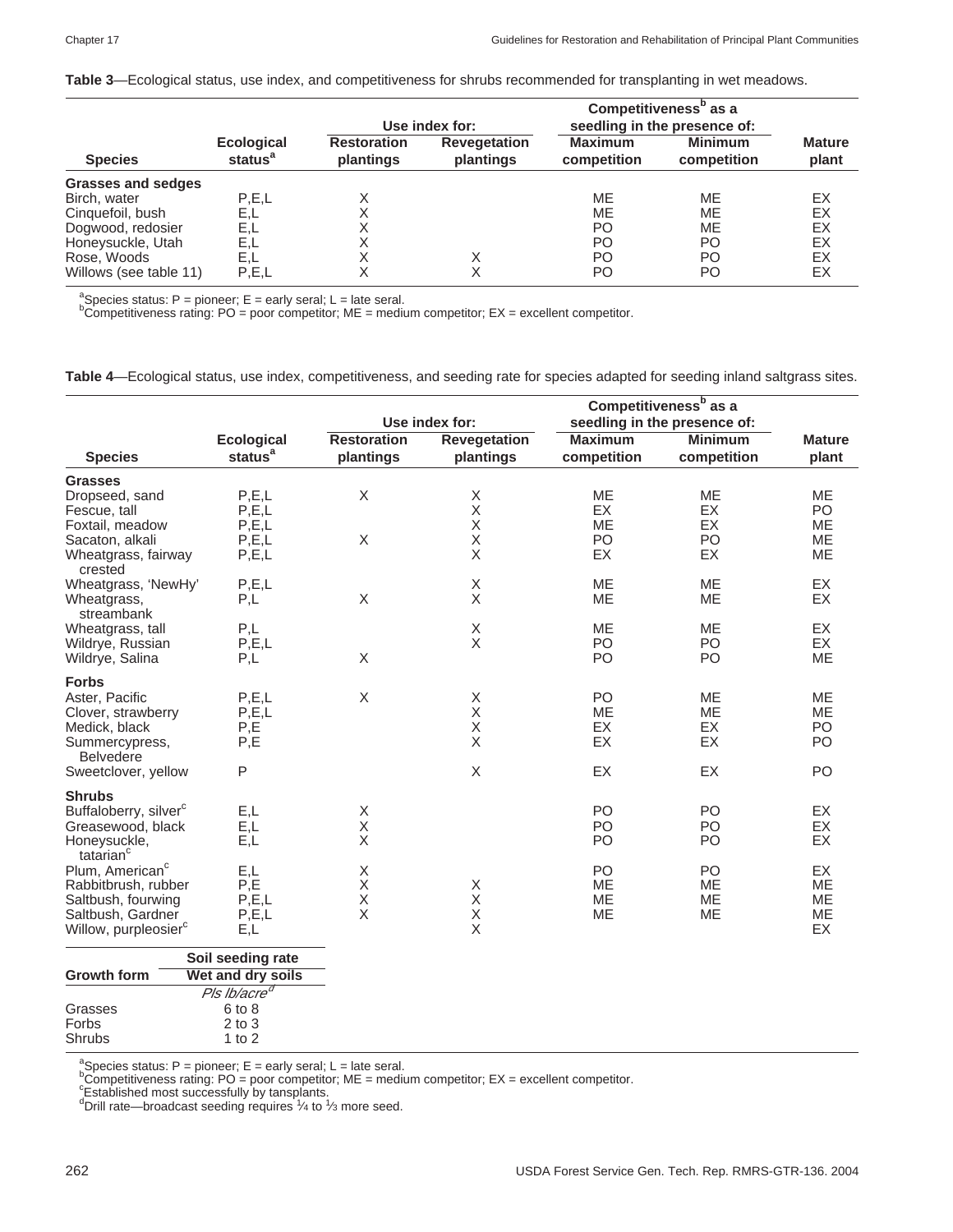**Table 5**—Distribution and rooting characteristics of select native sedges and rushes for riparian sites. Information, in part, is from Lewis (1958a) and Monsen, in Platts and others (1987).

| <b>Species</b>      | Areas <sup>a</sup> | <b>Habitat</b>                                  | Abundance | Characteristic                                                       | <b>Comments</b>                                                                                               |
|---------------------|--------------------|-------------------------------------------------|-----------|----------------------------------------------------------------------|---------------------------------------------------------------------------------------------------------------|
| Bulrush, saltmarsh  | Mtn. B.            | Lake edge, streambank,<br>alkali sites          | Abundant  | Rhizomatous                                                          | Dense patches, spreads rapidly.                                                                               |
| Bulrush, tule       | Val.-Mtn. B.       | Lake edge                                       | Abundant  | Rhizomatous                                                          | Tall, rank, dense patches, restricted<br>to water's edge.                                                     |
| Rush, Baltic        | Val.-Asp.          | Wet and semiwet meadows                         | Abundant  | <b>Rhizomatous</b>                                                   | Principal species for stabilization.<br>Use adapted ecotypes, spreads<br>aggressively, persists with grazing. |
| Rush, Drummond      | LPP-Alp.           | Wet and dry meadows                             | Common    | Caespitose                                                           | Spreads after disturbance, occupies<br>infertile soil.                                                        |
| Rush, longstyle     | Sage-SF            | Wet meadows and streams                         | Common    | Rhizomatous                                                          | Moderately palatable rush,<br>long style.                                                                     |
| Rush, swordleaf     | Sage-SF            | Streams and wet meadows                         | Abundant  | Strongly<br>rhizomatous                                              | Moderately palatable, wide<br>elevational range.                                                              |
| Rush, Torrey        | Val.-PJ            | Streams, wet meadows,<br>seeps, alkali tolerant | Common    | Strongly<br>rhizomatous                                              | Spreads onto disturbances.                                                                                    |
| Sedge, analogue     | PP-SF              | Bogs and wet meadows                            | Frequent  | Long, creeping<br>rootstock                                          | Excellent cover, widely distributed,<br>calcareous soils.                                                     |
| Sedge, beaked       | Val.-SF            | Streams, water's edge,<br>standing water        | Abundant  | Culms from<br>stout, long<br>rhizomes                                | Principal species for streambank,<br>stabilization, low palatability.                                         |
| Sedge, black alpine | SF-Alp.            | Well-drained meadows                            | Frequent  | Creeping<br>rootstock                                                | Good cover for wet areas.                                                                                     |
| Sedge, blackroot    | Alp.               | Open, dry meadows                               | Common    | Caespitose                                                           | Vigorous, abundant.                                                                                           |
| Sedge, Douglas      | PF-Asp.            | Dry meadows, alkali<br>tolerant                 | Abundant  | Creeping<br>rootstocks,<br>long culms,<br>increases<br>under grazing | Adapted to compact soils, low<br>palatability.                                                                |
| Sedge, downy        | Alp.               | Dry and wet meadows                             | Abundant  | <b>Rhizomatous</b>                                                   | Vigorous, spreads rapidly.                                                                                    |
| Sedge, golden       | Val.-SF            | Marsh, wet                                      | Frequent  | Caespitose,<br>long rootstock                                        | Widely distributed, good<br>ground cover.                                                                     |
| Sedge, Hepburn      | Alp.               | Open meadows                                    | Abundant  | Densely<br>caespitose                                                | Short stature, open cover.                                                                                    |
| Sedge, Hood         | Mtn. B.-SF         | Open parks, drainageways                        | Abundant  | Densely<br>caespitose                                                | Excellent ground cover,<br>useful forage.                                                                     |
| Sedge, Kellogg      | Mtn. B.-SF         | Wet meadows, marshes                            | Abundant  | Caespitose,<br>long rootstock                                        | Pioneer species, invades<br>water's edge.                                                                     |
| Sedge, Nebraska     | Val.-Asp.          | Marshes and meadows                             | Common    | Strongly<br>rhizomatous                                              | Excellent soil stabilizer,<br>palatable, widely distributed.                                                  |
| Sedge, rock         | Alp.               | Dry slopes and meadows                          | Abundant  | Short rhizomes                                                       | Vigorous, spreads rapidly,<br>limited distribution.                                                           |
| Sedge, russet       | LLP-SF             | Water's edge                                    | Abundant  | Culms from<br>long, creeping<br>rootstock                            | Excellent streambank cover,<br>limited distribution.                                                          |
| Sedge, slim         | Val.-Asp.          | Dry to moist alkali<br>bottomlands              | Abundant  | Long, creeping<br>rootstock                                          | Large, dense, persistent,<br>moderately palatable.                                                            |
| Sedge, smallwing    | Mtn. B.-Asp.       | Meadow edges                                    | Abundant  | Densely<br>caespitose                                                | Good cover for streambank.<br>palatable, spreads by seeds,<br>widely distributed.                             |
| Sedge, soft-leaved  | ASP-Alp.           | Swamps, meadows                                 | Abundant  | Caespitose,<br>long rhizomes                                         | Shady areas, solid mat,<br>moderate vigor.                                                                    |
| Sedge, valley       | Sage-Asp.          | Dry slopes                                      | Abundant  | Caespitose                                                           | Spreads onto dry grass-sage sites.                                                                            |
| Sedge, woolly       | Val.-SF            | Dry to wet meadows                              | Abundant  | Caespitose                                                           | Very robust, good species<br>for streambank stabilization.                                                    |
| Spikerush, common   | Val.-SF            | Wet meadows and streams,<br>alkali tolerant     | Abundant  | Rhizomatous                                                          | Spreads rapidly, low palatability,<br>wide elevational range.                                                 |

a<br>Areas: Alp. = alpine; SF = spruce-fir; Asp. = aspen; LPP = lodgepole pine; PP = ponderosa pine; Mtn. B. = mountain brush; PJ = pinyon-juniper; Sage = big sagebrush; Val. = valley.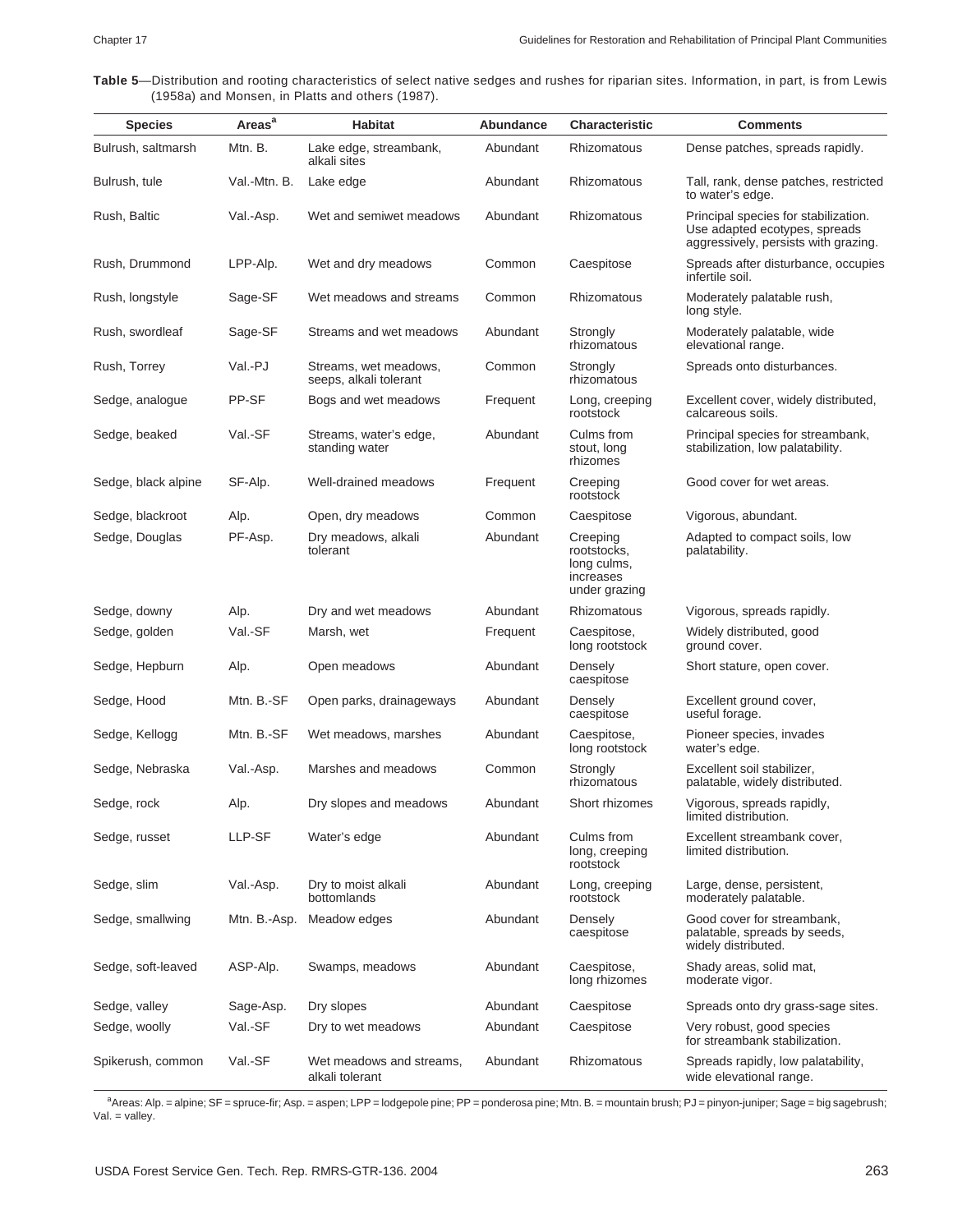|  | Table 6—Characteristics of broadleaf herbs recommended for planting riparian sites (from Monsen in Platts and others 1987). |
|--|-----------------------------------------------------------------------------------------------------------------------------|
|--|-----------------------------------------------------------------------------------------------------------------------------|

|                        | Areas of                |               | <b>Seeding</b> | <b>Transplant</b> | Growth   |
|------------------------|-------------------------|---------------|----------------|-------------------|----------|
| <b>Species</b>         | adaptation <sup>a</sup> | Origin        | trait          | capability        | rate     |
| Alfalfa                | Asp.-Sage               | Introduced    | Excellent      | Good              | Rapid    |
| Aster, Pacific         | Asp.-V                  | <b>Native</b> | Poor           | Excellent         | Moderate |
| Bassia, fivehook       | PJ-SDS                  | <b>Native</b> | Excellent      | Good              | Rapid    |
| Checker-mallow, Oregon | Asp.-Mtn. B.            | <b>Native</b> | Good           | Good              | Moderate |
| Clover, alsike         | Asp.-Mtn. B.            | Introduced    | Good           | Fair              | Moderate |
| Clover, strawberry     | V                       | Introduced    | Good           | Fair              | Moderate |
| Cinquefoil, gland      | Asp.-PP                 | <b>Native</b> | Good           | Excellent         | Moderate |
| Cowparsnip             | Alp.-Mtn. B.            | <b>Native</b> | Poor           | Poor              | Poor     |
| Crownvetch             | PJ-Mtn. B.              | Introduced    | Good           | Excellent         | Rapid    |
| Fireweed               | Asp.-Mtn. B.            | <b>Native</b> | Excellent      | Good              | Rapid    |
| Flax, Lewis            | Asp.-Sage               | <b>Native</b> | Excellent      | Good              | Moderate |
| Groundsel, butterweed  | Asp.-PP                 | <b>Native</b> | Good           | Excellent         | Moderate |
| Medick, black          | Asp.-Sage               | Introduced    | Excellent      | Good              | Moderate |
| Sage, Louisiana        | Alp.-Sage               | <b>Native</b> | Excellent      | Excellent         | Rapid    |
| Solomon-seal, western  | Asp.-Mtn. B.            | Native        | Poor           | Fair              | Slow     |
| Sweetclover, yellow    | Asp.-Sage               | Introduced    | Excellent      | Poor              | Rapid    |
| Valerian, edible       | Asp.-Mtn. B.            | <b>Native</b> | Poor           | Fair              | Slow     |
| Yarrow, western        | Alp.-V                  | <b>Native</b> | Excellent      | Excellent         | Rapid    |

a<br>Areas of adaptation: Alp. = alpine; SF = spruce-fir; Asp. = aspen; PP = ponderosa pine; Mtn. B. = mountain brush; PJ = pinyon-juniper; Sage = big sagebrush; Salp. = subalpine; SDS = salt desert shrub; V = valley bottom.

| Table 7-Characteristics of grasses adapted for direct seeding and transplanting riparian sites (from Monsen in Platts and others |  |  |
|----------------------------------------------------------------------------------------------------------------------------------|--|--|
| $1987$ ).                                                                                                                        |  |  |

|                           | Areas of                |               | <b>Seeding</b> | <b>Transplant</b> | Growth   |
|---------------------------|-------------------------|---------------|----------------|-------------------|----------|
| <b>Species</b>            | adaptation <sup>a</sup> | Origin        | trait          | capability        | rate     |
| Barley, meadow            | Alp.-Asp.               | <b>Native</b> | Excellent      | Excellent         | Moderate |
| Bentgrass, redtop         | Salp.-SF                | Introduced    | Fair           | Good              | Moderate |
| Bluegrass, Sandberg       | Mtn. B.-Sage            | <b>Native</b> | Fair           | Good              | Slow     |
| Brome, meadow             | Alp.-PJ                 | Introduced    | Excellent      | Excellent         | Moderate |
| Brome, mountain           | Alp.-PJ                 | <b>Native</b> | Excellent      | Excellent         | Rapid    |
| Brome, smooth             | Alp.-Mtn. B.            | Introduced    | Good           | Excellent         | Moderate |
| Fescue, tall              | Asp.-SDS                | Introduced    | Excellent      | Excellent         | Rapid    |
| Foxtail, meadow           | Alp.-Mtn. B.            | Introduced    | Excellent      | Good              | Rapid    |
| Hairgrass, tufted         | Alp.-SF                 | <b>Native</b> | Poor           | Fair              | Slow     |
| Orchardgrass              | Alp.-Sage               | Introduced    | Good           | Good              | Rapid    |
| Reedgrass, bluejoint      | SF-Sage                 | <b>Native</b> | Good           | Excellent         | Moderate |
| Reedgrass, chee           | Alp.-PJ                 | Introduced    | Poor           | Good              | Slow     |
| Ryegrass, perennial       | SF-PP                   | Introduced    | Excellent      | Good              | Rapid    |
| Sacaton, alkali           | Sage-SDS                | <b>Native</b> | Fair           | Good              | Slow     |
| Saltgrass                 | V                       | <b>Native</b> | Poor           | Excellent         | Slow     |
| Squirreltail, bottlebrush | Mtn. $B.-V$             | <b>Native</b> | Good           | Fair              | Moderate |
| Timothy                   | Asp.-Mtn. B.            | Introduced    | Good           | Good              | Rapid    |
| Wheatgrass, slender       | SF-PJ                   | <b>Native</b> | Excellent      | Excellent         | Rapid    |
| Wheatgrass, tall          | Mtn. $B.-V$             | Introduced    | Excellent      | Good              | Rapid    |
| Wheatgrass, western       | PP-Sage                 | <b>Native</b> | Fair           | Excellent         | Slow     |
| Wildrye, creeping         | $JP-V$                  | Introduced    | Good           | Excellent         | Moderate |
| Wildrye, Great Basin      | Mtn. B.-V               | <b>Native</b> | Good           | Good              | Moderate |
| Wildrye, mammoth          | Mtn. B.-Sage            | Introduced    | Fair           | Good              | Moderate |
| Wildrye, Russian          | Mtn. B.-V               | Introduced    | Fair           | Good              | Moderate |

a<br>Areas of adaptation: Alp. = alpine; SF = spruce-fir; Asp. = aspen; PP = ponderosa pine; Mtn. B. = mountain brush; PJ = pinyon-juniper; Sage = big sagebrush; Salp. = subalpine;  $SDS$  = salt desert shrub;  $V$  = valley bottom.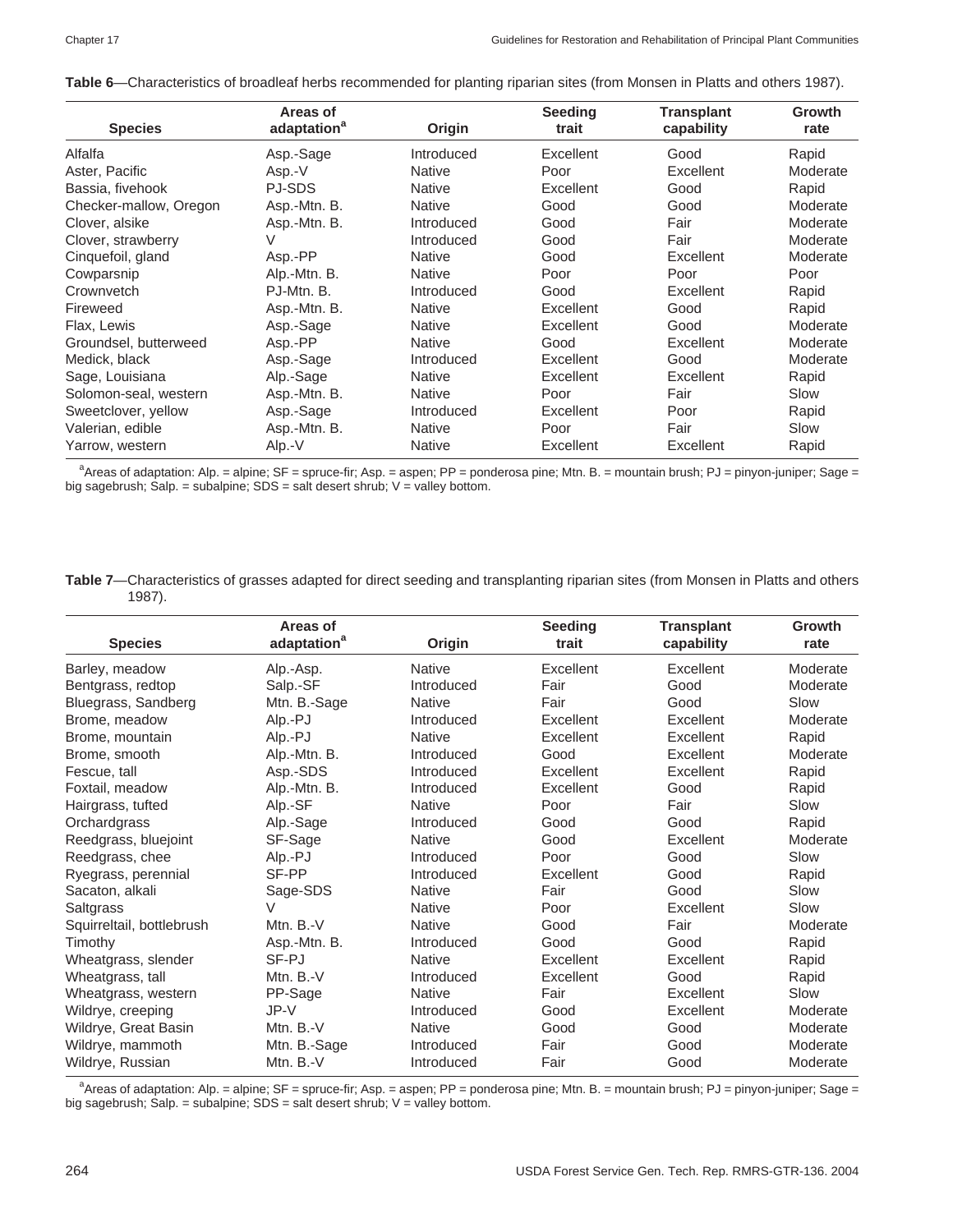|           | Table 8-Characteristics of grasses adapted for direct seeding and transplanting riparian sites (from Monsen in Platts and others |  |  |  |
|-----------|----------------------------------------------------------------------------------------------------------------------------------|--|--|--|
| $1987$ ). |                                                                                                                                  |  |  |  |

|                           | Growth             | <b>Salinity</b>        | <b>Flooding</b> |                     |                      |
|---------------------------|--------------------|------------------------|-----------------|---------------------|----------------------|
| <b>Species</b>            | habit              | tolerance <sup>a</sup> | tolerance       | <b>Palatability</b> | <b>Spreadability</b> |
| Barley, meadow            | <b>Rhizomatous</b> | Т                      | Tolerant        | Fair                | Good                 |
| Bentgrass, redtop         | <b>Rhizomatous</b> | MT                     | Moderate        | Good                | Rapid                |
| Bluegrass, Sandberg       | <b>Bunch</b>       | <b>MT</b>              | Moderate        | Good                | Fair                 |
| Brome, meadow             | <b>Rhizomatous</b> | <b>MT</b>              | Moderate        | Good                | Rapid                |
| Brome, mountain           | <b>Rhizomatous</b> | MT                     | Moderate        | Good                | Good                 |
| Brome, smooth             | <b>Rhizomatous</b> | MT                     | Moderate        | Good                | Rapid                |
| Fescue, tall              | <b>Rhizomatous</b> | Τ                      | Tolerant        | Good                | Rapid                |
| Foxtail, meadow           | Rhizomatous        | MT                     | Tolerant        | Good                | Rapid                |
| Hairgrass, tufted         | <b>Bunch</b>       | MT                     | Tolerant        | Fair                | Poor                 |
| Orchardgrass              | <b>Bunch</b>       | <b>MS</b>              | Sensitive       | Excellent           | Fair                 |
| Reedgrass, bluejoint      | <b>Rhizomatous</b> | MT                     | Tolerant        | Good                | Rapid                |
| Reedgrass, chee           | Rhizomatous        | <b>MT</b>              | Tolerant        | Good                | Good                 |
| Ryegrass, perennial       | Small bunch        | <b>MT</b>              | Sensitive       | Good                | Good                 |
| Sacaton, alkali           | <b>Bunch</b>       | MT                     | Moderate        | Good                | Rapid                |
| Saltgrass                 | Rhizomatous        | Τ                      | Tolerant        | Fair                | Rapid                |
| Squirreltail, bottlebrush | <b>Bunch</b>       | MT                     | Moderate        | Good                | Good                 |
| Timothy                   | <b>Bunch</b>       | MS                     | Moderate        | Good                | Good                 |
| Wheatgrass, slender       | <b>Rhizomatous</b> | <b>MS</b>              | Sensitive       | Excellent           | Good                 |
| Wheatgrass, tall          | Large clump        | MT                     | Moderate        | Fair                | Good                 |
| Wheatgrass, western       | <b>Rhizomatous</b> | <b>MS</b>              | Moderate        | Good                | Good                 |
| Wildrye, creeping         | <b>Rhizomatous</b> | Т                      | Tolerant        | Poor                | Good                 |
| Wildrye, Great Basin      | Large clump        | Τ                      | Moderate        | Good                | Fair                 |
| Wildrye, mammoth          | Rhizomatous        | T                      | Tolerant        | Good                | Good                 |

<sup>a</sup>Salinity tolerance: MS = moderately sensitive; MT = moderately tolerant; T = tolerant.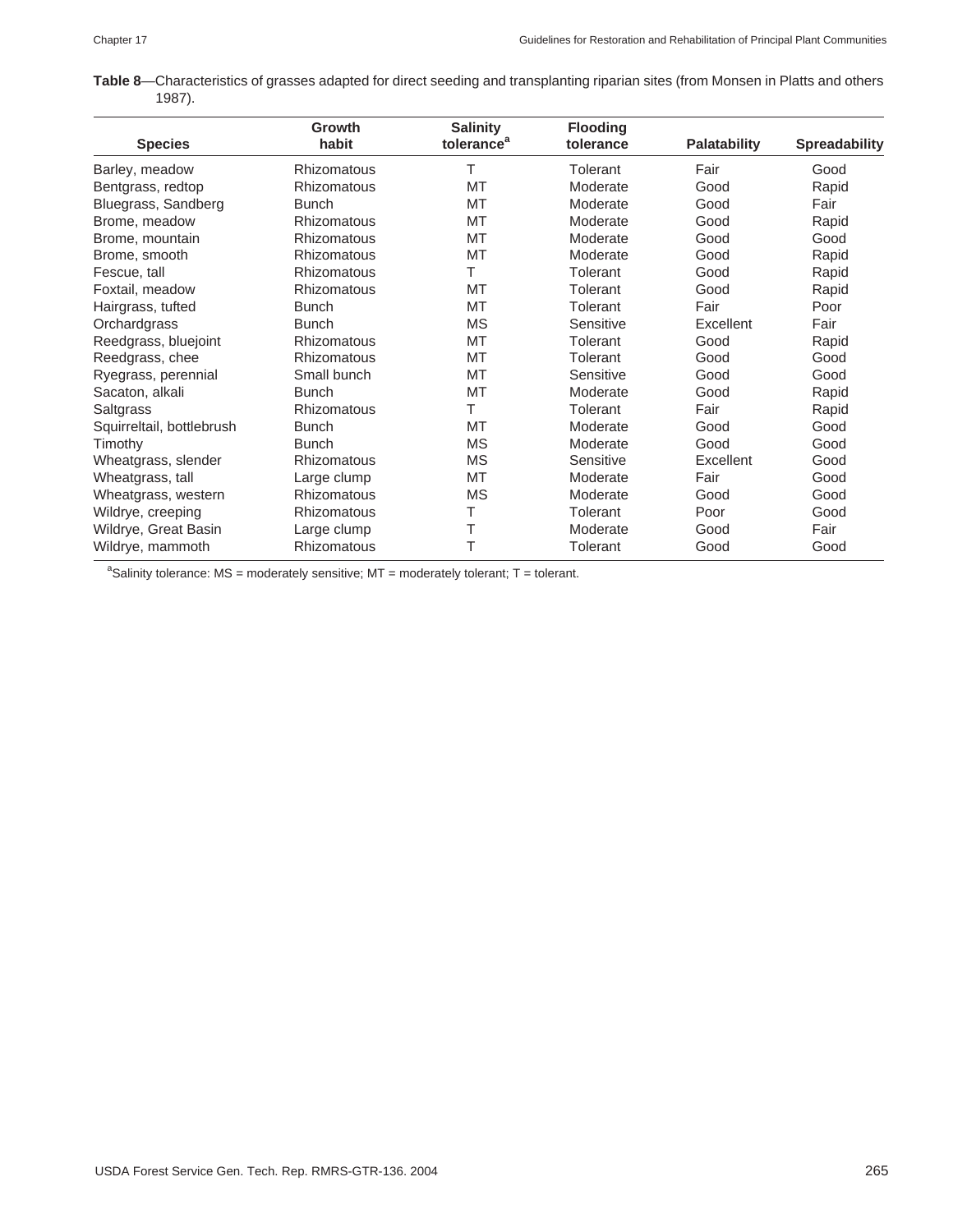|                                   |                    | Areas of occurrence                                                                | <b>Adaptation to</b> | <b>Methods</b><br>of culture <sup>b</sup> |  |
|-----------------------------------|--------------------|------------------------------------------------------------------------------------|----------------------|-------------------------------------------|--|
| <b>Species</b>                    | Zones <sup>a</sup> | <b>Habitat</b>                                                                     | disturbed sites      |                                           |  |
| Alder, thinleaf                   | SF-Mtn. B.         | Stream edge and well-drained soils                                                 | Excellent            | NS, CS, DS                                |  |
| Aspen, quaking                    | SF-Asp.            | Well-drained, moist soils, occasionally occurs at<br>streams edges                 | Fair                 | NS, CS, RC                                |  |
| Birch, water                      | SF-Mtn. B.         | Stream edges                                                                       | Good                 | <b>NS</b>                                 |  |
| Buckthorn, cascara                |                    | Frequently wet sites                                                               |                      |                                           |  |
| Buffaloberry, silver              | Mtn. $B.-V$        | Well-drained sites, edges of streams and ponds                                     | Good                 | <b>NS</b>                                 |  |
| Ceanothus, redstem                | SF-PP              | Moist soils, seeps, well-drained soils                                             | Good                 | DS, NS, CS                                |  |
| Chokecherry, black                | SF-PJ              | Well-drained, moist soils, occasionally occurs at<br>stream edges                  | Fair                 | NS, CS, RC                                |  |
| Cinquefoil, shrubby               | Alp.-PP            | Stream edges, wet meadows                                                          | Excellent            | NS, CS                                    |  |
| Cottonwood, Fremont               | Mtn. $B.-V$        | Moist soils, seeps, frequently wet sites                                           | Good                 | NS, CS, RC                                |  |
| Cottonwood, narrowleaf            | Asp.-Sage          | Well-drained and wet sites, edges of streams,<br>ponds, and bogs                   | Good                 | NS, CS, RC                                |  |
| Currant, golden                   | SF-PP              | Moist soils                                                                        | Fair                 | NS, CS                                    |  |
| Dogwood, redosier                 | SF-Mtn. B.         | Stream edges and well-drained soils                                                | Good                 | DS, NS, CS, RC                            |  |
| Elderberry, red                   | Asp.-PP            | Moist sites, occasional seeps and streambanks                                      | Good                 | NS, CS                                    |  |
| Greasewood, black                 | SDS-V              | Sites with shallow water tables, occasionally<br>flooded sites                     | Good                 | NS, CS                                    |  |
| Hawthorn, Douglas                 | Asp.-Sage          | Stream edges and well-drained soils                                                | Good                 | <b>NS</b>                                 |  |
| Honeysuckle, Tatarian             | Mtn. B.-Sage       | Well-drained and moist soils, occasional wet sites                                 | Excellent            | NC, CS, DS                                |  |
| Mountain ash, Greene's            | SF-Asp.            | Moist soils, occasional seeps and stream bottoms                                   | Fair                 | NS, CS                                    |  |
| Mountain lover                    | SF-Asp.            | Moist soils and seeps, requires some shade                                         | Fair                 | NS, CS                                    |  |
| Ninebark, mallow                  | SF-Asp.            | Moist and well-drained soils                                                       | Fair                 | NS, CS                                    |  |
| Rabbitbrush, threadleaf<br>rubber | Sage-V             | Well-drained soils                                                                 | Good                 | DS, NS, CS                                |  |
| Rockspirea                        | SF-Mtn. B.         | Well-drained and moist soils, occasional seeps                                     | Good                 | NC, CS                                    |  |
| Rose, Woods                       | Asp.-Mtn. B.       | Moist and well-drained soils, seeps, streambanks                                   | Excellent            | NS, CS, W, RC                             |  |
| Sagebrush, big basin              | Mtn. B.-SDS        | Deep, well-drained soils, occasional flooding                                      | Excellent            | DS, NS, CS                                |  |
| Sagebrush, big<br>mountain        | Asp.-Mtn. B.       | Well-drained soils, moist sites                                                    | Excellent            | DS, NS, CS                                |  |
| Sagebrush, silver                 | Asp.-Sage          | Well-drained and moist soils                                                       | Fair                 | DS, NS, CS                                |  |
| Sagebrush, tall threetip          | Asp.-Mtn. B.       | Well-drained soils, moist sites                                                    | Excellent            | DS, NS, CS                                |  |
| Saltbush, fourwing                | Mtn. B.-V          | Well-drained soils, frequent flooding                                              | Good                 | DS, NS                                    |  |
| Saltbush, Gardner                 | SDS-V              | Semi-arid deserts, withstands seasonal<br>flooding and alternating wet/dry periods | Fair                 | DS, NS, CS                                |  |
| Serviceberry, Saskatoon           | Asp.-Mtn. B.       | Well-drained soils, seeps occasionally                                             | Good                 | NS, CS                                    |  |
| Silverberry                       | PJ-V               | Stream edges and well-drained soils                                                | Excellent            | NS, SC                                    |  |
| Snowberry, common                 | SF-Asp.            | Moist sites and well-drained soils                                                 | Good                 | NS, CS, W, RC                             |  |
| Snowberry, mountain               | Asp.-Sage          | Well-drained soils, edges of streams                                               | Good                 | NS, CS, W, RC                             |  |
| Snowberry, western                | SF-Mtn. B.         | Moist sites, occasionally streambanks<br>and valley bottoms                        | Good                 | NS, CS, W, RC                             |  |
| Thimbleberry                      | Asp.-PP            | Well-drained soils, frequently wet sites                                           | Excellent            | NS, CS, W, RC                             |  |
| Willows (see table 11)            |                    |                                                                                    |                      |                                           |  |

#### **Table 9**—Characteristics of woody species recommended for riparian disturbances (from Monsen in Platts and others 1987).

a<br>Areas of adaptation: Alp. = alpine; SF = spruce-fir; Asp. = aspen; PP = ponderosa pine; Mtn. B. = mountain brush; PJ = pinyon-juniper; Sage = big sagebrush; SDS = salt desert shrub; V = valley bottom.<br><sup>b</sup>Methods of culture: DS = direct seeding; RC = rooted cuttings; NS = nursery-grown seedling; CS = container-grown seedling; W = wilding.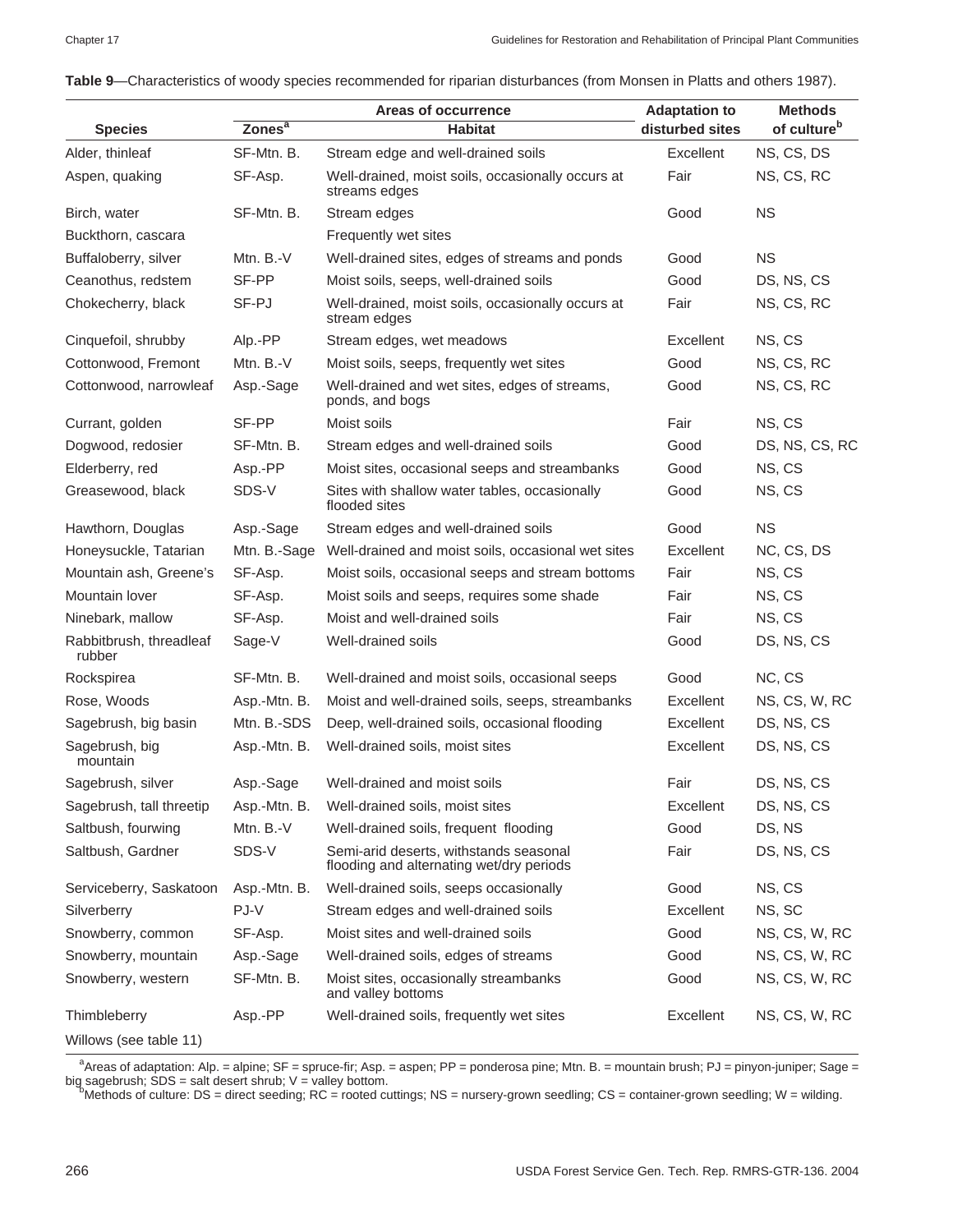**Table 10**—Characteristics of woody species recommended for riparian disturbances (from Monsen in Platts and others 1987).

|                                        | <b>Establishment traits</b> |                 |                         |                                                                                                                   |
|----------------------------------------|-----------------------------|-----------------|-------------------------|-------------------------------------------------------------------------------------------------------------------|
| <b>Species</b>                         | Seedling<br>establishment   | Growth<br>rates | Soil stability<br>value | <b>Comments</b>                                                                                                   |
| Alder, thinleaf                        | Excellent                   | Rapid           | Excellent               | Easily established, adapted to harsh sites, grows rapidly.                                                        |
| Aspen, quaking                         | Good                        | Rapid           | Good                    | Considerable ecotypic differences, not well-suited to highly<br>disturbed sites.                                  |
| Birch, water                           | Excellent                   | Rapid           | Excellent               | Establishes well by transplanting, adapted to streambanks<br>and bogs.                                            |
| Buckthorn, cascara                     | Fair                        | Moderate        | Good                    | Limited plantings, plants perform well on disturbed sites.                                                        |
| Buffaloberry, silver                   | Good                        | Moderate        | Good                    | Adapted to valley bottoms and saline soils.                                                                       |
| Ceanothus, redstem                     | Excellent                   | Rapid           | Excellent               | Not adapted to saturated soils, but useful in planting<br>disturbed streambanks.                                  |
| Chokecherry, black                     | Good                        | Moderate        | Good                    | Widely adapted, larger transplant stock establishes, and<br>grows rapidly.                                        |
| Cinquefoil, shrubby                    | Good                        | Moderate        | Excellent               | Valuable species for riparian disturbances, establishes well,<br>and provides excellent site stability.           |
| Cottonwood, Fremont                    | Good                        | Rapid           | Good                    | Establishes easily, grows rapidly, furnishes good cover.                                                          |
| Cottonwood, narrowleaf                 | Good                        | Rapid           | Good                    | Establishes easily, grows rapidly.                                                                                |
| Currant, golden                        | Excellent                   | Excellent       | Good                    | Widely adapted, easily established, excellent site stability.                                                     |
| Dogwood, redosier                      | Excellent                   | Rapid           | Excellent               | Easy to grow and establish, useful for disturbed sites,<br>requires fresh aerated water.                          |
| Elderberry, red                        | Fair                        | Moderate        | Good                    | Adapted to restricted sites, establishes slowly on disturbed sites.                                               |
| Greasewood, black                      | Fair                        | Slow            | Good                    | Difficult to establish, well adapted to valley bottoms and<br>salty soils.                                        |
| Hawthorn, Douglas                      | Fair                        | Slow            | Good                    | Slow growing, but well-suited to disturbed streambanks.                                                           |
| Honeysuckle, Tatarian                  | Excellent                   | Rapid           | Good                    | Easily established, provides immediate cover, well-adapted<br>to different soil conditions.                       |
| Mountain ash, Greene's                 | Fair                        | Slow            | Good                    | Not well adapted to disturbed soils, establishes slowly.                                                          |
| Mountain lover                         | Fair                        | Slow            | Good                    | Common on upland slopes, not well adapted to disturbances.                                                        |
| Ninebark, mallow                       | Fair                        | Moderate        | Good                    | Requires good sites.                                                                                              |
| Rabbitbrush, rubber<br>threadleaf      | Excellent                   | Moderate        | Good                    | Suited to heavy, saturated soils.                                                                                 |
| Rockspirea                             | Fair                        | Moderate        | Good                    | Erratic establishment, but suited to disturbed sites.                                                             |
| Rose, Woods                            | Excellent                   | Moderate        | Good                    | Widely adapted, easily established, excellent site stability,<br>commonly used species for riparian disturbances. |
| Sagebrush, big basin                   | Good                        | Rapid           | Fair                    | Useful for planting extremely disturbed and well-drained<br>soils.                                                |
| Sagebrush, big<br>mountain             | Good                        | Rapid           | Fair                    | Adapted to disturbed sites, suited to moist, but not<br>saturated, soils.                                         |
| Sagebrush, silver                      | Good                        | Rapid           | Fair                    | Well adapted to exposed, moist soils, able to tolerate<br>flooding for a short time.                              |
| Sagebrush, tall threetip               | Excellent                   | Rapid           | Fair                    | Well suited to eroded, exposed soils, spreads quickly.                                                            |
| Saltbush, fourwing                     | Excellent                   | Rapid           | Good                    | Useful for well-drained and disturbed soils.                                                                      |
| Saltbush, Gardner                      | Fair                        | Moderate        | Fair                    | Adapted to arid sites and seasonally saturated soils.                                                             |
| Serviceberry, Saskatoon                | Fair                        | Slow            | Good                    | Slow to establish, sensitive to understory competition.                                                           |
| Silverberry                            | Excellent                   | Rapid           | Good                    | Easily established, rapid rate of growth, adapted to harsh<br>sites.                                              |
| Snowberry, common                      | Fair                        | Moderate        | Excellent               | Not well suited to extremely disturbed soils, provides<br>excellent stability and spreads well.                   |
| Snowberry, mountain                    | Fair                        | Slow            | Excellent               | Plants not well adapted to disturbed soils, provides<br>excellent stability and spreads well.                     |
| Snowberry, western                     | Fair                        | Slow            | Excellent               | Plants not well adapted to disturbed soils, provides<br>excellent stability and spreads well.                     |
| Thimbleberry<br>Willows (see table 11) | Excellent                   | Moderate        | Good                    | Well adapted to eroded sites, limited range of distribution.                                                      |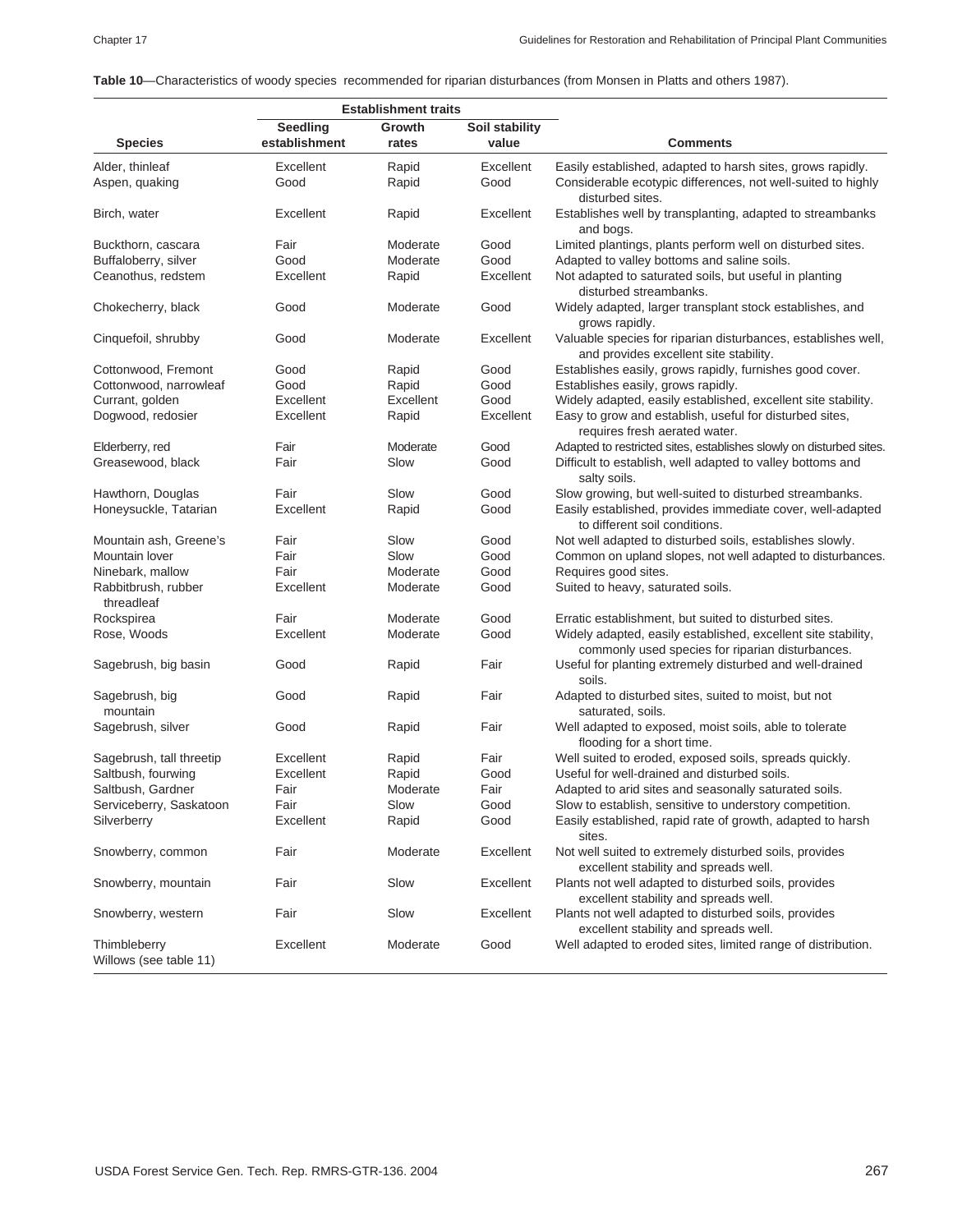**Table 11**—Areas of adaptation and selected characteristics of several willow species (from Monsen in Platts and others 1987).

|                                 |                                        |                                                                                        |                                                             |                       |           | Period required for:     |                                           |
|---------------------------------|----------------------------------------|----------------------------------------------------------------------------------------|-------------------------------------------------------------|-----------------------|-----------|--------------------------|-------------------------------------------|
|                                 | Areas of adaptation                    |                                                                                        |                                                             | Prevalence of         | Root      | <b>Stem</b>              |                                           |
| <b>Species</b>                  | <b>Zones</b>                           | Habitat                                                                                | Origin of roots                                             | roots                 |           | formation formation      | <b>Comments</b>                           |
| Willow, arroyo                  | Aspen-<br>mountain brush               | Restricted to<br>stream edges                                                          | Callus and lower<br>one-third of stem                       | Few to many           | 10        | $- - -$ Days $- -$<br>10 | Erratic rooting<br>habits.                |
| Willow, barrenground Subalpine- | spruce-fir                             | Wet sites and<br>well-drained<br>soils                                                 | Roots throughout<br>entire length of stem                   | Abundant              | $15 - 20$ | $15 - 25$                | Roots freely.                             |
| Willow, Bebb                    | Spruce-fir-<br>aspen                   | Edges of<br>streams,<br>occasionally<br>well-drained<br>soils                          | Roots throughout entire<br>length of stem                   | Moderate              | 10        | $10 - 20$                | Roots freely.                             |
| Willow, Booth                   | Aspen-<br>sagebrush                    | Stream edges<br>and standing<br>water                                                  | Roots mostly at lower<br>one-third of stem                  | Abundant              | $10 - 15$ | $10 - 15$                | Roots freely.                             |
| Willow, Drummond                | Spruce-fir,<br>upper sagebrush         | Edges of<br>streams and<br>ponds                                                       | Roots throughout<br>entire length of stem                   | Abundant              | 10        | 10                       | Roots freely.                             |
| Willow, Geyer's                 | Subalpine-<br>aspen-upper<br>sagebrush | Edges of<br>streams,<br>frequent in<br>wet meadows                                     | Roots throughout entire<br>length of stem                   | Few to moderate 10    |           | $10 - 15$                | Fair rooting<br>capabilities              |
| Willow, grayleaf                | Subalpine-<br>spruce-fir               | Wet and dry<br>sites, widely<br>distributed,<br>occupies seeps                         | Roots throughout<br>entire length of stem                   | Few to moderate 10    |           | 10                       | Requires special<br>treatment to<br>root. |
| Willow, Pacific                 | Aspen-<br>upper sage-<br>brush         | Wet soils,<br>edges of<br>streams and<br>ponds                                         | Roots throughout<br>entire length of stem                   | Abundant              | 10        | $10 - 15$                | Easily rooted.                            |
| Willow, peachleaf               | Aspen-big<br>sagebrush                 | Stream edges,<br>pond margins,<br>soils saturated<br>seasonally                        | Callus cut                                                  | Moderate              | $10 - 20$ | 10                       | Moderate<br>rooting<br>capabilities.      |
| Willow, plainleaf               | Subalpine-<br>aspen                    | Wet sites, edges<br>of streams, wet<br>meadows                                         | Roots throughout<br>entire length of stem                   | Few to moderate 10    |           | $10 - 15$                | Fair rooting.                             |
| Willow, sandbar                 | Spruce-fir-<br>sagebrush               | Edges of<br>streams, wet<br>sites, some<br>times well-<br>drained soils                | Roots throughout<br>entire length of stem                   | Moderate              | $10 - 15$ | 10                       | Easily rooted.                            |
| Willow, Scouler                 | Spruce-fir                             | Well-drained<br>soils, forest<br>understory                                            | Callus cut                                                  | Moderate              | $10 - 15$ | $10 - 15$                | Requires special<br>treatment to<br>root. |
| Willow, Wolf                    | Spruce-fir-<br>aspen                   | Stream edges<br>and ponds                                                              | Roots throughout<br>entire length of stem                   | Few to moderate 10-15 |           | $10 - 15$                | Erratic rooting.                          |
| Willow, yellow                  | Aspen-<br>sagebrush                    | Mostly along<br>streams, may<br>occur on sites<br>that remain dry<br>for short periods | Entire stem section,<br>most abundant at<br>lower one-third | Moderate              | 10        | 10                       | Roots easily.                             |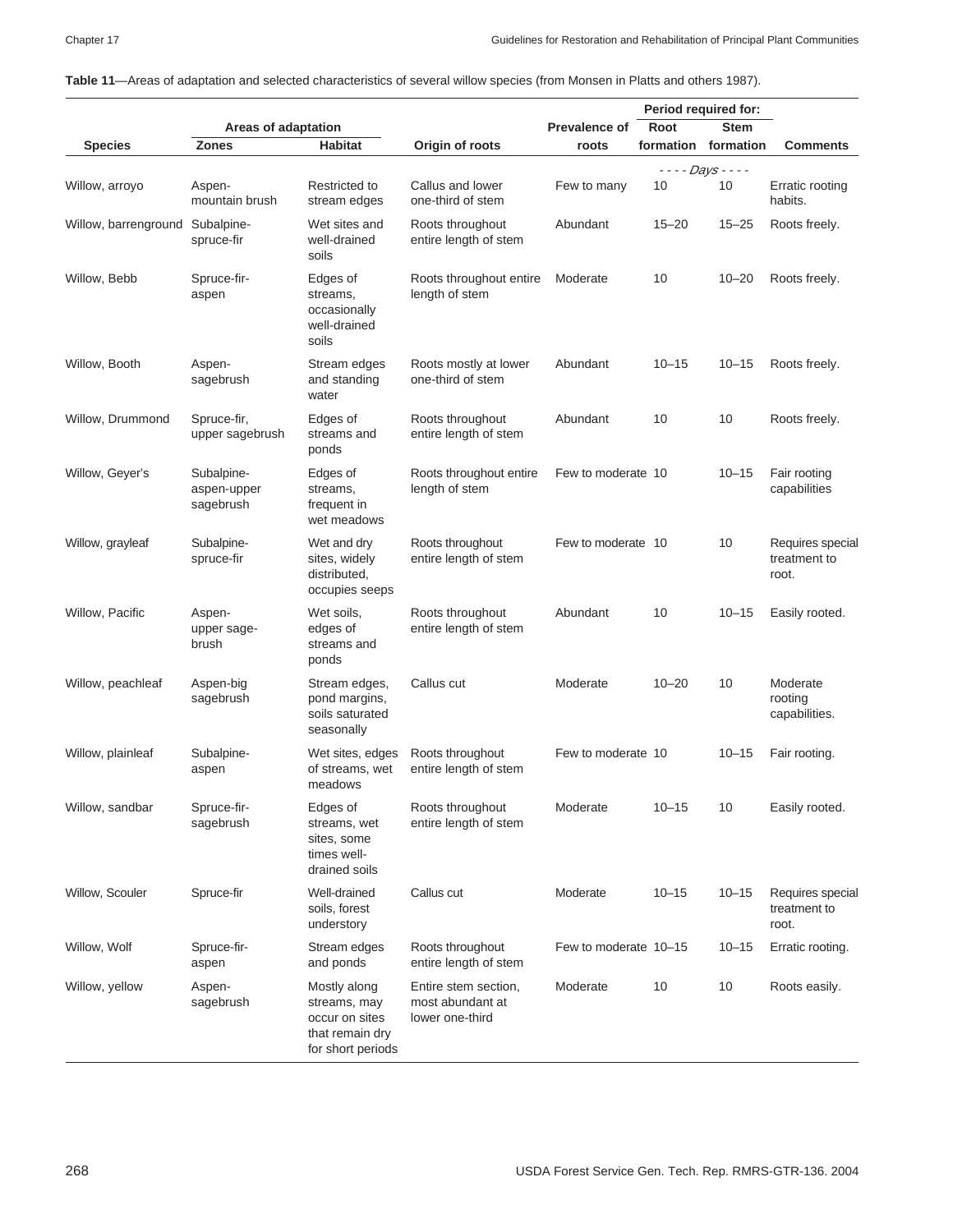**Table 12**—Ecological status, use index, competitiveness, and seeding rate for species adapted for seeding aspen and coniferous forests and associated openings.

|                             |                     | Use index for:     |                           | Competitiveness <sup>b</sup> as a<br>seedling in the presence of: |                |               |
|-----------------------------|---------------------|--------------------|---------------------------|-------------------------------------------------------------------|----------------|---------------|
|                             |                     |                    |                           |                                                                   |                |               |
|                             | <b>Ecological</b>   | <b>Restoration</b> | <b>Revegetation</b>       | <b>Maximum</b>                                                    | <b>Minimum</b> | <b>Mature</b> |
| <b>Species</b>              | status <sup>a</sup> | plantings          | plantings                 | competition                                                       | competition    | plant         |
| <b>Grasses</b>              |                     |                    |                           |                                                                   |                |               |
| Barley, foxtail             | P,E                 |                    | Χ                         | ME                                                                | ME             | ME            |
| Barley, meadow              | P, E, L             | Χ                  | $\mathsf X$               | EX                                                                | EX             | ME            |
| Bentgrass redtop            | P, E, L             |                    | X                         | EX                                                                | EX             | ME            |
| Bluegrass, Canada           | P,E                 |                    | Χ                         | ME                                                                | ME             | ME            |
| Bluegrass, big              | P,E                 | Χ                  | $\mathsf X$               | ME                                                                | ME             | ME            |
| Bluegrass, Kentucky         | P, E, L             | X                  | Χ                         | ME                                                                | ME             | ME, NC        |
| Brome, meadow               | P, E, L             |                    | $\mathsf X$               | EX                                                                | EX             | ME            |
| Brome, mountain             | P, E, L             | Χ                  | $\mathsf X$               | EX                                                                | EX             | EX            |
| Brome, nodding              | P, E, L             | Χ                  | X                         | EX                                                                | EX             | ME            |
|                             |                     |                    |                           |                                                                   |                |               |
| Brome, Regar                | P, E, L             |                    | Χ                         | ME                                                                | ME             | ME            |
| Brome, smooth<br>northern   | P, E, L             |                    | $\mathsf X$               | ME                                                                | EX             | EX, NC        |
| Brome, subalpine            | P, E, L             |                    | Χ                         | ME                                                                | EX             | EX            |
| Fescue, alta                | P, E, L             |                    | $\mathsf X$               | ME                                                                | ME             | ME            |
| Fescue, hard sheep          | P, E, L             |                    | X                         | PO                                                                | ME             | ME            |
| Fescue, red                 | P, E, L             | X                  | $\mathsf X$               | ME                                                                | ME             | ME            |
| Fescue, thurber             | P,E                 | $\mathsf X$        |                           | ME                                                                | ME             | PO            |
| Foxtail, meadow             | P, E, L             |                    | $\mathsf X$               | ME                                                                | ME             | EX            |
| Needlegrass, green          | P, E, L             | Χ                  | Χ                         | PO                                                                | ME             | ME            |
| Needlegrass, Letterman      | P, E, L             | Χ                  | $\mathsf X$               | ME                                                                | ME             | EX            |
| Needlegrass, subalpine      | P, E, L             | Χ                  | Χ                         | ME                                                                | ME             | ME            |
| Oatgrass, tall              | P,E                 |                    | Χ                         | ME                                                                | ME             | PO            |
| Orchardgrass                | P, E, L             |                    | $\mathsf X$               | EX                                                                | EX             | ME            |
| Rye, mountain               | P,E                 |                    | X                         | EX                                                                | EX             | PO            |
|                             |                     |                    | $\mathsf X$               | EX                                                                | EX             |               |
| Timothy                     | P,E                 |                    |                           |                                                                   |                | ME            |
| Timothy, alpine             | P, E, L             | Χ                  |                           | ME                                                                | ME             | ME            |
| Wheatgrass,<br>intermediate | P, E, L             |                    | $\mathsf X$               | EX                                                                | EX             | EX, NC        |
| Wheatgrass, pubescent       | P, E, L             |                    | $\boldsymbol{\mathsf{X}}$ | EX                                                                | EX             | EX, NC        |
| Wheatgrass, slender         | P, E, L             | Χ                  |                           | EX                                                                | EX             | EX            |
| Wildrye, blue               | P, E, L             | $\mathsf X$        | $\mathsf X$               | EX                                                                | ME             | ME            |
| <b>Forbs</b>                |                     |                    |                           |                                                                   |                |               |
| Alfalfa                     | P, E, L             |                    | Χ                         | EX                                                                | EX             | ME            |
| (drought tolerant)          |                     |                    |                           |                                                                   |                |               |
|                             | P, E, L             | X                  |                           | EX                                                                | EX             | ME            |
| Angelica, small leaf        |                     |                    |                           |                                                                   |                |               |
| Aster,                      | P, E, L             | $\mathsf X$        |                           | EX                                                                | EX             | ME            |
| alpine leafybract           |                     |                    |                           |                                                                   |                |               |
| Aster, blueleaf             | P, E, L             | Χ                  | X                         | PO                                                                | ME             | ME            |
| Aster, Engelmann            | P, E, L             | Χ                  | Χ                         | PO                                                                | PO             | EX            |
| Aster, Pacific              | P, E, L             | Χ                  | Χ                         | PO                                                                | ME             | ME            |
| Aster, smooth               | P, E, L             | Χ                  | X                         | PO                                                                | PO             | EX            |
| Bluebell, tall              | E,L                 | $\mathsf X$        |                           | PO                                                                | ME             | EX            |
| Columbine, Colorado         | E,L                 | $\mathsf X$        |                           | PO                                                                | ME             | ME            |
| Cowparsnip                  | P, E, L             | Χ                  |                           | ME                                                                | ME             | ME            |
| Crownvetch                  | P, E, L             |                    | Χ                         | ME                                                                | ME             | EX            |
| Eriogonum, cushion          | P, E, L             | Χ                  |                           | ME                                                                | ME             | ME            |
| Geranium, sticky and        | P, E, L             | X                  |                           | PO                                                                | PO             | ME            |
| Richardson                  |                     |                    |                           |                                                                   |                |               |
| Goldeneye, showy            | P, E, L             | Χ                  | X                         | ME                                                                | ME             | ME            |
| Goldenrod, Canada           | P, E, L             | $\mathsf X$        | Χ                         | ME                                                                | ME             | ME            |
| Goldenrod, low              | P, E, L             | $\mathsf X$        | X                         | ME                                                                | ME             | ME            |
|                             |                     |                    |                           |                                                                   |                |               |

(con.)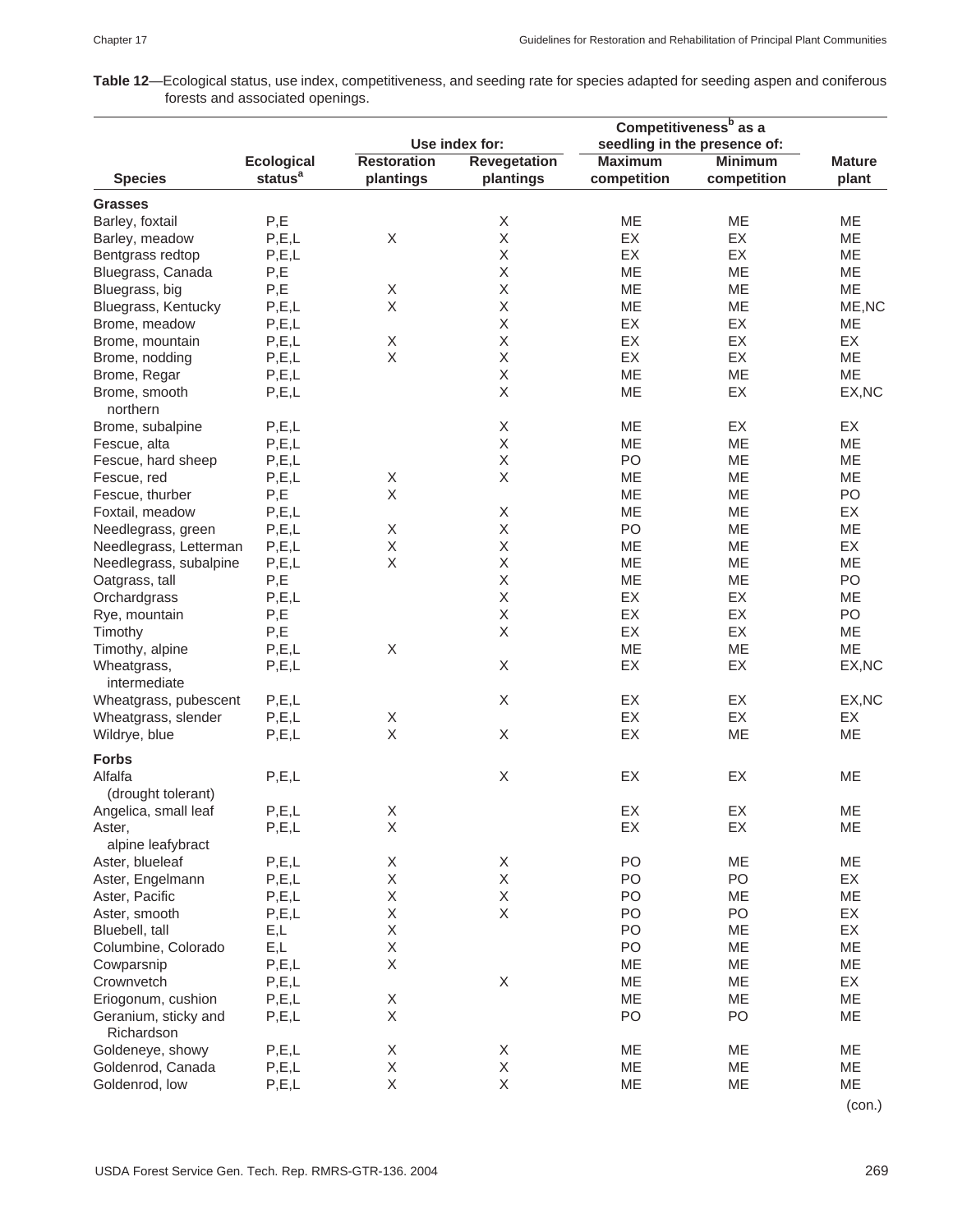#### **Table 12** (Con.)

|                                         |                          | Competitiveness <sup>b</sup> as a              |                     |                |                |               |
|-----------------------------------------|--------------------------|------------------------------------------------|---------------------|----------------|----------------|---------------|
|                                         |                          | seedling in the presence of:<br>Use index for: |                     |                |                |               |
|                                         | <b>Ecological</b>        | <b>Restoration</b>                             | <b>Revegetation</b> | <b>Maximum</b> | <b>Minimum</b> | <b>Mature</b> |
| <b>Species</b>                          | status <sup>a</sup>      | plantings                                      | plantings           | competition    | competition    | plant         |
| Forbs (con.)                            |                          |                                                |                     |                |                |               |
| Groundsel, butterweed                   | P, E, L                  | Χ                                              |                     | ME             | ME             | ME            |
| Helianthella,                           | P,E                      | X                                              | X                   | EX             | EX             | ME            |
| oneflower                               |                          |                                                |                     |                |                |               |
| Ligusticum, Porter                      | P,E                      | X                                              |                     | ME             | ME             | EX            |
| Lomatium, Nuttall                       | P, E, L                  | Χ                                              |                     | ME             | ME             | ME            |
| Lupine, mountain                        | E,L                      | Χ                                              |                     | ME             | ME             | EX            |
| Lupine, silky                           | E,L                      | X                                              |                     | ME             | ME             | EX            |
| Medick, black                           | P, E, L                  |                                                | X                   | ME             | ME             | ME            |
| Milkvetch, cicer                        | P, E, L                  |                                                | $\mathsf X$         | ME             | EX             | ME            |
| Peavine, thickleaf                      | P, E, L                  | X                                              |                     | PO             | ME             | ME            |
| Peavine, Utah                           | P, E, L                  | Χ                                              |                     | P <sub>O</sub> | ME             | EX            |
|                                         |                          | Χ                                              | X                   |                | ME             | ME            |
| Penstemon,                              | P, E, L                  |                                                |                     | ME             |                |               |
| Rocky Mountain                          |                          |                                                |                     |                |                |               |
| Penstemon, Rydberg                      | P,E                      | X                                              | X                   | PO             | ME             | PO            |
| Penstemon, Wasatch                      | P, E, L                  | Χ                                              |                     | ME             | ME             | ME            |
| Sainfoin                                | $\mathsf{P},\mathsf{E}$  |                                                | $\mathsf X$         | ME             | ME             | PO            |
| Sage, Louisiana                         | P,E                      | X                                              | $\mathsf X$         | PO             | ME             | ME            |
| Sweetanise                              | P, E, L                  | Χ                                              |                     | ME             | ME             | EX            |
| Sweetroot, spreading                    | P, E, L                  | Χ                                              |                     | ME             | ME             | ME            |
| Vetch, American                         | P, E, L                  | Χ                                              |                     | PO             | <b>ME</b>      | EX            |
| Yarrow, western                         | P, E, L                  | X                                              | $\mathsf X$         | ME             | ME             | ME            |
| <b>Shrubs</b>                           |                          |                                                |                     |                |                |               |
| Alder, thinleaf                         | P, E, L                  | Χ                                              |                     | ME             | EX             | EX            |
| Bitterbrush, antelope                   | P,L                      | Χ                                              |                     | ME             | ME             | EX            |
| Chokecherry, black                      | P,L                      | Χ                                              |                     | P <sub>O</sub> | P <sub>O</sub> | EX            |
| Cinquefoil, shrubby                     | E,L                      | Χ                                              |                     | PO             | PO             | EX            |
| Elderberry, blue                        | E,L                      | Χ                                              |                     | PO             | PO             | EX            |
| Elderberry, red                         | E,L                      | Χ                                              |                     | PO             | PO             | EX            |
| Maple, bigtooth                         | P, E, L                  | Χ                                              |                     | ME             | ME             | EX            |
| Mountain ash, Greene's                  | L                        | Χ                                              |                     | PO             | ME             | EX            |
| Oregon grape                            | L                        | Χ                                              |                     | PO             | PO             | EX            |
| Rabbitbrush,                            | P,E                      | Χ                                              |                     | ME             | ME             | ME            |
|                                         |                          |                                                |                     |                |                |               |
| rubber mountain                         |                          |                                                |                     |                |                |               |
| Rabbitbrush, rubber                     | P,E                      | X                                              | X                   | ME             | EX             | EX            |
| whitestem mountain                      |                          |                                                |                     |                |                |               |
| and basin                               |                          |                                                |                     |                |                |               |
| Rose, Woods                             | E,L                      | Χ                                              | X                   | PO             | PO             | EX            |
| Sagebrush, big                          | P, E, L                  | X                                              | X                   | ME             | ME             | EX            |
| mountain                                |                          |                                                |                     |                |                |               |
| Serviceberry,                           | E,L                      | X                                              |                     | PO             | PO             | EX            |
| Saskatoon                               |                          |                                                |                     |                |                |               |
| Snowberry, mountain                     | E,L                      | Χ                                              |                     | PO             | PO             | EX            |
| <b>Seeding rate</b>                     |                          |                                                |                     |                |                |               |
| <b>Growth form</b><br>Wet and dry sites |                          |                                                |                     |                |                |               |
|                                         | Pls Ib/acre <sup>c</sup> |                                                |                     |                |                |               |
| Grasses                                 | 5 to 6                   |                                                |                     |                |                |               |
| Forbs                                   | 6 to 8                   |                                                |                     |                |                |               |
| Shrubs                                  | 1 to $2$                 |                                                |                     |                |                |               |

ªSpecies status: P = pioneer; E = early seral; L = late seral.<br><sup>b</sup>Competitiveness rating: PO = poor competitor; ME = medium competitor; EX = excellent competitor; NC = noncompatable with other species.<br>°Drill rate—broadca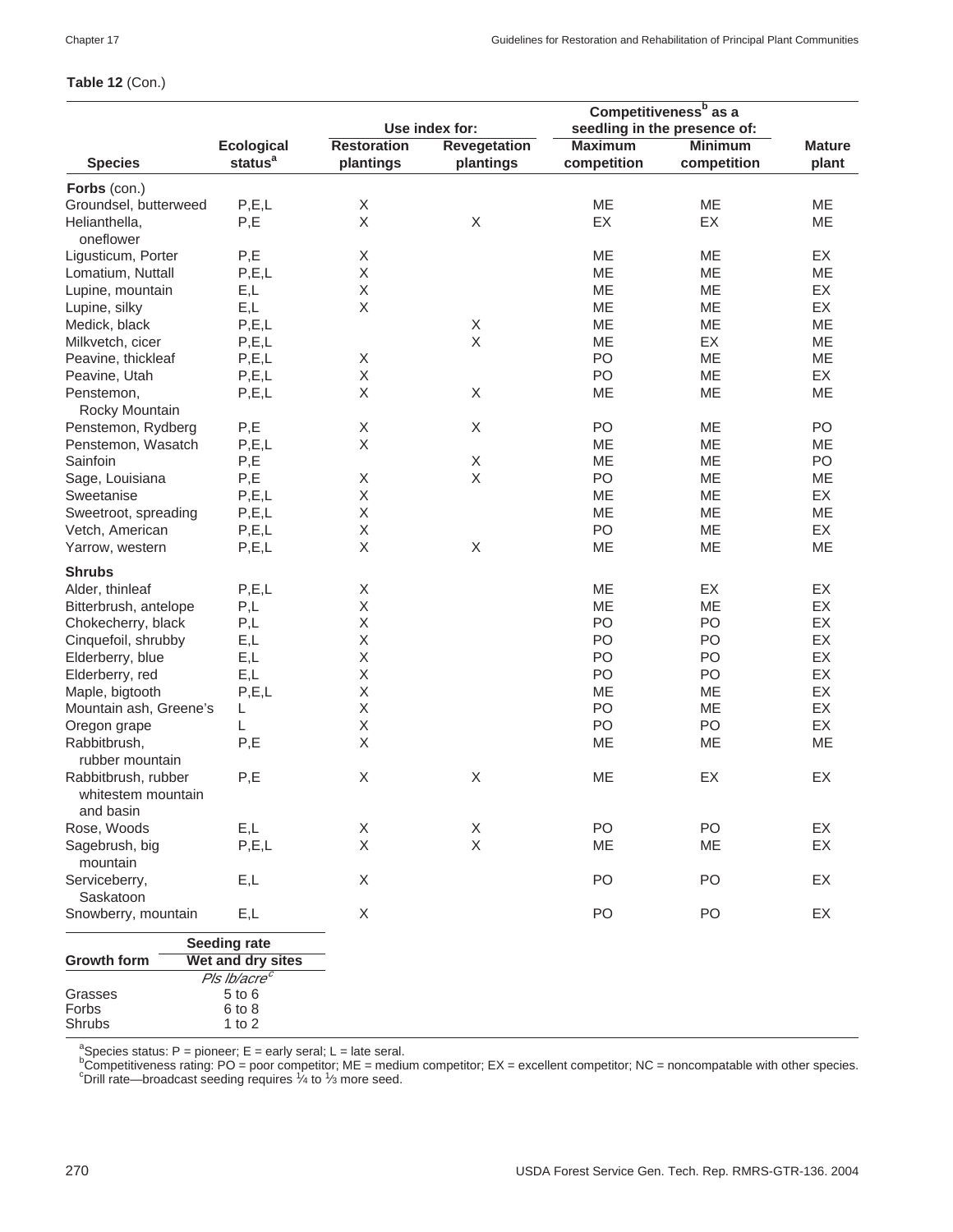**Table 13**—Ecological status, use index, competitiveness, and seeding rate for species adapted for seeding mountain brush and ponderosa pine communities.

|                                      |                                    |                    |                     |                 | Competitiveness <sup>b</sup> as a |               |
|--------------------------------------|------------------------------------|--------------------|---------------------|-----------------|-----------------------------------|---------------|
|                                      |                                    |                    | Use index for:      |                 | seedling in the presence of:      |               |
|                                      | <b>Ecological</b>                  | <b>Restoration</b> | <b>Revegetation</b> | <b>Maximum</b>  | <b>Minimum</b>                    | <b>Mature</b> |
| <b>Species</b>                       | status <sup>a</sup>                | plantings          | plantings           | competition     | competition                       | plant         |
| -Grasses                             |                                    |                    |                     |                 |                                   |               |
| Bluegrass, big                       | P, E, L                            | X                  | Χ                   | <b>ME</b>       | ME.                               | <b>ME</b>     |
| Bluegrass, Canada                    | P, E, L                            |                    | X                   | ME              | <b>ME</b>                         | ME            |
| Brome, mountain                      | P,E                                | $\mathsf X$        | X                   | <b>EX</b>       | EX                                | ME            |
| Brome, Regar                         | P, E, L                            |                    | X                   | EX              | EX                                | <b>ME</b>     |
| Brome, smooth                        | P,L                                |                    | Χ                   | EX              | EX                                | EX, NC        |
| northern and southern                |                                    |                    |                     |                 |                                   |               |
| Fescue, sheep                        | P, E, L                            | Χ                  | Χ                   | <b>ME</b>       | <b>ME</b>                         | ME            |
| Fescue, hard sheep                   | P, E, L                            |                    | Χ<br>$\mathsf X$    | ME              | EX<br>EX                          | EX, NC        |
| Fescue, sulcata sheep                | P, E, L                            | Χ<br>Χ             |                     | МE<br><b>ME</b> | <b>ME</b>                         | EX<br>ME      |
| Junegrass, prairie                   | P, E, L<br>P, E, L                 | Χ                  | X                   | ME              | ME                                | EX            |
| Needlegrass, green<br>Oatgrass, tall | P,E                                |                    | Χ                   | МE              | ME                                | ME            |
| Orchardgrass                         | P, E, L                            |                    | X                   | <b>ME</b>       | <b>ME</b>                         | EX            |
| Orchardgrass, 'Paiute'               | P, E, L                            |                    | X                   | ME              | <b>ME</b>                         | EX            |
| Squirreltail,                        | P, E, L                            | Χ                  | X                   | EX              | EX                                | ME            |
| bottlebrush                          |                                    |                    |                     |                 |                                   |               |
| Timothy                              | P,E                                |                    | X                   | EX              | EX                                | ME            |
| Wheatgrass, bluebunch                | P, E, L                            | Χ                  |                     | ME              | ME                                | EX            |
| Wheatgrass, fairway                  | P, E, L                            |                    | X                   | EX              | EX                                | EX            |
| crested                              |                                    |                    |                     |                 |                                   |               |
| Wheatgrass, standard                 | P, E, L                            |                    | X                   | EX              | EX                                | EX            |
| crested                              |                                    |                    |                     |                 |                                   |               |
| Wheatgrass,                          | P, E, L                            |                    | X                   | EX              | EX                                | EX            |
| intermediate                         |                                    |                    |                     |                 |                                   |               |
| Wheatgrass, slender                  | P, E, L                            | X                  | X                   | EX              | EX                                | ME            |
| Wheatgrass, streambank               | P, E, L                            | Χ                  | Χ                   | ME              | EX                                | EX            |
| Wheatgrass, tall                     | P,E                                |                    | X                   | <b>EX</b>       | EX                                | ME            |
| Wheatgrass, thickspike               | P, E, L                            | X                  | X                   | <b>ME</b>       | EX                                | EX            |
| Wheatgrass, western                  | P, E, L                            | Χ                  | X                   | ME              | ME                                | EX            |
| <b>Forbs</b>                         |                                    |                    |                     |                 |                                   |               |
| Alfalfa                              | P, E, L                            |                    | X                   | EX              | EX                                | EX            |
| (drought tolerant)                   |                                    |                    |                     |                 |                                   |               |
| Aster, blueleaf                      | P, E, L                            | Χ                  | $\mathsf X$         | P <sub>O</sub>  | P <sub>O</sub>                    | ME            |
| Aster, Pacific                       | P, E, L                            | Χ                  | X                   | P <sub>O</sub>  | ME                                | ME            |
| Balsamroot, arrowleaf                | E,L                                | X                  |                     | PO              | PO                                | EX            |
| Balsamroot, cutleaf                  | E,L                                | X                  |                     | PO              | PO                                | EX            |
| Balsamroot, hairy                    | E,L                                | X                  |                     | PO              | PO                                | EX            |
| Burnet, small                        | P, E, L                            |                    | X                   | EX              | EX                                | ME            |
| Crownvetch                           | P, E, L                            |                    | X                   | ME              | ME                                | EX            |
| Eriogonum, cushion                   | $\mathsf{P},\mathsf{E},\mathsf{L}$ | Χ                  | X                   | ME              | ME                                | ME            |
| Flax, Lewis                          | P, E, L                            | Χ                  | Χ                   | EX              | EX                                | ME            |
| Goldeneye, Nevada                    | P, E, L                            | Χ                  | X                   | ME              | ME                                | ME            |
| showy                                |                                    |                    |                     |                 |                                   |               |
| Goldeneye, showy                     | P, E, L                            | X                  | X                   | ME              | ME                                | ME            |
| Goldenrod, Canada                    | P, E, L                            | X                  | $\times$            | ME              | ME                                | ME            |
| Groundsel, butterweed                | P, E, L                            | X                  |                     | ME              | ME                                | EX            |
| Lomatium, Nuttall                    | P, E, L                            | Χ                  |                     | ME              | ME                                | ME            |
| Lupine, Nevada                       | E,L                                | Χ<br>Χ             |                     | ME              | ME                                | ME<br>ME      |
| Lupine, silky                        | E,L                                |                    | $\mathsf X$         | ME<br>ME        | ME<br>ME                          | ME            |
| Milkvetch, cicer                     | P, E, L                            | Χ                  |                     | EX              | EX                                | ME            |
| Penstemon, Eaton                     | P, E, L                            | X                  |                     | EX              | EX                                | EX            |
| Penstemon, low<br>Penstemon, Palmer  | P, E, L<br>P,E                     | Χ                  | X                   | EX              | EX                                | PO            |
| Penstemon, Rocky                     | P, E, L                            | Χ                  |                     | ME              | ME                                | EX            |
| Mountain                             |                                    |                    |                     |                 |                                   |               |
| Penstemon, Wasatch                   | P, E, L                            | X                  |                     | EX              | EX                                | ME            |
| Sage, Louisiana                      | P, E, L                            | Χ                  | X                   | PO              | ME                                | EX            |
|                                      |                                    |                    |                     |                 |                                   |               |

(con.)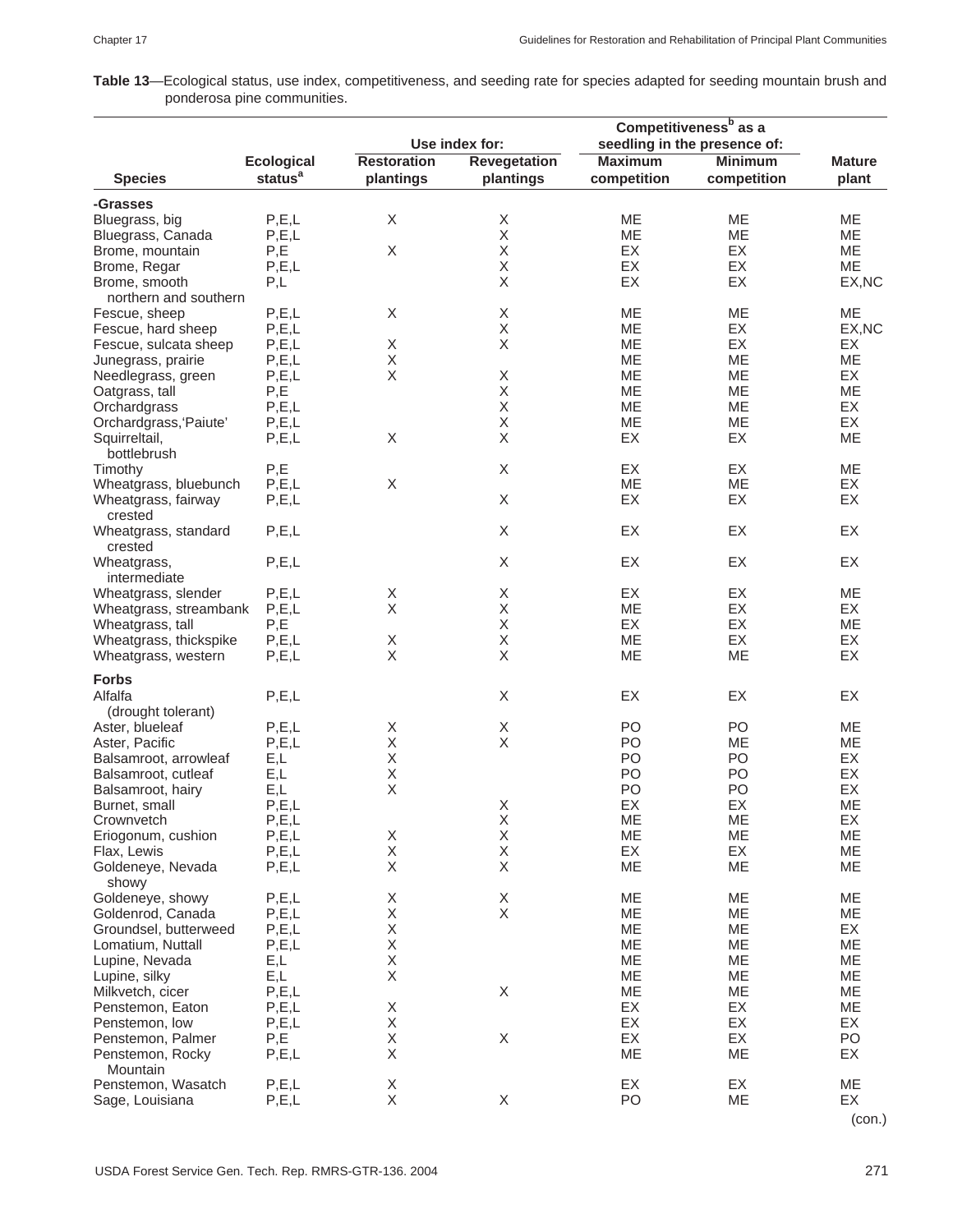# **Table 13** (Con.)

|                                |                          |                       | Competitiveness <sup>b</sup> as a |                |                              |               |
|--------------------------------|--------------------------|-----------------------|-----------------------------------|----------------|------------------------------|---------------|
|                                |                          |                       | Use index for:                    |                | seedling in the presence of: |               |
|                                | <b>Ecological</b>        | <b>Restoration</b>    | <b>Revegetation</b>               | <b>Maximum</b> | <b>Minimum</b>               | <b>Mature</b> |
| <b>Species</b>                 | status <sup>a</sup>      | plantings             | plantings                         | competition    | competition                  | plant         |
| Forbs (con.)                   |                          |                       |                                   |                |                              |               |
| Sainfoin                       | P, E, L                  |                       | X                                 | ME             | ME                           | ME            |
| Sweetclover, yellow            | P                        |                       | $\sf X$                           | EX             | EX                           | PO            |
| Sweetvetch, Utah               | P, E, L                  | X                     |                                   | ME             | ME                           | EX            |
| Trefoil, birdsfoot             | P,E                      |                       | X                                 | ME             | ME                           | ME            |
| Yarrow, western                | P, E, L                  | X                     | X                                 | ME             | ME                           | ME            |
| <b>Shrubs</b>                  |                          |                       |                                   |                |                              |               |
| Alder, thinleaf                | P, E, L                  | X                     | X                                 | ME             | EX                           | EX            |
| Bitterbrush, antelope          | P, E, L                  | Χ                     | X                                 | EX             | EX                           | EX            |
| Ceanothus, Martin              | P, E, L                  | X                     |                                   | PO             | ME                           | EX            |
| Ceanothus, redstem             | P, E, L                  | $\mathsf X$           | X                                 | ME             | EX                           | EX            |
| Ceanothus, snowbush            | P, E, L                  | Χ                     |                                   | МE             | EX                           | EX            |
| Cherry, bitter                 | P, E, L                  | Χ                     |                                   | P <sub>O</sub> | P <sub>O</sub>               | EX            |
| Chokecherry, black             | E,L                      | Χ                     |                                   | PO             | PO                           | EX            |
| Cliffrose, Stansbury           | P, E, L                  | X                     |                                   | ME             | ME                           | EX            |
| Cotoneaster, Peking            | P,E                      |                       | $\boldsymbol{\mathsf{X}}$         | PO             | PO                           | ME            |
| Elderberry, blue               | E,L                      | Χ                     |                                   | PO             | ME                           | EX            |
| Ephedra, green                 | P, E, L                  | Χ                     |                                   | <b>ME</b>      | <b>ME</b>                    | <b>ME</b>     |
| Eriogonum, sulfur              | P, E, L                  | X                     | X                                 | MЕ             | ME                           | ME            |
| Honeysuckle, Tatarian          | P, E, L                  |                       | $\overline{\mathsf{X}}$           | PO             | ME                           | ME            |
| Honeysuckle, Utah              | E,L                      | X                     |                                   | P <sub>O</sub> | МE                           | ME            |
| Maple, Rocky Mountain          | E,L                      | Χ                     | $\boldsymbol{\mathsf{X}}$         | ME             | ME                           | EX            |
| Mountain ash,                  | E,L                      | X                     |                                   | PO             | ME                           | EX            |
| Greene's                       |                          |                       |                                   |                |                              |               |
| Mountain mahogany,             | P,L                      | X                     | X                                 | P <sub>O</sub> | <b>ME</b>                    | EX            |
| true                           |                          |                       |                                   |                |                              |               |
| Mountain mahogany,<br>curlleaf | P,L                      | X                     | $\boldsymbol{\mathsf{X}}$         | P <sub>O</sub> | ME                           | EX            |
| Penstemon, bush                | P, E, L                  | X                     | X                                 | ME             | ME                           | ME            |
| Rabbitbrush, mountain          | P,E                      | X                     | X                                 | ME             | ME                           | ME            |
| rubber                         |                          |                       |                                   |                |                              |               |
| Rabbitbrush, Parry             | P,E                      | Χ                     | X                                 | ME             | ME                           | ME            |
| Rabbitbrush, mountain          | P,E                      | X                     | X                                 | ME             | ME                           | ME            |
| and basin whitestem            |                          |                       |                                   |                |                              |               |
| rubber                         |                          |                       |                                   |                |                              |               |
| Rose, Woods                    | P, E, L                  | X                     | X                                 | PO             | МE                           | EX            |
| Sagebrush,                     | P, E, L                  | X                     | $\boldsymbol{\mathsf{X}}$         | ME             | ME                           | EX            |
| mountain big                   |                          |                       |                                   |                |                              |               |
| Sagebrush, silver              | P, E, L                  | X                     |                                   | <b>ME</b>      | ME                           | EX            |
| Sagebrush, foothills           | P, E, L                  | $\sf X$               | X                                 | ME             | МE                           | EX            |
| big                            |                          |                       |                                   |                |                              |               |
| Serviceberry,                  | E,L                      | Χ                     |                                   | PO             | PO                           | EX            |
| Saskatoon                      |                          |                       |                                   |                |                              |               |
| Serviceberry, Utah             | E,L                      | Χ                     |                                   | PO             | PO.                          | EX            |
| Snowberry, longleaf            | E,L                      | Χ                     |                                   | PO.            | PO                           | EX            |
| Snowberry, mountain            | E,L                      | Χ                     |                                   | PO             | PO.                          | EX            |
| Squawapple                     | E,L                      | Χ                     |                                   | PO             | PO                           | EX            |
| Sumac, Rocky Mountain          | P, E, L                  | X                     | X                                 | PO             | MЕ                           | EX            |
| smooth                         |                          |                       |                                   |                |                              |               |
| Sumac, skunkbush               | P, E, L                  | X                     | X                                 | ME             | ME                           | EX            |
|                                | <b>Seeding rate</b>      |                       |                                   |                |                              |               |
|                                | <b>Exposure</b>          |                       |                                   |                |                              |               |
|                                |                          |                       |                                   |                |                              |               |
| <b>Growth form</b>             | <b>North and East</b>    | <b>South and West</b> |                                   |                |                              |               |
|                                | Pls Ib/acre <sup>c</sup> |                       |                                   |                |                              |               |
| Grasses                        | $5$ to $6$               | 6 to 8                |                                   |                |                              |               |
| Forbs                          | 5 to 6                   | 3 to 5                |                                   |                |                              |               |
| Shrubs                         | $2$ to $4$               | $2$ to $4$            |                                   |                |                              |               |

ªSpecies status: P = pioneer; E = early seral; L = late seral.<br><sup>b</sup>Competitiveness rating: PO = poor competitor; ME = medium competitor; EX = excellent competitor; NC = noncompatable with other species.<br><sup>b</sup>Competitiveness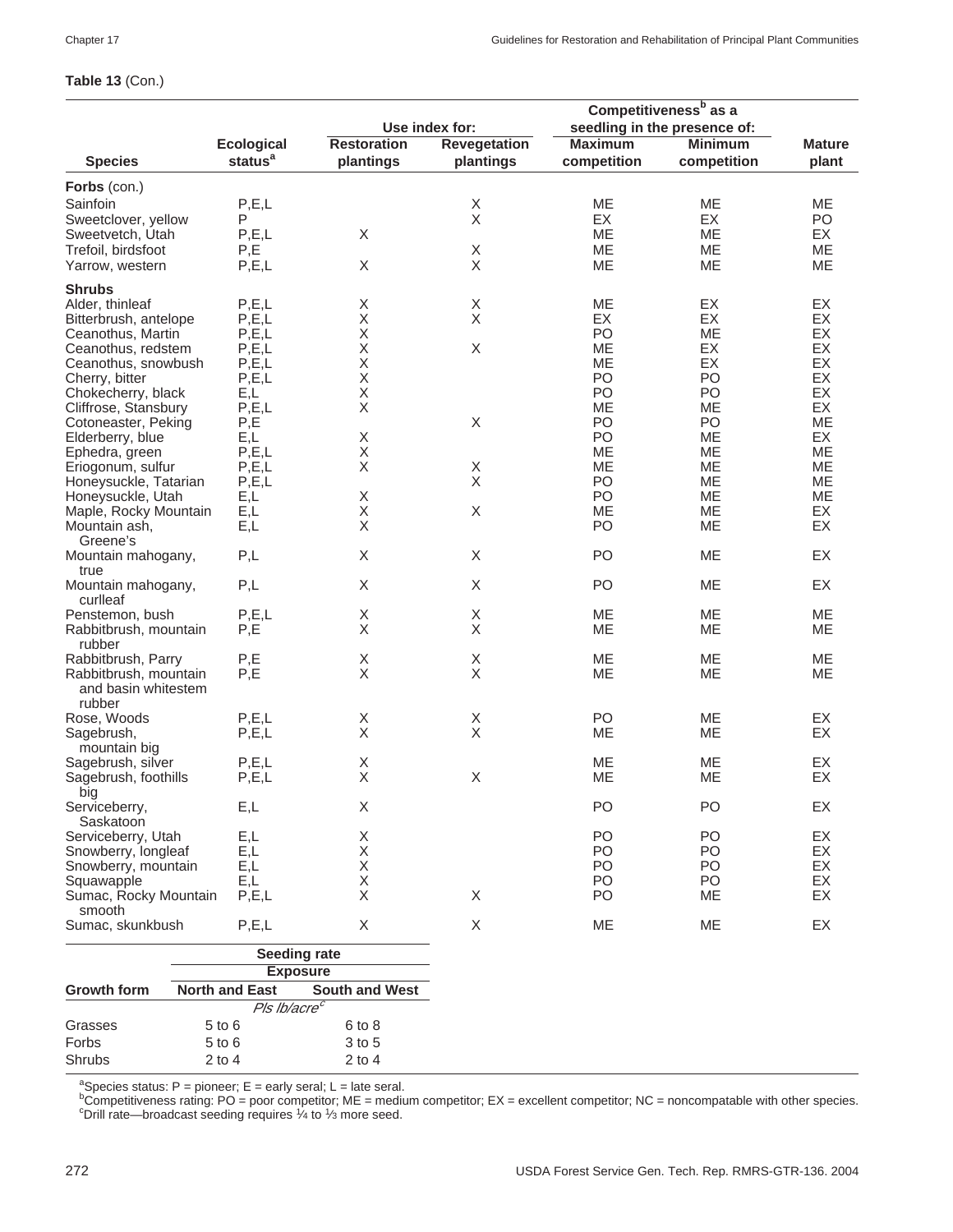**Table 14**—Ecological status, use index, competitiveness, and seeding rates for species adapted for seeding juniper-pinyon sites that receive less than 11 inches (280 mm) of annual precipitation.

|                        |                     | Use index for:     |                     | Competitiveness <sup>b</sup> as a<br>seedling in the presence of: |                |               |  |
|------------------------|---------------------|--------------------|---------------------|-------------------------------------------------------------------|----------------|---------------|--|
|                        | <b>Ecological</b>   | <b>Restoration</b> | <b>Revegetation</b> | <b>Maximum</b>                                                    | <b>Minimum</b> | <b>Mature</b> |  |
| <b>Species</b>         | status <sup>a</sup> | plantings          | plantings           | competition                                                       | competition    | plant         |  |
| <b>Grasses</b>         |                     |                    |                     |                                                                   |                |               |  |
| Bluegrass, Sandberg    | P, E, L             | $\mathsf X$        |                     | ME                                                                | ME             | ME            |  |
| Dropseed, sand         | P, E, L             | X                  |                     | PO                                                                | ME             | ME            |  |
| Fescue, hard sheep     | P, E, L             |                    | X                   | ME                                                                | ME             | EX, NC        |  |
| Fescue, sheep          | P, E, L             | Χ                  |                     | ME                                                                | ME             | EX            |  |
| Muttongrass            | P, E, L             | Χ                  |                     | ME                                                                | ME             | ME            |  |
| Needle-and-thread      | P,E                 | X                  |                     | ME                                                                | ME             | ME            |  |
| Orchardgrass, 'Paiute' | P, E, L             |                    | X                   | EX                                                                | EX             | EX            |  |
| Ricegrass, Indian      | P, E, L             | Χ                  | X                   | ME                                                                | ME             | EX            |  |
| Rye, winter            | P                   |                    | X                   | EX                                                                | EX             | PO            |  |
| Squirreltail,          | P, E, L             | Χ                  | X                   | EX                                                                | EX             | ME            |  |
| bottlebrush            |                     |                    |                     |                                                                   |                |               |  |
| Wheatgrass, bluebunch  | P, E, L             | $\mathsf X$        |                     | ME                                                                | EX             | <b>ME</b>     |  |
| Wheatgrass, fairway    | P, E, L             |                    | $\mathsf X$         | EX                                                                | EX             | EX, NC        |  |
| crested                |                     |                    |                     |                                                                   |                |               |  |
| Wheatgrass, standard   | P, E, L             |                    | X                   | EX                                                                | EX             | ME, NC        |  |
| crested                |                     |                    |                     |                                                                   |                |               |  |
| Wheatgrass,            | P, E, L             |                    | X                   | EX                                                                | EX             | EX, NC        |  |
| intermediate           |                     |                    |                     |                                                                   |                |               |  |
| Wheatgrass, pubescent  | P,E                 |                    | X                   | EX                                                                | EX             | EX, NC        |  |
| Wheatgrass, Siberian   | P,L                 |                    | X                   | EX                                                                | EX             | EX            |  |
| Wheatgrass, streambank | P, E, L             | X                  | X                   | ME                                                                | EX             | EX            |  |
| Wheatgrass, western    | P, E, L             | $\mathsf X$        | X                   | PO                                                                | ME             | EX            |  |
| Wildrye, Russian       | P, E, L             |                    | X                   | PO                                                                | ME             | EX            |  |
| <b>Forbs</b>           |                     |                    |                     |                                                                   |                |               |  |
| Alfalfa                | P, E, L             |                    | $\mathsf X$         | EX                                                                | EX             | ME            |  |
|                        |                     |                    |                     |                                                                   |                |               |  |
| (drought tolerant)     |                     |                    |                     |                                                                   |                |               |  |
| Burnet, small          | P, E, L             |                    | X                   | EX                                                                | EX             | ME            |  |
| Flax, Lewis            | P, E, L             | X                  | Χ                   | EX                                                                | EX             | ME            |  |
| Goldeneye, Nevada      | P, E, L             | $\mathsf X$        | X                   | EX                                                                | EX             | ME            |  |
| showy                  |                     |                    |                     |                                                                   |                |               |  |
| Globemallow,           | P, E, L             | Χ                  | $\mathsf X$         | PO                                                                | PO             | EX            |  |
| gooseberryleaf         |                     |                    |                     |                                                                   |                |               |  |
| Globemallow, scarlet   | P, E, L             | X                  | X                   | PO                                                                | PO             | EX            |  |
| Penstemon, Palmer      | P,E                 | $\mathsf X$        | X                   | EX                                                                | EX             | PO            |  |
| Sweetclover, yellow    | Ρ                   |                    | Χ                   | EX                                                                | EX             | PO            |  |
| Yarrow, western        | P, E, L             | Χ                  | $\mathsf X$         | ME                                                                | ME             | ME            |  |
| <b>Shrubs</b>          |                     |                    |                     |                                                                   |                |               |  |
| Apache plume           | P,L                 | Χ                  |                     | PO                                                                | ME             | EX            |  |
| Bitterbrush, antelope  | P, E, L             | $\mathsf X$        | X                   | EX                                                                | EX             | EX            |  |
| Bitterbrush, desert    | P, E, L             | Χ                  | X                   | EX                                                                | EX             | EX            |  |
| Buffaloberry,          | L                   | Χ                  |                     | PO                                                                | PO             | EX            |  |
| roundleaf              |                     |                    |                     |                                                                   |                |               |  |
| Ceanothus, Fendler     | P, E, L             | Χ                  |                     | ME                                                                | ME             | EX            |  |
| Cliffrose, Stansbury   | P, E, L             | Χ                  |                     | ME                                                                | ME             | ME            |  |
| Ephedra, green         | P, E, L             | Χ                  |                     | ME                                                                | ME             | EX            |  |
| Ephedra, Nevada        | P, E, L             | Χ                  |                     | ME                                                                | ME             | EX            |  |
| Hopsage, spineless     | P,L                 | Χ                  |                     | PO                                                                | ME             | EX            |  |
| Kochia, forage         | P,E                 |                    | X                   | EX                                                                | EX             | ME            |  |
| 'Immigrant'            |                     |                    |                     |                                                                   |                |               |  |
|                        |                     |                    |                     |                                                                   |                | (con.)        |  |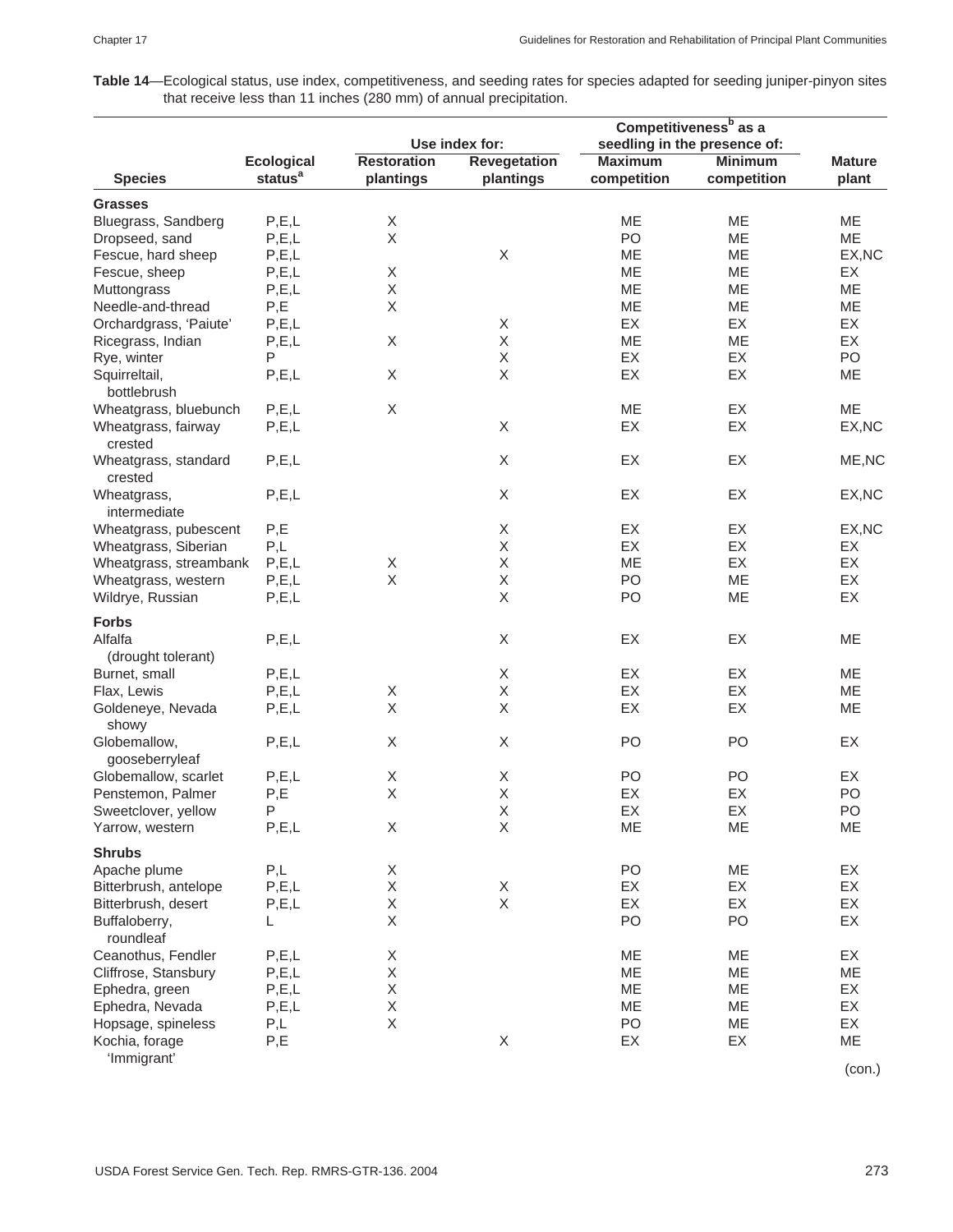## **Table 14** (Con.)

|                                                        |                                          | Use index for:                  |                           | Competitiveness <sup>b</sup> as a<br>seedling in the presence of: |                               |                        |
|--------------------------------------------------------|------------------------------------------|---------------------------------|---------------------------|-------------------------------------------------------------------|-------------------------------|------------------------|
| <b>Species</b>                                         | <b>Ecological</b><br>status <sup>a</sup> | <b>Restoration</b><br>plantings | Revegetation<br>plantings | <b>Maximum</b><br>competition                                     | <b>Minimum</b><br>competition | <b>Mature</b><br>plant |
| Shrubs (con.)                                          |                                          |                                 |                           |                                                                   |                               |                        |
| Mountain mahogany,<br>littleleaf                       | P,L                                      | X                               |                           | P <sub>O</sub>                                                    | <b>ME</b>                     | EX                     |
| Peachbrush, desert                                     | P,L                                      | X                               |                           | PO                                                                | PO.                           | EX                     |
| Rabbitbrush, mountain<br>and basin whitestem<br>rubber | P, E, L                                  | X                               | X                         | ME                                                                | ME                            | ME                     |
| Sagebrush, basin big                                   | P, E, L                                  | X                               | X                         | P <sub>O</sub>                                                    | <b>ME</b>                     | EX                     |
| Sagebrush, black                                       | P, E, L                                  | X                               | $\times$                  | P <sub>O</sub>                                                    | <b>ME</b>                     | EX                     |
| Sagebrush, fringed                                     | P,L                                      | X                               |                           | PO                                                                | ME                            | EX                     |
| Sagebrush, Wyoming<br>big                              | P, E, L                                  | X                               | X                         | P <sub>O</sub>                                                    | ME                            | EX                     |
| Sagebrush, foothills<br>big                            | P, E, L                                  | X                               | X                         | <b>ME</b>                                                         | <b>ME</b>                     | EX                     |
| Saltbush, fourwing                                     | P, E, L                                  | X                               | X                         | ME                                                                | <b>ME</b>                     | ME                     |
| Serviceberry, Utah                                     | P, E, L                                  | $\mathsf X$                     | Χ                         | P <sub>O</sub>                                                    | P <sub>O</sub>                | EX                     |
| Winterfat                                              | P, E, L                                  | X                               | X                         | <b>ME</b>                                                         | <b>ME</b>                     | <b>EX</b>              |
| <b>Growth form</b>                                     | <b>Seeding rate</b>                      |                                 |                           |                                                                   |                               |                        |
|                                                        | Pls lb/acre <sup>c</sup>                 |                                 |                           |                                                                   |                               |                        |
| Grasses                                                | $4$ to $6$                               |                                 |                           |                                                                   |                               |                        |
| Forbs                                                  | $4$ to $6$                               |                                 |                           |                                                                   |                               |                        |
| Shrubs                                                 | 3 to 4                                   |                                 |                           |                                                                   |                               |                        |
|                                                        |                                          |                                 |                           |                                                                   |                               |                        |

<sup>a</sup>Species status: P = pioneer; E = early seral; L = late seral.<br><sup>b</sup>Competitiveness rating: PO = poor competitor; ME = medium competitor; EX = excellent competitor; NC = noncompatable with other species.<br><sup>c</sup>Drill rate, pro <sup>o</sup>Drill rate—broadcast seeding requires <sup>1</sup>/<sub>4</sub> to <sup>1</sup>/<sub>3</sub> more seed.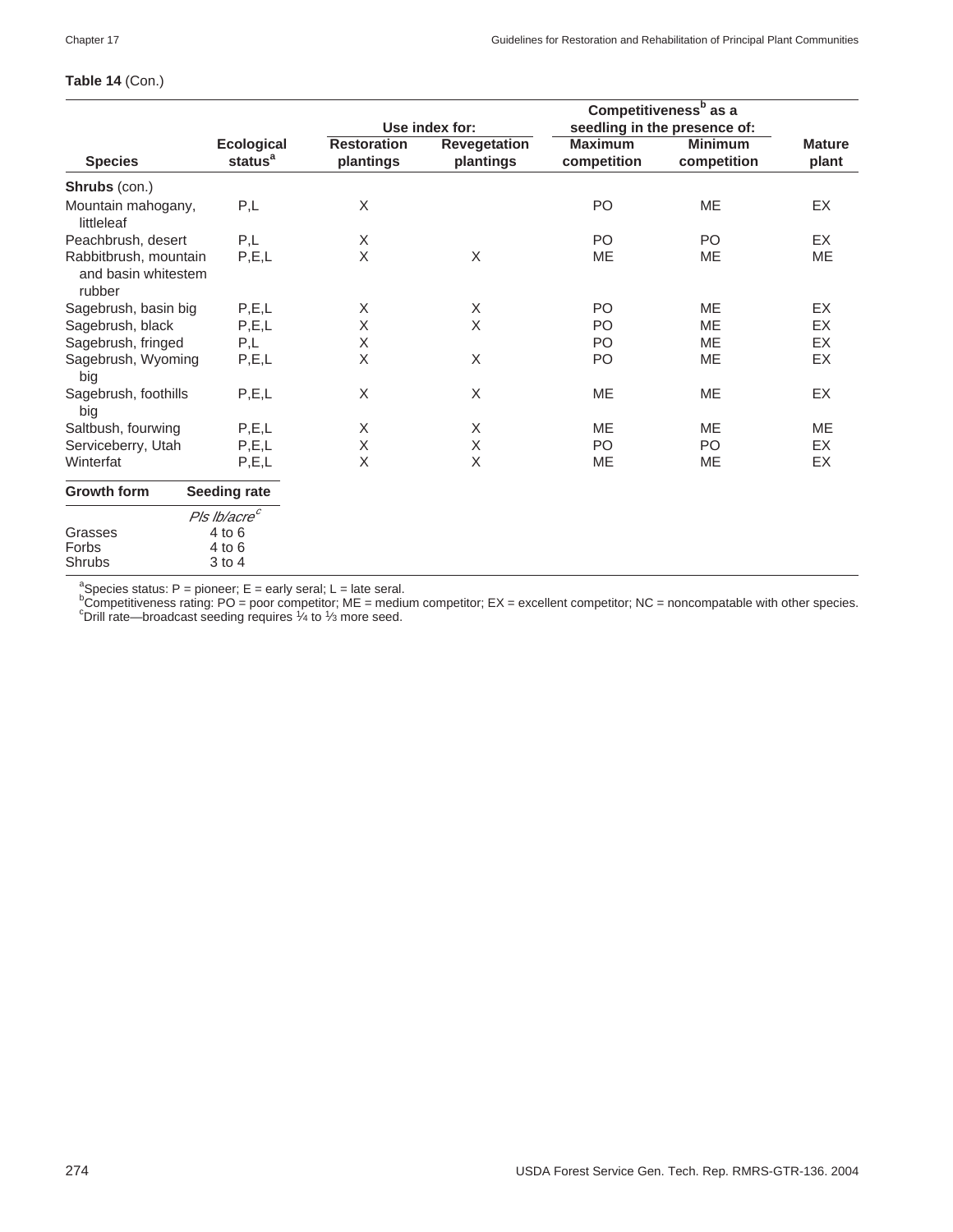**Table 15**—Ecological status, use index, competitiveness, and seeding rates for species adapted for seeding juniper-pinyon sites that receive 11 to 15 inches (280 to 380 mm) of annual precipitation.

|                                 |                     |                    |                     |                | Competitiveness <sup>b</sup> as a |               |
|---------------------------------|---------------------|--------------------|---------------------|----------------|-----------------------------------|---------------|
|                                 |                     |                    | Use index for:      |                | seedling in the presence of:      |               |
|                                 | <b>Ecological</b>   | <b>Restoration</b> | <b>Revegetation</b> | <b>Maximum</b> | <b>Minimum</b>                    | <b>Mature</b> |
| <b>Species</b>                  | status <sup>a</sup> | plantings          | plantings           | competition    | competition                       | plant         |
| <b>Grasses</b>                  |                     |                    |                     |                |                                   |               |
| Bluegrass, big                  | P, E, L             | Χ                  | Χ                   | ME             | ME                                | ME            |
| Bluegrass, Canada               | P, E, L             |                    | X                   | ME             | ME                                | ME            |
| Bluegrass, Sandberg             | P, E, L             | Χ                  | X                   | ME             | ME                                | ME            |
| Brome, Regar                    | P, E, L             |                    | $\mathsf X$         | ME             | ME                                | ME            |
| Brome, smooth                   | P,L                 |                    | X                   | EX             | EX                                | EX, NC        |
| (southern)                      |                     |                    |                     |                |                                   |               |
| Fescue, hard sheep              | P, E, L             |                    | Χ                   | ME             | ME                                | ME, NC        |
| Fescue, sulcata sheep           | P, E, L             | X                  | X                   | ME             | ME                                | EX            |
| Junegrass, prairie              | P, E, L             | Χ                  |                     | ME             | ME                                | ME            |
| Muttongrass                     | P, E, L             | Χ                  |                     | ME             | <b>ME</b>                         | ME            |
| Needle-and-thread               | P,E                 | X                  |                     | ME             | ME                                | ME            |
| Needlegrass, green              | P, E, L             | Χ                  | Χ                   | ME             | ME                                | EX            |
| Orchardgrass, 'Paiute'          | P, E, L             |                    | $\mathsf X$         | EX             | EX                                | EX            |
| Ricegrass, Indian               | P, E, L             | Χ                  |                     | ME             | ME                                | EX            |
| Rye, mountain                   | P,E                 |                    | Χ                   | EX             | EX                                | PO            |
| Rye, winter                     | P                   |                    | Χ                   | EX             | EX                                | PO            |
| Squirreltail,                   | P, E, L             | X                  | X                   | EX             | EX                                | ME            |
| bottlebrush                     |                     |                    |                     |                |                                   |               |
| Wheatgrass, bluebunch           | P, E, L             | $\mathsf X$        | Χ                   | ME             | ME                                | EX            |
| Wheatgrass, fairway<br>crested  | P, E, L             |                    | X                   | EX             | EX                                | EX, NC        |
| Wheatgrass, standard<br>crested | P, E, L             |                    | Χ                   | EX             | EX                                | EX, NC        |
| Wheatgrass,<br>intermediate     | P, E, L             |                    | $\mathsf X$         | EX             | EX                                | EX, NC        |
| Wheatgrass, pubescent           | P, E, L             |                    | X                   | EX             | EX                                | EX, NC        |
| Wheatgrass, Siberian            | P, E, L             |                    | X                   | EX             | EX                                | EX            |
| Wheatgrass, streambank          | P, E, L             | X                  | Χ                   | EX             | EX                                | EX            |
| Wheatgrass,                     | P, E, L             | X                  | X                   | ME             | EX                                | EX            |
| thickspike                      |                     |                    |                     |                |                                   |               |
| Wheatgrass, western             | P, E, L             | Χ                  | X                   | ME             | ME                                | EX            |
| Wildrye, Great Basin            | P, E, L             | $\mathsf X$        |                     | PO             | ME                                | EX            |
| Wildrye, Russian                | P, E, L             |                    | X                   | PO             | ME                                | EX            |
| <b>Forbs</b>                    |                     |                    |                     |                |                                   |               |
| Alfalfa                         | P, E, L             |                    | Χ                   | EX             | EX                                | EX            |
| (drought tolerant)              |                     |                    |                     |                |                                   |               |
| Aster, Pacific                  | P, E, L             | X                  | X                   | PO             | <b>ME</b>                         | ME            |
| Balsamroot, arrowleaf           | E,L                 | $\mathsf X$        |                     | PO             | PO                                | EX            |
|                                 |                     |                    |                     |                |                                   |               |
| Burnet, small                   | P, E, L             |                    | X                   | EX             | EX                                | ME            |
| Flax, Lewis                     | P, E, L             | X                  | X                   | EX             | EX                                | ME            |
| Globemallow,                    | P, E, L             | X                  | X                   | ME             | ME                                | EX            |
| gooseberryleaf                  |                     |                    |                     |                |                                   |               |
| Goldeneye, Nevada<br>showy      | P, E, L             | X                  | X                   | ME             | ME                                | ME            |
| Goldeneye, showy                | P, E, L             | Χ                  | X                   | ME             | ME                                | ME            |
| Penstemon, Palmer               | P,E                 | X                  | X                   | EX             | EX                                | PO            |
| Sainfoin                        | P, E, L             |                    | $\mathsf X$         | ME             | ME                                | ME            |
| Sweetclover, yellow             | P,E                 |                    | X                   | EX             | EX                                | PO            |
| Sweetvetch, Utah                | P, E, L             | X                  |                     | ME             | ME                                | ME            |
| Yarrow, western                 | P, E, L             | X                  | X                   | ME             | ME                                | ME            |

(con.)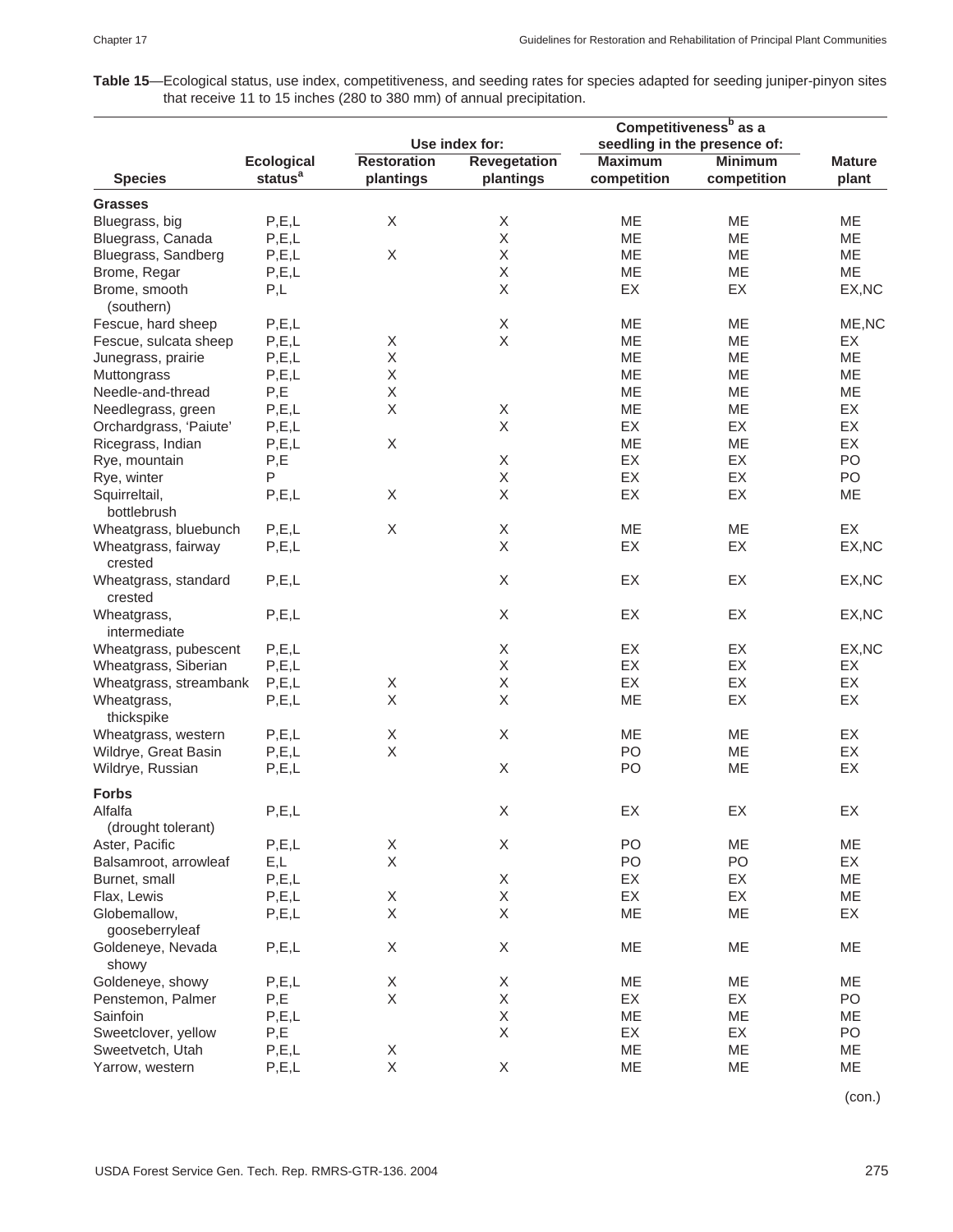# **Table 15** (Con.)

|                                 | Competitiveness <sup>b</sup> as a |                    |                           |                |                              |               |
|---------------------------------|-----------------------------------|--------------------|---------------------------|----------------|------------------------------|---------------|
|                                 |                                   |                    | Use index for:            |                | seedling in the presence of: |               |
|                                 | <b>Ecological</b>                 | <b>Restoration</b> | <b>Revegetation</b>       | <b>Maximum</b> | <b>Minimum</b>               | <b>Mature</b> |
| <b>Species</b>                  | status <sup>a</sup>               | plantings          | plantings                 | competition    | competition                  | plant         |
| <b>Shrubs</b>                   |                                   |                    |                           |                |                              |               |
| Apache plume                    | P,L                               | X                  |                           | PO             | <b>ME</b>                    | EX            |
| Ash, singleleaf                 | P, E, L                           | X                  |                           | PO             | PO                           | EX            |
| Bitterbrush, antelope           | P, E, L                           | Χ                  | X                         | EX             | EX                           | EX            |
| Bitterbrush, desert             | P, E, L                           | Χ                  | X                         | EX             | EX                           | EX            |
| Ceanothus, Fendler              | P, E, L                           | Χ                  |                           | ME             | ME                           | EX            |
| Cliffrose, Stansbury            | P, E, L                           | X                  |                           | ME             | ME                           | EX            |
| Cypress, Arizona                | P,L                               |                    | X                         | PO             | PO                           | ME            |
| Elderberry, blue                | E,L                               | Χ                  |                           | PO             | ME                           | EX            |
| Ephedra, green                  | P, E, L                           | Χ                  |                           | ME             | ME                           | EX            |
| Ephedra, Nevada                 | P, E, L                           | Χ                  |                           | ME             | ME                           | EX            |
| Eriogonum, Wyeth                | P, E, L                           | X                  | X                         | ME             | EX                           | ME            |
| Kochia, forage                  | P,E                               |                    | $\boldsymbol{\mathsf{X}}$ | EX             | EX                           | ME            |
| Mountain mahogany,              | P,L                               | Χ                  |                           | ME             | ME                           | EX            |
| curlleaf                        |                                   |                    |                           |                |                              |               |
| Mountain mahogany,              | P,L                               | Χ                  |                           | ME             | ME                           | EX            |
| littleleaf                      |                                   |                    |                           |                |                              |               |
| Mountain mahogany,              | P,L                               | X                  |                           | ME             | ME                           | EX            |
| true                            |                                   |                    |                           |                |                              |               |
| Peachbrush, desert              | P,L                               | Χ                  |                           | PO             | PO                           | EX            |
| Rabbitbrush, mountain           | P, E, L                           | X                  | X                         | ME             | ME                           | ME            |
| rubber                          |                                   |                    |                           |                |                              |               |
| Rabbitbrush, mountain           | P, E, L                           | X                  | $\mathsf X$               | ME             | ME                           | ME            |
| and basin whitestem             |                                   |                    |                           |                |                              |               |
| rubber                          |                                   |                    |                           |                |                              |               |
| Sagebrush, basin big            | P, E, L                           | Χ                  | X                         | ME             | ME                           | EX            |
| Sagebrush, black                | P, E, L                           | Χ                  | X                         | ME             | ME                           | EX            |
| Sagebrush, mountain             | P, E, L                           | Χ                  | X                         | ME             | ME                           | EX            |
| big                             |                                   |                    |                           |                |                              |               |
| Sagebrush, foothill             | P, E, L                           | X                  | X                         | ME             | ME                           | EX            |
| big                             |                                   |                    |                           |                |                              |               |
| Saltbush, fourwing              | P, E, L                           | Χ                  | X                         | ME             | ME                           | ME            |
| Serviceberry,                   | P, E, L                           | X                  | $\mathsf X$               | PO             | P <sub>O</sub>               | EX            |
| Saskatoon                       |                                   |                    |                           |                |                              |               |
| Serviceberry, Utah              | P, E, L                           | Χ                  | Χ                         | PO             | PO                           | EX            |
| Snowberry, mountain             | P, E, L                           | Χ                  | $\mathsf X$               | PO             | PO                           | EX            |
| Squawapple                      | E,L                               | X                  |                           | PO             | PO                           | EX            |
| Sumac, Rocky Mountain<br>smooth | P, E, L                           | Χ                  | X                         | PO             | ME                           | EX            |
| Sumac, skunkbush                | P, E, L                           | X                  | X                         | PO             | ME                           | EX            |
| Winterfat                       | P, E, L                           | X                  | X                         | ME             | ME                           | EX            |
|                                 |                                   |                    |                           |                |                              |               |
| Growth form                     | <b>Seeding rate</b>               |                    |                           |                |                              |               |
|                                 | Pls Ib/acre <sup>c</sup>          |                    |                           |                |                              |               |
| Grasses                         | 4 to 6                            |                    |                           |                |                              |               |
| Forbs<br>Shrubs                 | 4 to 6<br>3 to 4                  |                    |                           |                |                              |               |
|                                 |                                   |                    |                           |                |                              |               |

ªSpecies status: P = pioneer; E = early seral; L = late seral.<br><sup>b</sup>Competitiveness rating: PO = poor competitor; ME = medium competitor; EX = excellent competitor; NC = noncompatable with other species.<br><sup>b</sup>Competitiveness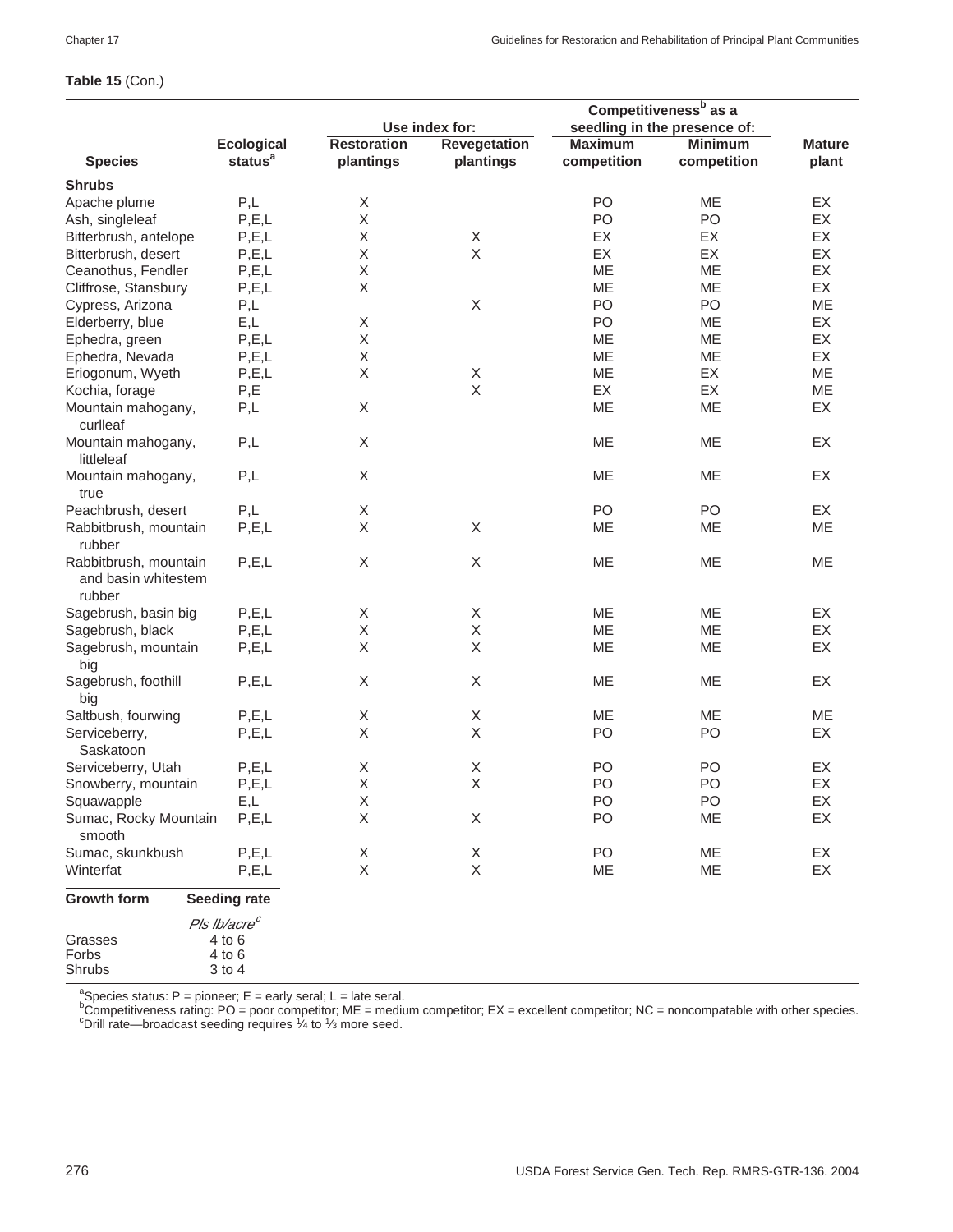**Table 16**—Ecological status, use index, competitiveness, and seeding rates for species adapted for seeding juniper-pinyon sites that receive more than 15 inches (380 mm) of annual precipitation.

|                         |                     |                    |                     | Competitiveness <sup>b</sup> as a |                              |               |  |
|-------------------------|---------------------|--------------------|---------------------|-----------------------------------|------------------------------|---------------|--|
|                         |                     |                    | Use index for:      |                                   | seedling in the presence of: |               |  |
|                         | <b>Ecological</b>   | <b>Restoration</b> | <b>Revegetation</b> | <b>Maximum</b>                    | <b>Minimum</b>               | <b>Mature</b> |  |
| <b>Species</b>          | status <sup>a</sup> | plantings          | plantings           | competition                       | competition                  | plant         |  |
| <b>Grasses</b>          |                     |                    |                     |                                   |                              |               |  |
| Bluegrass, big          | P, E, L             | $\mathsf X$        | Χ                   | <b>ME</b>                         | <b>ME</b>                    | <b>ME</b>     |  |
| Bluegrass, Canada       | P, E, L             |                    | Χ                   | ME                                | ME                           | ME            |  |
| Bluegrass, Sandberg     | P, E, L             | $\mathsf X$        | $\mathsf X$         | MЕ                                | МE                           | ME            |  |
| Brome, Regar            | P, E, L             |                    | $\mathsf X$         | EX                                | EX                           | ME            |  |
| Brome, smooth           | P, E, L             |                    | $\mathsf X$         | EX                                | EX                           | EX, NC        |  |
| (northern and southern) |                     |                    |                     |                                   |                              |               |  |
| Fescue, hard sheep      | P, E, L             |                    | X                   | <b>ME</b>                         | EX                           | EX, NC        |  |
| Fescue, sulcata sheep   | P, E, L             | Χ                  |                     | ME                                | EX                           | EX            |  |
| Junegrass, prairie      | P, E, L             | $\mathsf X$        |                     | MЕ                                | <b>ME</b>                    | ME            |  |
| Needle-and-thread       | P,E                 | $\mathsf X$        | Χ                   | ME                                | <b>ME</b>                    | ME            |  |
| Needlegrass, green      | P, E, L             | Χ                  | Χ                   | ME                                | ME                           | EX            |  |
| Orchardgrass, 'Paiute'  | P, E, L             |                    | $\mathsf X$         | EX                                | EX                           | EX            |  |
| Ricegrass, Indian       | P, E, L             | Χ                  |                     | ME                                | ME                           | EX            |  |
| Rye, mountain           | P,E                 |                    | Χ                   | EX                                | EX                           | PO            |  |
| Rye, winter             | P,E                 |                    | $\mathsf X$         | EX                                | EX                           | PO            |  |
| Squirreltail,           | P, E, L             | Χ                  | $\mathsf X$         | EX                                | EX                           | ME            |  |
| bottlebrush             |                     |                    |                     |                                   |                              |               |  |
| Wheatgrass, bluebunch   | P, E, L             | $\mathsf X$        |                     | EX                                | EX                           | EX            |  |
| Wheatgrass, fairway     | P, E, L             |                    | X                   | EX                                | EX                           | EX, NC        |  |
| crested                 |                     |                    |                     |                                   |                              |               |  |
| Wheatgrass, standard    | P, E, L             |                    | X                   | EX                                | EX                           | EX, NC        |  |
| crested                 |                     |                    |                     |                                   |                              |               |  |
| Wheatgrass,             | P, E, L             |                    | X                   | EX                                | EX                           | EX, NC        |  |
| intermediate            |                     |                    |                     |                                   |                              |               |  |
| Wheatgrass, slender     | P, E, L             | Χ                  | X                   | ME                                | ME                           | ME            |  |
| Wheatgrass, streambank  | P, E, L             | $\mathsf X$        | X                   | <b>ME</b>                         | <b>ME</b>                    | EX            |  |
| Wheatgrass, thickspike  | P, E, L             | Χ                  | $\mathsf X$         | <b>ME</b>                         | <b>ME</b>                    | EX            |  |
| Wheatgrass, western     | P, E, L             | Χ                  | $\mathsf X$         | ME                                | ME                           | EX            |  |
| Wildrye, Great Basin    | P, E, L             | $\sf X$            |                     | ME                                | ME                           | EX            |  |
| <b>Forbs</b>            |                     |                    |                     |                                   |                              |               |  |
| Alfalfa                 | P, E, L             |                    | X                   | EX                                | EX                           | ME            |  |
| (drought tolerant)      |                     |                    |                     |                                   |                              |               |  |
| Aster, blueleaf         | P, E, L             | X                  |                     | EX                                | EX                           | EX            |  |
| Aster, Pacific          | P, E, L             | $\mathsf X$        | $_{\rm X}^{\rm X}$  | EX                                | EX                           | EX            |  |
| Balsamroot, arrowleaf   | E,L                 | Χ                  |                     | PO                                | PO                           | EX            |  |
| Balsamroot, cutleaf     | E,L                 | $\mathsf X$        |                     | PO                                | PO                           | EX            |  |
| Balsamroot, hairy       | E,L                 | $\sf X$            |                     | PO                                | PO                           | EX            |  |
| Burnet, small           | P, E, L             |                    | $\mathsf X$         | EX                                | EX                           | <b>ME</b>     |  |
| Crownvetch              | P, E, L             |                    | Χ                   | ME                                | ME                           | ME            |  |
| Eriogonum, cushion      | P, E, L             | Χ                  | $\sf X$             | ME                                | ME                           | ME            |  |
| Flax, Lewis             | P, E, L             | Χ                  | $\mathsf X$         | ME                                | ME                           | ME            |  |
| Goldeneye, showy        | P, E, L             | Χ                  | X                   | ME                                | ME                           | ME            |  |
| Goldenrod, Parry        | P, E, L             | X                  |                     | ME                                | ME                           | ME            |  |
| Helianthella,           | P,E                 | $\mathsf X$        |                     | ME                                | ME                           | ME            |  |
| oneflower               |                     |                    |                     |                                   |                              |               |  |
| Lupine, Nevada          | E,L                 | Χ                  |                     | PO                                | PO                           | EX            |  |
| Lupine, silky           | E,L                 | Χ                  |                     | PO                                | PO                           | ME            |  |
| Lomatium, Nuttall       | P, E, L             | Χ                  |                     | ME                                | ME                           | ME            |  |
| Milkvetch, cicer        | P, E, L             |                    | X                   | ME                                | ME                           | ME            |  |
| Penstemon, Eaton        | P, E, L             | Χ                  |                     | EX                                | EX                           | ME            |  |
| Penstemon, Palmer       | P,E                 | Χ                  |                     | EX                                | EX                           | PO            |  |
| Penstemon, Rocky        | P, E, L             | $\mathsf X$        | $_{\rm X}^{\rm X}$  | ME                                | ME                           | PO            |  |
| Mountain                |                     |                    |                     |                                   |                              |               |  |
| Penstemon, thickleaf    | P, E, L             | Χ                  |                     | ME                                | ME                           | ME            |  |
| Penstemon, toadflax     | P, E, L             | Χ                  |                     | PO                                | ME                           | ME            |  |
| Penstemon, Wasatch      | P, E, L             | Χ                  |                     | EX                                | EX                           | ME            |  |
|                         |                     |                    |                     |                                   |                              |               |  |

(con.)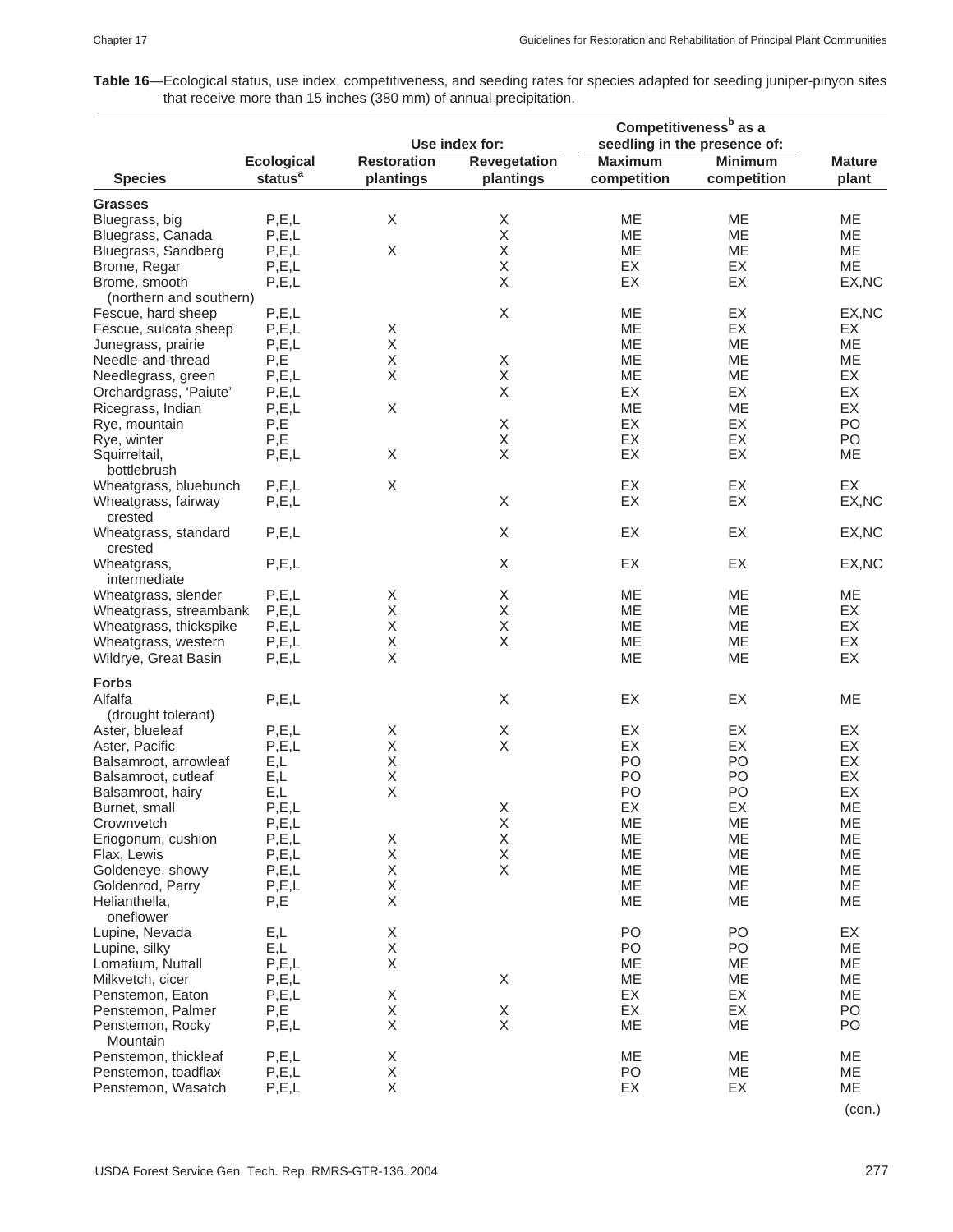# **Table 16** (Con.)

|                       |                          |                    |                     | Competitiveness <sup>b</sup> as a |                              |               |
|-----------------------|--------------------------|--------------------|---------------------|-----------------------------------|------------------------------|---------------|
|                       |                          | Use index for:     |                     |                                   | seedling in the presence of: |               |
|                       | <b>Ecological</b>        | <b>Restoration</b> | <b>Revegetation</b> | <b>Maximum</b>                    | <b>Minimum</b>               | <b>Mature</b> |
| <b>Species</b>        | status <sup>a</sup>      | plantings          | plantings           | competition                       | competition                  | plant         |
| Forbs (con.)          |                          |                    |                     |                                   |                              |               |
| Sainfoin              | P, E, L                  |                    | X                   | ME                                | ME                           | ME            |
| Sage, Louisiana       | P, E, L                  | X                  | X                   | PO                                | P <sub>O</sub>               | ME            |
| Sage, tarragon        | P, E, L                  | X                  |                     | PO                                | PO                           | ME            |
| Sweetclover, yellow   | P,E                      |                    | X                   | EX                                | EX                           | PO            |
| Sweetvetch, Utah      | P,E                      | $\mathsf X$        |                     | PO                                | ME                           | ME            |
|                       |                          |                    |                     |                                   |                              |               |
| <b>Shrubs</b>         |                          |                    |                     |                                   |                              |               |
| Ash, singleleaf       | P, E, L                  | Χ                  |                     | PO                                | PO                           | ME            |
| Bitterbrush, antelope | P, E, L                  | Χ                  | X                   | МE                                | EX                           | EX            |
| Ceanothus, Martin     | P, E, L                  | Χ                  |                     | ME                                | ME                           | EX            |
| Chokecherry, black    | P,L                      | $\mathsf X$        |                     | PO                                | ME                           | EX            |
| Cliffrose, Stansbury  | P, E, L                  | Χ                  |                     | ME                                | <b>ME</b>                    | EX            |
| Cotoneaster, Peking   | P,E                      |                    | X                   | PO                                | ME                           | ME            |
| Cypress, Arizona      | P,E                      |                    | $\sf X$             | PO                                | PO                           | ME            |
| Elderberry, blue      | P, E, L                  | Χ                  |                     | PO                                | МE                           | EX            |
|                       |                          | Χ                  |                     |                                   |                              | EX            |
| Ephedra, green        | P, E, L                  |                    |                     | ME                                | ME                           |               |
| Ephedra, Nevada       | P, E, L                  | Χ                  |                     | ME                                | ME                           | EX            |
| Eriogonum, Wyeth      | P, E, L                  | Χ                  |                     | EX                                | EX                           | ME            |
| Kochia, forage        | P,E                      |                    | X                   | EX                                | EX                           | ME            |
| Mountain mahogany,    | P, E, L                  | $\mathsf X$        | X                   | PO                                | ME                           | EX            |
| curlleaf              |                          |                    |                     |                                   |                              |               |
| Mountain mahogany,    | P, E, L                  | Χ                  | $\mathsf X$         | PO                                | ME                           | EX            |
| true                  |                          |                    |                     |                                   |                              |               |
| Maple, Rocky Mountain | E,L                      | Χ                  |                     | <b>ME</b>                         | <b>ME</b>                    | EX            |
| Rabbitbrush,          | P, E, L                  | X                  | $\mathsf X$         | EX                                | EX                           | ME            |
| mountain rubber       |                          |                    |                     |                                   |                              |               |
| Rabbitbrush, mountain | P, E, L                  | Χ                  | X                   | ME                                | ME                           | ME            |
| and basin whitestem   |                          |                    |                     |                                   |                              |               |
| rubber                |                          |                    |                     |                                   |                              |               |
|                       |                          |                    |                     |                                   |                              |               |
| Rose, Woods           | P, E, L                  | X                  | X                   | P <sub>O</sub>                    | <b>ME</b>                    | EX            |
| Sagebrush,            | P, E, L                  | X                  | Χ                   | ME                                | EX                           | EX            |
| mountain big          |                          |                    |                     |                                   |                              |               |
| Sagebrush, foothill   | P, E, L                  | Χ                  | X                   | ME                                | ME                           | EX            |
| big                   |                          |                    |                     |                                   |                              |               |
| Saltbush, fourwing    | P, E, L                  | Χ                  | $\mathsf X$         | ME                                | ME                           | ME            |
| Serviceberry,         | P, E, L                  | X                  | Χ                   | PO                                | PO                           | EX            |
| Saskatoon             |                          |                    |                     |                                   |                              |               |
| Snowberry, longflower | E,L                      | Χ                  |                     | PO                                | PO                           | EX            |
| Snowberry, mountain   | P, E, L                  | Χ                  |                     | PO                                | <b>ME</b>                    | EX            |
|                       |                          | X                  |                     |                                   |                              |               |
| Squawapple            | P, E, L                  |                    |                     | PO                                | MЕ                           | EХ            |
| Sumac, Rocky          | P, E, L                  | X                  | X                   | PO                                | ME                           | EX            |
| Mountain smooth       |                          |                    |                     |                                   |                              |               |
| Sumac, skunkbush      | P, E, L                  | Χ                  | X                   | PO                                | ME                           | EX            |
| Winterfat             | P, E, L                  | X                  | $\mathsf X$         | ME                                | ME                           | EX            |
|                       | <b>Seeding rate</b>      |                    |                     |                                   |                              |               |
|                       | <b>Soils</b>             |                    |                     |                                   |                              |               |
| <b>Growth form</b>    | <b>Neutral pH</b>        | <b>Basic pH</b>    |                     |                                   |                              |               |
|                       | Pls Ib/acre <sup>c</sup> |                    |                     |                                   |                              |               |
|                       |                          |                    |                     |                                   |                              |               |
| Grasses               | 3 to 5                   | 4 to 7             |                     |                                   |                              |               |
| Forbs                 | 4 to 5                   | 5 to 6             |                     |                                   |                              |               |
| Shrubs                | $3$ to $4$               | $3$ to $4$         |                     |                                   |                              |               |

ªSpecies status: P = pioneer; E = early seral; L = late seral.<br><sup>b</sup>Competitiveness rating: PO = poor competitor; ME = medium competitor; EX = excellent competitor; NC = noncompatable with other species.<br>°Drill rate—broadca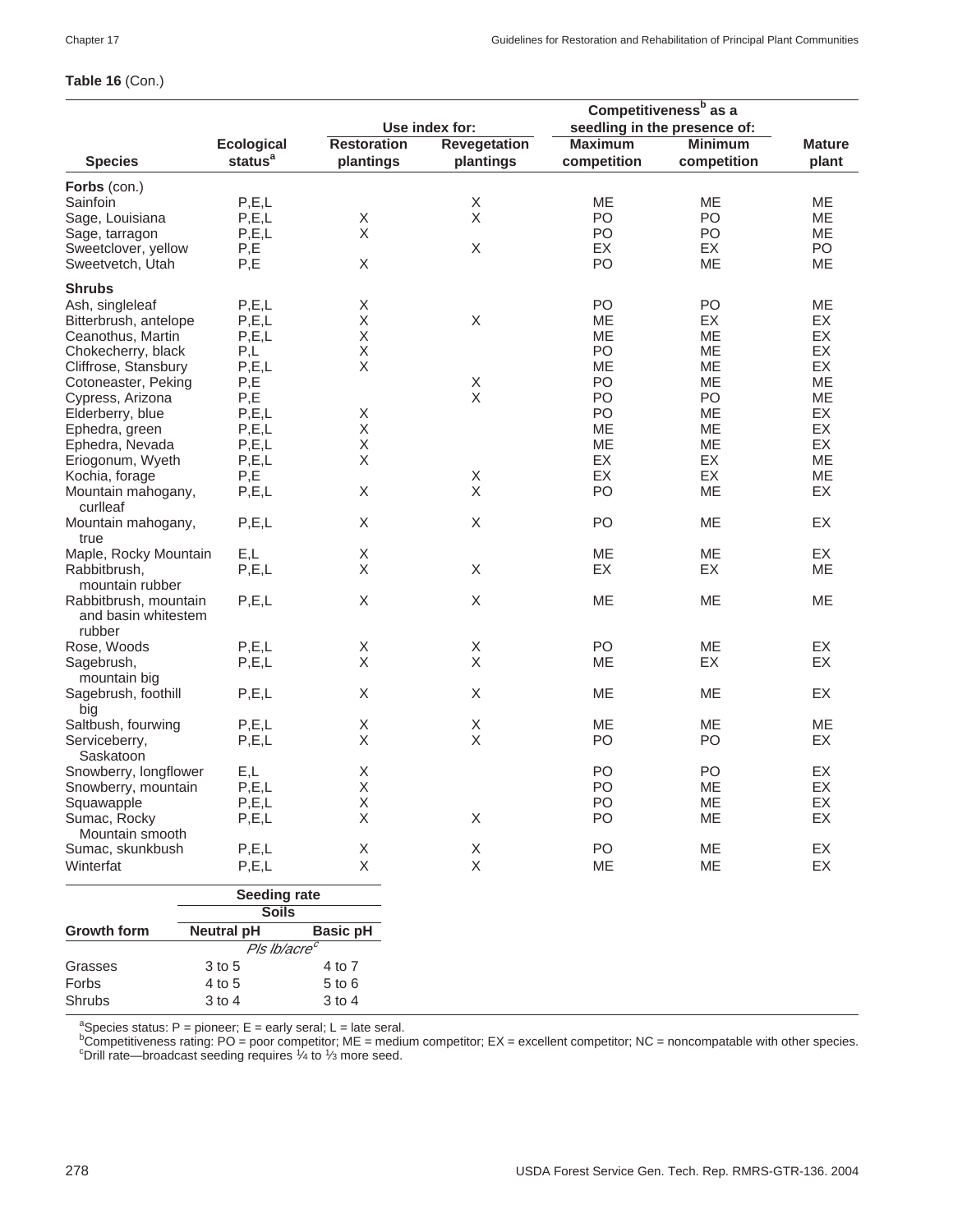**Table 17**—Ecological status, use index, competitiveness, and seeding rate for species adapted for seeding fourwing saltbush sites occurring in association with juniper-pinyon, basin big sagebrush, and Wyoming big sagebrush.

|                       |                          | Use index for:     |                           | Competitiveness <sup>b</sup> as a<br>seedling in the presence of: |                |               |
|-----------------------|--------------------------|--------------------|---------------------------|-------------------------------------------------------------------|----------------|---------------|
|                       |                          |                    |                           |                                                                   |                |               |
|                       | <b>Ecological</b>        | <b>Restoration</b> | <b>Revegetation</b>       | <b>Maximum</b>                                                    | <b>Minimum</b> | <b>Mature</b> |
| <b>Species</b>        | status <sup>a</sup>      | plantings          | plantings                 | competition                                                       | competition    | plant         |
| <b>Grasses</b>        |                          |                    |                           |                                                                   |                |               |
| Bluegrass, Sandberg   | P, E, L                  | X                  | X                         | ME                                                                | EX             | ME            |
| Dropseed, sand        | P, E, L                  | $\mathsf X$        | $\mathsf X$               | ME                                                                | ME             | EX            |
| Galleta               | E,L                      | X                  |                           | ME                                                                | ME             | EX            |
|                       |                          |                    |                           |                                                                   |                |               |
| Needle-and-thread     | E,L                      | Χ                  |                           | ME                                                                | ME             | ME            |
| Ricegrass, Indian     | P, E, L                  | X                  | X                         | ME                                                                | ME             | EX            |
| Sacaton, alkali       | P, E, L                  | Χ                  |                           | ME                                                                | ME             | ME            |
| Squirreltail,         | P, E, L                  | X                  | $\mathsf X$               | EX                                                                | EX             | EX            |
| bottlebrush           |                          |                    |                           |                                                                   |                |               |
| Wheatgrass, fairway   | P, E, L                  |                    | $\boldsymbol{\mathsf{X}}$ | EX                                                                | EX             | ME, NC        |
| crested               |                          |                    |                           |                                                                   |                |               |
| Wheatgrass, standard  | P, E, L                  |                    | $\boldsymbol{\mathsf{X}}$ | EX                                                                | EX             | ME, NC        |
| crested               |                          |                    |                           |                                                                   |                |               |
| Wheatgrass, pubescent | P, E, L                  |                    | X                         | EX                                                                | EX             | EX, NC        |
|                       |                          |                    | $\mathsf X$               |                                                                   | EX             |               |
| Wheatgrass, Siberian  | P, E, L                  |                    |                           | EX                                                                |                | EX            |
| Wheatgrass,           | P, E, L                  | X                  | $\mathsf X$               | ME                                                                | ME             | EX            |
| streambank            |                          |                    |                           |                                                                   |                |               |
| Wheatgrass,           | P, E, L                  | X                  | X                         | ME                                                                | ME             | EX            |
| thickspike            |                          |                    |                           |                                                                   |                |               |
| Wildrye, Great Basin  | P, E, L                  | X                  | $\boldsymbol{\mathsf{X}}$ | PO                                                                | PO             | EX            |
| Wildrye, Russian      | P, E, L                  |                    | $\mathsf X$               | PO                                                                | PO             | EX            |
|                       |                          |                    |                           |                                                                   |                |               |
| <b>Forbs</b>          |                          |                    |                           |                                                                   |                |               |
| Burnet, small         | P,E                      |                    | X                         | <b>ME</b>                                                         | ME             | ME            |
| Flax, Lewis           | P,E                      | X                  | $\mathsf X$               | ME                                                                | ME             | ME            |
| Globemallow,          | P, E, L                  | $\mathsf X$        | $\mathsf X$               | PO                                                                | PO             | EX            |
| gooseberryleaf        |                          |                    |                           |                                                                   |                |               |
| Globemallow, scarlet  | P, E, L                  | X                  | $\boldsymbol{\mathsf{X}}$ | PO                                                                | PO             | EX            |
| Penstemon, Palmer     | P,E                      | X                  | $\mathsf X$               | ME                                                                | ME             | PO            |
| Sweetclover, yellow   | P                        |                    | $\mathsf X$               | ME                                                                | ME             | ME            |
|                       |                          | X                  | $\mathsf X$               |                                                                   |                |               |
| Yarrow, western       | P, E, L                  |                    |                           | ME                                                                | ME             | ME            |
| <b>Shrubs</b>         |                          |                    |                           |                                                                   |                |               |
| Ephedra, green        | P, E, L                  | X                  | X                         | PO                                                                | ME             | EX            |
| Ephedra, Nevada       | P, E, L                  | X                  | $\times$                  | P <sub>O</sub>                                                    | ME             | EX            |
| Hopsage, spiny        | P, E, L                  | $\mathsf X$        |                           | PO                                                                | PO             | EX            |
| Kochia, forage        | P,E                      |                    | X                         | EX                                                                | EX             | ME            |
|                       |                          |                    | $\mathsf X$               |                                                                   |                |               |
| Rabbitbrush, low      | P,E                      | Χ                  |                           | EX                                                                | EX             | ME            |
| Sagebrush, basin big  | E,L                      | $\mathsf X$        | $\mathsf X$               | ME                                                                | ME             | ME            |
| Sagebrush, foothills  | E,L                      | $\mathsf X$        | X                         | ME                                                                | ME             | ME            |
| Sagebrush, low        | E,L                      | Χ                  | $\mathsf X$               | ME                                                                | EX             | ME            |
| Sagebrush, Wyoming    | E,L                      | X                  | X                         | ME                                                                | ME             | ME            |
| big                   |                          |                    |                           |                                                                   |                |               |
| Saltbush, fourwing    | P, E, L                  | X                  | X                         | ME                                                                | ME             | EX            |
| Saltbush, Gardner     | P, E, L                  | Χ                  | X                         | ME                                                                | ME             | EX            |
| Shadscale             | P, E, L                  | Χ                  |                           | PO                                                                | PO             | ME            |
| Winterfat             | P, E, L                  | X                  | X                         | ME                                                                | ME             | ME            |
|                       |                          |                    |                           |                                                                   |                |               |
| Growth form           | <b>Seeding rate</b>      |                    |                           |                                                                   |                |               |
|                       | Pls Ib/acre <sup>c</sup> |                    |                           |                                                                   |                |               |
| Grasses               | 4 to 6                   |                    |                           |                                                                   |                |               |
| Forbs                 | $4$ to $6$               |                    |                           |                                                                   |                |               |
| Shrubs                | 3 to 4                   |                    |                           |                                                                   |                |               |

<sup>a</sup>Species status: P = pioneer; E = early seral; L = late seral.<br><sup>b</sup>Competitiveness rating: PO = poor competitor; ME = medium competitor; EX = excellent competitor; NC = noncompatable with other species.<br><sup>b</sup>Competitivenes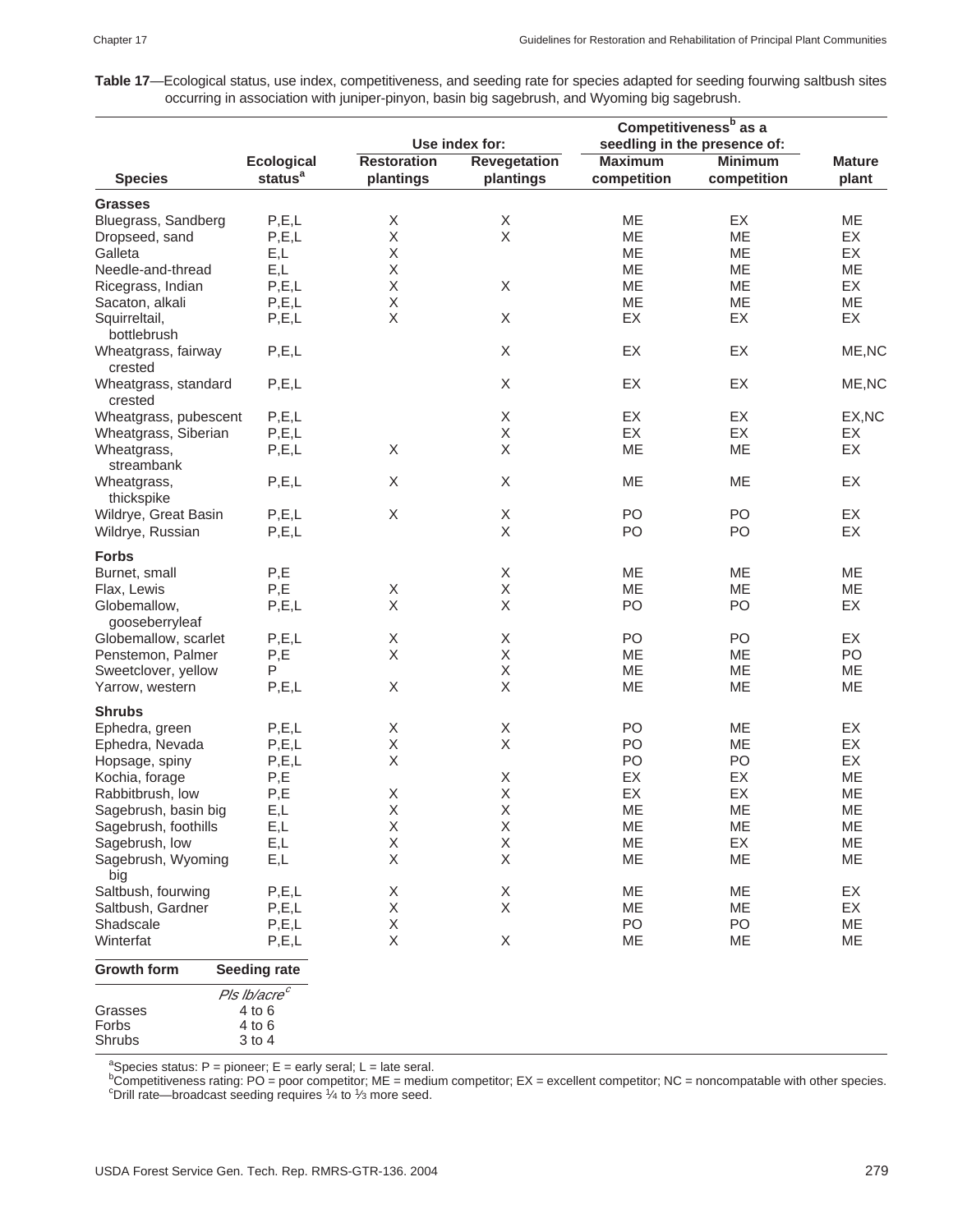**Table 18**—Ecological status, use index, competitiveness, and seeding rate for species adapted for seeding basin big sagebrush sites.

|                                         |                         |                    |                           | Competitiveness <sup>b</sup> as a |                              |                 |
|-----------------------------------------|-------------------------|--------------------|---------------------------|-----------------------------------|------------------------------|-----------------|
|                                         |                         |                    | Use index for:            |                                   | seedling in the presence of: |                 |
|                                         | <b>Ecological</b>       | <b>Restoration</b> | <b>Revegetation</b>       | <b>Maximum</b>                    | <b>Minimum</b>               | <b>Mature</b>   |
| <b>Species</b>                          | status <sup>a</sup>     | plantings          | plantings                 | competition                       | competition                  | plant           |
| <b>Grasses</b>                          |                         |                    |                           |                                   |                              |                 |
| Bluegrass, Sandberg                     | P, E, L                 | Χ                  |                           | <b>ME</b>                         | ME                           | ME              |
| Dropseed, sand                          | P, E, L                 | X                  |                           | PO                                | ME                           | ME              |
| Fescue, hard sheep                      | P, E, L                 |                    | X                         | ME                                | ME                           | EX, NC          |
| Fescue, Idaho                           | E,L                     | Χ                  |                           | PO                                | ME                           | ME              |
| Fescue, sulcata sheep                   | P, E, L                 | Χ                  | $\mathsf X$               | ME                                | ME                           | ME, NC          |
| Fescue, sheep                           | P, E, L                 | Χ                  |                           | ME                                | ME                           | ME              |
| Needle-and-thread                       | P,E                     | X                  |                           | ME                                | ME                           | ME              |
| Needlegrass, Thurber                    | P, E, L                 | X                  |                           | ME                                | ME                           | EX              |
| Orchardgrass, 'Paiute'                  | P, E, L                 |                    | X                         | ME                                | ME                           | ME              |
| Ricegrass, Indian                       | P, E, L                 | X                  |                           | <b>ME</b>                         | EX                           | EX              |
| Rye, mountain                           | P,E                     |                    | $\mathsf X$               | EX                                | EX                           | ME              |
|                                         | P, E, L                 | X                  | X                         | EX                                | EX                           | ME              |
| Squirreltail,                           |                         |                    |                           |                                   |                              |                 |
| bottlebrush                             |                         | Χ                  |                           |                                   |                              | EX              |
| Wheatgrass, bluebunch                   | E,L                     |                    |                           | ME                                | ME                           |                 |
| Wheatgrass, fairway<br>crested          | P, E, L                 |                    | X                         | EX                                | EX                           | EX, NC          |
| Wheatgrass, standard                    | P, E, L                 |                    | $\boldsymbol{\mathsf{X}}$ | EX                                | EX                           | EX, NC          |
| crested                                 |                         |                    |                           |                                   |                              |                 |
| Wheatgrass,<br>intermediate             | P, E, L                 |                    | X                         | EX                                | EX                           | EX, NC          |
| Wheatgrass, pubescent                   | P, E, L                 |                    | $\mathsf X$               | EX                                | EX                           | EX, NC          |
| Wheatgrass, Siberian                    | P, E, L                 |                    | X                         | EX                                | EX                           | EX, NC          |
| Wheatgrass, streambank                  | P, E, L                 | X                  | X                         | ME                                | ME                           | ME              |
| Wheatgrass, tall                        | P,E                     |                    | X                         | ME                                | ME                           | ME              |
| Wheatgrass,                             | P, E, L                 | Χ                  | X                         | ME                                | ME                           | EX              |
| thickspike                              |                         |                    |                           |                                   |                              |                 |
| Wheatgrass, western                     | P, E, L                 | Χ                  | X                         | PO                                | ME                           | EX              |
| Wildrye, Great Basin                    | P, E, L                 | Χ                  |                           | PO                                | ME                           | EX              |
| Wildrye, Russian                        | P, E, L                 |                    | X                         | PO                                | ME                           | EX              |
| <b>Forbs</b>                            |                         |                    |                           |                                   |                              |                 |
| Alfalfa                                 | P, E, L                 |                    | X                         | EX                                | EX                           | ME              |
| (drought tolerant)                      |                         |                    |                           |                                   |                              |                 |
| Aster, Pacific                          | P,E                     | X                  | Χ                         | ME                                | ME                           | ME              |
|                                         |                         |                    | X                         | EX                                | EX                           |                 |
| Burnet, small                           | P, E, L                 |                    | X                         |                                   |                              | ME<br><b>ME</b> |
| Flax, Lewis                             | P, E, L                 | X                  |                           | ME                                | EX                           |                 |
| Goldeneye, Nevada                       | P, E, L                 | Χ                  | $\mathsf X$               | ME                                | ME                           | PO              |
| showy<br>Globemallow,<br>gooseberryleaf | P, E, L                 | X                  | $\mathsf X$               | ME                                | ME                           | EX              |
| and scarlet                             |                         |                    |                           |                                   |                              |                 |
| Lupine, Nevada                          | E,L                     | Χ                  |                           | ME                                | ME                           | EX              |
| Penstemon, Eaton                        | P, E, L                 | X                  |                           | EX                                | EX                           | ME              |
| Penstemon, low                          | P, E, L                 | Χ                  |                           | EX                                | EX                           | EX              |
| Penstemon, Palmer                       | $\mathsf{P},\mathsf{E}$ | Χ                  | X                         | EX                                | EX                           | PO              |
| Sweetclover, yellow                     | P,E                     |                    | X                         | EX                                | EX                           | PO              |
| Sweetvetch, Utah                        | E,L                     | Χ                  |                           | ME                                | ME                           | ME              |
| Yarrow, western                         | P, E, L                 | X                  | $\mathsf X$               | EX                                | EX                           | ME              |
| <b>Shrubs</b>                           |                         |                    |                           |                                   |                              |                 |
| Bitterbrush, antelope                   | P, E, L                 | X                  |                           | ME                                | EX                           | EX              |
| Cliffrose, Stansbury                    | P, E, L                 | Χ                  |                           | ME                                | ME                           | EX              |
| Ephedra, green                          | P, E, L                 | Χ                  |                           | PO                                | ME                           | EX<br>(con.)    |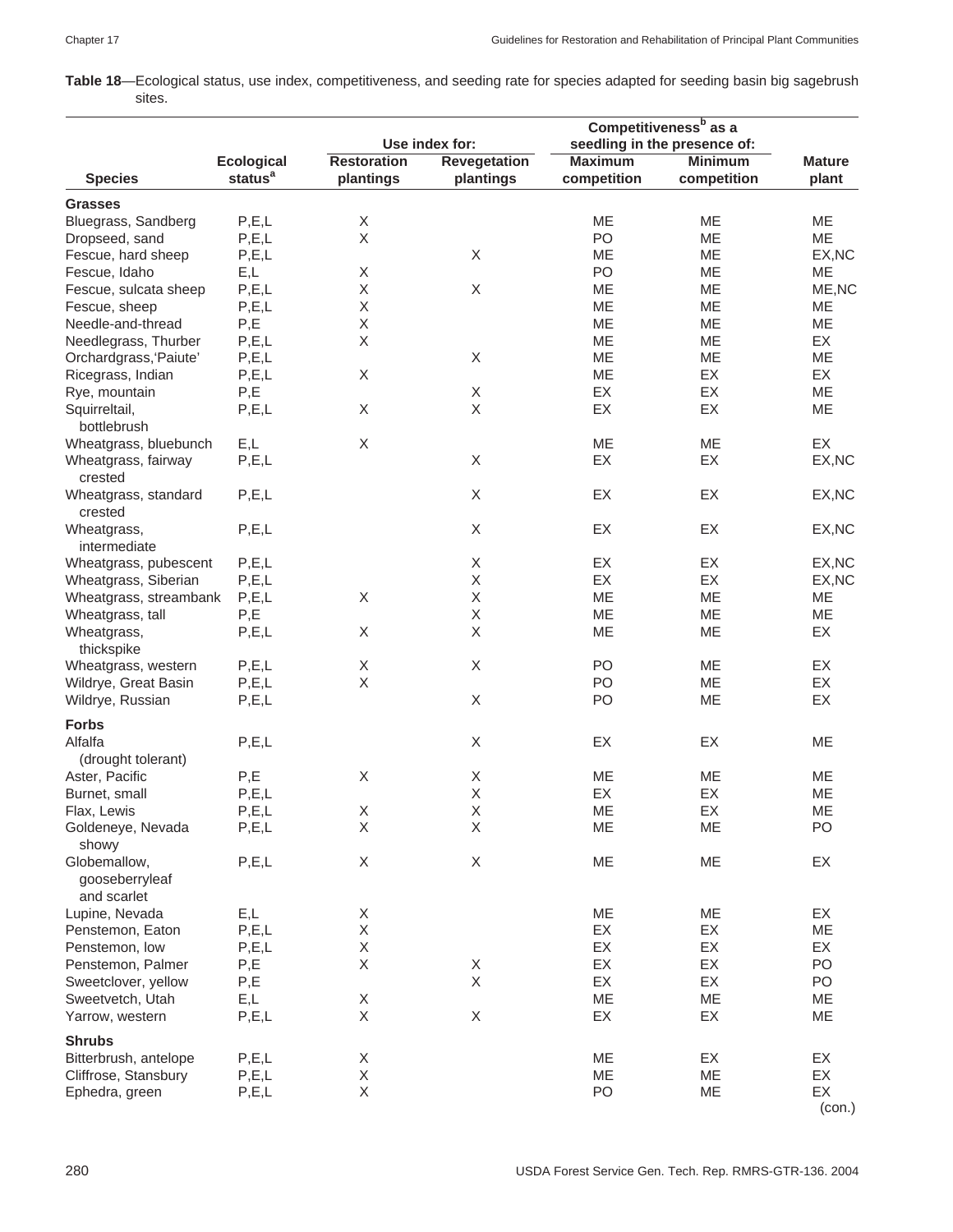### **Table 18** (Con.)

|                                                        |                                          |                                 | Use index for:            |                               | Competitiveness <sup>b</sup> as a<br>seedling in the presence of: |                        |
|--------------------------------------------------------|------------------------------------------|---------------------------------|---------------------------|-------------------------------|-------------------------------------------------------------------|------------------------|
| <b>Species</b>                                         | <b>Ecological</b><br>status <sup>a</sup> | <b>Restoration</b><br>plantings | Revegetation<br>plantings | <b>Maximum</b><br>competition | <b>Minimum</b><br>competition                                     | <b>Mature</b><br>plant |
| Shrubs (con.)                                          |                                          |                                 |                           |                               |                                                                   |                        |
| Ephedra, Nevada                                        | P, E, L                                  | X                               |                           | PO                            | <b>ME</b>                                                         | <b>EX</b>              |
| Hopsage, spiny                                         | P, E, L                                  | $\sf X$                         |                           | <b>ME</b>                     | <b>ME</b>                                                         | EX                     |
| Rabbitbrush,<br>mountain low                           | P, E, L                                  | X                               | X                         | EX                            | <b>EX</b>                                                         | <b>ME</b>              |
| Rabbitbrush, mountain<br>and basin whitestem<br>rubber | P, E, L                                  | Χ                               | $\sf X$                   | EX                            | EX                                                                | <b>ME</b>              |
| Sagebrush, basin big                                   | P, E, L                                  | X                               | $\sf X$                   | ME                            | EX                                                                | <b>EX</b>              |
| Sagebrush, Wyoming<br>big                              | P, E, L                                  | $\overline{\mathsf{x}}$         |                           | <b>ME</b>                     | <b>EX</b>                                                         | <b>EX</b>              |
| Sagebrush, foothills<br>big                            | P, E, L                                  | X                               |                           | ME                            | ME                                                                | EX                     |
| Sagebrush, low                                         | P, E, L                                  | Χ                               |                           | <b>ME</b>                     | EX                                                                | EX                     |
| Saltbush, fourwing                                     | P, E, L                                  | $\mathsf X$                     | X                         | <b>ME</b>                     | <b>ME</b>                                                         | <b>ME</b>              |
| Winterfat                                              | P, E, L                                  | X                               | X                         | <b>ME</b>                     | <b>ME</b>                                                         | <b>ME</b>              |
|                                                        | Seeding rate                             |                                 |                           |                               |                                                                   |                        |
|                                                        | <b>Precipitation</b>                     |                                 |                           |                               |                                                                   |                        |
| <b>Growth form</b>                                     | 9 to 13 inches                           | $13+$ inches                    |                           |                               |                                                                   |                        |
|                                                        | Pls Ib/acre <sup>c</sup>                 |                                 |                           |                               |                                                                   |                        |
| Grasses                                                | 4 to 5                                   | 4 to 5                          |                           |                               |                                                                   |                        |
| Forbs                                                  | 4 to 5                                   | $5$ to $6$                      |                           |                               |                                                                   |                        |
| Shrubs                                                 | 3 to 4                                   | 4 to 5                          |                           |                               |                                                                   |                        |

ªSpecies status: P = pioneer; E = early seral; L = late seral.<br><sup>b</sup>Competitiveness rating: PO = poor competitor; ME = medium competitor; EX = excellent competitor; NC = noncompatable with other species.<br>°Drill rate—broadca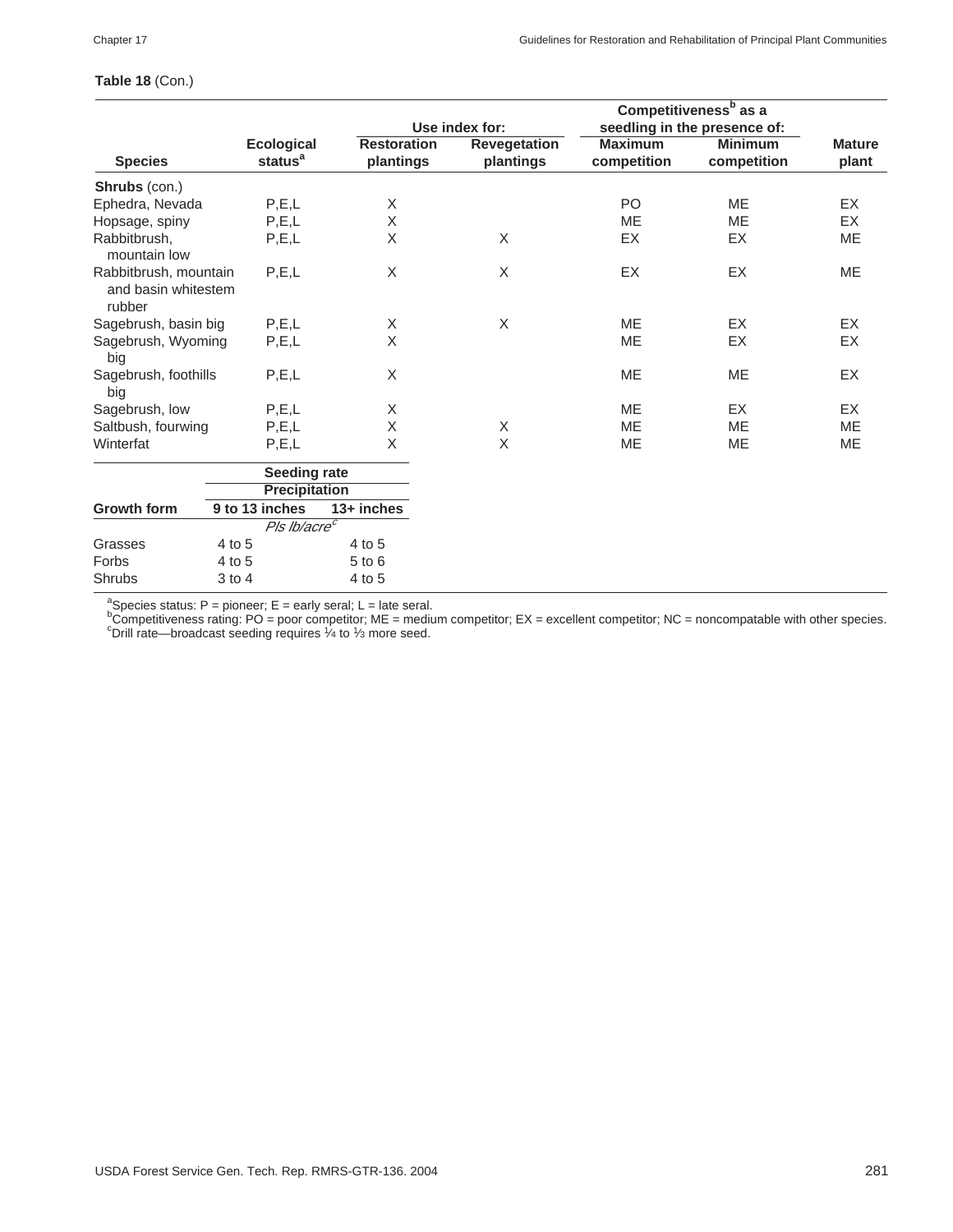**Table 19**—Ecological status, use index, competitiveness, and seeding rate for species adapted for seeding mountain big sagebrush sites.

|                                  |                     |                    |                           | Competitiveness <sup>b</sup> as a |                              |               |
|----------------------------------|---------------------|--------------------|---------------------------|-----------------------------------|------------------------------|---------------|
|                                  |                     | Use index for:     |                           |                                   | seedling in the presence of: |               |
|                                  | <b>Ecological</b>   | <b>Restoration</b> | <b>Revegetation</b>       | <b>Maximum</b>                    | <b>Minimum</b>               | <b>Mature</b> |
| <b>Species</b>                   | status <sup>a</sup> | plantings          | plantings                 | competition                       | competition                  | plant         |
| <b>Grasses</b>                   |                     |                    |                           |                                   |                              |               |
| Bluegrass, big                   | P, E, L             | $\mathsf X$        | $\mathsf X$               | <b>ME</b>                         | <b>ME</b>                    | <b>ME</b>     |
|                                  | E,L                 |                    | $\mathsf X$               | ME                                | ME                           | ME            |
| Bluegrass, Canada                |                     |                    |                           |                                   |                              |               |
| Bluegrass, Sandberg              | P, E, L             | X                  |                           | ME                                | ME                           | ME            |
| Brome, Regar                     | P, E, L             |                    | X                         | <b>EX</b>                         | EX                           | <b>ME</b>     |
| Brome, smooth<br>(southern)      | P, E, L             |                    | $\mathsf X$               | EX                                | EX                           | EX, NC        |
| Fescue, hard sheep               | P, E, L             |                    | X                         | <b>ME</b>                         | ME                           | EX, NC        |
| Fescue, Idaho                    | E,L                 | X                  |                           | PO                                | ME                           | ME            |
| Fescue, sulcata sheep            | P, E, L             | Χ                  | $\mathsf X$               | ME                                | ME                           | EX            |
|                                  | P, E, L             | Χ                  | X                         | ME                                | <b>ME</b>                    | ME            |
| Fescue, sheep                    |                     |                    |                           |                                   |                              |               |
| Junegrass, prairie               | P, E, L             | Χ                  |                           | ME                                | ME                           | ME            |
| Muttongrass                      | P, E, L             | Χ                  |                           | ME                                | ME                           | ME            |
| Needle-and-thread                | P,E                 | Χ                  |                           | ME                                | ME                           | ME            |
| Needlegrass, green               | P, E, L             | X                  | X                         | ME                                | ME                           | ME            |
| Needlegrass,<br>Letterman        | P, E, L             | Χ                  |                           | ME                                | ME                           | ME            |
| Oatgrass, tall                   | P,E                 |                    | X                         | ME                                | ME                           | ME            |
| Orchardgrass, 'Paiute'           | P, E, L             |                    | $\boldsymbol{\mathsf{X}}$ | EX                                | EX                           | EX            |
| Ricegrass, Indian                | P, E, L             | Χ                  |                           | ME                                | EX                           | ME            |
|                                  | P,E                 |                    | $\mathsf X$               | EX                                | EX                           | ME            |
| Rye, mountain                    |                     |                    |                           |                                   |                              |               |
| Squirreltail,<br>bottlebrush     | P,E                 | X                  | X                         | EX                                | EX                           | ME            |
| Wheatgrass,                      | P, E, L             | Χ                  |                           | EX                                | EX                           | ME            |
| bluebunch<br>Wheatgrass, fairway | P, E, L             |                    | X                         | EX                                | EX                           | EX, NC        |
| crested                          |                     |                    |                           |                                   |                              |               |
| Wheatgrass, standard<br>crested  | P, E, L             |                    | $\mathsf X$               | EX                                | EX                           | EX, NC        |
| Wheatgrass,                      | P, E, L             |                    | X                         | EX                                | EX                           | EX, NC        |
| intermediate                     |                     |                    |                           |                                   |                              |               |
| Wheatgrass, pubescent            | P, E, L             |                    | X                         | EX                                | EX                           | EX, NC        |
| Wheatgrass, slender              | P, E, L             | X                  |                           | EX                                | EX                           | ME            |
| Wheatgrass, streambank           | P, E, L             | Χ                  | X                         | ME                                | ME                           | ME            |
| Wheatgrass,                      | P, E, L             | X                  | $\mathsf X$               | ME                                | ME                           | EX            |
| thickspike                       |                     |                    |                           |                                   |                              |               |
| Wheatgrass, western              | P, E, L             | X                  | X                         | PO                                | ME                           | EX            |
| Wildrye, Great Basin             | P,E                 | $\mathsf X$        |                           | PO                                | ME                           | ME            |
| <b>Forbs</b>                     |                     |                    |                           |                                   |                              |               |
| Alfalfa                          | P, E, L             |                    | X                         | EX                                | EX                           | ME            |
| (drought tolerant)               |                     |                    |                           |                                   |                              |               |
|                                  |                     |                    |                           |                                   |                              |               |
| Aster, Pacific                   | P,E                 | Χ                  | $\boldsymbol{\mathsf{X}}$ | ME                                | ME                           | ME            |
| Balsamroot, arrowleaf            | E,L                 | Χ                  |                           | PO                                | PO                           | EX            |
| Burnet, small                    | P, E, L             |                    | $\mathsf X$               | EX                                | EX                           | ME            |
| Crownvetch                       | P, E, L             |                    | X                         | ME                                | ME                           | ME            |
| Flax, Lewis                      | P, E, L             | X                  | Χ                         | EX                                | EX                           | ME            |
| Goldeneye, showy                 | P, E, L             | Χ                  | Χ                         | ME                                | ME                           | PO            |
| Lupine, mountain                 | E,L                 | Χ                  |                           | PO                                | ME                           | ME            |
| Lupine, silky                    | E,L                 | Χ                  |                           | ME                                | ME                           | ME            |
| Milkvetch, cicer                 | P, E, L             |                    | $\mathsf X$               | ME                                | ME                           | ME            |
| Penstemon, Eaton                 | P, E, L             | Χ                  |                           | EX                                | EX                           | ME            |
| Penstemon, low                   | P, E, L             |                    | Χ                         | EX                                | EX                           | EX            |
| Penstemon, Palmer                | P,E                 | X                  |                           | EX                                | EX                           | PO            |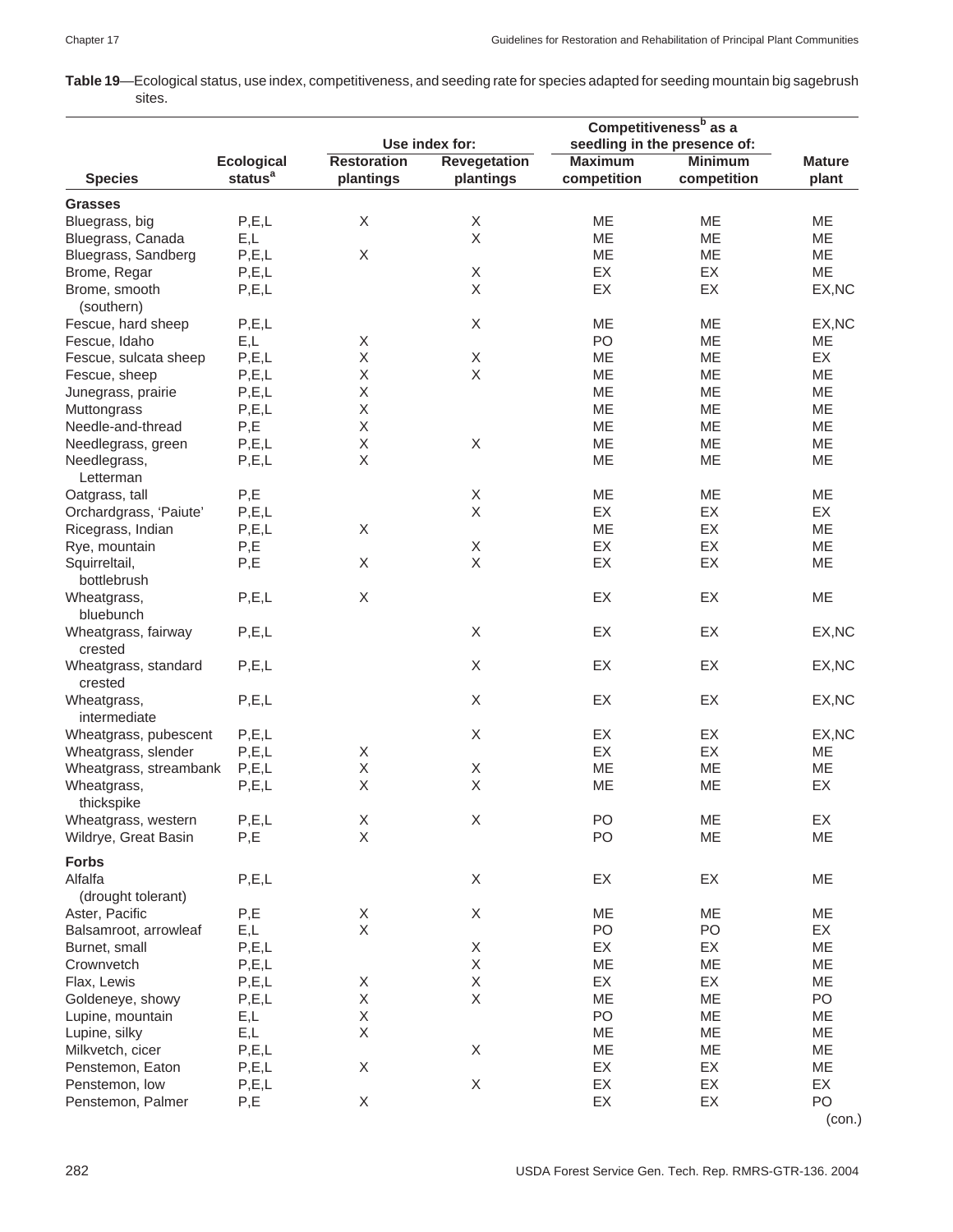**Table 19** (Con.)

### Penstemon, Rocky P,E,L X X X ME ME ME **Mountain** Penstemon, Wasatch P,E,L X X EX EX EX ME Sainfoin P,E X ME ME ME Sweetclover, yellow P,E X X EX EX PO Sweetvetch, Utah P,E,L X X ME ME ME ME Trefoil, birdsfoot P,E NE X ME ME ME ME Yarrow, western P,E,L X X EX EX ME **Shrubs** Bitterbrush, antelope P,E,L  $X$  X X ME EX EX EX<br>
Ceanothus, Martin P,E,L X X PO ME EX Ceanothus, Martin P,E,L X<br>Ceanothus, snowbush P,E,L X Ceanothus, snowbush P,E,L  $X$  ME ME EX<br>Chokecherry, black E,L X X PO PO EX Chokecherry, black E,L X<br>Cliffrose. Stansbury P.E.L X X ME ME ME EX Cliffrose, Stansbury P,E,L X ME ME EX Elderberry, blue P,E,L X<br>Expedia, areen E.L X Report States are ME ME ME ME Ephedra, green E,L X ME ME ME Eriogonum, sulfur P,E,L X X ME ME ME Eriogonum, Wyeth P,E,L X X X ME ME ME ME<br>Kochia. forage P.E X ME EX ME Kochia, forage P,E X ME EX ME Mountain mahogany, P,E,L X X X PO ME EX curlleaf Mountain mahogany, P,E,L X X X PO ME EX true Rabbitbrush, P,E,L X X EX EX EX mountain low Rabbitbrush, P,E,L X X EX EX EX mountain rubber Rabbitbrush, mountain P.E.L X X X EX EX EX EX and basin whitestem rubber Rose, Woods P,E,L X X PO PO EX Sagebrush, Iow P,E,L X<br>
Sagebrush, mountain big P,E,L X X X EX EX EX EX Sagebrush, mountain big P,E,L  $X$  X  $X$  EX EX EX EX Sagebrush, silver P, E, L X Contract P, EX EX ME Sagebrush, foothills P,E,L X X EX EX EX EX big Saltbush, fourwing P,E X X WE ME ME Serviceberry, P,E,L X PO PO EX Saskatoon Snowberry, mountain P,E,L  $X$  PO PO EX<br>Squawapple P.E.L X PO PO EX Squawapple P,E,L X PO PO EX Sumac, skunkbush P,E,L X PO ME EX Sumac, Rocky Mountain P,E,L  $X$  And B AND ME EX smooth **Seeding rate Precipitation Growth form 12 to 17 inches 17+ inches** Pls lb/acre' Grasses 4 to 6 4 to 5 **Competitiveness<sup>b</sup> as a Use index for: seedling in the presence of: Ecological Restoration Revegetation Maximum Minimum Mature Species status<sup>a</sup> plantings plantings competition competition plant Forbs** (con.)

<sup>a</sup>Species status: P = pioneer; E = early seral; L = late seral.

Forbs 4 to 6 3 to 5 Shrubs 3 to 4 3 to 4

 ${}^{\text{b}}$ Competitiveness rating: PO = poor competitor; ME = medium competitor; EX = excellent competitor; NC = noncompatable with other species.  $\textdegree$ Drill rate—broadcast seeding requires  $\frac{1}{4}$  to  $\frac{1}{3}$  more seed.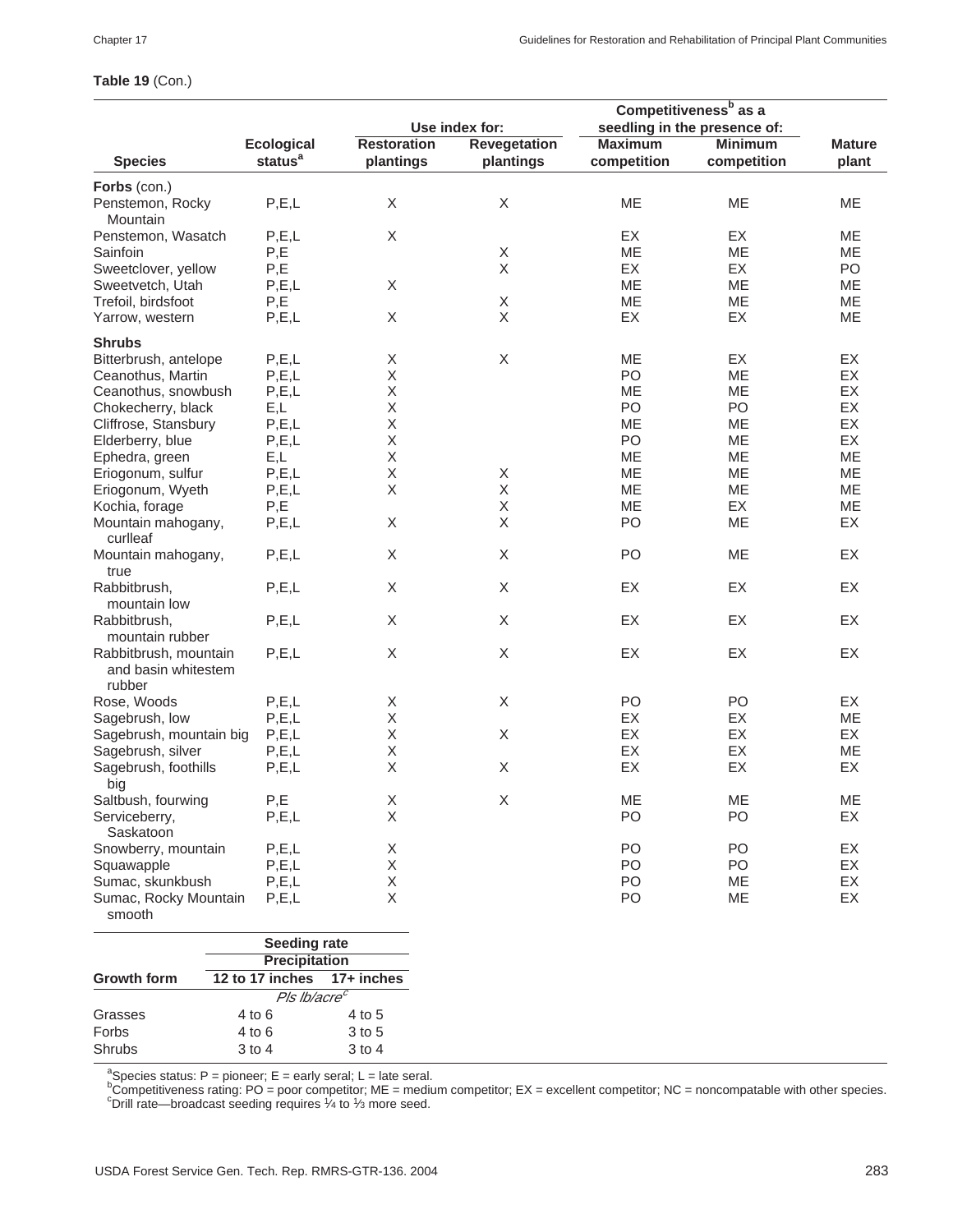**Table 20**—Ecological status, use index, competitiveness, and seeding rate for species adapted for seeding Wyoming big sagebrush sites.

|                                                    |                          | Use index for:     |                     | Competitiveness <sup>b</sup> as a<br>seedling in the presence of: |                |                |
|----------------------------------------------------|--------------------------|--------------------|---------------------|-------------------------------------------------------------------|----------------|----------------|
|                                                    | <b>Ecological</b>        | <b>Restoration</b> | <b>Revegetation</b> | <b>Maximum</b>                                                    | <b>Minimum</b> | <b>Mature</b>  |
| <b>Species</b>                                     | status <sup>a</sup>      | plantings          | plantings           | competition                                                       | competition    | plant          |
| <b>Grasses</b>                                     |                          |                    |                     |                                                                   |                |                |
| Bluegrass, Sandberg                                | P, E, L                  | X                  |                     | <b>ME</b>                                                         | MЕ             | EX             |
| Dropseed, sand                                     | P, E, L                  | $\mathsf X$        | X                   | PO                                                                | ME             | EX             |
| Fescue, hard sheep                                 | P, E, L                  |                    | $\sf X$             | ME                                                                | <b>ME</b>      | EX             |
| Fescue, Idaho                                      | P, E, L                  | Χ                  |                     | PO                                                                | МE             | ME             |
| Needle-and-thread                                  | P,E                      | X                  |                     | <b>ME</b>                                                         | ME             | ME             |
| Needlegrass, Thurber                               | P, E, L                  | X                  |                     | MЕ                                                                | МE             | EX             |
| Ricegrass, Indian                                  | P, E, L                  | X                  |                     | ME                                                                | МE             | EX             |
| Rye, mountain                                      | P,E                      |                    | X                   | EX                                                                | EX             | <b>ME</b>      |
| Squirreltail, bottlebrush                          | P, E, L                  | Χ                  | Χ                   | EX                                                                | EX             | <b>EX</b>      |
| Wheatgrass, bluebunch                              | P, E, L                  |                    | $\mathsf X$         | EX                                                                | EX             | EX             |
| Wheatgrass, fairway<br>crested                     | P, E, L                  |                    | $\sf X$             | EX                                                                | EX             | EX, NC         |
| Wheatgrass, standard<br>crested                    | P, E, L                  |                    | X                   | EX                                                                | EX             | EX, NC         |
| Wheatgrass, pubescent                              | P, E, L                  |                    | Χ                   | EX                                                                | EX             | EX, NC         |
| Wheatgrass, Siberian                               | P, E, L                  |                    | X                   | EX                                                                | EX             | EX, NC         |
| Wheatgrass, streambank                             | P, E, L                  | Χ                  |                     | ME                                                                | ME             | ME             |
| Wheatgrass, thickspike                             | P, E, L                  | X                  |                     | ME                                                                | ME             | EX             |
| Wheatgrass, western                                | P, E, L                  | $\mathsf X$        |                     | PO                                                                | МE             | EX             |
| Wildrye, Great Basin                               | P, E, L                  | $\mathsf X$        |                     | PO                                                                | ME             | EX             |
| Wildrye, Russian                                   | P, E, L                  |                    | $\mathsf X$         | PO                                                                | ME             | EX             |
|                                                    |                          |                    |                     |                                                                   |                |                |
| <b>Forbs</b>                                       |                          |                    |                     |                                                                   |                |                |
| Alfalfa                                            | P, E, L                  |                    | X                   | ME                                                                | МE             | PO             |
| Burnet, small                                      | P, E, L                  |                    | Χ                   | <b>ME</b>                                                         | <b>ME</b>      | PO             |
| Flax, Lewis                                        | P, E, L                  | Χ                  | Χ                   | ME                                                                | <b>ME</b>      | P <sub>O</sub> |
| Goldeneye, Nevada<br>showy                         | P, E, L                  | X                  | $\mathsf X$         | ME                                                                | <b>ME</b>      | PO             |
| Globemallow,<br>gooseberryleaf                     | P, E, L                  | X                  | $\mathsf X$         | PO                                                                | <b>ME</b>      | EX             |
| Globemallow, scarlet                               | P, E, L                  | X                  | X                   | P <sub>O</sub>                                                    | МE             | EX             |
| Lupine, Nevada                                     | E,L                      | X                  |                     | ME                                                                | <b>ME</b>      | ME             |
| Penstemon, Palmer                                  | P, E, L                  | X                  | X                   | ME                                                                | ME             | PO             |
| Sweetclover, yellow                                | P,E                      |                    | X                   | EX                                                                | EX             | PO             |
| <b>Shrubs</b>                                      |                          |                    |                     |                                                                   |                |                |
|                                                    | P, E, L                  | Χ                  |                     | P <sub>O</sub>                                                    | P <sub>O</sub> | PO             |
| Ephedra, green                                     |                          | Χ                  |                     |                                                                   |                |                |
| Ephedra, Nevada                                    | P, E, L                  |                    |                     | PO                                                                | PO             | ME             |
| Hopsage, spiny                                     | P, E, L                  | X                  |                     | PO                                                                | ME             | EX             |
| Kochia, forage                                     | P, E, L                  |                    | X                   | EX                                                                | EX             | <b>ME</b>      |
| Peachbrush, desert                                 | P.E.L                    | X                  |                     | PO                                                                | PO             | EX             |
| Rabbitbrush,                                       | P, E, L                  | Χ                  | X                   | EX                                                                | EX             | ME             |
| mountain low<br>Rabbitbrush,<br>mountain and basin | P, E, L                  | Χ                  | X                   | EX                                                                | EX             | EX             |
| whitestem rubber                                   |                          |                    |                     |                                                                   |                |                |
| Sagebrush, foothills big                           | P, E, L                  | X                  | X                   | EX                                                                | EX             | EX             |
| Sagebrush, Wyoming big                             | P, E, L                  | X                  | X                   | ME                                                                | EX             | EX             |
| Saltbush, fourwing                                 | P,E                      | Χ                  | X                   | ME                                                                | ME             | ME             |
| Winterfat                                          | P, E, L                  | $\mathsf X$        | $\mathsf X$         | ME                                                                | ME             | ME             |
| <b>Growth form</b>                                 | <b>Seeding rate</b>      |                    |                     |                                                                   |                |                |
|                                                    | Pls lb/acre <sup>c</sup> |                    |                     |                                                                   |                |                |
| Grasses                                            | $5$ to $6$               |                    |                     |                                                                   |                |                |
| Forbs                                              | 4 to 5                   |                    |                     |                                                                   |                |                |
| Shrubs                                             | $2$ to $3$               |                    |                     |                                                                   |                |                |

ªSpecies status: P = pioneer; E = early seral; L = late seral.<br><sup>b</sup>Competitiveness rating: PO = poor competitor; ME = medium competitor; EX = excellent competitor; NC = noncompatable with other species.<br><sup>b</sup>Competitiveness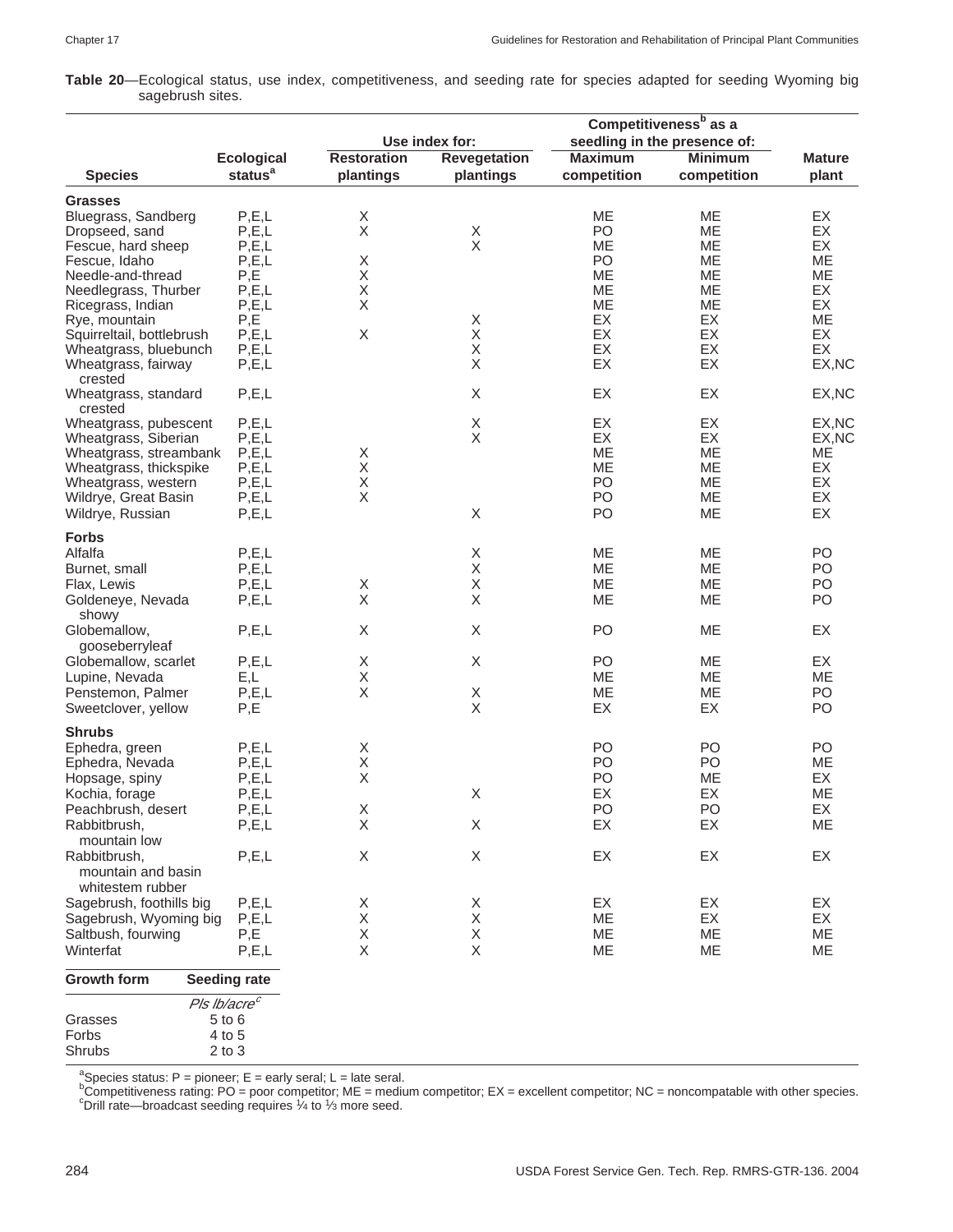|                                 |                                          | Competitiveness <sup>b</sup> as a |                                  |                               |                               |                        |  |
|---------------------------------|------------------------------------------|-----------------------------------|----------------------------------|-------------------------------|-------------------------------|------------------------|--|
|                                 |                                          |                                   | Use index for:                   | seedling in the presence of:  |                               |                        |  |
| <b>Species</b>                  | <b>Ecological</b><br>status <sup>a</sup> | <b>Restoration</b><br>plantings   | <b>Revegetation</b><br>plantings | <b>Maximum</b><br>competition | <b>Minimum</b><br>competition | <b>Mature</b><br>plant |  |
| <b>Grasses</b>                  |                                          |                                   |                                  |                               |                               |                        |  |
| Bluegrass, Sandberg             | P, E, L                                  | X                                 |                                  | <b>ME</b>                     | <b>ME</b>                     | <b>ME</b>              |  |
| Needle-and-thread               | P,E                                      | Χ                                 |                                  | <b>ME</b>                     | ME                            | <b>ME</b>              |  |
| Ricegrass, Indian               | P, E, L                                  | Χ                                 |                                  | <b>ME</b>                     | ME                            | ME                     |  |
| Squirreltail,<br>bottlebrush    | P, E, L                                  | Χ                                 | X                                | EX                            | EX                            | EX                     |  |
| Wheatgrass, fairway<br>crested  | P, E, L                                  |                                   | X                                | EX                            | EX                            | ME, NC                 |  |
| Wheatgrass, standard<br>crested | P, E, L                                  |                                   | X                                | EX                            | EX                            | EX, NC                 |  |
| Wheatgrass, streambank          | P, E, L                                  | Χ                                 | X                                | <b>ME</b>                     | <b>ME</b>                     | <b>ME</b>              |  |
| Wheatgrass, western             | P, E, L                                  | X                                 | $\mathsf X$                      | PO                            | ME                            | EX                     |  |
| Wildrye, Russian                | P, E, L                                  |                                   | X                                | PO                            | <b>ME</b>                     | EX                     |  |
| <b>Forbs</b>                    |                                          |                                   |                                  |                               |                               |                        |  |
| Globemallow,<br>gooseberryleaf  | P, E, L                                  | X                                 | X                                | PO                            | PO                            | ME                     |  |
| Globemallow, scarlet            | P, E, L                                  | X                                 | X                                | PO                            | PO                            | <b>ME</b>              |  |
| Penstemon, Palmer               | P,E                                      | $\mathsf X$                       | X                                | EX                            | EX                            | PO                     |  |
| <b>Shrubs</b>                   |                                          |                                   |                                  |                               |                               |                        |  |
| Ephedra, green                  | P, E, L                                  | $\mathsf X$                       |                                  | PO                            | <b>ME</b>                     | PO                     |  |
| Ephedra, Nevada                 | P, E, L                                  | X                                 |                                  | PO                            | ME                            | PO                     |  |
| Rabbitbrush, low                | P, E, L                                  | Χ                                 | X                                | EX                            | <b>EX</b>                     | ME                     |  |
| Sagebrush, black                | P, E, L                                  | Χ                                 | X                                | <b>ME</b>                     | <b>ME</b>                     | <b>EX</b>              |  |
| Sagebrush, low                  | P, E, L                                  | Χ                                 |                                  | <b>ME</b>                     | <b>ME</b>                     | EX                     |  |
| Winterfat                       | P, E, L                                  | X                                 | X                                | ME                            | ME                            | ME                     |  |
| <b>Growth form</b>              | <b>Seeding rate</b>                      |                                   |                                  |                               |                               |                        |  |
|                                 | Pls lb/acre <sup>c</sup>                 |                                   |                                  |                               |                               |                        |  |
| Grasses                         | $6$ to $8$                               |                                   |                                  |                               |                               |                        |  |
| Forbs                           | $2$ to $3$                               |                                   |                                  |                               |                               |                        |  |
| Shrubs                          | $2$ to $4$                               |                                   |                                  |                               |                               |                        |  |

**Table 21**—Ecological status, use index, competitiveness, and seeding rate for species adapted for seeding black sagebrush sites.

<sup>a</sup>Species status: P = pioneer; E = early seral; L = late seral.<br><sup>b</sup>Competitiveness rating: PO = poor competitor; ME = medium competitor; EX = excellent competitor; NC = noncompatable with other species.<br><sup>c</sup>Drill rate, pre  $^{\circ}$ Drill rate—broadcast seeding requires  $\frac{1}{4}$  to  $\frac{1}{3}$  more seed.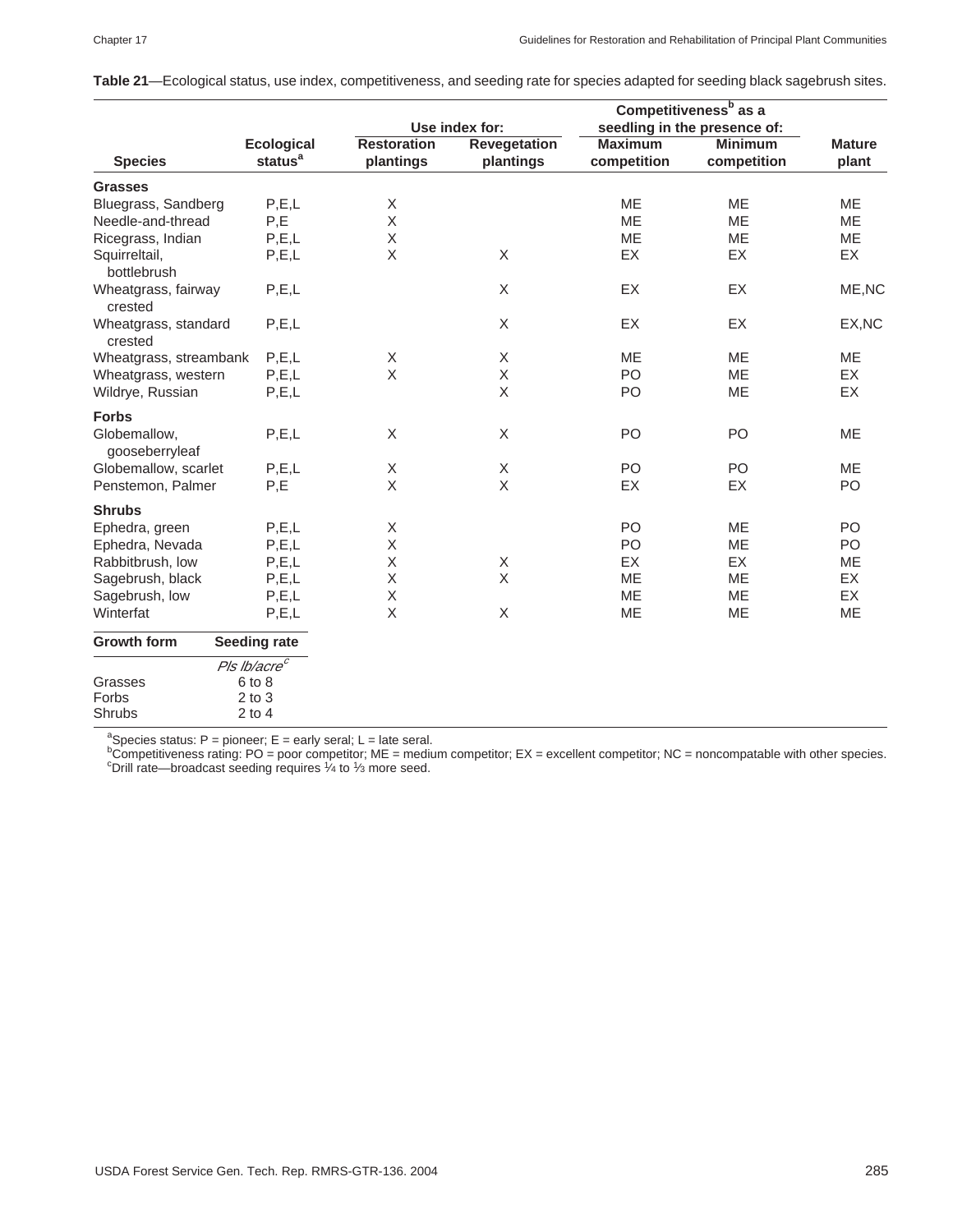| Table 22—Ecological status, use index, competitiveness, and seeding rate for species adapted for seeding low sagebrush sites. |  |
|-------------------------------------------------------------------------------------------------------------------------------|--|
|-------------------------------------------------------------------------------------------------------------------------------|--|

|                                              |                                                                | Competitiveness <sup>b</sup> as a |                           |                              |                |               |
|----------------------------------------------|----------------------------------------------------------------|-----------------------------------|---------------------------|------------------------------|----------------|---------------|
|                                              |                                                                | Use index for:                    |                           | seedling in the presence of: |                |               |
|                                              | <b>Ecological</b>                                              | <b>Restoration</b>                | <b>Revegetation</b>       | <b>Maximum</b>               | <b>Minimum</b> | <b>Mature</b> |
| <b>Species</b>                               | status <sup>a</sup>                                            | plantings                         | plantings                 | competition                  | competition    | plant         |
| <b>Grasses</b>                               |                                                                |                                   |                           |                              |                |               |
| Bluegrass, Sandberg                          | P, E, L                                                        | X                                 | X                         | ME                           | EX             | <b>ME</b>     |
| Fescue, hard sheep                           | P, E, L                                                        | X                                 | Χ                         | EX                           | EX             | EX, NC        |
| Fescue, Idaho                                | E,L                                                            | X                                 | X                         | ME                           | ME             | ME            |
| Muttongrass                                  | P, E, L                                                        | $\mathsf X$                       | $\boldsymbol{\mathsf{X}}$ | ME                           | ME             | ME            |
| Needle-and-thread                            | P,E                                                            | Χ                                 |                           | ME                           | EX             | PO            |
| Ricegrass, Indian                            | P, E, L                                                        | X                                 | $\boldsymbol{\mathsf{X}}$ | ME                           | ME             | EX            |
| Rye, mountain                                | P,E                                                            |                                   | X                         | EX                           | EX             | PO            |
|                                              |                                                                | Χ                                 | $\mathsf X$               |                              | EX             | PO            |
| Squirreltail,                                | P,E                                                            |                                   |                           | ME                           |                |               |
| bottlebrush                                  |                                                                |                                   |                           |                              |                |               |
| Sacatoon, alkali                             | P, E, L                                                        | X                                 |                           | ME                           | ME             | ME            |
| Wheatgrass, bluebunch                        | P, E, L                                                        | X                                 | X                         | ME                           | EX             | <b>ME</b>     |
| Wheatgrass, fairway<br>crested               | P, E, L                                                        |                                   | X                         | EX                           | EX             | EX, NC        |
| Wheatgrass, pubescent                        | P, E, L                                                        |                                   | $\boldsymbol{\mathsf{X}}$ | EX                           | EX             | EX, NC        |
| Wheatgrass, Siberian                         | P, E, L                                                        |                                   | X                         | ME                           | EX             | ME, NC        |
| Wheatgrass, standard<br>crested              | P, E, L                                                        |                                   | X                         | EX                           | EX             | EX, NC        |
| Wheatgrass, streambank                       | P, E, L                                                        | X                                 | X                         | ME                           | ME             | ME            |
| Wheatgrass,<br>thickspike                    | P, E, L                                                        | $\mathsf X$                       | X                         | ME                           | EX             | ME            |
| Wildrye, Russian                             | P, E, L                                                        |                                   | $\boldsymbol{\mathsf{X}}$ | ME                           | EX             | EX            |
| <b>Forbs</b>                                 |                                                                |                                   |                           |                              |                |               |
| Burnet, small                                | P,E                                                            |                                   | X                         | ME                           | ME             | ME            |
| Flax, Lewis                                  | P,E                                                            | X                                 | X                         | ME                           | ME             | ME            |
| Globemallow, scarlet                         | P, E, L                                                        | Χ                                 | $\mathsf X$               | PO                           | PO             | EX            |
| Penstemon, Palmer                            | P,E                                                            | X                                 | $\mathsf X$               | ME                           | ME             | PO            |
| Sweetclover, yellow                          | P                                                              |                                   | $\boldsymbol{\mathsf{X}}$ | ME                           | ME             | ME            |
| <b>Shrubs</b>                                |                                                                |                                   |                           |                              |                |               |
| Rabbitbrush, low                             | P,E                                                            | Χ                                 | $\mathsf X$               | ME                           | ME             | ME            |
| Rabbitbrush,<br>mountain whitestem<br>rubber | P,E                                                            | $\mathsf X$                       | $\mathsf X$               | ME                           | ME             | ME            |
| Sagebrush, Wyoming<br>big                    | P, E, L                                                        | X                                 | X                         | ME                           | ME             | EX            |
| Sagebrush, black                             | P, E, L                                                        | Χ                                 | Χ                         | ME                           | ME             | EX            |
| Saltbush, fourwing                           | P, E, L                                                        | Χ                                 | Χ                         | PO                           | ME             | EX            |
| <b>Growth form</b>                           | <b>Seeding rate</b>                                            |                                   |                           |                              |                |               |
| Grasses<br>Forbs<br>Shrubs                   | Pls Ib/acre <sup>c</sup><br>4 to 6<br>$2$ to $3$<br>$2$ to $3$ |                                   |                           |                              |                |               |

ªSpecies status: P = pioneer; E = early seral; L = late seral.<br><sup>b</sup>Competitiveness rating: PO = poor competitor; ME = medium competitor; EX = excellent competitor; NC = noncompatable with other species.<br>°Drill rate—broadca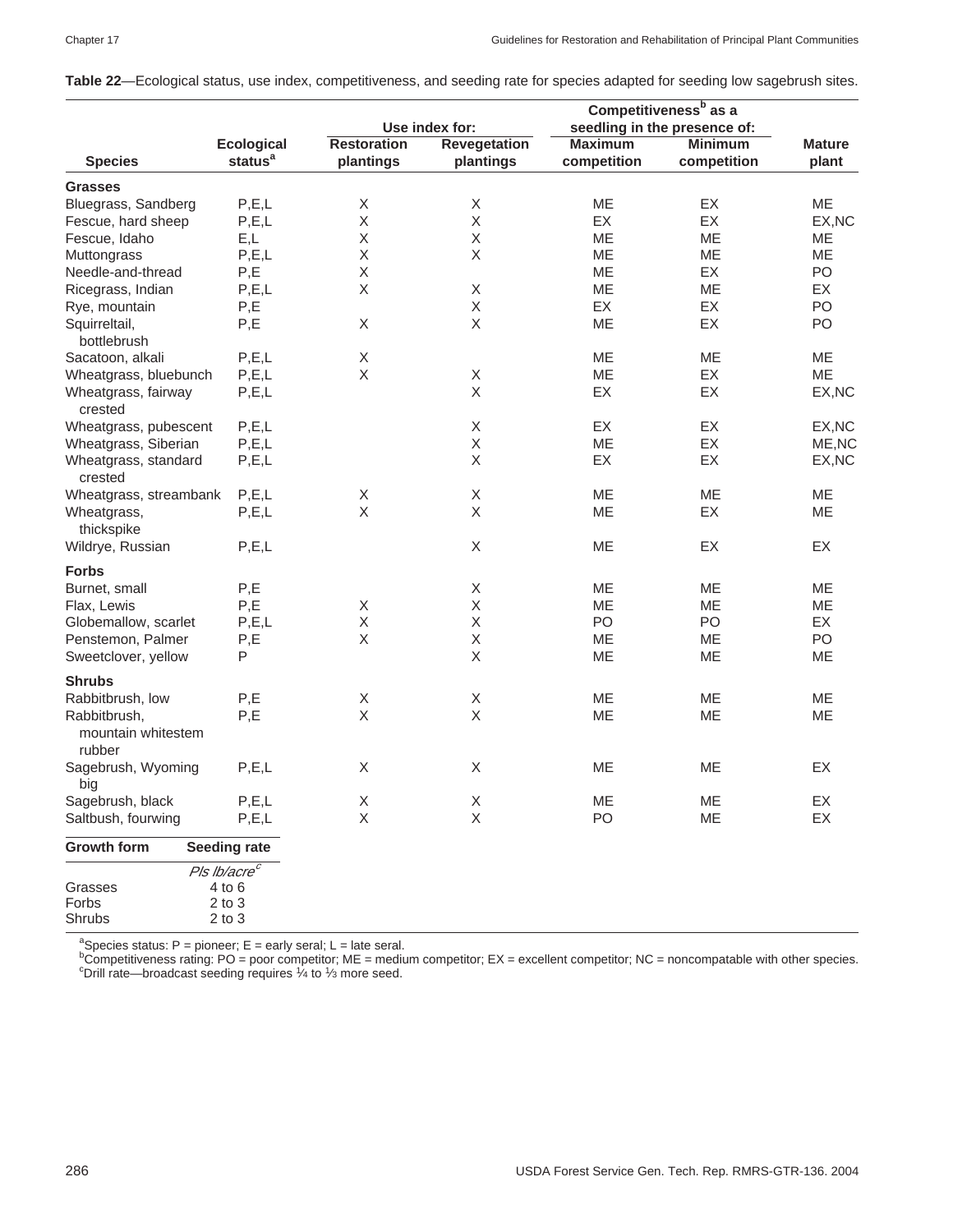|  |  |  |  |  | Table 23—Ecological status, use index, competitiveness, and seeding rate for species adapted for seeding threetip sagebrush sites. |
|--|--|--|--|--|------------------------------------------------------------------------------------------------------------------------------------|
|--|--|--|--|--|------------------------------------------------------------------------------------------------------------------------------------|

|                                 |                                          | Use index for:     |                                  | Competitiveness <sup>b</sup> as a |                                                |               |
|---------------------------------|------------------------------------------|--------------------|----------------------------------|-----------------------------------|------------------------------------------------|---------------|
|                                 |                                          | <b>Restoration</b> |                                  | <b>Maximum</b>                    | seedling in the presence of:<br><b>Minimum</b> | <b>Mature</b> |
| <b>Species</b>                  | <b>Ecological</b><br>status <sup>a</sup> | plantings          | <b>Revegetation</b><br>plantings | competition                       | competition                                    | plant         |
|                                 |                                          |                    |                                  |                                   |                                                |               |
| <b>Grasses</b>                  |                                          |                    |                                  |                                   |                                                |               |
| Bluegrass, Sandberg             | P, E, L                                  | X                  | X                                | EX                                | <b>EX</b>                                      | EX            |
| Brome, Regar                    | P, E, L                                  |                    | X                                | ME                                | ME                                             | <b>ME</b>     |
| Brome, smooth                   | P, E, L                                  |                    | X                                | EX                                | EX                                             | EX, NC        |
| (southern and northern)         |                                          |                    |                                  |                                   |                                                |               |
| Fescue, hard sheep              | P, E, L                                  |                    | X                                | ME                                | EX                                             | EX, NC        |
| Fescue, Idaho                   | P, E, L                                  | X                  | X                                | PO                                | ME                                             | ME            |
| Fescue, sheep                   | P, E, L                                  | Χ                  | X                                | EX                                | EX                                             | EX            |
| Junegrass, prairie              | P,E                                      | X                  |                                  | PO                                | ME                                             | ME            |
| Muttongrass                     | P, E, L                                  | $\mathsf X$        | X                                | ME                                | ME                                             | ME            |
| Needlegrass, green              | E,L                                      | Χ                  | X                                | ME                                | ME                                             | ME            |
| Needlegrass, Thurber            | P, E, L                                  | Χ                  |                                  | PO                                | EX                                             | ME            |
| Oatgrass, tall                  | P,E                                      |                    | $\mathsf X$                      | EX                                | EX                                             | ME            |
| Orchardgrass                    | P, E, L                                  |                    | X                                | EX                                | EX                                             | EX            |
| Ricegrass, Indian               | P,E                                      | Χ                  | $\mathsf X$                      | ME                                | EX                                             | EX            |
| Rye, mountain                   | P,E                                      |                    | X                                | EX                                | EX                                             | PO            |
| Squirreltail,                   | P, E, L                                  | X                  | X                                | EX                                | EX                                             | ME            |
| bottlebrush                     |                                          |                    |                                  |                                   |                                                |               |
| Wheatgrass, bluebunch           | E,L                                      | $\mathsf X$        | $\mathsf X$                      | ME                                | ME                                             | EX            |
| Wheatgrass, fairway<br>crested  | P, E, L                                  |                    | X                                | EX                                | EX                                             | EX, NC        |
| Wheatgrass, standard<br>crested | P, E, L                                  |                    | X                                | EX                                | EX                                             | EX, NC        |
| Wheatgrass,<br>intermediate     | P, E, L                                  |                    | Χ                                | EX                                | EX                                             | EX, NC        |
| Wheatgrass, pubescent           | P, E, L                                  |                    | X                                | EX                                | EX                                             | EX, NC        |
| Wheatgrass, Siberian            | P, E, L                                  |                    | X                                | ME                                | EX                                             | EX, NC        |
| Wheatgrass, slender             | E,L                                      | $\mathsf X$        | X                                | ME                                | EX                                             | ME            |
| Wheatgrass,                     | P, E, L                                  | Χ                  | X                                | ME                                | ME                                             | EX            |
| streambank                      |                                          |                    |                                  |                                   |                                                |               |
| Wheatgrass,<br>thickspike       | P, E, L                                  | Χ                  | X                                | ME                                | ME                                             | EX            |
| Wheatgrass, western             | P, E, L                                  | Χ                  | X                                | ME                                | ME                                             | EX            |
| Wildrye, Great Basin            | P, E, L                                  | X                  | $\mathsf X$                      | ME                                | ME                                             | EX            |
| Wildrye, Russian                | P, E, L                                  |                    | X                                | PO                                | ME                                             | EX            |
| <b>Forbs</b>                    |                                          |                    |                                  |                                   |                                                |               |
| Alfalfa<br>(drought tolerant)   | P, E, L                                  |                    | $\mathsf X$                      | ME                                | ME                                             | EX            |
| Balsamroot, arrowleaf           | P,E                                      | Χ                  | $\mathsf X$                      | PO                                | ME                                             | EX            |
| Balsamroot, cutleaf             | $\mathsf{P},\mathsf{E}$                  | $\mathsf X$        | Χ                                | PO                                | ME                                             | EX            |
| Burnet, small                   | P,E                                      |                    | Χ                                | ME                                | ME                                             | ME            |
| Flax, Lewis                     | P,E                                      | $\mathsf X$        | Χ                                | ME                                | ME                                             | ME            |
| Goldeneye, showy                | P, E, L                                  | $\mathsf X$        | Χ                                | ME                                | ME                                             | EX            |
| Globemallow,<br>gooseberry      | P,E                                      |                    | $\mathsf X$                      | PO                                | ME                                             | EX            |
| Lupine, silky                   | E,L                                      |                    | Χ                                | PO                                | PO                                             | EX            |
| Penstemon, Eaton                | P,E                                      | X                  | Χ                                | ME                                | ME                                             | ME            |
| Penstemon, Palmer               | P,E                                      | $\mathsf X$        | Χ                                | ME                                | ME                                             | ME            |
| Sweetvetch, Utah                | P, E, L                                  | Χ                  | X                                | ME                                | ME                                             | ME            |
| Sunflower                       | P,E                                      | $\mathsf X$        | Χ                                | ME                                | EX                                             | ME            |
| Yarrow, western                 | P, E, L                                  | Χ                  | X                                | ME                                | EX                                             | EX            |

(con.)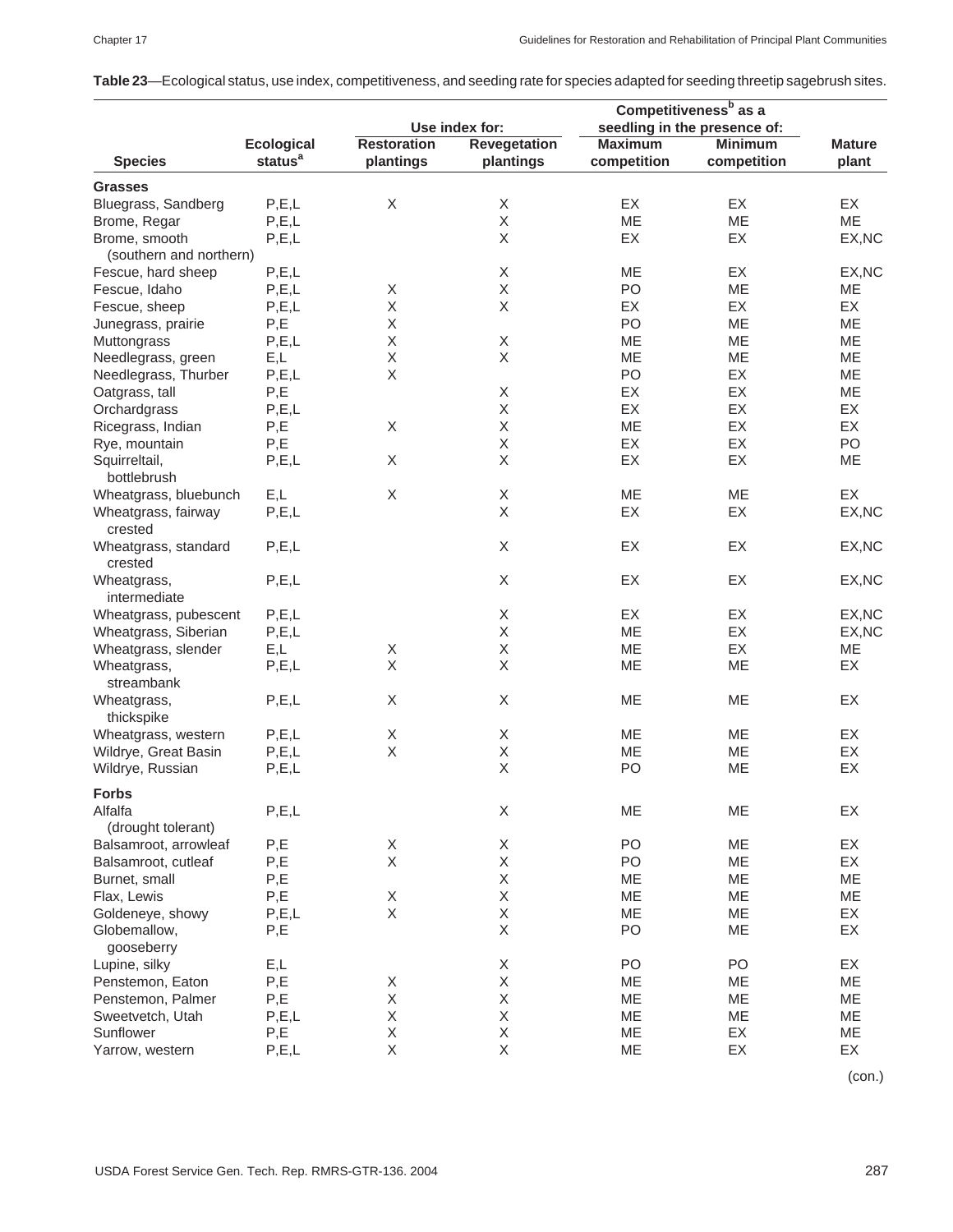|                                                        |                                                        | Competitiveness <sup>b</sup> as a |                     |                |                              |               |  |
|--------------------------------------------------------|--------------------------------------------------------|-----------------------------------|---------------------|----------------|------------------------------|---------------|--|
|                                                        |                                                        |                                   | Use index for:      |                | seedling in the presence of: |               |  |
|                                                        | <b>Ecological</b>                                      | <b>Restoration</b>                | <b>Revegetation</b> | <b>Maximum</b> | <b>Minimum</b>               | <b>Mature</b> |  |
| <b>Species</b>                                         | status <sup>a</sup>                                    | plantings                         | plantings           | competition    | competition                  | plant         |  |
| <b>Shrubs</b>                                          |                                                        |                                   |                     |                |                              |               |  |
| Bitterbrush, antelope                                  | P, E, L                                                | X                                 | X                   | <b>ME</b>      | EX                           | EX            |  |
| Ceanothus, snowbush                                    | P,E                                                    | X                                 | $\mathsf X$         | <b>ME</b>      | EX                           | EX            |  |
| Chokecherry, black                                     | P, E, L                                                | Χ                                 | X                   | PO             | PO                           | EX            |  |
| Elderberry, blue                                       | P,E                                                    | X                                 | $\mathsf X$         | PO             | PO                           | EX            |  |
| Rabbitbrush,<br>mountain low                           | P,E                                                    | Χ                                 | X                   | ME             | <b>ME</b>                    | ME            |  |
| Rabbitbrush,<br>mountain rubber                        | P,E                                                    | Χ                                 | X                   | ME             | <b>ME</b>                    | <b>ME</b>     |  |
| Rabbitbrush, mountain<br>and basin whitestem<br>rubber | P,E                                                    | $\mathsf X$                       | X                   | ME             | ME                           | ME            |  |
| Rose, Woods                                            | P, E, L                                                | X                                 | X                   | P <sub>O</sub> | <b>ME</b>                    | EX            |  |
| Spirea, rock                                           | P,E                                                    | X                                 |                     | PO             | P <sub>O</sub>               | EX            |  |
| Sagebrush, basin big                                   | P, E, L                                                | X                                 | X                   | <b>ME</b>      | <b>ME</b>                    | <b>ME</b>     |  |
| Sagebrush,<br>mountain big                             | P, E, L                                                | Χ                                 | X                   | ME             | <b>ME</b>                    | ME            |  |
| Sagebrush, threetip                                    | P, E, L                                                | X                                 | X                   | <b>ME</b>      | <b>ME</b>                    | EX            |  |
| Sagebrush, Wyoming<br>big                              | P, E, L                                                | X                                 | X                   | ME             | <b>ME</b>                    | ME            |  |
| Serviceberry,<br>Saskatoon                             | P, E, L                                                | X                                 | X                   | PO             | PO                           | EX            |  |
| Snowberry, mountain                                    | P, E, L                                                | X                                 |                     | PO             | PO                           | EX            |  |
| Sumac, skunkbush                                       | P, E, L                                                | X                                 | X                   | <b>ME</b>      | <b>ME</b>                    | EX            |  |
| <b>Growth form</b>                                     | <b>Seeding rate</b>                                    |                                   |                     |                |                              |               |  |
| Grasses<br>Forbs<br>Shrubs                             | Pls lb/acre <sup>c</sup><br>4 to 5<br>3 to 5<br>3 to 4 |                                   |                     |                |                              |               |  |

#### **Table 23** (Con.)

ªSpecies status: P = pioneer; E = early seral; L = late seral.<br><sup>b</sup>Competitiveness rating: PO = poor competitor; ME = medium competitor; EX = excellent competitor; NC = noncompatable with other species.<br><sup>b</sup>Competitiveness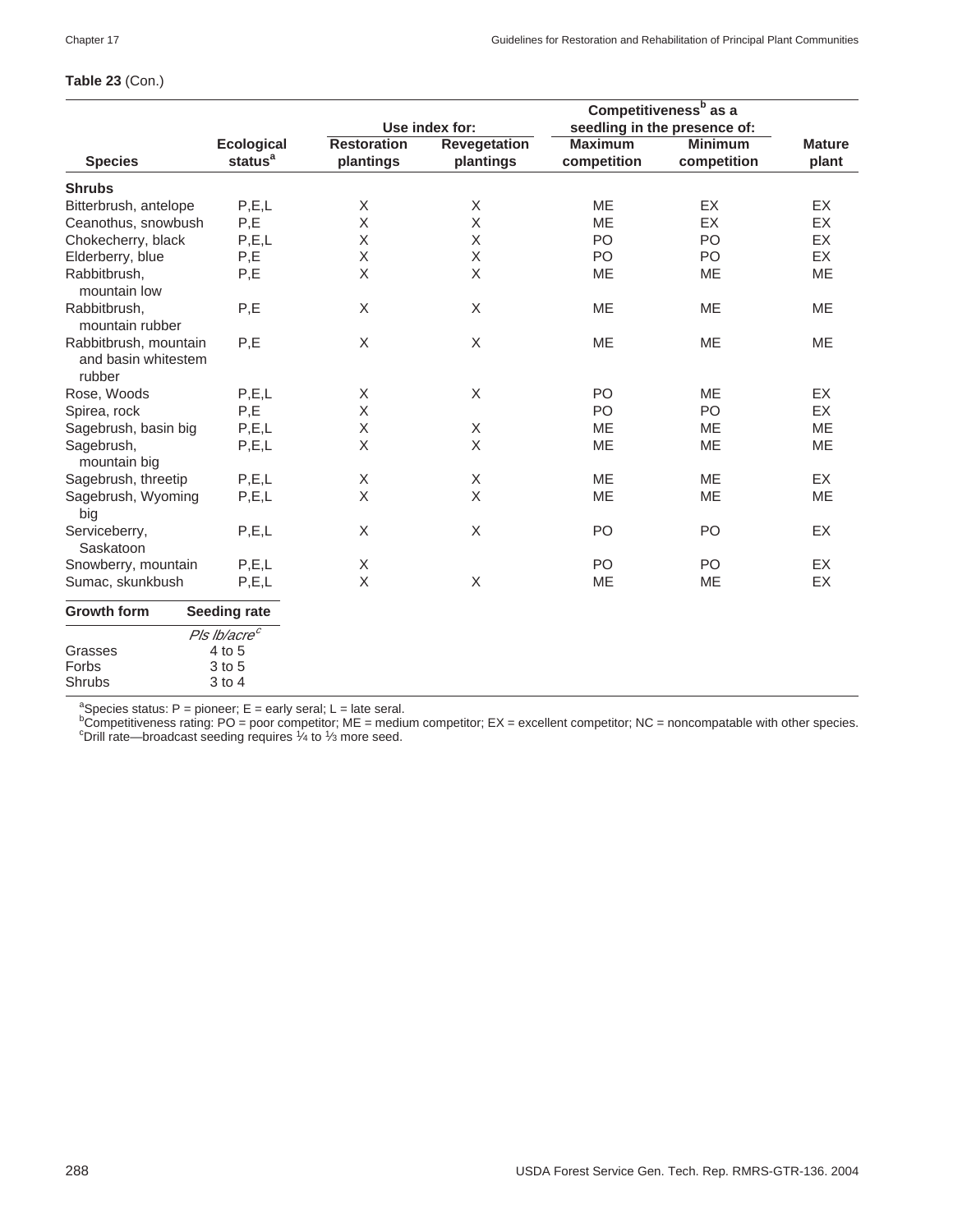**Table 24**—Ecological status, use index, competitiveness, and seeding rate for species adapted for seeding silver sagebrush, timberline sagebrush, and subalpine big sagebrush sites.

|                                    |                     | Competitiveness <sup>b</sup> as a |                           |                              |                |               |  |
|------------------------------------|---------------------|-----------------------------------|---------------------------|------------------------------|----------------|---------------|--|
|                                    |                     | Use index for:                    |                           | seedling in the presence of: |                |               |  |
|                                    | <b>Ecological</b>   | <b>Restoration</b>                | <b>Revegetation</b>       | <b>Maximum</b>               | <b>Minimum</b> | <b>Mature</b> |  |
| <b>Species</b>                     | status <sup>a</sup> | plantings                         | plantings                 | competition                  | competition    | plant         |  |
| <b>Grasses and sedges</b>          |                     |                                   |                           |                              |                |               |  |
| Barley, meadow                     | P, E, L             | X                                 | $\boldsymbol{\mathsf{X}}$ | EX                           | <b>EX</b>      | <b>ME</b>     |  |
| Bluegrass, big                     | E,L                 | $\mathsf X$                       | Χ                         | ME                           | ME             | ME            |  |
| Bluegrass, Canada                  | E,L                 |                                   | X                         | ME                           | ME             | <b>ME</b>     |  |
| Brome, meadow                      | P, E, L             |                                   | X                         | ME                           | ME             | <b>ME</b>     |  |
| Brome, mountain                    | P, E, L             | $\mathsf X$                       | Χ                         | EX                           | EX             | EX            |  |
| Brome, smooth                      | P, E, L             |                                   | X                         | EX                           | EX             | EX, NC        |  |
| (northern and southern)            |                     |                                   |                           |                              |                |               |  |
| Brome, subalpine                   | E,L                 |                                   | X                         | ME                           | EX             | EX, NC        |  |
| Fescue, hard sheep                 | P, E, L             |                                   | X                         | ME                           | ME             | EX, NC        |  |
| Fescue, sheep                      | P, E, L             | Χ                                 | X                         | ME                           | ME             | EX, NC        |  |
| Foxtail, creeping                  | P, E, L             |                                   | Χ                         | ME                           | EX             | EX            |  |
| Foxtail, meadow                    | P, E, L             |                                   | X                         | ME                           | ME             | EX            |  |
| Needlegrass, green                 | P, E, L             | Χ                                 |                           | ME                           | ME             | ME            |  |
| Needlegrass, Letterman             | P, E, L             | Χ                                 | $\mathsf X$               | ME                           | ME             | <b>ME</b>     |  |
| Oatgrass, tall                     | P,E                 |                                   | $\mathsf X$               | ME                           | EX             | ME            |  |
| Orchardgrass                       | P, E, L             |                                   | X                         | EX                           | <b>EX</b>      | ME            |  |
| Hairgrass, tufted                  | P,E                 | X                                 | $\boldsymbol{\mathsf{X}}$ | PO                           | ME             | ME            |  |
| Sedge, ovalhead                    | P, E, L             | $\mathsf X$                       |                           | PO                           | ME             | EX            |  |
| Timothy                            | P,E                 |                                   | X                         | EX                           | <b>EX</b>      | PO            |  |
| Timothy, alpine                    | P, E, L             | $\mathsf X$                       |                           | EX                           | EX             | ME            |  |
| Wheatgrass, slender                | P, E, L             | X                                 | $\boldsymbol{\mathsf{X}}$ | EX                           | EX             | <b>ME</b>     |  |
| <b>Forbs</b>                       |                     |                                   |                           |                              |                |               |  |
| Alfalfa (nonirrigated type)        | P,E                 |                                   | X                         | EX                           | EX             | ME            |  |
|                                    | P, E, L             | Χ                                 |                           | <b>ME</b>                    | ME             | EX            |  |
| Aster, blueleaf                    |                     |                                   |                           |                              |                |               |  |
| Aster, Engelmann                   | P, E, L             | Χ                                 |                           | PO                           | ME             | EX            |  |
| Crownvetch                         | P, E, L             |                                   | X                         | ME                           | ME             | EX            |  |
| Geranium, sticky and<br>Richardson | P, E, L             | X                                 | $\boldsymbol{\mathsf{X}}$ | ME                           | ME             | EX            |  |
| Goldeneye, showy                   | P,E                 | X                                 |                           | ME                           | EX             | EX            |  |
| Goldenrod, Canada                  | P, E, L             | X                                 |                           | <b>ME</b>                    | ME             | EX            |  |
| Groundsel, butterweed              | P,E                 | Χ                                 |                           | PO                           | ME             | EX            |  |
| Lupine, mountain                   | P,E                 | Χ                                 |                           | ME                           | ME             | EX            |  |
| Lupine, silky                      | P,E                 | X                                 |                           | ME                           | ME             | EX            |  |
| Milkvetch, cicer                   | P, E, L             |                                   | Χ                         | ME                           | EX             | ME            |  |
| Penstemon, Eaton                   | P,E                 | X                                 | X                         | ME                           | ME             | ME            |  |
| Penstemon, low                     | P,E                 | X                                 | $\mathsf X$               | ME                           | ME             | ME            |  |
| Penstemon, Rocky<br>Mountain       | P,E                 | X                                 | $\mathsf X$               | ME                           | ME             | ME            |  |
| Penstemon, Wasatch                 | P,E                 | X                                 | X                         | ME                           | ME             | EX            |  |
| Sage, Lousiana                     | P,E                 | Χ                                 | X                         | ME                           | ME             | PO            |  |
| Sainfoin                           | P,E                 |                                   | Χ                         | ME                           | EX             | ME            |  |
| Sweetanise                         | P, E, L             | $\mathsf X$                       | Χ                         | ME                           | ME             | ME            |  |
| Yarrow, western                    | P, E, L             | X                                 | $\mathsf X$               | ME                           | ME             | ME            |  |
|                                    |                     |                                   |                           |                              |                | (con.)        |  |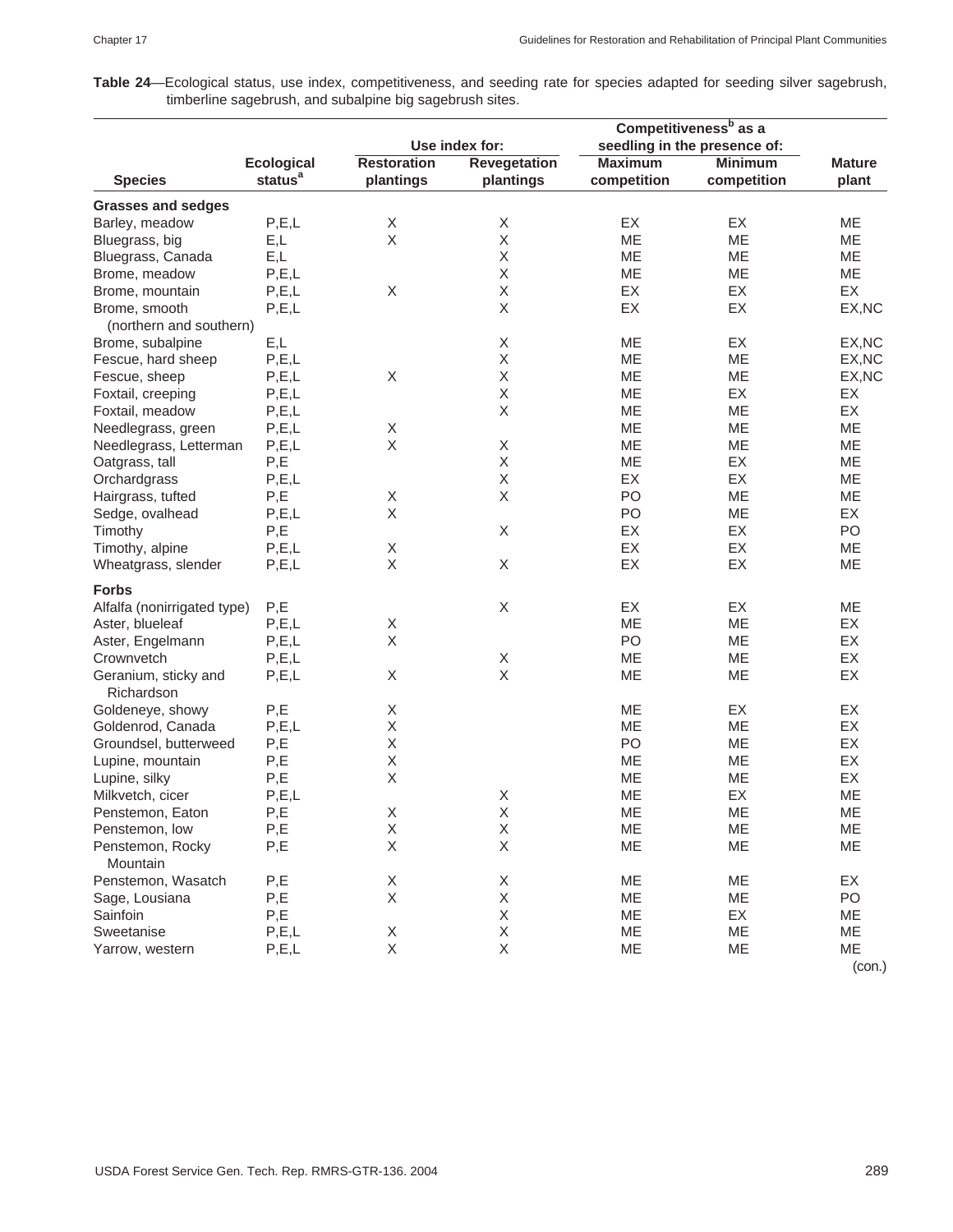## **Table 24** (Con.)

|                              |                          |                    |                     |                | Competitiveness <sup>b</sup> as a |               |
|------------------------------|--------------------------|--------------------|---------------------|----------------|-----------------------------------|---------------|
|                              |                          |                    | Use index for:      |                | seedling in the presence of:      |               |
|                              | <b>Ecological</b>        | <b>Restoration</b> | <b>Revegetation</b> | <b>Maximum</b> | <b>Minimum</b>                    | <b>Mature</b> |
| <b>Species</b>               | status <sup>a</sup>      | plantings          | plantings           | competition    | competition                       | plant         |
| <b>Shrubs</b>                |                          |                    |                     |                |                                   |               |
| Ceanothus, Martin            | P, E, L                  | X                  | X                   | P <sub>O</sub> | <b>ME</b>                         | EX            |
| Ceanothus, snowbush          | P, E, L                  | X                  | X                   | <b>ME</b>      | <b>ME</b>                         | EX            |
| Chokecherry, black           | P, E, L                  | X                  | X                   | PO.            | P <sub>O</sub>                    | EX            |
| Cinquefoil, shrubby          | P, E, L                  | Χ                  | X                   | ME             | ME                                | EX            |
| Elderberry, blue             | P,E                      | Χ                  | X                   | PO             | ME                                | EX            |
| Elderberry, red              | P,E                      | X                  | X                   | PO             | ME                                | EX            |
| Rabbitbrush,<br>mountain low | P,E                      | Χ                  | Χ                   | ME             | ME                                | ME            |
| Sagebrush, silver            | P, E, L                  | X                  | X                   | ME             | ME                                | EX            |
| Sagebrush, subalpine big     | P, E, L                  | Χ                  | X                   | ME             | ME                                | EX            |
| Sagebrush, timberline big    | P.E.L                    | X                  | X                   | ME             | ME                                | EX            |
| Snowberry, mountain big      | P.E.L                    | X                  | X                   | P <sub>O</sub> | PO                                | EX            |
| <b>Growth form</b>           | <b>Seeding rate</b>      |                    |                     |                |                                   |               |
|                              | Pls lb/acre <sup>c</sup> |                    |                     |                |                                   |               |
| Grasses                      | 4 to 5                   |                    |                     |                |                                   |               |
| Forbs                        | $3$ to $4$               |                    |                     |                |                                   |               |
| <b>Shrubs</b>                | $3$ to $4$               |                    |                     |                |                                   |               |

ªSpecies status: P = pioneer; E = early seral; L = late seral.<br><sup>b</sup>Competitiveness rating: PO = poor competitor; ME = medium competitor; EX = excellent competitor; NC = noncompatable with other species.<br>°Drill rate—broadca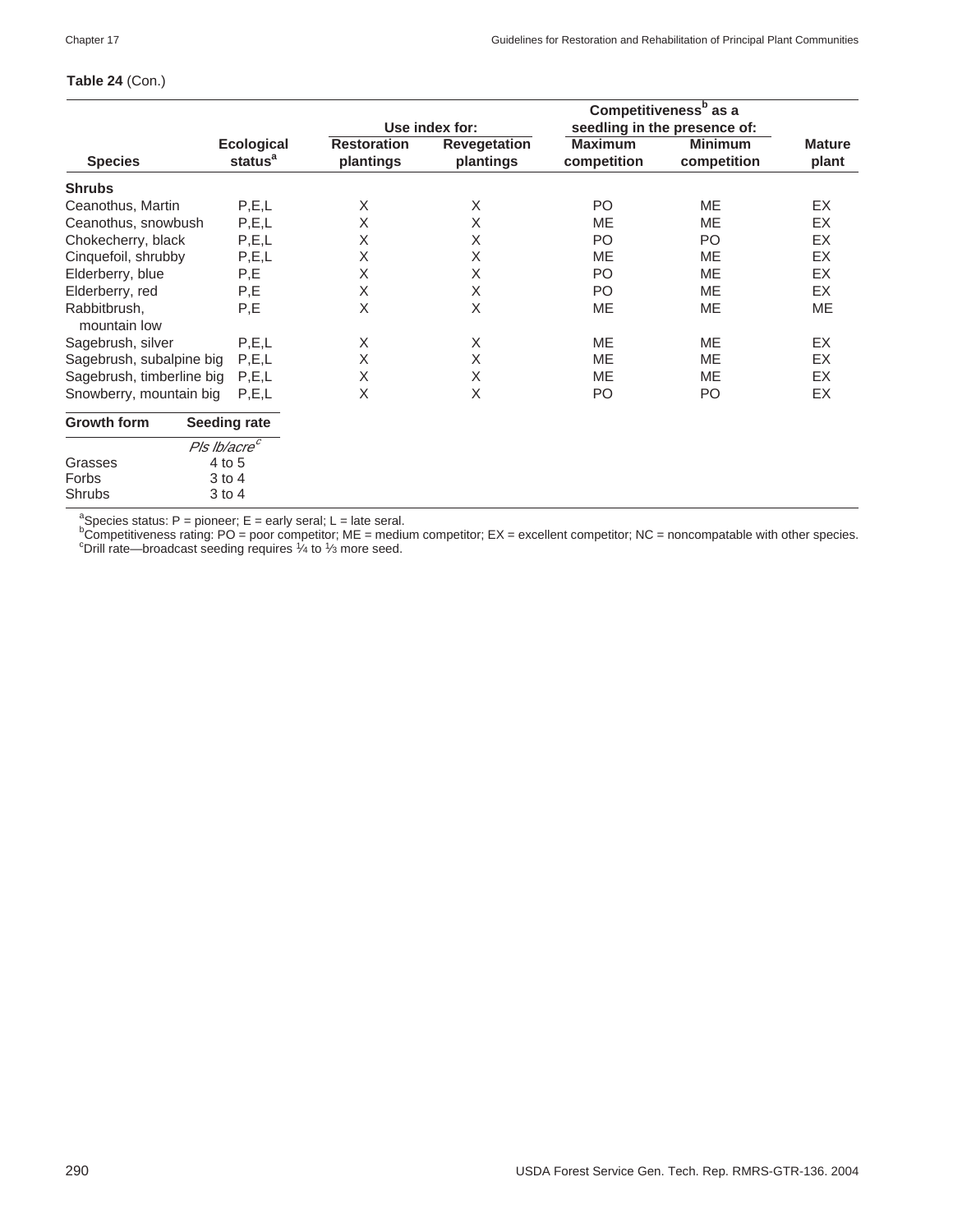|                                                                 |                          | Competitiveness <sup>b</sup> as a |                |                |                              |               |
|-----------------------------------------------------------------|--------------------------|-----------------------------------|----------------|----------------|------------------------------|---------------|
|                                                                 |                          |                                   | Use index for: |                | seedling in the presence of: |               |
|                                                                 | <b>Ecological</b>        | <b>Restoration</b>                | Revegetation   | <b>Maximum</b> | <b>Minimum</b>               | <b>Mature</b> |
| <b>Species</b>                                                  | status <sup>a</sup>      | plantings                         | plantings      | competition    | competition                  | plant         |
| <b>Grasses</b>                                                  |                          |                                   |                |                |                              |               |
| Bluegrass, Sandberg                                             | P, E, L                  | $\mathsf X$                       | Χ              | MЕ             | ME                           | ME            |
| Dropseed, sand                                                  | P, E, L                  | X                                 | X              | ME             | <b>ME</b>                    | <b>EX</b>     |
| Ricegrass, Indian                                               | P, E, L                  | $\mathsf X$                       | $\sf X$        | <b>ME</b>      | <b>ME</b>                    | <b>EX</b>     |
| Squirreltail,                                                   | P, E, L                  | X                                 | X              | <b>EX</b>      | <b>EX</b>                    | <b>ME</b>     |
| bottlebrush                                                     |                          |                                   |                |                |                              |               |
| Wheatgrass, standard<br>crested                                 | P, E, L                  |                                   | X              | EX             | EX                           | EX, NC        |
| Wheatgrass, Siberian                                            | P, E, L                  |                                   | X              | EX             | EX                           | EX, NC        |
| Wheatgrass, streambank                                          | P, E, L                  | $\mathsf X$                       | $\mathsf X$    | ME             | <b>ME</b>                    | ME            |
| Wheatgrass, western                                             | P, E, L                  | $\mathsf X$                       | $\mathsf X$    | PO             | ME                           | ME            |
| Wildrye, Russian                                                | P, E, L                  |                                   | X              | PO             | PO                           | <b>EX</b>     |
| Wildrye, Salina                                                 | P, E, L                  | $\mathsf X$                       |                | PO             | PO                           | EX            |
|                                                                 |                          |                                   |                |                |                              |               |
| <b>Forbs</b>                                                    |                          |                                   |                |                |                              |               |
| Globemallow,<br>gooseberryleaf                                  | P, E, L                  | $\mathsf X$                       | X              | PO             | ME                           | EX            |
| Globemallow,<br>scarlet                                         | P, E, L                  | $\mathsf X$                       | X              | PO             | <b>ME</b>                    | EX            |
| Yarrow, western                                                 | P, E, L                  | X                                 | X              | <b>ME</b>      | <b>ME</b>                    | <b>EX</b>     |
| <b>Shrubs</b>                                                   |                          |                                   |                |                |                              |               |
| <b>Budsage</b>                                                  | P, E, L                  | $\mathsf X$                       |                | PO             | PO                           | EX            |
| Hopsage, spineless                                              | P, E, L                  | $\sf X$                           |                | PO             | <b>ME</b>                    | <b>EX</b>     |
| Hopsage, spiny                                                  | P, E, L                  | Χ                                 |                | PO.            | <b>ME</b>                    | EX            |
| Peachbrush, desert                                              | P, E, L                  | $\mathsf X$                       |                | PO             | PO                           | EX            |
| Rabbitbrush,                                                    | P,E                      | X                                 | X              | ME             | <b>ME</b>                    | <b>ME</b>     |
| spreading                                                       |                          |                                   |                |                |                              |               |
| Rabbitbrush, low                                                | P,E                      | $\mathsf X$                       | X              | <b>ME</b>      | <b>ME</b>                    | ME            |
| Sagebrush, black                                                | P.E.L                    | $\mathsf X$                       | $\mathsf X$    | MЕ             | ME                           | ME            |
| Sagebrush,                                                      | P, E, L                  | Χ                                 | X              | ME             | ME                           | ME            |
| Wyoming big                                                     |                          |                                   |                |                |                              |               |
| Saltbush, fourwing                                              | P,E                      | X                                 | Χ              | ME             | ME                           | <b>ME</b>     |
| Saltbush, Gardner                                               | P, E, L                  | X                                 | $\sf X$        | ME             | ME                           | EX.           |
| Saltbush, mat                                                   | P,E                      | X                                 | X              | <b>ME</b>      | ME                           | <b>EX</b>     |
| Shadscale                                                       | P, E, L                  | Χ                                 | X              | PO             | PO                           | EX            |
| Winterfat                                                       | P, E, L                  | Χ                                 | X              | ME             | EX                           | EX            |
| <b>Growth form</b>                                              | <b>Seeding rate</b>      |                                   |                |                |                              |               |
|                                                                 | Pls Ib/acre <sup>c</sup> |                                   |                |                |                              |               |
| Grasses                                                         | 5 to 7                   |                                   |                |                |                              |               |
| Forbs                                                           | 1 to $2$                 |                                   |                |                |                              |               |
| Shrubs                                                          | $3$ to $4$               |                                   |                |                |                              |               |
| $^a$ Consistent proposed $F =$ sorth same $F =$ sorth same $^a$ |                          |                                   |                |                |                              |               |

<sup>a</sup>Species status: P = pioneer; E = early seral; L = late seral.<br><sup>b</sup>Competitiveness rating: PO = poor competitor; ME = medium competitor; EX = excellent competitor; NC = noncompatable with other species.<br><sup>b</sup>Competitivenes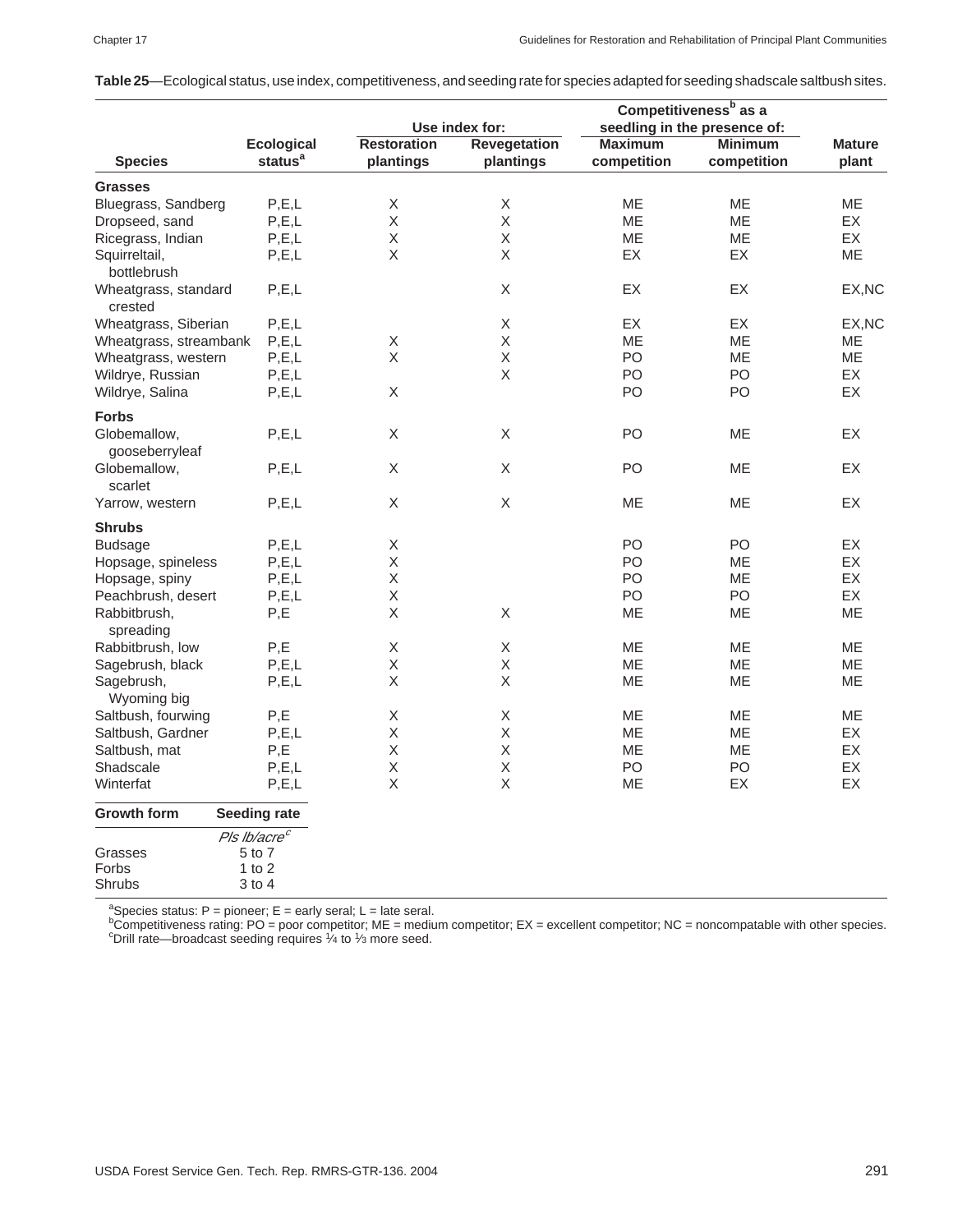| Table 26—Ecological status, use index, competitiveness, and seeding rate for species adapted for seeding black greasewood sites. |  |  |  |  |
|----------------------------------------------------------------------------------------------------------------------------------|--|--|--|--|
|----------------------------------------------------------------------------------------------------------------------------------|--|--|--|--|

|                                   |                                          |                                 |                                  |                               | Competitiveness <sup>b</sup> as a |                        |  |
|-----------------------------------|------------------------------------------|---------------------------------|----------------------------------|-------------------------------|-----------------------------------|------------------------|--|
|                                   |                                          | Use index for:                  |                                  | seedling in the presence of:  |                                   |                        |  |
| <b>Species</b>                    | <b>Ecological</b><br>status <sup>a</sup> | <b>Restoration</b><br>plantings | <b>Revegetation</b><br>plantings | <b>Maximum</b><br>competition | <b>Minimum</b><br>competition     | <b>Mature</b><br>plant |  |
| <b>Grasses</b>                    |                                          |                                 |                                  |                               |                                   |                        |  |
| Bluegrass, Sandberg               | P, E, L                                  | X                               | X                                | ME                            | <b>ME</b>                         | <b>ME</b>              |  |
| Squirreltail,<br>bottlebrush      | P, E, L                                  | X                               | X                                | EX                            | EX                                | ME                     |  |
| Wheatgrass, standard<br>crested   | P, E, L                                  |                                 | X                                | EX                            | EX                                | EX                     |  |
| Wheatgrass, Siberian              | P, E, L                                  |                                 | X                                | <b>ME</b>                     | EX                                | EX                     |  |
| Wheatgrass,<br>streambank         | P, E, L                                  | $\sf X$                         | X                                | PO                            | ME                                | EX                     |  |
| Wheatgrass, tall                  | P, E, L                                  |                                 | X                                | EX                            | EX                                | EX                     |  |
| Wheatgrass, western               | P, E, L                                  | X                               | X                                | ME                            | ME                                | EX                     |  |
| Wildrye, Great Basin              | P, E, L                                  | X                               | $\mathsf X$                      | <b>ME</b>                     | <b>ME</b>                         | EX                     |  |
| Wildrye, Russian                  | P, E, L                                  |                                 | X                                | PO                            | PO                                | EX                     |  |
| <b>Forbs</b>                      |                                          |                                 |                                  |                               |                                   |                        |  |
| Globemallow,<br>gooseberryleaf    | P, E, L                                  | X                               | X                                | <b>ME</b>                     | ME                                | ME                     |  |
| <b>Shrubs</b>                     |                                          |                                 |                                  |                               |                                   |                        |  |
| Greasewood, black                 | P, E, L                                  | X                               |                                  | P <sub>O</sub>                | PO                                | <b>EX</b>              |  |
| Kochia, forage                    | P, E, L                                  |                                 | X                                | EX                            | EX                                | EX                     |  |
| Sagebrush, basin big              | P,E                                      | X                               | X                                | ME                            | ME                                | ME                     |  |
| Saltbush, Castle<br>Valley clover | P, E, L                                  | X                               | X                                | <b>ME</b>                     | <b>ME</b>                         | EX                     |  |
| Saltbush, fourwing                | P,E                                      | X                               | X                                | <b>ME</b>                     | <b>ME</b>                         | ME                     |  |
| Saltbush, Gardner                 | P,E                                      | X                               | X                                | <b>ME</b>                     | <b>ME</b>                         | ME                     |  |
| Shadscale                         | P, E, L                                  | X                               | X                                | P <sub>O</sub>                | P <sub>O</sub>                    | ME                     |  |
| Winterfat                         | P, E, L                                  | X                               | X                                | ME                            | ME                                | EX                     |  |
| <b>Growth form</b>                | <b>Seeding rate</b>                      |                                 |                                  |                               |                                   |                        |  |
|                                   | Pls Ib/acre <sup>c</sup>                 |                                 |                                  |                               |                                   |                        |  |
| Grasses                           | 6 to 8                                   |                                 |                                  |                               |                                   |                        |  |
| Forbs                             | 1                                        |                                 |                                  |                               |                                   |                        |  |
| Shrubs                            | 3 to 4                                   |                                 |                                  |                               |                                   |                        |  |

<sup>a</sup>Species status: P = pioneer; E = early seral; L = late seral.<br><sup>b</sup>Competitiveness rating: PO = poor competitor; ME = medium competitor; EX = excellent competitor; NC = noncompatable with other species.<br><sup>c</sup>Drill rate, sha  $^{\circ}$ Drill rate—broadcast seeding requires  $\frac{1}{4}$  to  $\frac{1}{3}$  more seed.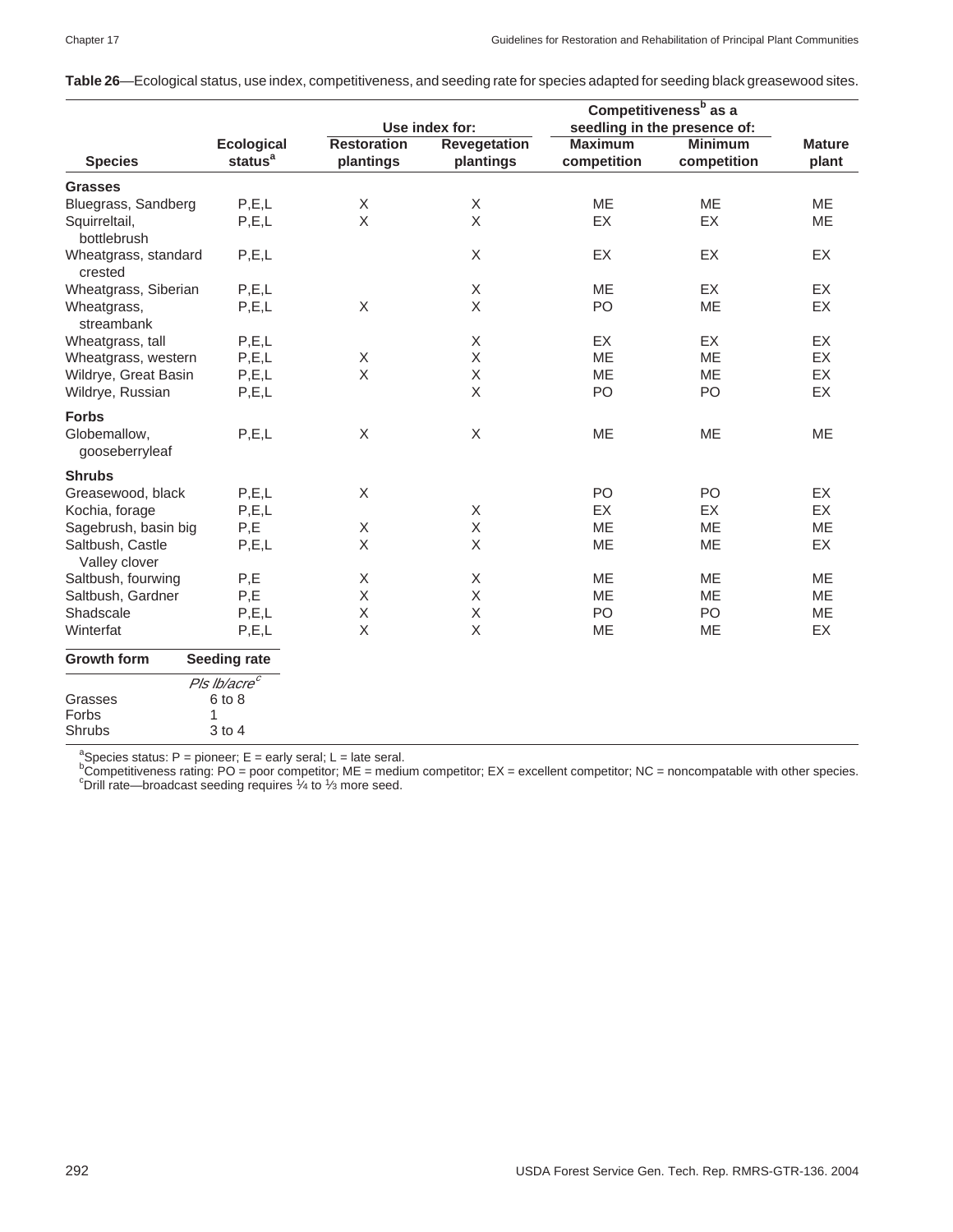|                                |                          |                            | Competitiveness <sup>b</sup> as a |                              |                |               |  |  |
|--------------------------------|--------------------------|----------------------------|-----------------------------------|------------------------------|----------------|---------------|--|--|
|                                |                          | Use index for:             |                                   | seedling in the presence of: |                |               |  |  |
|                                | <b>Ecological</b>        | <b>Restoration</b>         | <b>Revegetation</b>               | <b>Maximum</b>               | <b>Minimum</b> | <b>Mature</b> |  |  |
| <b>Species</b>                 | status <sup>a</sup>      | plantings                  | plantings                         | competition                  | competition    | plant         |  |  |
| <b>Grasses</b>                 |                          |                            |                                   |                              |                |               |  |  |
| Dropseed, sand                 | P, E, L                  | X                          | X                                 | <b>ME</b>                    | <b>ME</b>      | EX.           |  |  |
| Galleta                        | $\mathsf X$<br>P,E       |                            | $\mathsf X$                       | ME                           | ME             | ME            |  |  |
| Needle-and-thread              | P,E                      | $\mathsf X$                | $\mathsf X$                       | ME                           | <b>ME</b>      | PO            |  |  |
| Ricegrass, Indian              | P, E, L                  | Χ                          | X                                 | ME                           | ME             | EX            |  |  |
| Squirreltail,                  | P,E                      | Χ                          | $\mathsf X$                       | ME                           | EX             | ME            |  |  |
| bottlebrush                    |                          |                            |                                   |                              |                |               |  |  |
| Wheatgrass, fairway            | P,E                      |                            | X                                 | ME                           | EX             | ME            |  |  |
| crested                        |                          |                            |                                   |                              |                |               |  |  |
| Wheatgrass, pubescent          | P, E, L                  |                            | X                                 | EX                           | EX             | EX            |  |  |
| Wheatgrass, Siberian           | P, E, L                  |                            | X                                 | ME                           | ME             | EX            |  |  |
|                                |                          |                            | Χ                                 |                              | EX             |               |  |  |
| Wheatgrass, standard           | P,E                      |                            |                                   | ME                           |                | ME            |  |  |
| crested                        |                          |                            |                                   |                              |                |               |  |  |
| Wheatgrass, western            | P, E, L                  | X                          | $\mathsf X$                       | ME                           | ME             | EX            |  |  |
| Wildrye, Russian               | P, E, L                  |                            | $\mathsf X$                       | PO                           | PO             | EX            |  |  |
| <b>Forbs</b>                   |                          |                            |                                   |                              |                |               |  |  |
| Globemallow,<br>gooseberryleaf | P, E, L                  | Χ                          | Χ                                 | ME                           | ME             | ME            |  |  |
| Globemallow, scarlet           | P, E, L                  |                            | $\mathsf X$                       | ME                           | ME             | ME            |  |  |
| Penstemon, Palmer              | P,E                      | $\mathsf X$<br>$\mathsf X$ | X                                 | PO                           | ME             | ME            |  |  |
| <b>Shrubs</b>                  |                          |                            |                                   |                              |                |               |  |  |
| Apache plume                   | P, E, L                  | X                          |                                   | PO                           | ME             | EX            |  |  |
| Bitterbrush, desert            | P, E, L                  | Χ                          | X                                 | ME                           | EX             | EX            |  |  |
| <b>Blackbrush</b>              | P, E, L                  | Χ                          |                                   | ME                           | ME             | EX            |  |  |
| Buffaloberry,                  | P, E, L                  | Χ                          |                                   | PO                           | PO             | EX            |  |  |
| roundleaf                      |                          |                            |                                   |                              |                |               |  |  |
| Ephedra, Nevada                | P, E, L                  | X                          |                                   | ME                           | ME             | EX            |  |  |
| Hopsage, spineless             | P, E, L                  | Χ                          |                                   | ME                           | ME             | EX            |  |  |
|                                | P, E, L                  | $\mathsf X$                |                                   | ME                           | ME             | EX            |  |  |
| Hopsage, spiny                 |                          |                            | X                                 | EX                           | EX             | EX            |  |  |
| P,E<br>Kochia, forage          |                          |                            | $\mathsf X$                       |                              |                |               |  |  |
| P, E, L<br>Peachbrush, desert  |                          | Χ                          |                                   | PO                           | PO             | EX            |  |  |
| P,E<br>Rabbitbrush, low        |                          | Χ                          | $\mathsf X$                       | ME                           | ME             | ME            |  |  |
| P, E, L<br>Sagebrush, black    |                          | Χ                          | $\mathsf X$                       | ME                           | ME             | ME            |  |  |
| Sagebrush, sand<br>P, E, L     |                          | Χ                          |                                   | ME                           | ME             | ME            |  |  |
| Saltbush, fourwing<br>P, E, L  |                          | $\mathsf X$                | Χ                                 | ME                           | EX             | ME            |  |  |
| Winterfat                      | P, E, L                  | X                          | X                                 | ME                           | EX             | EX            |  |  |
| <b>Growth form</b>             | <b>Seeding rate</b>      |                            |                                   |                              |                |               |  |  |
|                                | Pls Ib/acre <sup>c</sup> |                            |                                   |                              |                |               |  |  |
| Grasses                        | $4$ to $6$               |                            |                                   |                              |                |               |  |  |
| Forbs                          | 3 to 4                   |                            |                                   |                              |                |               |  |  |
| Shrubs                         | $2$ to $3$               |                            |                                   |                              |                |               |  |  |

**Table 27**—Ecological status, use index, competitiveness, and seeding rate for species adapted for seeding in the blackbrush type.

ªSpecies status: P = pioneer; E = early seral; L = late seral.<br><sup>b</sup>Competitiveness rating: PO = poor competitor; ME = medium competitor; EX = excellent competitor; NC = noncompatable with other species.<br><sup>b</sup>Competitiveness